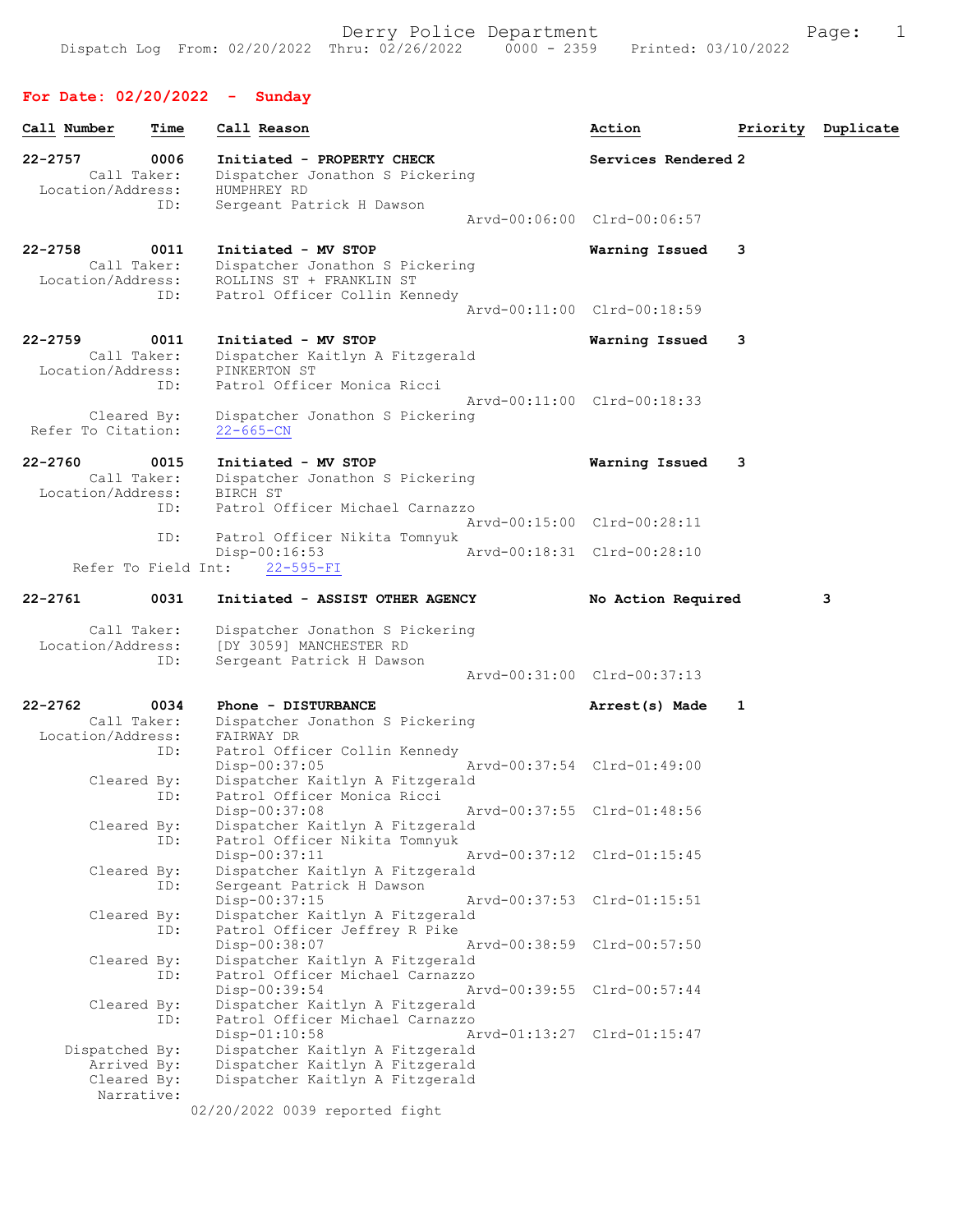|                                                              |                                                                 | Derry Police Department                                            |                             | Dispatch Log From: 02/20/2022 Thru: 02/26/2022 0000 - 2359 Printed: 03/10/2022 | Page:        | 2 |
|--------------------------------------------------------------|-----------------------------------------------------------------|--------------------------------------------------------------------|-----------------------------|--------------------------------------------------------------------------------|--------------|---|
| Narrative:                                                   |                                                                 | 02/20/2022 0040 off with possibly underage party                   |                             |                                                                                |              |   |
| Narrative:                                                   |                                                                 | 02/20/2022 0041 four juveniles fled                                |                             |                                                                                |              |   |
| Narrative:                                                   |                                                                 | 02/20/2022 0041 DFD requested and responding                       |                             |                                                                                |              |   |
| Narrative:                                                   | 02/20/2022 0047 DFD on scene                                    |                                                                    |                             |                                                                                |              |   |
| Narrative:                                                   |                                                                 | 02/20/2022 0049 170 and 334 checking area for juveniles            |                             |                                                                                |              |   |
| Narrative:                                                   |                                                                 | 02/20/2022 0054 subject declined medical                           |                             |                                                                                |              |   |
| Narrative:                                                   |                                                                 | 02/20/2022 0058 170 and 334 cleared check                          |                             |                                                                                |              |   |
| Narrative:                                                   | 02/20/2022 0105 one in custody                                  |                                                                    |                             |                                                                                |              |   |
| Narrative:                                                   |                                                                 | 02/20/2022 0114 731 in route to headquarters S-M 40196.7           |                             |                                                                                |              |   |
| Narrative:                                                   |                                                                 | 02/20/2022 0120 731 off at headquarters E-M 40198.8                |                             |                                                                                |              |   |
| Narrative:                                                   |                                                                 | 02/20/2022 0148 juvenile released to a parent                      |                             |                                                                                |              |   |
| Refer To Arrest:<br>Refer To Incident:<br>Refer To Incident: | $22 - 167 - AR$<br>$22 - 276 - OF$<br>$22 - 277 - OF$           |                                                                    |                             |                                                                                |              |   |
| 22-2763                                                      | 0036 Phone - DEPARTMENT INFO                                    |                                                                    |                             | No Action Required                                                             | 3            |   |
| Call Taker:<br>Location/Address:<br>Narrative:               | [DY 2] MUNICIPAL DR                                             | Dispatcher Jonathon S Pickering                                    |                             |                                                                                |              |   |
|                                                              | 02/20/2022 0037 duplicate entry                                 |                                                                    |                             |                                                                                |              |   |
| 22-2764<br>0102                                              |                                                                 | Initiated - PROPERTY CHECK                                         |                             | No Action Required                                                             | $\mathbf{2}$ |   |
| Call Taker:<br>Location/Address:<br>ID:                      | TSIENNETO RD                                                    | Dispatcher Kaitlyn A Fitzgerald<br>Patrol Officer Jeffrey R Pike   |                             |                                                                                |              |   |
|                                                              |                                                                 |                                                                    | Arvd-01:02:00 Clrd-01:03:24 |                                                                                |              |   |
| 22-2765<br>0115<br>Call Taker:<br>Location/Address:          | Phone - WELFARE CHECK<br>FORDWAY EXT                            | Dispatcher Kaitlyn A Fitzgerald                                    |                             | Services Rendered 2                                                            |              |   |
| ID:                                                          | $Disp-01:17:37$                                                 | Patrol Officer Nikita Tomnyuk                                      | Arvd-01:21:41 Clrd-02:08:39 |                                                                                |              |   |
| ID:                                                          | $Disp-01:17:41$                                                 | Patrol Officer Michael Carnazzo                                    | Arvd-01:21:43 Clrd-01:44:25 |                                                                                |              |   |
| ID:                                                          | Disp-01:29:29                                                   | Sergeant Patrick H Dawson                                          | Arvd-01:36:26 Clrd-01:44:21 |                                                                                |              |   |
| 22-2766<br>0151<br>Call Taker:<br>Location/Address:<br>ID:   | Phone - FOLLOW-UP<br>ROCKINGHAM RD<br>Sergeant Patrick H Dawson | Dispatcher Kaitlyn A Fitzgerald                                    |                             | Cleared<br>$\overline{2}$                                                      |              |   |
| Arrived By:<br>ID:                                           | $Disp-01:52:46$                                                 | Dispatcher Jonathon S Pickering<br>Patrol Officer Michael Carnazzo | Arvd-01:55:01 Clrd-02:11:39 |                                                                                |              |   |
|                                                              |                                                                 |                                                                    |                             |                                                                                |              |   |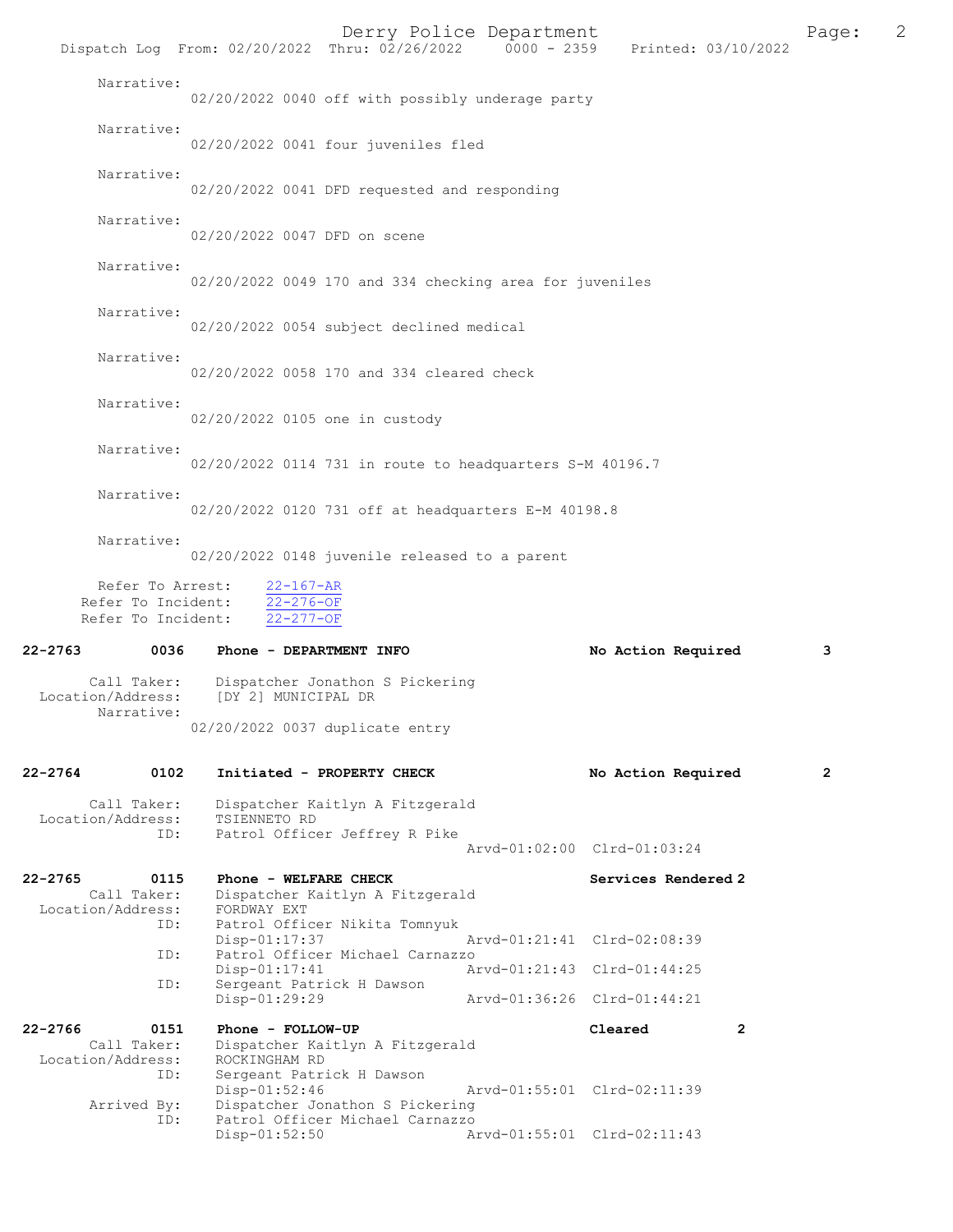| Arrived By:                                                    | Dispatcher Jonathon S Pickering                                                                           |                             |
|----------------------------------------------------------------|-----------------------------------------------------------------------------------------------------------|-----------------------------|
| $22 - 2767$<br>0222<br>Call Taker:<br>Location/Address:        | Initiated - MV CHECK<br>Dispatcher Kaitlyn A Fitzgerald<br>FORDWAY ST + KENDALL POND RD                   | Vehicle checked 1           |
| ID:                                                            | Sergeant Patrick H Dawson                                                                                 | Aryd-02:22:00 Clrd-02:26:20 |
| ID:                                                            | Patrol Officer Michael Carnazzo<br>Disp-02:24:56                                                          | Arvd-02:26:23 Clrd-02:26:25 |
| 22-2768<br>0223                                                | Initiated - PROPERTY CHECK                                                                                | Services Rendered 2         |
| Call Taker:<br>Location/Address:                               | Dispatcher Kaitlyn A Fitzgerald<br>PIERCE AVE                                                             |                             |
| ID:                                                            | Patrol Officer Michael Carnazzo                                                                           | Arvd-02:23:00 Clrd-02:24:39 |
| 0322<br>22-2769                                                | Phone - NEIGHBORHOOD DISPUTE                                                                              | 2<br>Quieted on Request     |
| Call Taker:                                                    | Dispatcher Jonathon S Pickering                                                                           |                             |
| Location/Address:<br>ID:                                       | LINLEW DR<br>Patrol Officer Monica Ricci                                                                  |                             |
| ID:                                                            | Disp-03:23:38<br>Patrol Officer Jeffrey R Pike                                                            | Aryd-03:29:22 Clrd-03:48:24 |
|                                                                | Disp-03:23:39                                                                                             | Aryd-03:32:30 Clrd-03:48:02 |
| Narrative:                                                     | 02/20/2022 0348 on-going dispute, advice given to both<br>parties                                         |                             |
| Refer To Field Int:                                            | $22 - 664 - FI$                                                                                           |                             |
| $22 - 2770$<br>0604                                            | Initiated - FOLLOW-UP                                                                                     | No Action Required<br>2     |
| Call Taker:<br>Location/Address:<br>ID:                        | Dispatcher Jonathon S Pickering<br>FAIRWAY DR<br>Patrol Officer Michael Carnazzo                          |                             |
|                                                                |                                                                                                           | Arvd-06:04:00 Clrd-06:09:02 |
| $22 - 2771$<br>0744<br>Call Taker:<br>Location/Address:<br>ID: | Phone - ROAD HAZARD<br>Dispatcher Jess W Arcand<br>JAMES STREET EXT<br>Patrol Officer Timothy J Underhill | Services Rendered 2         |
| Narrative:                                                     | $Disp-07:45:16$<br>02/20/2022 0745 ICY ROAD                                                               | Arvd-07:49:48 Clrd-08:11:58 |
| 0812<br>22-2772                                                | Initiated - PROPERTY CHECK                                                                                | Services Rendered 2         |
| Call Taker:<br>Location/Address:<br>ID:                        | Dispatcher Jess W Arcand<br>FORDWAY ST<br>Patrol Officer Blake A Martineau                                |                             |
|                                                                |                                                                                                           | Aryd-08:12:00 Clrd-08:18:40 |
| 22-2773<br>0931<br>Call Taker:<br>Location/Address:            | 911 - MV ACCIDENT<br>Dispatcher Jess W Arcand<br>LINLEW DR                                                | Report Taken<br>1           |
| ID:                                                            | Patrol Officer Brendan S Holden<br>Disp-09:32:19                                                          | Aryd-09:33:47 Clrd-10:12:49 |
| ID:<br>Refer To Citation:                                      | Patrol Officer Scott M Beegan<br>$Disp-09:32:41$<br>$22 - 668 - CN$                                       | $Clrd-09:35:54$             |
| Narrative:                                                     | 02/20/2022 0935 OFF WITH NH 4703727 AND NH 4337831                                                        |                             |
| Narrative:                                                     |                                                                                                           |                             |
|                                                                | 02/20/2022 0945 Next on the list requested for 4337831.<br>Spacetown assigned and responding.             |                             |
| Narrative:                                                     | 02/20/2022 1001 WRECKER ON SCENE                                                                          |                             |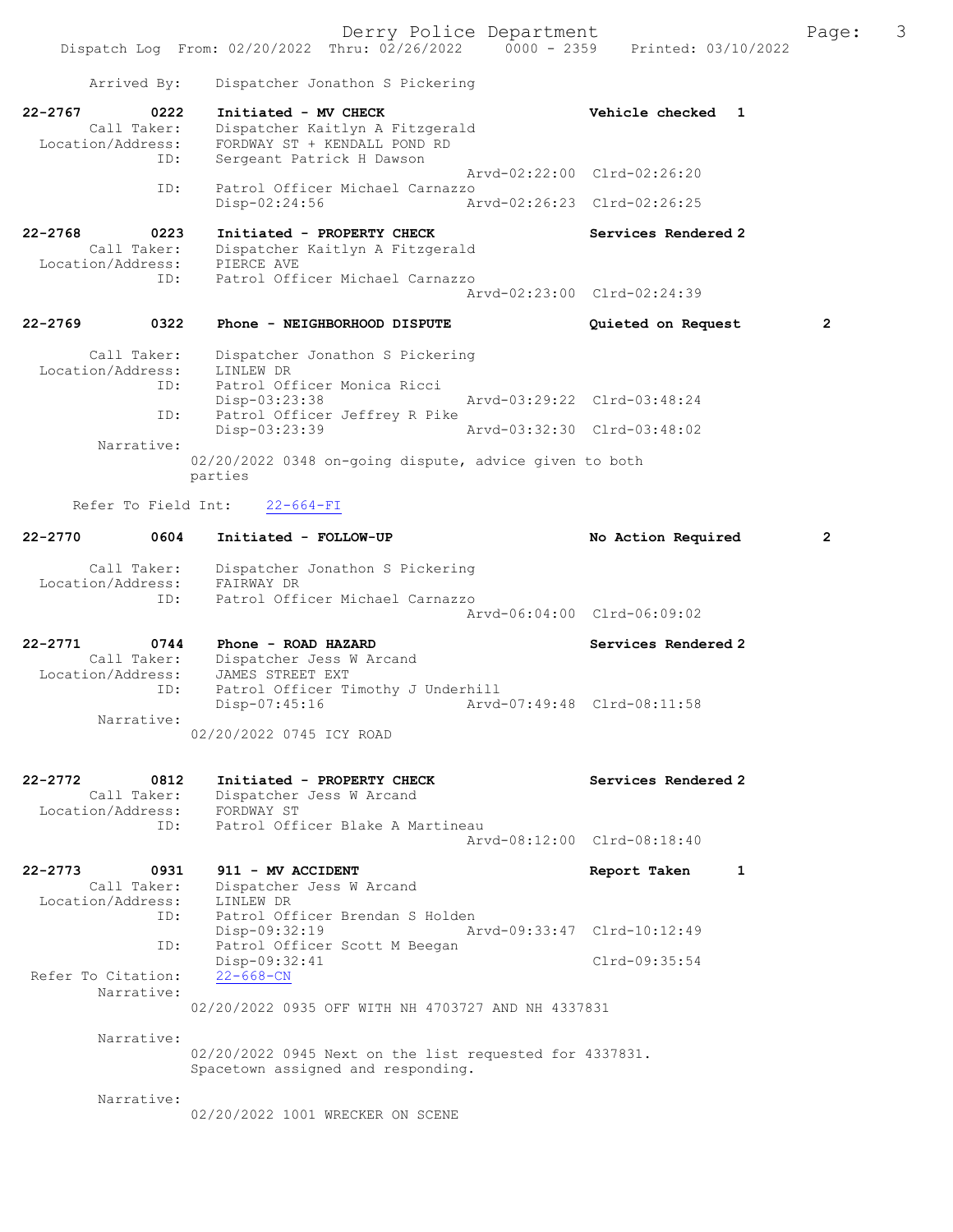## Narrative:

02/20/2022 1014 REPORTABLE. Mehmedovic v. Patel

## Refer To Accident: 22-102-AC

| $22 - 2774$       | 0943        | Phone - ROAD HAZARD                                                           |                             | Services Rendered 2 |
|-------------------|-------------|-------------------------------------------------------------------------------|-----------------------------|---------------------|
|                   | Call Taker: | Dispatcher Jess W Arcand                                                      |                             |                     |
| Location/Address: |             | TIGERTAIL CIR                                                                 |                             |                     |
|                   | ID:         | Patrol Officer Timothy J Underhill                                            |                             |                     |
|                   |             | $Disp-09:44:10$                                                               | Arvd-09:51:54 Clrd-10:09:36 |                     |
|                   | ID:         | Patrol Officer Blake A Martineau                                              |                             |                     |
|                   |             | Disp-09:55:26                                                                 | Arvd-09:55:30 Clrd-10:07:26 |                     |
|                   | Narrative:  |                                                                               |                             |                     |
|                   |             | 02/20/2022 0951 RESIDENT PUMPING WATER INTO ROADWAY CAUSING<br>ICE CONDITIONS |                             |                     |

### Refer To Field Int: 22-621-FI

| $22 - 2775$ | 1017              | Phone - DOWN WIRE                | Could Not Locate 2          |  |
|-------------|-------------------|----------------------------------|-----------------------------|--|
|             | Call Taker:       | Dispatcher Jess W Arcand         |                             |  |
|             | Location/Address: | N HIGH ST                        |                             |  |
|             | ID:               | Patrol Officer Blake A Martineau |                             |  |
|             |                   | Disp-10:19:56                    | Arvd-10:21:50 Clrd-10:28:19 |  |
| 22-2776     | 1041              | Initiated - MV STOP              | Warning Issued              |  |

| <u>.</u>          | ---- | -----------                          |                                  |                             | $max_{1}$ $max_{2}$ |  |
|-------------------|------|--------------------------------------|----------------------------------|-----------------------------|---------------------|--|
|                   |      | Call Taker: Dispatcher Jess W Arcand |                                  |                             |                     |  |
| Location/Address: |      | ISLAND POND RD                       |                                  |                             |                     |  |
|                   | TD:  |                                      | Patrol Officer Blake A Martineau |                             |                     |  |
|                   |      |                                      |                                  | Arvd-10:41:00 Clrd-10:50:19 |                     |  |

## Refer To Citation: 22-669-CN

| 22-2777           | 1146        | Phone - MV ACCIDENT              | Report Taken                |  |
|-------------------|-------------|----------------------------------|-----------------------------|--|
|                   | Call Taker: | Dispatcher Jess W Arcand         |                             |  |
| Location/Address: |             | MANCHESTER RD + FOLSOM RD        |                             |  |
|                   | ID:         | Patrol Officer Blake A Martineau |                             |  |
|                   |             | Disp-11:47:31                    | Arvd-11:47:35 Clrd-11:50:31 |  |
|                   | ID:         | Detective Victoria M Kidd        |                             |  |
|                   |             | $Disp-11:47:33$                  | Arvd-11:47:37 Clrd-12:37:20 |  |
|                   | Narrative:  |                                  |                             |  |

02/20/2022 1237 REPORTABLE. MCGILL VS BRYDE

#### Refer To Accident: 22-103-AC

| $22 - 2778$<br>1149 | 911 - ABANDONED 911           |                             | Services Rendered 1         |
|---------------------|-------------------------------|-----------------------------|-----------------------------|
| Call Taker:         | Dispatcher Jess W Arcand      |                             |                             |
| Location/Address:   | A ST                          |                             |                             |
| ID:                 | Patrol Officer Monica Ricci   |                             |                             |
|                     | Disp-11:49:53                 | Arvd-11:54:04 Clrd-12:03:00 |                             |
| ID:                 | Patrol Officer Scott M Beegan |                             |                             |
|                     | $Disp-11:49:57$               |                             | Arvd-11:52:05 Clrd-12:02:58 |
|                     |                               |                             |                             |

| 22-2779            | 1243        | Phone - MV ACCIDENT         | Report Taken                | $\mathbf{1}$ |
|--------------------|-------------|-----------------------------|-----------------------------|--------------|
|                    | Call Taker: | Dispatcher Jess W Arcand    |                             |              |
| Location/Address:  |             | PINKERTON ST + N MAIN ST    |                             |              |
|                    | ID:         | Patrol Officer Monica Ricci |                             |              |
|                    |             | Disp-12:43:27               | Arvd-12:45:26 Clrd-13:23:25 |              |
|                    | Cleared By: | Detective Victoria M Kidd   |                             |              |
| Refer To Citation: |             | $22 - 695 - CN$             |                             |              |
|                    | Narrative:  |                             |                             |              |

02/20/2022 1247 OFF WITH NH WOOT-X2 AND ME 471D

#### Narrative:

02/20/2022 1335 grandmaison v. harding. reportable

#### Refer To Accident: 22-104-AC

| 22-2780           | 1256        | Initiated - FOLLOW-UP         | Cleared |  |
|-------------------|-------------|-------------------------------|---------|--|
|                   | Call Taker: | Detective Victoria M Kidd     |         |  |
| Location/Address: |             | NOYES RD                      |         |  |
|                   | ID:         | Patrol Officer Scott M Beegan |         |  |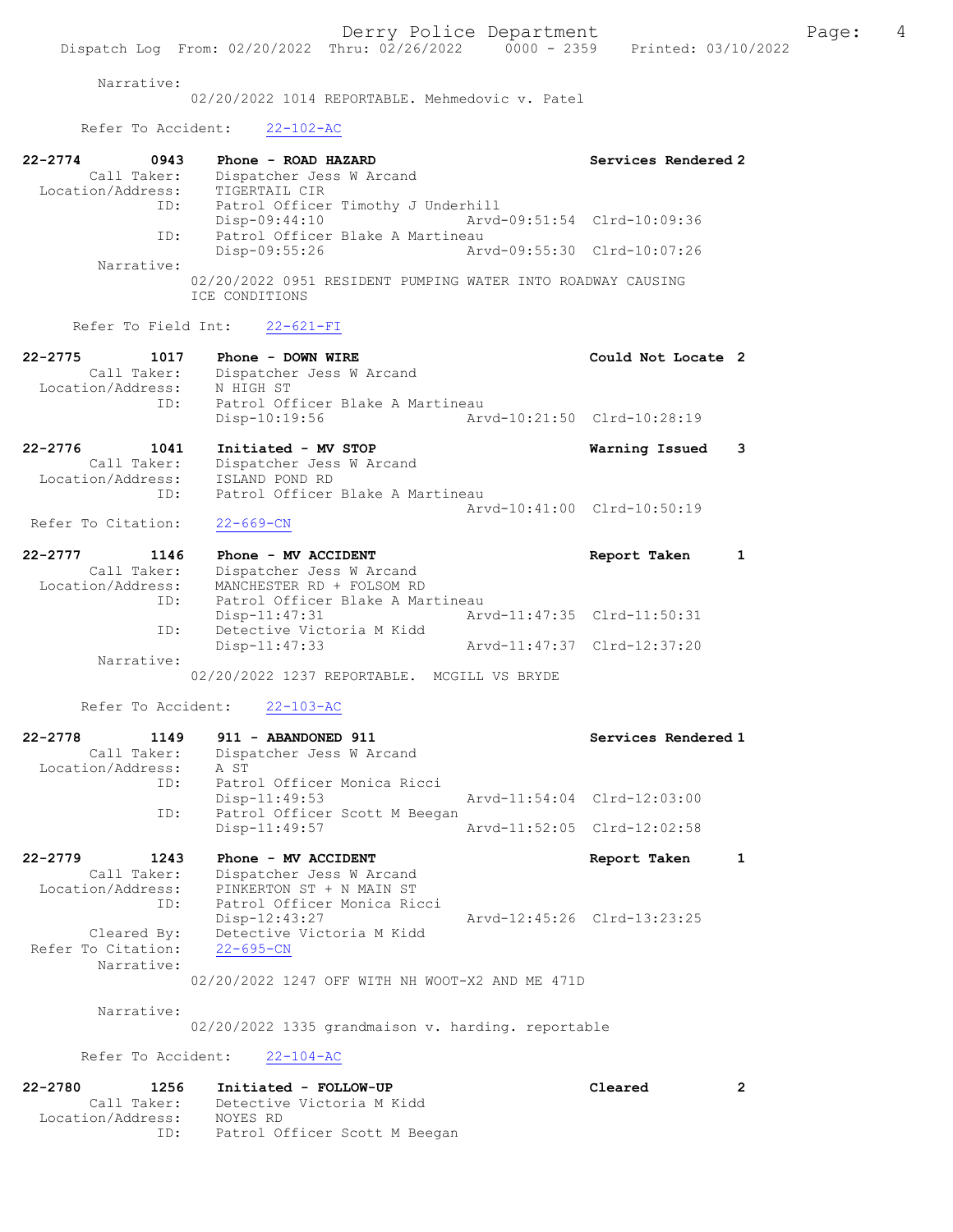Arvd-12:56:00 Clrd-13:33:43

| 22-2781<br>1323<br>Call Taker:<br>Location/Address:            | Phone - SUSPICIOUS ACTIVITY<br>Detective Victoria M Kidd<br>CRYSTAL AVE                               | Could Not Locate 2          |                |
|----------------------------------------------------------------|-------------------------------------------------------------------------------------------------------|-----------------------------|----------------|
| ID:                                                            | Patrol Officer Monica Ricci<br>Disp-13:24:42                                                          | Arvd-13:26:38 Clrd-13:33:18 |                |
| ID:                                                            | Patrol Officer Timothy J Underhill<br>$Disp-13:24:50$<br>Arvd-13:32:31                                | Clrd-13:33:20               |                |
| ID:                                                            | Patrol Officer Brendan S Holden<br>Disp-13:26:44<br>Arvd-13:28:23                                     | Clrd-13:33:24               |                |
| 22-2782<br>1435<br>Call Taker:<br>Location/Address:            | Initiated - MV STOP<br>Dispatcher Jess W Arcand<br>CRYSTAL AVE                                        | Warning Issued              | 3              |
| ID:<br>Refer To Citation:                                      | Patrol Officer Blake A Martineau<br>$22 - 672 - CN$                                                   | Arvd-14:35:00 Clrd-14:40:35 |                |
| $22 - 2783$<br>1543                                            |                                                                                                       |                             | 3              |
| Call Taker:<br>Location/Address:                               | Initiated - MV STOP<br>Dispatcher Christina L Power<br>HAMPSTEAD RD                                   | Warning Issued              |                |
| ID:<br>Refer To Citation:                                      | Patrol Officer Melissa M Houde<br>$22 - 673 - CN$                                                     | Arvd-15:43:00 Clrd-15:47:26 |                |
| $22 - 2784$<br>1545<br>Call Taker:                             | Initiated - SEX OFFENSES<br>Detective Victoria M Kidd                                                 | Report Taken                | 1              |
| Location/Address:<br>ID:                                       | [DY 2] MUNICIPAL DR<br>Detective Victoria M Kidd                                                      | Arvd-15:45:00 Clrd-15:58:31 |                |
| Cleared By:<br>Refer To Incident:                              | Dispatcher Christina L Power<br>$22 - 278 - OF$                                                       |                             |                |
| $22 - 2785$<br>1618<br>Call Taker:<br>Location/Address:        | Initiated - ATTEMPTED PAPER SERVICE<br>Dispatcher Christina L Power<br>WALNUT HILL RD                 | Cleared                     | $\overline{2}$ |
| ID:                                                            | Patrol Officer Melissa M Houde                                                                        | Arvd-16:18:00 Clrd-16:22:25 |                |
| $22 - 2786$<br>1703                                            | Initiated - SUBPOENA DELIVERY                                                                         | Not Served                  | $\mathbf{1}$   |
| Call Taker:<br>Location/Address:<br>ID:                        | Dispatcher Christina L Power<br>PEMBROKE DR<br>Patrol Officer Melissa M Houde                         |                             |                |
|                                                                |                                                                                                       | Arvd-17:03:00 Clrd-17:06:01 |                |
| 22-2787<br>1703<br>Call Taker:<br>Location/Address:<br>ID:     | Initiated - MV STOP<br>Dispatcher Christina L Power<br>ROCKINGHAM RD<br>Patrol Officer Joshua W Morse | Warning Issued              | 3              |
| Refer To Citation:                                             | Patrol Officer Michael P Accorto<br>$22 - 674 - CN$                                                   | Arvd-17:03:00 Clrd-17:13:10 |                |
|                                                                |                                                                                                       |                             |                |
| $22 - 2788$<br>1726<br>Call Taker:<br>Location/Address:<br>ID: | Initiated - MV STOP<br>Dispatcher Christina L Power<br>S MAIN ST<br>Patrol Officer Joshua W Morse     | Warning Issued              | 3              |
| Refer To Citation:                                             | Patrol Officer Michael P Accorto<br>22-675-CN                                                         | Arvd-17:26:00 Clrd-17:31:26 |                |
| $22 - 2789$<br>1728<br>Call Taker:<br>Location/Address:        | Initiated - SUBPOENA DELIVERY<br>Dispatcher Christina L Power<br>WYMAN ST                             | Not Served                  | 1              |
| ID:                                                            | Patrol Officer Casey J Noyes                                                                          | Arvd-17:28:00 Clrd-17:36:21 |                |
| $22 - 2790$<br>1737<br>Call Taker:                             | Initiated - MV STOP<br>Dispatcher Christina L Power                                                   | Warning Issued              | 3              |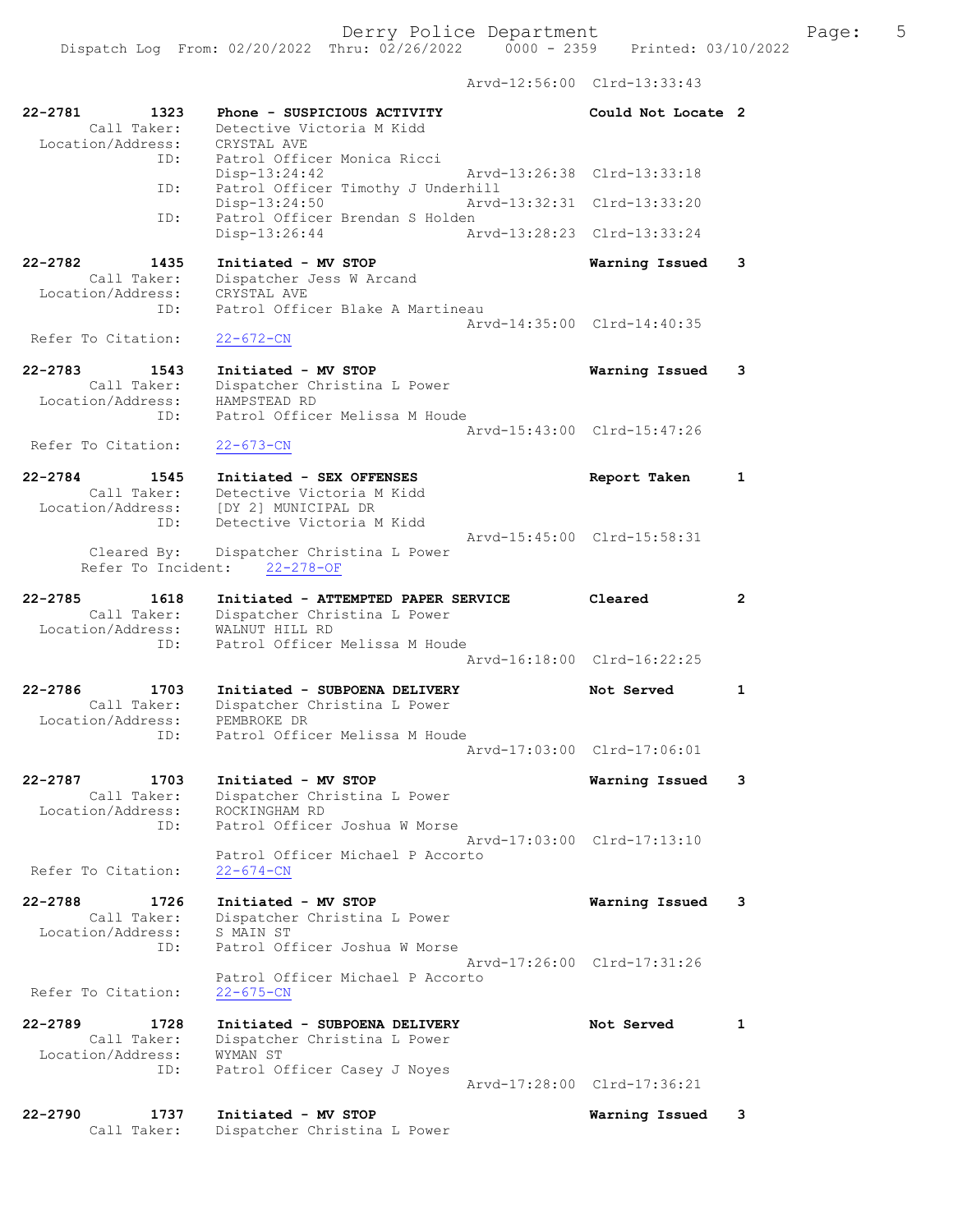Derry Police Department The Page: 6 Dispatch Log From: 02/20/2022 Thru: 02/26/2022 0000 - 2359 Printed: 03/10/2022 Location/Address: W BROADWAY ID: Patrol Officer Casey J Noyes Arvd-17:37:00 Clrd-17:43:03<br>22-676-CN Refer To Citation: 22-2791 1746 Initiated - SUBPOENA DELIVERY Not Served 1 Call Taker: Dispatcher Christina L Power Location/Address: SOUTH AVE ID: Patrol Officer Casey J Noyes Arvd-17:46:00 Clrd-17:50:27 22-2792 1748 Initiated - MV STOP Warning Issued 3 Call Taker: Dispatcher Christina L Power Location/Address: BEAVER LAKE RD ID: Patrol Officer Melissa M Houde Arvd-17:48:00 Clrd-17:53:13 Cleared By: Patrol Officer Robert Corwin Refer To Citation: 22-677-CN 22-2793 1755 Initiated - PAPER SERVICE Served 3 Call Taker: Patrol Officer Robert Corwin Location/Address: E BROADWAY ID: Patrol Officer Casey J Noyes Arvd-17:55:00 Clrd-18:03:58 Cleared By: Dispatcher Christina L Power 22-2794 1802 Initiated - SUBPOENA DELIVERY Served 1 Call Taker: Dispatcher Christina L Power Location/Address: VISA AVE ID: Patrol Officer Melissa M Houde Arvd-18:02:00 Clrd-18:05:00 22-2795 1822 Initiated - SUBPOENA DELIVERY Served 1 Call Taker: Dispatcher Christina L Power Location/Address: PEBBLE LN ID: Patrol Officer Melissa M Houde Arvd-18:22:00 Clrd-18:24:11 22-2796 1906 Phone - DELIVER A MESSAGE Message Delivered 1 Call Taker: Patrol Officer Robert Corwin Location/Address: LARAWAY CT ID: Patrol Officer Nathan S Lavoie Disp-19:08:20 Arvd-19:14:29 Clrd-19:25:57 Arrived By: Dispatcher Christina L Power Cleared By: Dispatcher Christina L Power 22-2797 1917 Initiated - MV STOP Warning Issued 3 Call Taker: Dispatcher Christina L Power Location/Address: CRYSTAL AVE ID: Patrol Officer Collin Kennedy Arvd-19:17:00 Clrd-19:24:25<br>22-678-CN Refer To Citation: 22-2798 1949 Initiated - MV STOP New SENT ON THEIR WAY 3 Call Taker: Dispatcher Christina L Power Location/Address: ASHLEIGH DR ID: Patrol Officer Collin Kennedy Arvd-19:49:00 Clrd-19:55:05 22-2799 1950 Phone - PARKING COMPLAINT Parking Ticket Issued 1 Call Taker: Patrol Officer Robert Corwin Location/Address: E BROADWAY ID: Patrol Officer Collin Kennedy<br>Disp-19:55:23 Arvd-20:00:13 Clrd-20:10:39 Dispatched By: Dispatcher Christina L Power Arrived By: Dispatcher Christina L Power Cleared By: Dispatcher Christina L Power Refer To Field Int: 22-604-FI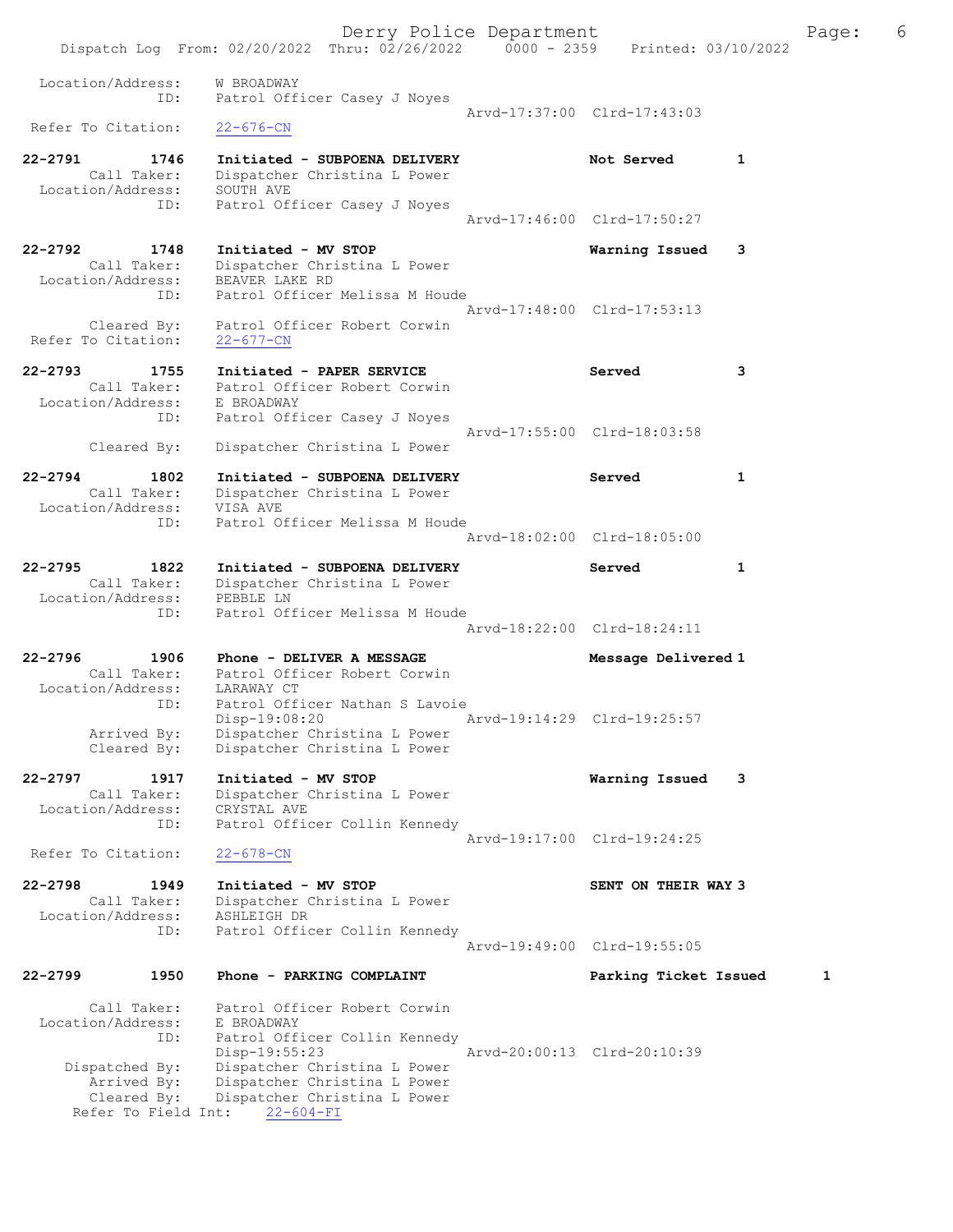| 22-2800     | 1953                                     | Phone - ASSIST OTHER AGENCY                                                                                             | Assistance Rendered         | 3            |
|-------------|------------------------------------------|-------------------------------------------------------------------------------------------------------------------------|-----------------------------|--------------|
|             | Call Taker:<br>Location:<br>ID:          | Patrol Officer Robert Corwin<br>[SLM] SALEM PD<br>Patrol Officer Casey J Noyes<br>Disp-19:54:03                         | Arvd-20:12:48 Clrd-21:09:34 |              |
|             | Arrived By:<br>Cleared By:               | Dispatcher Christina L Power<br>Dispatcher Christina L Power                                                            |                             |              |
| 22-2801     | 2033                                     | Phone - MEDICAL EMERGENCY                                                                                               | Transported to Hospital     | $\mathbf{1}$ |
|             | Call Taker:<br>Location/Address:<br>ID:  | Dispatcher Christina L Power<br>DATILLO RD<br>Patrol Officer Melissa M Houde<br>Disp-20:33:57                           | Arvd-20:37:43 Clrd-21:06:27 |              |
|             | ID:                                      | Patrol Officer Collin Kennedy<br>Disp-20:34:03                                                                          | Arvd-20:37:31 Clrd-21:06:25 |              |
|             | Narrative:                               | transported to PMC via DFD                                                                                              |                             |              |
|             | Refer To Field Int:                      | $22 - 637 - FI$                                                                                                         |                             |              |
| $22 - 2802$ | 2048<br>Location/Address:                | Phone - ASSIST CITIZEN<br>Call Taker: Dispatcher Christina L Power<br>HEMLOCK SPRINGS RD                                | 3<br><b>ADVICE GIVEN</b>    |              |
|             | ID:                                      | Patrol Officer Robert Corwin<br>Disp-20:49:16<br>Refer To Field Int: 22-601-FI                                          | Arvd-20:49:18 Clrd-20:49:19 |              |
| $22 - 2803$ | 2141                                     | Phone - MV ACCIDENT                                                                                                     | Report Taken<br>1           |              |
|             | Call Taker:<br>Location/Address:         | Dispatcher Christina L Power<br>BYPASS 28                                                                               |                             |              |
|             | ID:                                      | Patrol Officer Melissa M Houde<br>$Disp-21:42:18$                                                                       | Arvd-21:44:41 Clrd-22:48:14 |              |
|             | ID:                                      | Patrol Officer Joshua W Morse<br>$Disp-21:42:19$<br>Patrol Officer Michael P Accorto                                    | Arvd-21:48:40 Clrd-22:50:19 |              |
|             | ID:                                      | Patrol Officer Nathan S Lavoie<br>$Disp-21:43:11$                                                                       | Arvd-21:49:22 Clrd-22:24:11 |              |
|             | ID:<br>Cleared By:                       | Patrol Officer Collin Kennedy<br>Disp-22:01:22<br>Patrol Officer Robert Corwin                                          | $Clrd-22:09:35$             |              |
|             | Narrative:                               | 02/20/2022 2208 next on the list requested for NH reg                                                                   |                             |              |
|             |                                          | 4249731, LBP assigned.<br>02/20/2022 2209 next on the list requested for NH reg<br>4473119, Birch St collision assigned |                             |              |
|             | Narrative:                               | 02/20/2022 2213 126 out at PMC                                                                                          |                             |              |
|             | Narrative:                               | 02/20/2022 2228 wreckers on scene                                                                                       |                             |              |
|             | Refer To Accident:<br>Refer To Incident: | $22 - 105 - AC$<br>$22 - 315 - OF$                                                                                      |                             |              |
| $22 - 2804$ | 2204                                     | Phone - ASSIST OTHER AGENCY                                                                                             | Transported to Hospital     | 3            |
|             | Call Taker:<br>Location/Address:<br>ID:  | Dispatcher Christina L Power<br>ASHLEIGH DR<br>Patrol Officer Casey J Noyes                                             | Arvd-22:09:39 Clrd-22:29:10 |              |
|             | ID:                                      | $Disp-22:04:33$<br>Patrol Officer Collin Kennedy                                                                        |                             |              |
|             | Dispatched By:<br>Narrative:             | Disp-22:09:39<br>Patrol Officer Robert Corwin                                                                           | Arvd-22:10:45 Clrd-22:29:12 |              |
|             | Refer To Field Int:                      | transported to PMC via DFD<br>$22 - 602 - FI$                                                                           |                             |              |
|             |                                          |                                                                                                                         |                             |              |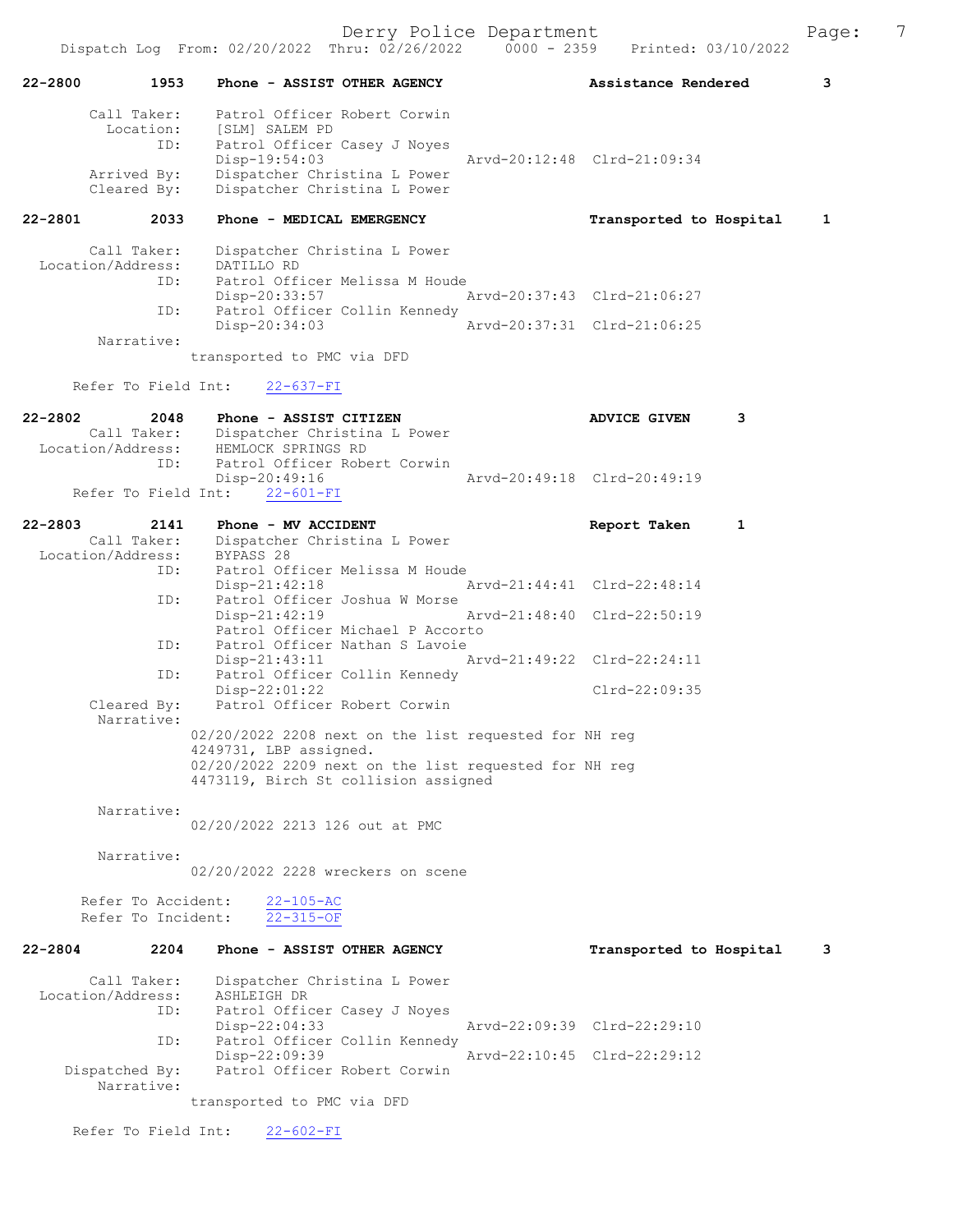22-2805 2257 Phone - SUSPICIOUS ACTIVITY SENT ON THEIR WAY 2 Call Taker: Patrol Officer Robert Corwin Location/Address: PERLEY RD ID: Patrol Officer Collin Kennedy Disp-22:58:55 Arvd-23:02:32 Clrd-23:16:16 Narrative: small sedan w/loud spoiler

22-2806 2323 Initiated - MV STOP Warning Issued 3 Call Taker: Patrol Officer Jeffrey R Pike Location/Address: KENDALL POND RD ID: Patrol Officer Michael Carnazzo Arvd-23:23:23 Clrd-23:32:21 Refer To Citation:

22-2807 2333 Initiated - PROPERTY CHECK No Action Required 2 Call Taker: Patrol Officer Jeffrey R Pike Location/Address: ROLLINS ST ID: Patrol Officer Brendan S Holden Arvd-23:33:00 Clrd-23:33:40

## 22-2808 2341 Initiated - PROPERTY CHECK No Action Required 2 Call Taker: Patrol Officer Jeffrey R Pike Location/Address: PIERCE AVE

| ------------------- |                                 |                             |
|---------------------|---------------------------------|-----------------------------|
|                     | Patrol Officer Michael Carnazzo |                             |
|                     |                                 | Arvd-23:41:00 Clrd-23:41:30 |

#### For Date: 02/21/2022 - Monday

| $22 - 2809$       | 0005        | Initiated - MV STOP             |  |                             | Warning Issued 3 |  |
|-------------------|-------------|---------------------------------|--|-----------------------------|------------------|--|
|                   | Call Taker: | Patrol Officer Jeffrey R Pike   |  |                             |                  |  |
| Location/Address: |             | WALL ST                         |  |                             |                  |  |
|                   | TD:         | Patrol Officer Brendan S Holden |  |                             |                  |  |
|                   |             |                                 |  | Aryd-00:05:00 Clrd-00:11:12 |                  |  |

Refer To Citation: 22-680-CN

22-2810 0009 Initiated - MV STOP Warning Issued 3 Call Taker: Patrol Officer Jeffrey R Pike Location/Address: E BROADWAY + FENWAY ST ID: Patrol Officer Michael Carnazzo Arvd-00:09:00 Clrd-00:13:52

Refer To Citation: 22-681-CN

22-2811 0043 Phone - FOLLOW-UP Services Rendered 2 Call Taker: Patrol Officer Robert Corwin Location/Address: [DY 2] MUNICIPAL DR ID: Patrol Officer Michael Carnazzo Disp-00:43:56 Arvd-00:44:49 Clrd-00:50:25 Arrived By: Patrol Officer Jeffrey R Pike Cleared By: Patrol Officer Jeffrey R Pike

### 22-2812 0047 911 - DRUG OVERDOSE TRANSPORT Transported to Hospital 2

| Call Taker:<br>Location/Address: |     | Patrol Officer Jeffrey R Pike<br>FAIRWAY DR |  |                             |                 |  |
|----------------------------------|-----|---------------------------------------------|--|-----------------------------|-----------------|--|
|                                  | ID: | Patrol Officer Brendan S Holden             |  |                             |                 |  |
|                                  |     | $Disp-00:48:50$                             |  | Arvd-00:50:13 Clrd-01:31:50 |                 |  |
|                                  | ID: | Patrol Officer Collin Kennedy               |  |                             |                 |  |
|                                  |     | $Disp-00:48:55$                             |  |                             | $Clrd-00:49:48$ |  |
|                                  | ID: | Patrol Officer Nikita Tomnyuk               |  |                             |                 |  |
|                                  |     | Disp-00:49:37                               |  | Arvd-00:50:11 Clrd-01:31:44 |                 |  |
|                                  |     | Refer To Incident: 22-279-OF                |  |                             |                 |  |

22-2813 0116 Initiated - FOLLOW-UP No Action Required 2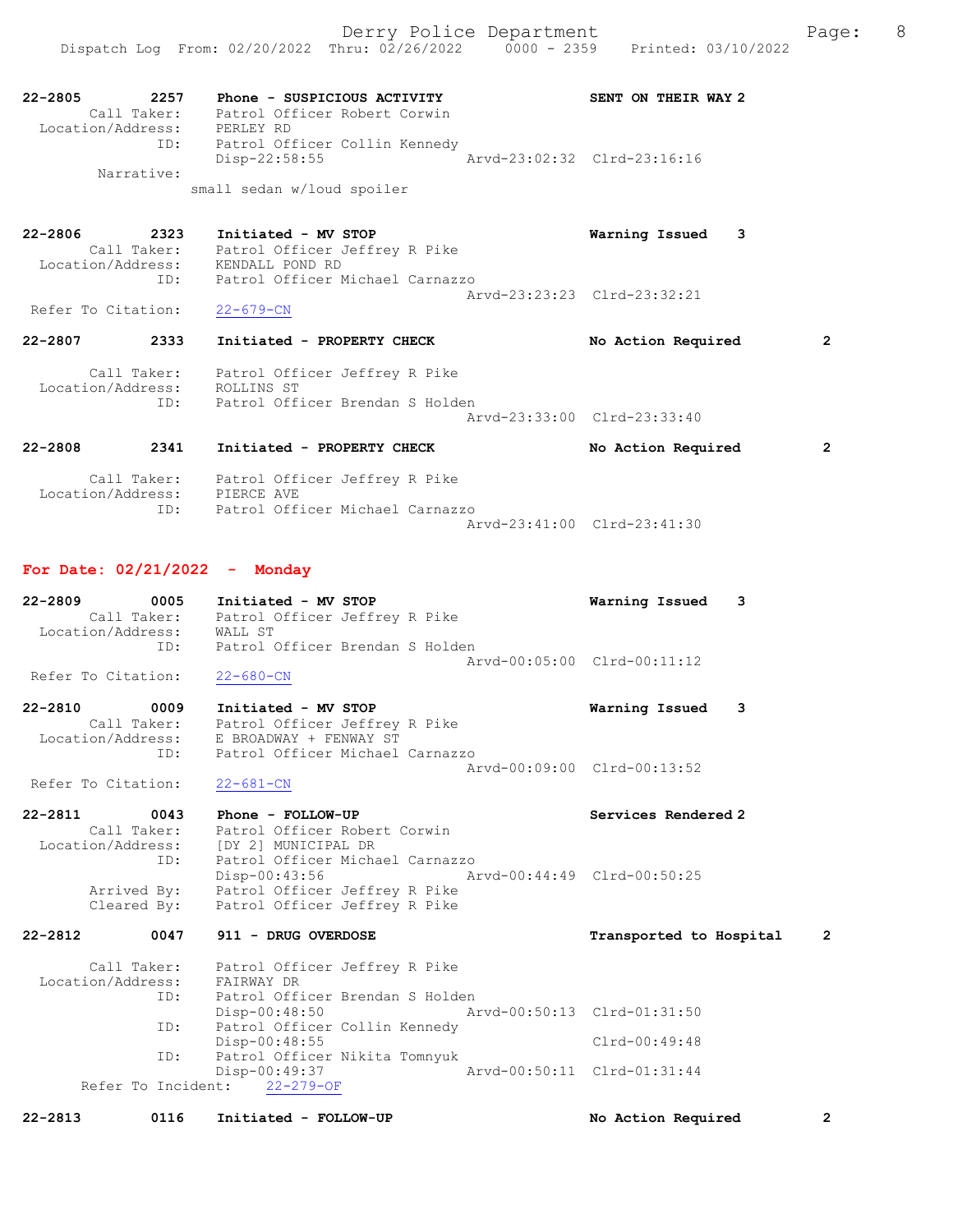Derry Police Department Fage: 9 Dispatch Log From: 02/20/2022 Thru: 02/26/2022 0000 - 2359 Printed: 03/10/2022 Call Taker: Patrol Officer Jeffrey R Pike Location/Address: PARKLAND DR ID: Patrol Officer Michael Carnazzo Arvd-01:16:00 Clrd-01:33:41 ID: Patrol Officer Collin Kennedy<br>Disp-01:16:53 Arvd-01:16:55 Clrd-01:33:43 Disp-01:16:53 22-2814 0141 Initiated - FOLLOW-UP Services Rendered 2 Call Taker: Patrol Officer Jeffrey R Pike Location/Address: FORDWAY EXT ID: Patrol Officer Nikita Tomnyuk Arvd-01:41:00 Clrd-02:10:34 ID: Patrol Officer Brendan S Holden Disp-01:41:41 Arvd-01:41:42 Clrd-02:10:50 Refer To Incident: 22-280-OF 22-2815 0248 911 - DISTURBANCE Nedlated 1 Call Taker: Patrol Officer Jeffrey R Pike Location/Address: TYLER RD ID: Patrol Officer Nikita Tomnyuk Disp-02:49:52 Arvd-02:51:41 Clrd-03:10:46 Dispatched By: Lieutenant Michael T Muncey Arrived By: Lieutenant Michael T Muncey ID: Patrol Officer Michael Carnazzo Disp-02:49:53 Arvd-02:51:42 Clrd-03:10:48 Dispatched By: Lieutenant Michael T Muncey Arrived By: Lieutenant Michael T Muncey Refer To Field Int: 22-663-FI 22-2816 0301 911 - DISTURBANCE Matter Mediated 1 Call Taker: Patrol Officer Jeffrey R Pike Location/Address: LARAWAY CT ID: Patrol Officer Brendan S Holden Disp-03:03:21 Arvd-03:05:51 Clrd-03:26:10 ID: Patrol Officer Charles L Doherty Disp-03:03:27 Arvd-03:07:39 Clrd-03:26:11 22-2817 0329 Initiated - PAPER SERVICE Served 3 Call Taker: Patrol Officer Jeffrey R Pike Location/Address: PARKLAND DR ID: Patrol Officer Michael Carnazzo Arvd-03:29:00 Clrd-03:52:29 22-2818 0725 Initiated - SUBPOENA DELIVERY Not Served 1 Call Taker: Dispatcher Kaitlyn A Fitzgerald Location/Address: [DY 997] PARKLAND DR ID: Patrol Officer Blake A Martineau Arvd-07:25:00 Clrd-07:36:53 22-2819 0803 Initiated - MV STOP Warning Issued 3 Call Taker: Dispatcher Kaitlyn A Fitzgerald Location/Address: BIRCH ST + PARKLAND DR ID: Patrol Officer Timothy J Underhill Arvd-08:03:00 Clrd-08:06:43 Refer To Citation: 22-682-CN 22-2820 0844 Initiated - MV STOP Summons Issued 3 Call Taker: Dispatcher Kaitlyn A Fitzgerald Location/Address: RT 28 ID: Patrol Officer Timothy J Underhill Arvd-08:44:00 Clrd-09:01:20 Refer To Citation: 22-816-001007 22-2821 0925 Initiated - MV STOP Summons Issued 3 Call Taker: Dispatcher Kaitlyn A Fitzgerald Location/Address: BIRCH ST + NORTH AVE ID: Patrol Officer Blake A Martineau Arvd-09:25:00 Clrd-09:54:56 Refer To Summons: 22-168-AR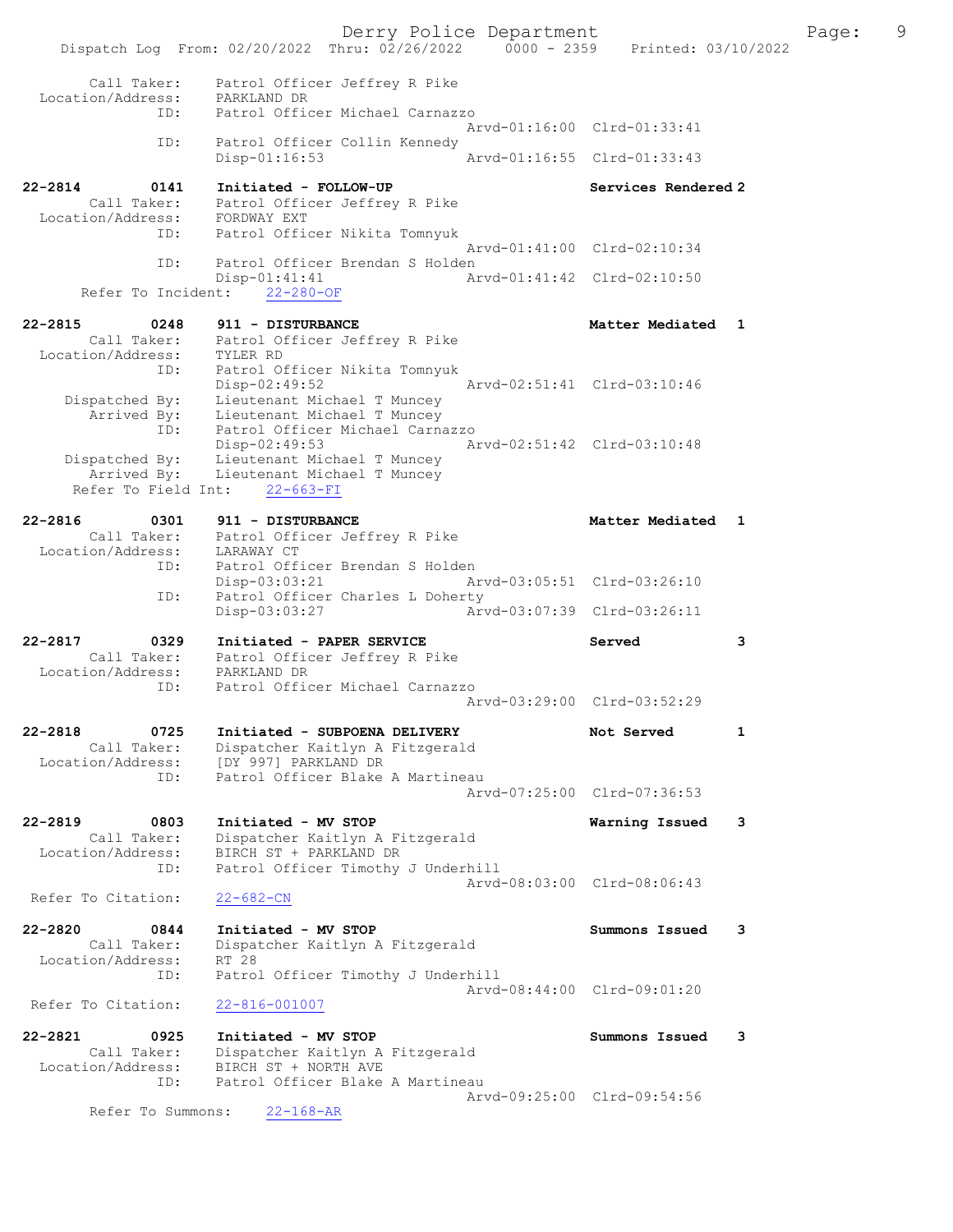| 22-2822<br>0940<br>Call Taker:<br>Location/Address: | Initiated - PROPERTY CHECK<br>Dispatcher Kaitlyn A Fitzgerald<br>CRYSTAL AVE    | Services Rendered 2          |
|-----------------------------------------------------|---------------------------------------------------------------------------------|------------------------------|
| ID:                                                 | Patrol Officer Brendan S Holden                                                 | Arvd-09:40:00 Clrd-10:02:36  |
| ID:                                                 | Patrol Officer Timothy J Underhill                                              |                              |
| ID:                                                 | $Disp-09:41:21$<br>Patrol Officer Blake A Martineau                             | Arvd-09:46:47 Clrd-10:02:39  |
|                                                     | Disp-09:55:07                                                                   | Arvd-09:55:09 Clrd-10:02:41  |
| Narrative:                                          | 02/21/2022 0957 KEY HOLDER ON SCENE                                             |                              |
| $22 - 2823$<br>1016                                 | Phone - WELFARE CHECK                                                           | Services Rendered 2          |
| Call Taker:<br>Location/Address:                    | Dispatcher Jonathon S Pickering<br>FAITH DR                                     |                              |
| ID:                                                 | Patrol Officer Brendan S Holden                                                 |                              |
| Arrived By:                                         | Disp-10:19:55<br>Dispatcher Kaitlyn A Fitzgerald                                | Arvd-10:29:08 Clrd-10:35:37  |
| Cleared By:                                         | Dispatcher Kaitlyn A Fitzgerald                                                 |                              |
| ID:                                                 | Patrol Officer Timothy J Underhill                                              |                              |
| Arrived By:                                         | Disp-10:19:56<br>Arvd-10:29:07 Clrd-10:35:40<br>Dispatcher Kaitlyn A Fitzgerald |                              |
| Cleared By:                                         | Dispatcher Kaitlyn A Fitzgerald                                                 |                              |
| $22 - 2824$<br>1035                                 | Phone - DOMESTIC DISTURBANCE                                                    | Services Rendered 1          |
| Call Taker:<br>Location/Address:                    | Dispatcher Kaitlyn A Fitzgerald                                                 |                              |
| ID:                                                 | REDFIELD CIR<br>Patrol Officer Timothy J Underhill                              |                              |
|                                                     | Disp-10:36:30                                                                   | Arvd-10:45:27 Clrd-11:04:01  |
| ID:                                                 | Patrol Officer Brendan S Holden<br>Disp-10:36:32                                | Arvd-10:47:51 Clrd-11:03:59  |
|                                                     | Refer To Field Int: 22-607-FI                                                   |                              |
| $22 - 2825$<br>1044                                 | Phone - SUSPICIOUS ACTIVITY                                                     | Verbal in Nature 2           |
| Call Taker:                                         | Dispatcher Kaitlyn A Fitzgerald                                                 |                              |
| Location/Address:<br>ID:                            | LINLEW DR<br>Patrol Officer Blake A Martineau                                   |                              |
|                                                     | Disp-10:47:36                                                                   | Arvd-10:49:56 Clrd-11:04:30  |
| ID:                                                 | Detective Sergeant Ryan O'Rourke<br>Disp-10:47:40                               | Arvd-10:51:34 Clrd-11:04:28  |
| Narrative:                                          |                                                                                 |                              |
|                                                     | 02/21/2022 1105 verbal argument over a DMV, AAA responding.<br>No crimes.       |                              |
|                                                     | Refer To Field Int: 22-606-FI                                                   |                              |
| $22 - 2826$<br>1103                                 | Phone - MEDICAL EMERGENCY                                                       | Transported to Hospital<br>1 |
|                                                     |                                                                                 |                              |
| Call Taker:<br>Location/Address:                    | Dispatcher Kaitlyn A Fitzgerald<br>EILEEN AVE                                   |                              |
| ID:                                                 | Patrol Officer Timothy J Underhill                                              |                              |
| ID:                                                 | $Disp-11:04:16$<br>Patrol Officer Brendan S Holden                              | Arvd-11:10:41 Clrd-11:15:11  |
|                                                     | $Disp-11:04:22$                                                                 | Arvd-11:10:47 Clrd-11:15:13  |
| ID:                                                 | Detective Sergeant Ryan O'Rourke<br>$Disp-11:04:49$                             | Arvd-11:07:28 Clrd-11:15:09  |
| Refer To Field Int:                                 | $22 - 605 - FI$                                                                 |                              |
| 22-2827<br>1124                                     | Initiated - MV STOP                                                             | Warning Issued<br>3          |
| Call Taker:                                         | Dispatcher Jonathon S Pickering                                                 |                              |
| Location/Address:<br>ID:                            | MANCHESTER RD<br>Patrol Officer Blake A Martineau                               |                              |
|                                                     |                                                                                 | Arvd-11:24:00 Clrd-11:28:34  |
| Cleared By:<br>Refer To Citation:                   | Dispatcher Kaitlyn A Fitzgerald                                                 |                              |
|                                                     | $22 - 683 - CN$                                                                 |                              |
| $22 - 2828$<br>1126                                 | Phone - SUSPICIOUS ACTIVITY                                                     | Services Rendered 2          |
| Call Taker:<br>Location/Address:                    | Dispatcher Jonathon S Pickering<br>LINLEW DR                                    |                              |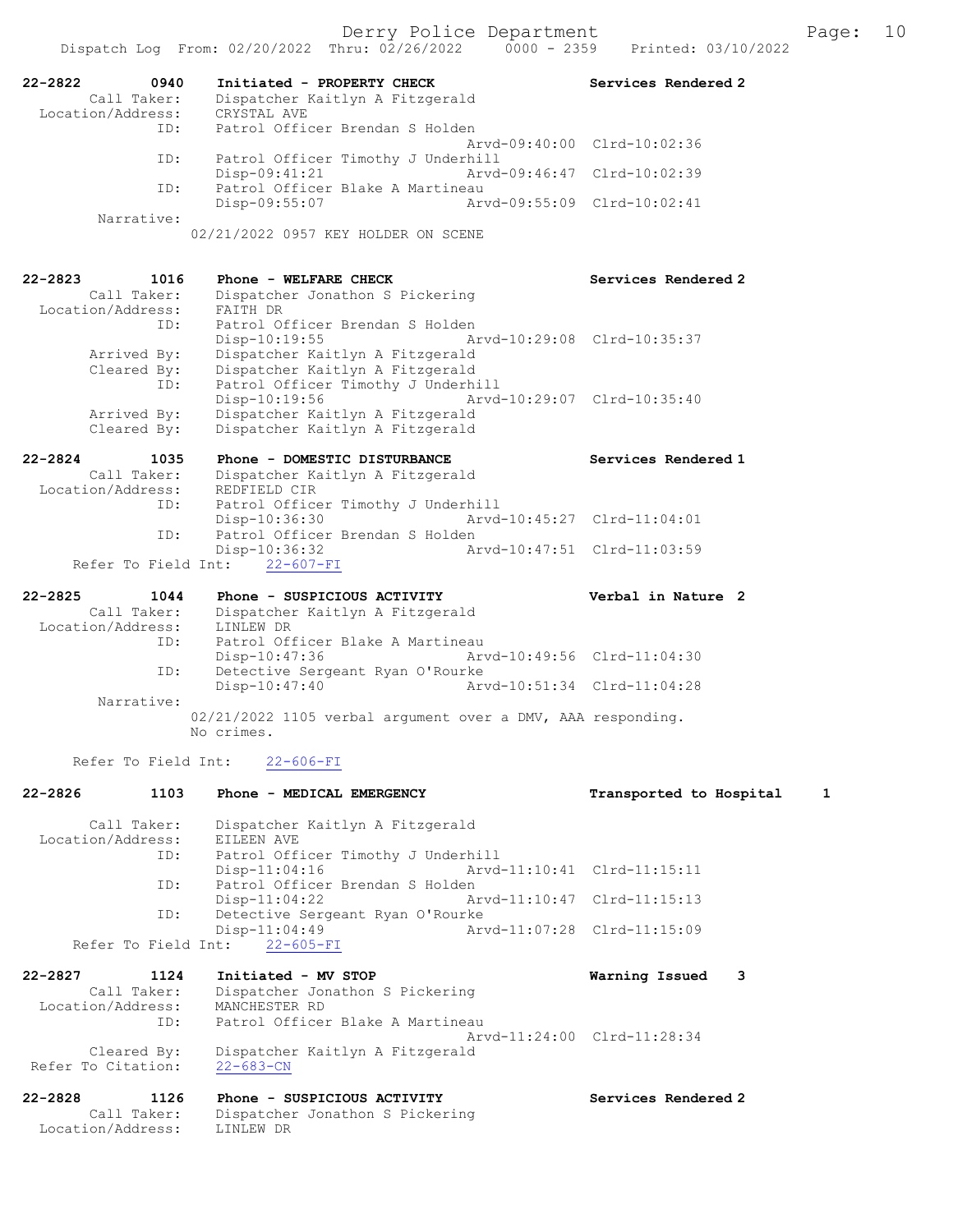Derry Police Department Fage: 11 Dispatch Log From: 02/20/2022 Thru: 02/26/2022 0000 - 2359 Printed: 03/10/2022 ID: Patrol Officer Brendan S Holden Disp-11:27:14 Arvd-11:30:29 Clrd-11:47:54<br>TD: Patrol Officer Timothy J Underbill ID: Patrol Officer Timothy J Underhill Disp-11:27:16 Arvd-11:28:47 Clrd-11:28:50 Arrived By: Dispatcher Kaitlyn A Fitzgerald Cleared By: Dispatcher Kaitlyn A Fitzgerald ID: Patrol Officer Blake A Martineau Disp-11:28:54 Arvd-11:30:56 Clrd-11:47:55 Dispatched By: Dispatcher Kaitlyn A Fitzgerald 22-2829 1200 Walk-In - WARRANT ARREST Arrest(s) Made 2 Call Taker: Dispatcher Kaitlyn A Fitzgerald Location/Address: [DY 2] MUNICIPAL DR ID: Patrol Officer Collin Kennedy Disp-12:02:17 Arvd-12:02:20 Clrd-12:37:14 Narrative: 02/21/2022 1202 SUBJECT TURNING HIMSELF IN ON A WARRANT. Narrative: 02/21/2022 1203 SUBJECT INFO: JOHN DELVECCHIO 18 SAMASET DRIVE SALEM, NH 03079 DOB: 01/15/1965 ARRESTED ON A WARRANT FOR CONDUCT AFTER AN ACCIDENT Narrative:

> 02/21/2022 1236 SUBJECT RELEASED ON A SUMMONS, COURT DATE 4/21/22

#### Refer To Arrest: 22-169-AR

| 22-2830 | 1209           | Phone - DRUG VIOLATION                                       | Arrest(s) Made | $\overline{2}$ |
|---------|----------------|--------------------------------------------------------------|----------------|----------------|
|         | Call Taker:    | Dispatcher Jonathon S Pickering                              |                |                |
|         |                | Location/Address: [DY 250] PINKERTON ST                      |                |                |
|         |                | Patrol Officer Charles L Doherty<br>ID:                      |                |                |
|         |                | Arvd-12:09:54 Clrd-12:29:58<br>Disp-12:09:50                 |                |                |
|         | Cleared By:    | Dispatcher Kaitlyn A Fitzgerald                              |                |                |
|         | ID:            | Patrol Officer Brendan S Holden                              |                |                |
|         |                | Arvd-12:19:03 Clrd-12:51:16<br>$Disp-12:09:53$               |                |                |
|         | Arrived By:    | Dispatcher Kaitlyn A Fitzgerald                              |                |                |
|         |                | Patrol Officer Collin Kennedy<br>ID:                         |                |                |
|         |                | Arvd-12:37:37 Clrd-13:01:49<br>Disp-12:37:34                 |                |                |
|         | Dispatched By: | Dispatcher Kaitlyn A Fitzgerald                              |                |                |
|         |                | Arrived By: Dispatcher Kaitlyn A Fitzgerald                  |                |                |
|         | Narrative:     |                                                              |                |                |
|         |                | 02/21/2022 1221 one in custody                               |                |                |
|         |                |                                                              |                |                |
|         | Narrative:     |                                                              |                |                |
|         |                | 02/21/2022 1223 428 TRANSPORTING SUBJECT TO DPD HEADQUARTERS |                |                |
|         |                | S/M 51723.3                                                  |                |                |
|         |                |                                                              |                |                |
|         | Narrative:     |                                                              |                |                |
|         |                | 02/21/2022 1229 ARRIVED AT DPD HEADOUARTERS E/M 51724.0      |                |                |
|         |                |                                                              |                |                |
|         | Narrative:     |                                                              |                |                |
|         |                | 02/21/2022 1301 released to a parent                         |                |                |
|         |                |                                                              |                |                |
|         |                |                                                              |                |                |

| $22 - 2831$<br>1300 | Phone - ABANDONED 911            | Services Rendered 1         |
|---------------------|----------------------------------|-----------------------------|
| Call Taker:         | Dispatcher Jonathon S Pickering  |                             |
| Location/Address:   | [DY 1198] BYPASS 28              |                             |
| ID:                 | Patrol Officer Brendan S Holden  |                             |
|                     | Disp-13:00:29                    | Arvd-13:01:35 Clrd-13:33:17 |
| Cleared By:         | Dispatcher Kaitlyn A Fitzgerald  |                             |
| ID:                 | Patrol Officer Blake A Martineau |                             |
|                     | Disp-13:00:32                    | Arvd-13:01:35 Clrd-13:33:19 |
| Cleared By:         | Dispatcher Kaitlyn A Fitzgerald  |                             |
| ID:                 | Patrol Officer Collin Kennedy    |                             |
|                     | Disp-13:26:05                    | Clrd-13:26:08               |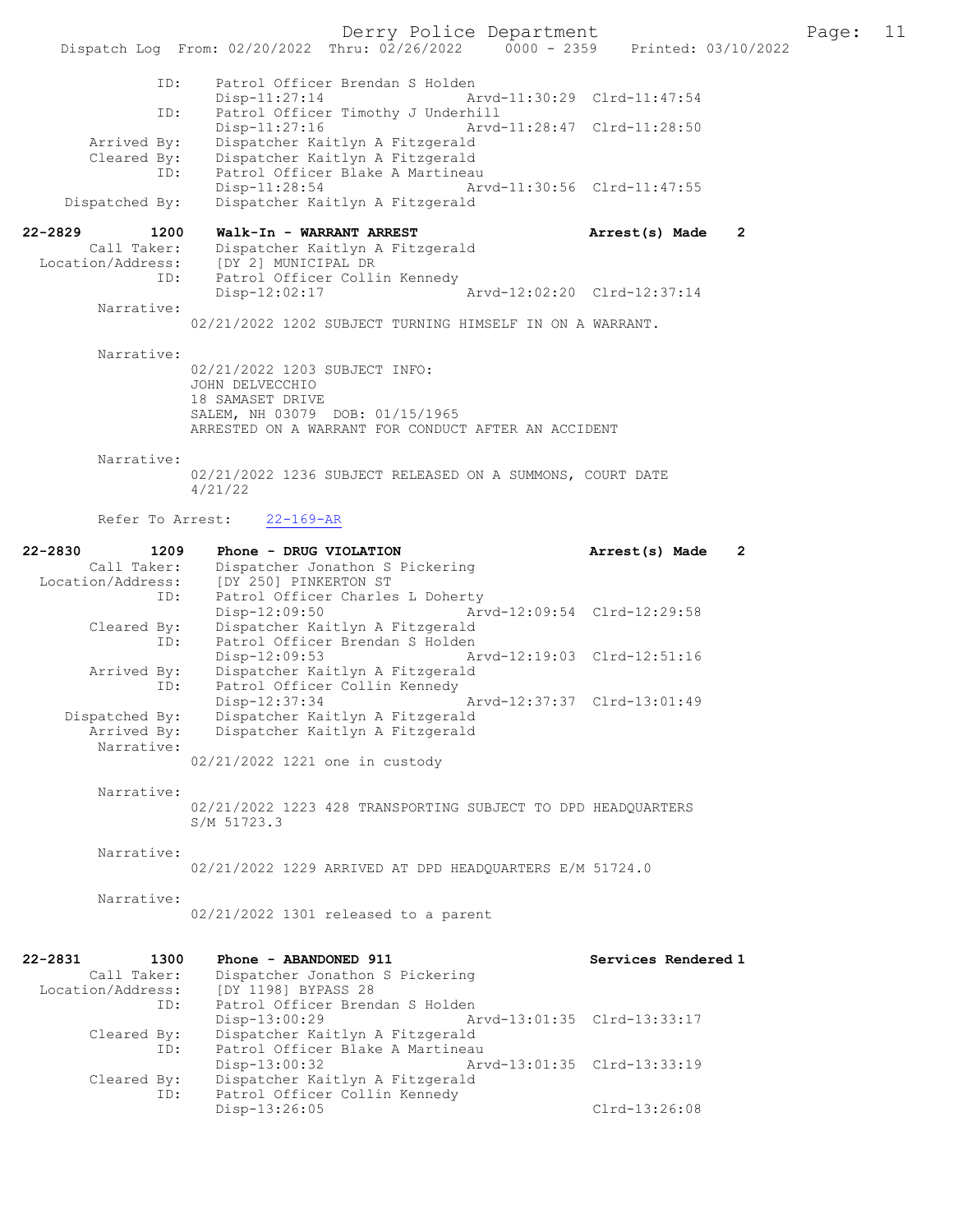22-2832 1326 Phone - VIN CHECK Services Rendered 3 Call Taker: Dispatcher Kaitlyn A Fitzgerald 2832<br>Call Taker: Dispartnum<br>Location/Address: FORDWAY EXT ID: Patrol Officer Timothy J Underhill Disp-13:28:02 Refer To Field Int: 22-669-FI 22-2833 1329 Phone - FOLLOW-UP Services Rendered 2 Call Taker: Dispatcher Jonathon S Pickering Location/Address: [DY 2] MUNICIPAL DR ID: Patrol Officer Collin Kennedy Disp-13:30:24 Arvd-13:45:33 Clrd-14:19:36 Cleared By: Dispatcher Kaitlyn A Fitzgerald ID: Patrol Officer Timothy J Underhill<br>Disp-14:19:08 Arvd-14:19:23 Clrd-14:19:27 Disp-14:19:08 Arvd-14:19:23 Clrd-14:19:27 Dispatched By: Dispatcher Kaitlyn A Fitzgerald Arrived By: Dispatcher Kaitlyn A Fitzgerald Cleared By: Dispatcher Kaitlyn A Fitzgerald 22-2834 1352 Phone - WELFARE CHECK Services Rendered 2 Call Taker: Dispatcher Kaitlyn A Fitzgerald Location/Address: [DY 1339] W BROADWAY ID: Patrol Officer Timothy J Underhill<br>Disp-13:57:11 Arvd-Arvd-14:02:36 Clrd-14:07:49 ID: Patrol Officer Blake A Martineau<br>Disp-13:57:17 Art Disp-13:57:17 Arvd-14:01:56 Clrd-14:07:47 ID: Patrol Officer Blake A Martineau<br>Disp-14:08:05 Ary Disp-14:08:05 Arvd-14:08:07 Clrd-14:15:56 ID: Patrol Officer Timothy J Underhill Disp-14:08:11 Arvd-14:08:12 Clrd-14:15:58 Narrative: 02/21/2022 1407 CONTACT MADE WITH SUBJECT. Narrative: 02/21/2022 1413 CHECKED AND DECLINED MEDICAL. Refer To Field Int: 22-615-FI 22-2835 1417 Phone - ALARM, BURGLAR False Alarm 1 Call Taker: Dispatcher Kaitlyn A Fitzgerald Location/Address: [DY 2611] FAIRVIEW AVE ID: Patrol Officer Blake A Martineau Disp-14:19:04 Arvd-14:22:03 Clrd-14:27:14<br>The Patrol Officer Timothy J Underbill Patrol Officer Timothy J Underhill<br>Disp-14:19:31 Arvd- Disp-14:19:31 Arvd-14:23:43 Clrd-14:27:18 Refer To Field Int: 22-616-FI 22-2836 1420 Phone - KEEP THE PEACE Services Rendered 2 Call Taker: Dispatcher Kaitlyn A Fitzgerald Location/Address: FAIRWAY DR ID: Patrol Officer Timothy J Underhill<br>Disp-14:32:06 Arvd- Disp-14:32:06 Arvd-14:37:40 Clrd-14:51:11 Arrived By: Dispatcher Jonathon S Pickering ID: Patrol Officer Blake A Martineau Disp-14:32:22 Arvd-14:37:41 Clrd-14:51:09 Arrived By: Dispatcher Jonathon S Pickering Refer To Field Int: 22-672-FI 22-2837 1427 Initiated - PED CHECK Services Rendered 2 Call Taker: Dispatcher Kaitlyn A Fitzgerald Location/Address: SUMMIT AVE + BERRY ST ID: Patrol Officer Blake A Martineau Arvd-14:27:00 Clrd-14:29:26 ID: Patrol Officer Timothy J Underhill<br>Disp-14:28:12 hrvd-14:28:16 Clrd-14:29:29 Disp-14:28:12 22-2838 1431 Phone - INTERNET OFFENSES Services Rendered 2 Call Taker: Dispatcher Kaitlyn A Fitzgerald Location/Address: PINKERTON ST ID: Patrol Officer Brian J Landry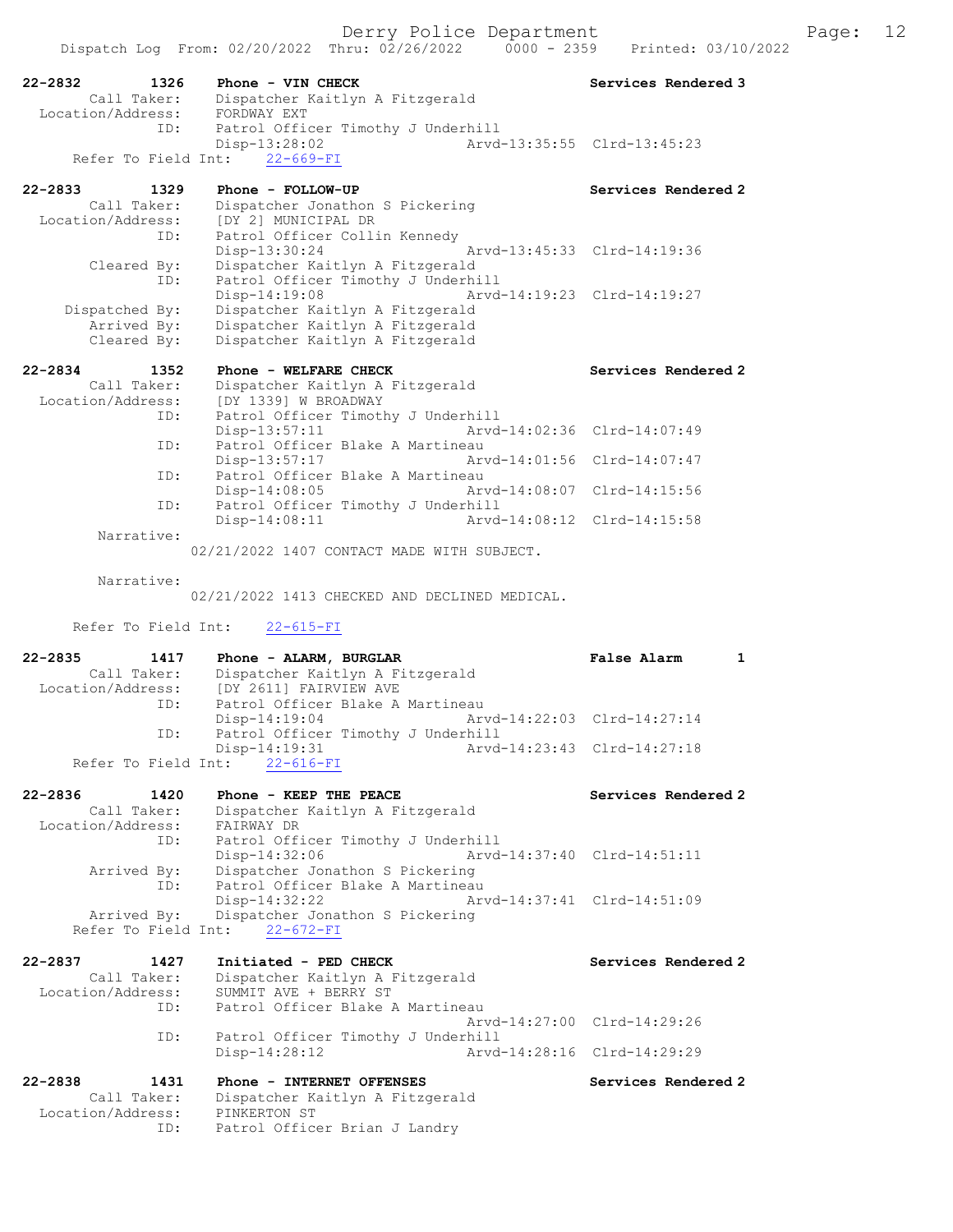|                    |                                   | Dispatch Log From: 02/20/2022 Thru: 02/26/2022                      | $0000 - 2359$ |                             | Printed: 03/10/2022 |
|--------------------|-----------------------------------|---------------------------------------------------------------------|---------------|-----------------------------|---------------------|
|                    | Cleared By:<br>Refer To Incident: | Disp-14:31:51<br>Dispatcher Jonathon S Pickering<br>$22 - 281 - OF$ |               | Arvd-14:31:55 Clrd-14:48:24 |                     |
|                    | Refer To Field Int:               | $22 - 609 - FI$                                                     |               |                             |                     |
| 22-2839            | 1501                              | Phone - SUSPICIOUS ACTIVITY                                         |               | Cleared                     | $\mathbf{2}$        |
|                    | Call Taker:                       | Dispatcher Jonathon S Pickering                                     |               |                             |                     |
| Location/Address:  | ID:                               | ISLAND POND RD<br>Patrol Officer Joshua W Morse                     |               |                             |                     |
|                    |                                   | $Disp-15:21:43$                                                     |               | Arvd-15:31:59 Clrd-15:52:25 |                     |
|                    |                                   | Patrol Officer Michael P Accorto                                    |               |                             |                     |
| Dispatched By:     | Arrived By:                       | Patrol Officer Cody Johnson<br>Patrol Officer Cody Johnson          |               |                             |                     |
|                    | Cleared By:                       | Patrol Officer Cody Johnson                                         |               |                             |                     |
|                    | ID:                               | Sergeant Jeffrey M Dawe                                             |               |                             |                     |
| Dispatched By:     |                                   | Disp-15:32:21<br>Patrol Officer Cody Johnson                        |               | Arvd-15:32:40 Clrd-15:52:26 |                     |
|                    | Arrived By:                       | Patrol Officer Cody Johnson                                         |               |                             |                     |
|                    | Cleared By:                       | Patrol Officer Cody Johnson                                         |               |                             |                     |
|                    | Refer To Field Int:               | $22 - 654 - FI$                                                     |               |                             |                     |
| $22 - 2840$        | 1504                              | Phone - SUSPICIOUS ACTIVITY                                         |               | Cleared                     | $\mathbf{2}$        |
| Location/Address:  | Call Taker:                       | Dispatcher Jonathon S Pickering<br>JUDITH LN                        |               |                             |                     |
|                    | ID:                               | Patrol Officer Melissa M Houde                                      |               |                             |                     |
|                    |                                   | Disp-15:21:48                                                       |               | Arvd-15:32:42 Clrd-15:45:31 |                     |
| Dispatched By:     | Arrived By:                       | Patrol Officer Cody Johnson<br>Patrol Officer Cody Johnson          |               |                             |                     |
|                    | Cleared By:                       | Patrol Officer Cody Johnson                                         |               |                             |                     |
| 22-2841            | 1544                              | Phone - WELFARE CHECK                                               |               | Report Taken                | $\mathbf{2}$        |
|                    | Call Taker:                       | Patrol Officer Cody Johnson                                         |               |                             |                     |
| Location/Address:  | ID:                               | HEMLOCK SPRINGS RD<br>Patrol Officer Melissa M Houde                |               |                             |                     |
|                    |                                   | Disp-15:45:39                                                       |               | Arvd-15:56:00 Clrd-16:23:52 |                     |
|                    | ID:                               | Patrol Officer Samuel J Troy                                        |               |                             |                     |
|                    | ID:                               | Disp-15:45:43<br>Sergeant Jeffrey M Dawe                            |               | Arvd-15:56:02 Clrd-16:23:42 |                     |
|                    | Refer To Field Int:               | $Disp-15:57:24$<br>$22 - 610 - FI$                                  |               | Arvd-15:57:25 Clrd-16:23:40 |                     |
|                    |                                   |                                                                     |               |                             |                     |
| 22-2842            | 1601<br>Call Taker:               | Phone - SUSPICIOUS ACTIVITY                                         |               | Warning Issued              | 2                   |
| Location/Address:  |                                   | Patrol Officer Cody Johnson<br>FROST RD                             |               |                             |                     |
|                    | ID:                               | Patrol Officer Joshua W Morse                                       |               |                             |                     |
|                    |                                   | $Disp-16:01:31$<br>Patrol Officer Michael P Accorto                 |               | Arvd-16:09:44 Clrd-16:30:46 |                     |
|                    | Refer To Field Int:               | $22 - 611 - FI$                                                     |               |                             |                     |
|                    |                                   |                                                                     |               |                             |                     |
| $22 - 2843$        | 1603                              | Phone - VIN CHECK<br>Call Taker: Patrol Officer Cody Johnson        |               | Services Rendered 3         |                     |
|                    |                                   | Location/Address: JEFFERSON ST<br>ID: Patrol Officer Casey J Noyes  |               |                             |                     |
|                    |                                   |                                                                     |               |                             |                     |
|                    |                                   | $Disp-16:03:53$                                                     |               | Arvd-16:05:17 Clrd-16:11:42 |                     |
| $22 - 2844$        | 1621                              | Phone - FOUND/LOST PROPERTY                                         |               | Cleared                     | 3                   |
| Location/Address:  |                                   | Call Taker: Patrol Officer Cody Johnson<br>ROLLINS ST               |               |                             |                     |
|                    | ID:                               | Patrol Officer Casey J Noyes                                        |               |                             |                     |
|                    |                                   | Disp-16:21:49<br>Refer To Incident: 22-301-OF                       |               | Arvd-16:26:25 Clrd-16:49:29 |                     |
|                    |                                   |                                                                     |               |                             |                     |
| 22-2845            | 1649                              | Initiated - MV STOP<br>Call Taker: Patrol Officer Cody Johnson      |               | Warning Issued              | 3                   |
| Location/Address:  |                                   | HAMPSTEAD RD                                                        |               |                             |                     |
|                    | ID:                               | Patrol Officer Melissa M Houde                                      |               |                             |                     |
| Refer To Citation: |                                   | $22 - 684 - CN$                                                     |               | Arvd-16:49:00 Clrd-16:54:11 |                     |
|                    |                                   |                                                                     |               |                             |                     |
| $22 - 2846$        | 1703                              | Phone - ANNOYING PHONE CALLS                                        |               | <b>ADVICE GIVEN</b>         | 3                   |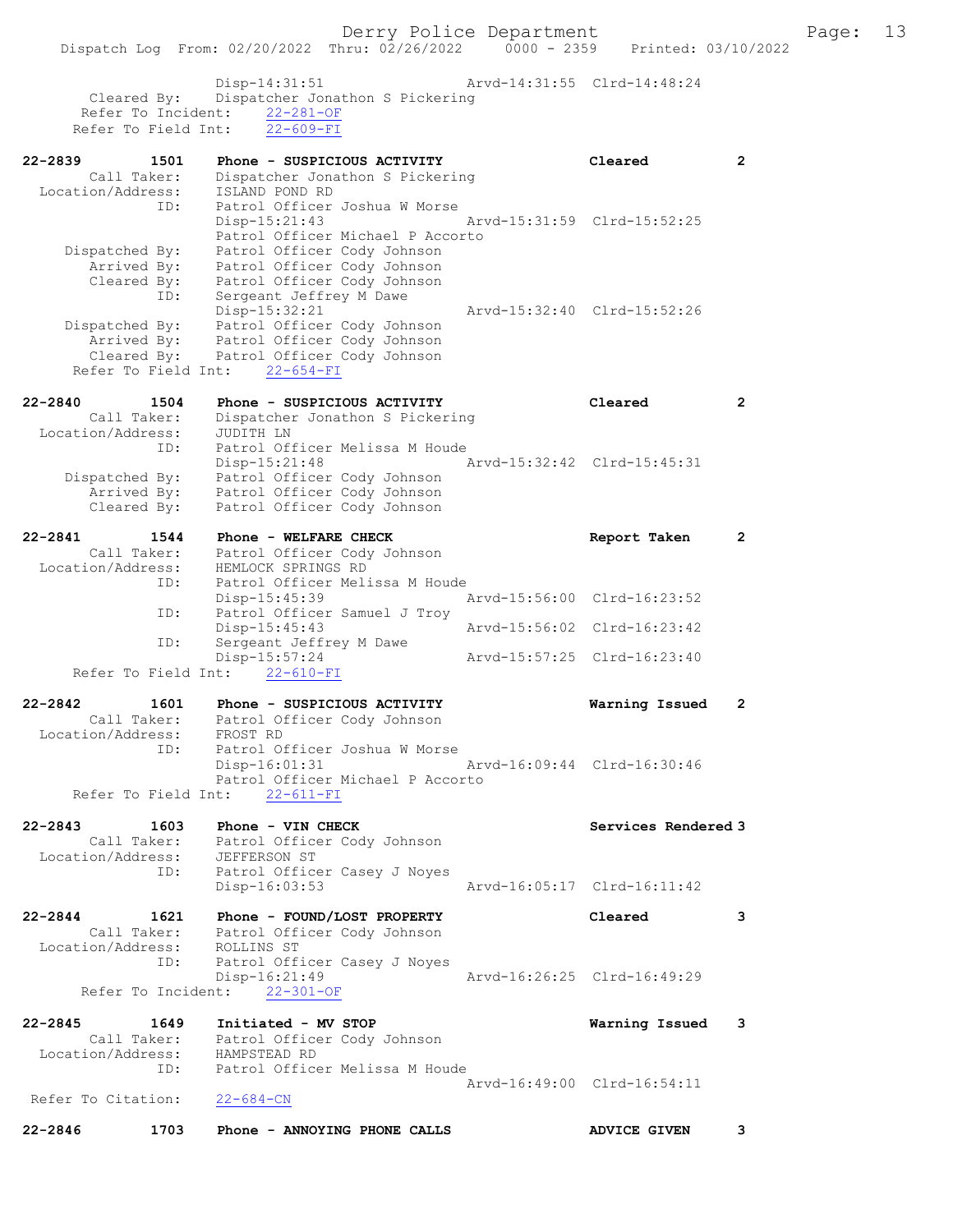Derry Police Department The Page: 14 Dispatch Log From: 02/20/2022 Thru: 02/26/2022 0000 - 2359 Printed: 03/10/2022 Call Taker: Patrol Officer Cody Johnson Location/Address: PAUL AVE ID: Patrol Officer Melissa M Houde Disp-17:06:30 Arvd-17:10:07 Clrd-17:30:32 Cleared By: Patrol Officer Melissa M Houde Refer To Field Int: 22-619-FI 22-2847 1731 Phone - WELFARE CHECK 2 Assistance Rendered 2 Call Taker: Patrol Officer Cody Johnson Location/Address: COLES GROVE RD ID: Patrol Officer Melissa M Houde Disp-17:33:57 Arvd-17:43:14 Clrd-18:01:50<br>ID: Patrol Officer Samuel J Trov Patrol Officer Samuel J Troy<br>Disp-17:34:00 Disp-17:34:00 Arvd-17:43:13 Clrd-18:01:39 ID: Sergeant Jeffrey M Dawe<br>Disp-17:38:23 Disp-17:38:23 Arvd-17:43:11 Clrd-18:01:38<br>Dispatched By: Patrol Officer Kevin L Davies Patrol Officer Kevin L Davies Refer To Field Int: 22-618-FI 22-2848 1813 Initiated - FOLLOW-UP Cleared 2<br>Call Taker: Patrol Officer Cody Johnson Call Taker: Patrol Officer Cody Johnson Location/Address: HEMLOCK SPRINGS RD ID: Patrol Officer Melissa M Houde Arvd-18:13:00 Clrd-18:28:52<br>TD: Patrol Officer Samuel J Troy Patrol Officer Samuel J Troy<br>Disp-18:13:50 Arvd-18:17:29 Clrd-18:28:49 22-2849 1932 Phone - ASSIST OTHER AGENCY Assistance Rendered 3 Call Taker: Patrol Officer Cody Johnson Location/Address: PINYON PL<br>ID: Sergeant Sergeant Jeffrey M Dawe<br>Disp-19:34:33 Disp-19:34:33 Arvd-19:41:49 Clrd-20:09:46<br>The Patrol Officer Melissa M Houde Patrol Officer Melissa M Houde Disp-19:34:35 Arvd-19:38:39 Clrd-20:09:44 ID: Patrol Officer Joshua W Morse Disp-19:34:43 Arvd-19:38:29 Clrd-20:09:45 Patrol Officer Michael P Accorto Refer To Field Int: 22-612-FI 22-2850 1934 Phone - WELFARE CHECK Report Taken 2 Call Taker: Patrol Officer Kevin L Davies Location/Address: BARKLAND DR ID: Patrol Officer Collin Kennedy<br>Disp-19:36:02 hrvd-19:41:47 Clrd-21:12:34 Disp-19:36:02 Arvd-19:41:47 Clrd-21:12:34 Arrived By: Patrol Officer Cody Johnson ID: Patrol Officer Samuel J Troy Disp-19:36:05 Arvd-19:41:53 Clrd-21:12:24 Arrived By: Patrol Officer Cody Johnson Narrative: 02/21/2022 1948 units off with subject Refer To Incident: 22-282-OF 22-2851 2016 Initiated - MV STOP Warning Issued 3 Call Taker: Patrol Officer Cody Johnson Location/Address: MANCHESTER RD ID: Patrol Officer Joshua W Morse Arvd-20:16:00 Clrd-20:23:03 Patrol Officer Michael P Accorto<br>22-686-CN Refer To Citation: 22-2852 2040 Phone - ABANDONED 911 False Alarm 1 Call Taker: Patrol Officer Cody Johnson<br>Location/Address: [DY 997] PARKLAND DR ess: [DY 997] PARKLAND DR<br>ID: Patrol Officer Casey J Nov Patrol Officer Casey J Noyes Disp-20:42:28 Arvd-20:47:37 Clrd-20:51:54 22-2853 2041 Phone - ASSIST OTHER AGENCY Report Taken 3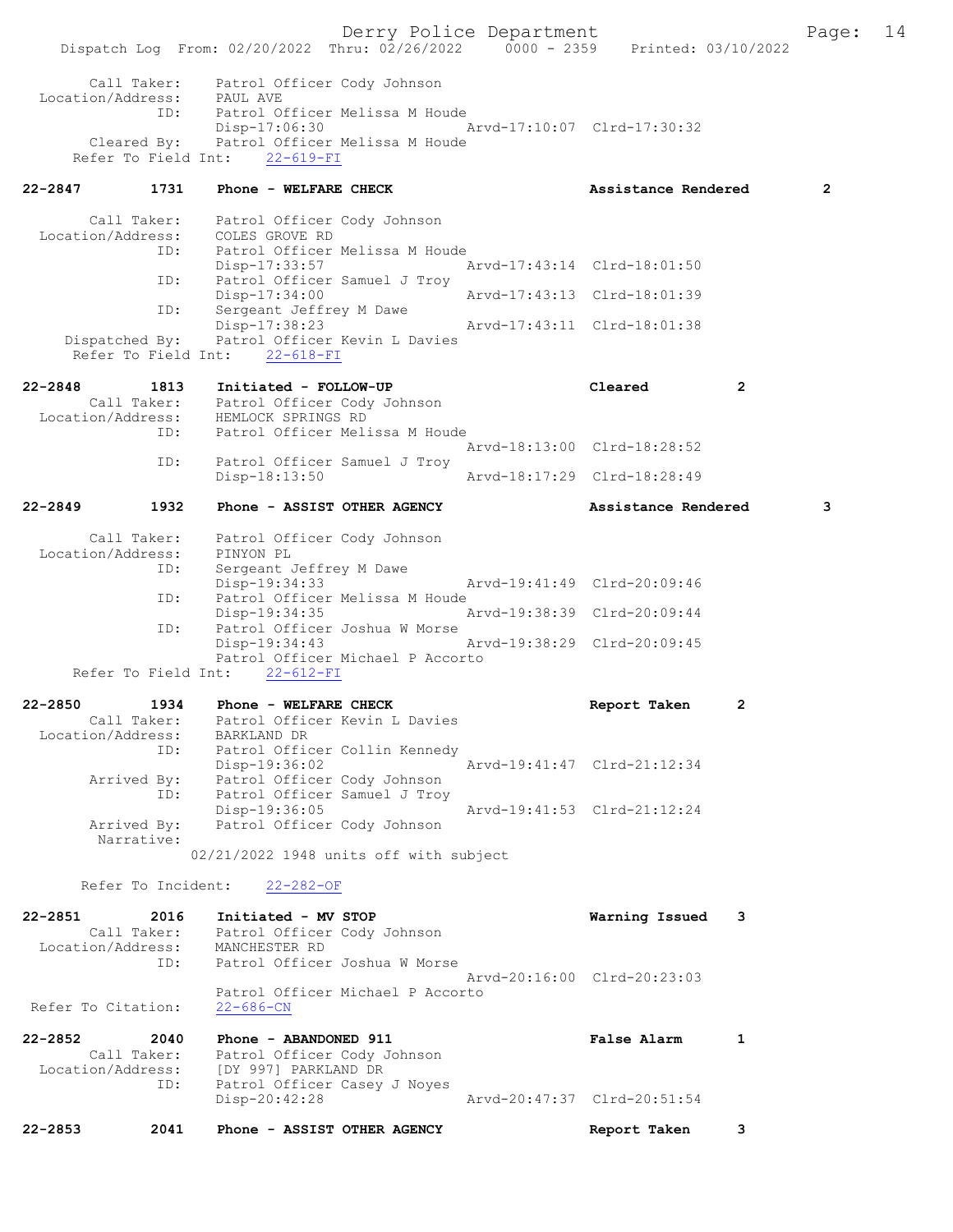|                    | Derry Police Department                                                 |                             |                | $P\epsilon$ |
|--------------------|-------------------------------------------------------------------------|-----------------------------|----------------|-------------|
|                    | Dispatch Log From: 02/20/2022 Thru: 02/26/2022 0000 - 2359              | Printed: 03/10/2022         |                |             |
|                    |                                                                         |                             |                |             |
| Call Taker:        | Patrol Officer Kevin L Davies                                           |                             |                |             |
| Location/Address:  | [DY 3667] PINGREE HILL RD                                               |                             |                |             |
| ID:                | Patrol Officer Melissa M Houde                                          |                             |                |             |
|                    | Disp-20:42:11                                                           | Arvd-20:44:40 Clrd-21:28:21 |                |             |
|                    |                                                                         |                             |                |             |
| Arrived By:        | Patrol Officer Cody Johnson                                             |                             |                |             |
| Cleared By:        | Patrol Officer Cody Johnson                                             |                             |                |             |
| ID:                | Patrol Officer Joshua W Morse                                           |                             |                |             |
|                    | $Disp-20:42:15$                                                         | Arvd-20:47:34 Clrd-21:28:23 |                |             |
|                    | Patrol Officer Michael P Accorto                                        |                             |                |             |
| Arrived By:        | Patrol Officer Cody Johnson                                             |                             |                |             |
| Cleared By:        | Patrol Officer Cody Johnson                                             |                             |                |             |
| ID:                | Sergeant Jeffrey M Dawe                                                 |                             |                |             |
|                    | Disp-20:43:04                                                           | Arvd-20:51:27 Clrd-21:21:41 |                |             |
| Dispatched By:     | Patrol Officer Cody Johnson                                             |                             |                |             |
| Arrived By:        | Patrol Officer Cody Johnson                                             |                             |                |             |
| Cleared By:        | Patrol Officer Cody Johnson                                             |                             |                |             |
| Narrative:         |                                                                         |                             |                |             |
|                    | 02/21/2022 2106 Juvenile being transported by DFD                       |                             |                |             |
|                    |                                                                         |                             |                |             |
| Refer To Incident: | $22 - 283 - OF$                                                         |                             |                |             |
|                    |                                                                         |                             |                |             |
| 22-2854<br>2104    | Phone - BURGLARY                                                        | Report Taken                | 3              |             |
|                    |                                                                         |                             |                |             |
|                    | Call Taker: Patrol Officer Cody Johnson<br>Location/Address: FAIRWAY DR |                             |                |             |
| ID:                | Patrol Officer Casey J Noyes                                            |                             |                |             |
|                    | Disp-21:05:07                                                           | Arvd-21:23:18 Clrd-22:08:06 |                |             |
| Arrived By:        | Patrol Officer Kevin L Davies                                           |                             |                |             |
| ID:                | Sergeant Jeffrey M Dawe                                                 |                             |                |             |
|                    | Disp-21:32:43                                                           | Arvd-21:34:53 Clrd-21:47:57 |                |             |
| Cleared By:        | Patrol Officer Kevin L Davies                                           |                             |                |             |
| Refer To Incident: | $22 - 284 - OF$                                                         |                             |                |             |
|                    |                                                                         |                             |                |             |
|                    |                                                                         |                             |                |             |
| 22-2855<br>2111    | Phone - SUSPICIOUS ACTIVITY                                             | Report Taken                | 2              |             |
| Call Taker:        | Patrol Officer Kevin L Davies                                           |                             |                |             |
| Location/Address:  | ASHLEIGH DR                                                             |                             |                |             |
| ID:                | Patrol Officer Samuel J Troy                                            |                             |                |             |
|                    | Disp-21:13:25                                                           | Arvd-21:23:32 Clrd-22:14:03 |                |             |
| Cleared By:        | Patrol Officer Cody Johnson                                             |                             |                |             |
| ID:                | Patrol Officer Collin Kennedy                                           |                             |                |             |
|                    | $Disp-21:13:31$                                                         | Arvd-21:23:34 Clrd-22:14:04 |                |             |
| Cleared By:        | Patrol Officer Cody Johnson                                             |                             |                |             |
| ID:                | Sergeant Jeffrey M Dawe                                                 |                             |                |             |
|                    | Disp-21:48:01                                                           | Arvd-21:48:03 Clrd-22:14:05 |                |             |
|                    | Cleared By: Patrol Officer Cody Johnson                                 |                             |                |             |
|                    | Refer To Field Int: 22-613-FI                                           |                             |                |             |
|                    |                                                                         |                             |                |             |
| 22-2856<br>2146    | Phone - SUSPICIOUS ACTIVITY                                             | Cleared                     | $\overline{2}$ |             |
| Call Taker:        | Patrol Officer Kevin L Davies                                           |                             |                |             |
| Location/Address:  | LANE RD                                                                 |                             |                |             |
| ID:                | Patrol Officer Joshua W Morse                                           |                             |                |             |
|                    | Disp-21:47:38                                                           | Arvd-21:52:38 Clrd-22:04:14 |                |             |
|                    | Patrol Officer Michael P Accorto                                        |                             |                |             |
| Arrived By:        | Patrol Officer Cody Johnson                                             |                             |                |             |
| Cleared By:        | Patrol Officer Cody Johnson                                             |                             |                |             |
|                    | Patrol Officer Melissa M Houde                                          |                             |                |             |
| ID:                |                                                                         |                             |                |             |
|                    | $Disp-21:47:40$                                                         | Arvd-21:56:46 Clrd-21:56:47 |                |             |
| Arrived By:        | Patrol Officer Cody Johnson                                             |                             |                |             |

| $22 - 2857$<br>2223 | Phone - MEDICAL EMERGENCY        | Cleared                     |  |
|---------------------|----------------------------------|-----------------------------|--|
| Call Taker:         | Patrol Officer Cody Johnson      |                             |  |
| Location/Address:   | FAIRWAY DR                       |                             |  |
| ID:                 | Patrol Officer Joshua W Morse    |                             |  |
|                     | $Disp-22:23:44$                  | Arvd-22:24:49 Clrd-22:41:18 |  |
|                     | Patrol Officer Michael P Accorto |                             |  |
| ID:                 | Patrol Officer Collin Kennedy    |                             |  |
|                     | $Disp-22:23:46$                  | Arvd-22:27:10 Clrd-22:41:20 |  |
| ID:                 | Sergeant Jeffrey M Dawe          |                             |  |
|                     | Disp-22:40:54                    | Arvd-22:40:56 Clrd-22:40:58 |  |

Cleared By: Patrol Officer Cody Johnson

Refer To Field Int: 22-653-FI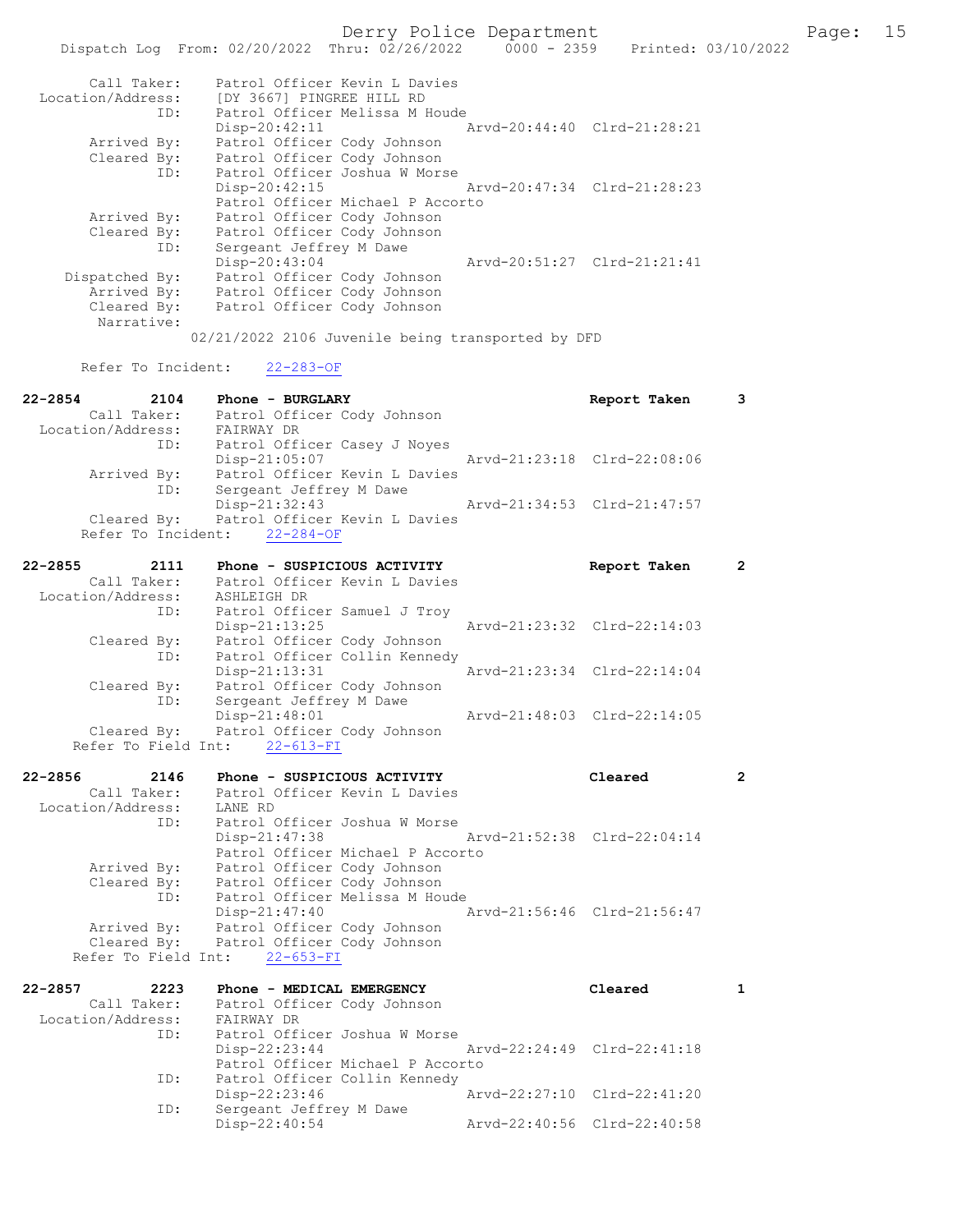Refer To Field Int: 22-614-FI

| $22 - 2858$<br>2317<br>Call Taker:<br>Location/Address: | Initiated - PROPERTY CHECK<br>Dispatcher Christine D Carlson<br>HUMPHREY RD        | Services Rendered 2                       |
|---------------------------------------------------------|------------------------------------------------------------------------------------|-------------------------------------------|
| ID:                                                     | Patrol Officer Nikita Tomnyuk                                                      | Arvd-23:17:00 Clrd-23:18:13               |
| $22 - 2859$<br>2339<br>Call Taker:<br>Location/Address: | Phone - UNATTENDED DEATH<br>Dispatcher Christine D Carlson<br>FAIRWAY DR           | Report Taken<br>2                         |
| ID:                                                     | Patrol Officer Ryan M Panaro<br>$Disp-23:39:22$                                    | Arvd-23:42:17 Clrd-02/22/2022 @ 02:12:44  |
| ID:                                                     | Patrol Officer Collin Kennedy<br>$Disp-23:39:23$                                   | Arvd-23:42:23 Clrd-02/22/2022 @ 01:05:21  |
| ID:<br>Narrative:                                       | Sergeant James M Belanger<br>Disp-23:42:31                                         | Arvd-23:42:32 Clrd-02/22/2022 @ 02:12:42  |
|                                                         | 02/22/2022 0035 A3 notified at this time                                           |                                           |
| Narrative:                                              | 02/22/2022 0038 Cty Attorney and M/E paged at this time                            |                                           |
| Narrative:                                              | 02/22/2022 0043 J.Mara from Cty Atty office called back and<br>notified            |                                           |
| Narrative:                                              | $02/22/2022$ 0050 J.Shea from M/E office called back and<br>notified               |                                           |
| Narrative:                                              | 02/22/2022 0059 Amesbury, MA funeral home notified at this<br>time                 |                                           |
| Narrative:                                              | $02/22/2022$ 0110 A2 notified at this time                                         |                                           |
| Narrative:                                              | 02/22/2022 0111 A1 notified at this time                                           |                                           |
| Narrative:                                              | 02/22/2022 0153 Funeral home on scene                                              |                                           |
| Refer To Incident:                                      | $22 - 285 - OF$                                                                    |                                           |
| $22 - 2860$<br>2351                                     | Phone - WELFARE CHECK                                                              | Transported to Hospital<br>$\overline{2}$ |
| Call Taker:<br>Location/Address:<br>ID:                 | Dispatcher Christine D Carlson<br>PINGREE HILL RD<br>Patrol Officer Nikita Tomnyuk |                                           |
| ID:                                                     | Disp-23:52:41<br>Patrol Officer Nicholas M Granville                               | Arvd-00:00:21 Clrd-02/22/2022 @ 01:56:40  |
| Narrative:                                              | $Disp-23:52:44$                                                                    | Arvd-00:00:22 Clrd-02/22/2022 @ 00:25:41  |
|                                                         | 02/22/2022 0019 232 has one in custody at this time as an<br>IEA                   |                                           |
| Narrative:                                              | 02/22/2022 0025 232 transporting one to PMC, s/m: 69,809.1                         |                                           |
| Narrative:                                              | 02/22/2022 0034 232 off at PMC, e/m: 69,813.9                                      |                                           |
| Narrative:                                              | 02/22/2022 0156 Subject released to pmc staff                                      |                                           |
|                                                         | Refer To $P/C$ :<br>$22 - 171 - AR$                                                |                                           |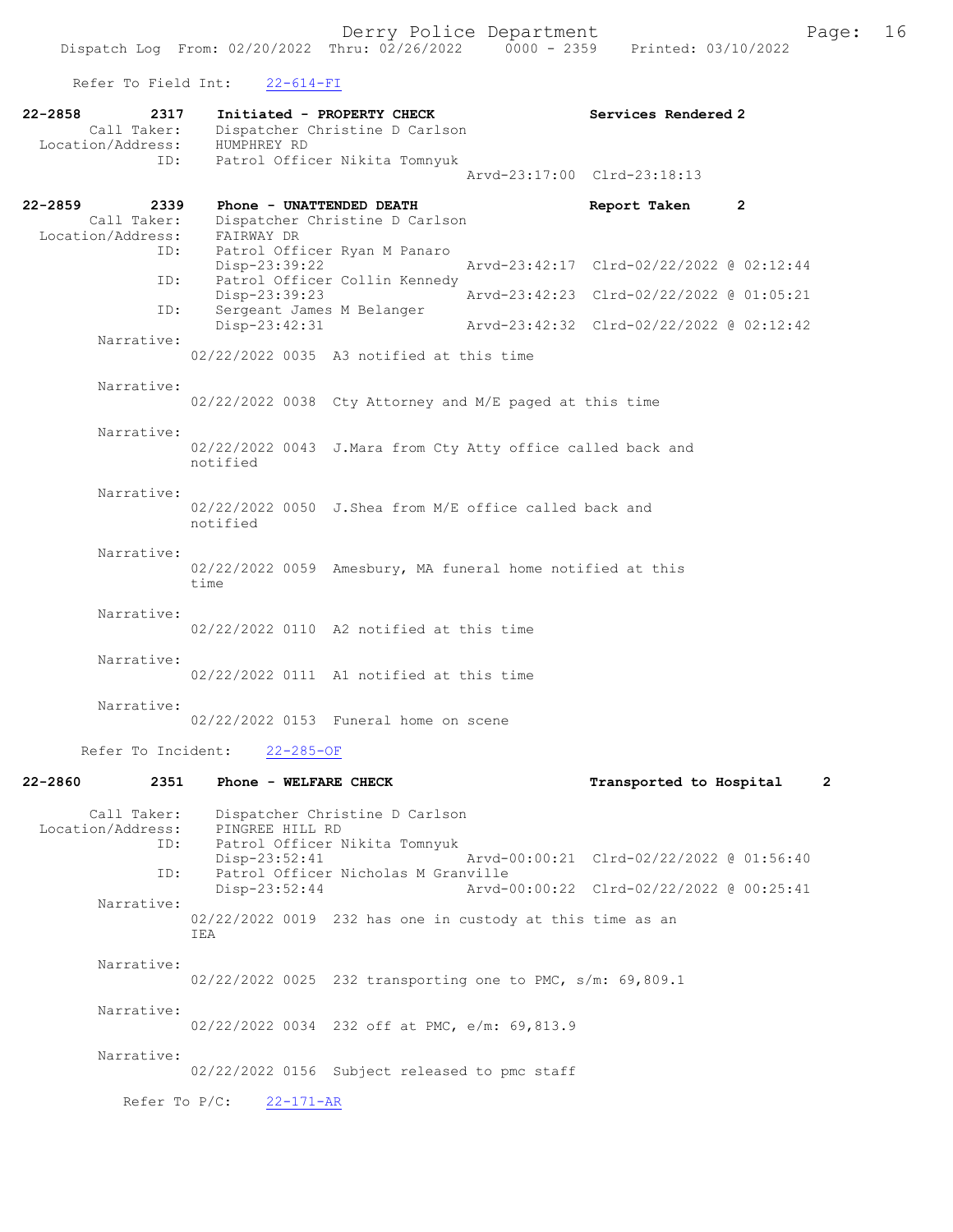## For Date: 02/22/2022 - Tuesday

| 22-2861<br>0006<br>Call Taker:<br>Location/Address:               | Phone - SUSPICIOUS ACTIVITY<br>Patrol Officer Kevin L Davies<br>N MAIN ST                                                                                  | Vehicle checked 2           |   |
|-------------------------------------------------------------------|------------------------------------------------------------------------------------------------------------------------------------------------------------|-----------------------------|---|
| ID:<br>Dispatched By:<br>Arrived By:<br>Cleared By:<br>Narrative: | Patrol Officer Nicholas M Granville<br>Disp-00:26:00<br>Dispatcher Christine D Carlson<br>Dispatcher Christine D Carlson<br>Dispatcher Christine D Carlson | Arvd-00:30:52 Clrd-00:39:09 |   |
|                                                                   | 02/22/2022 0007 dark colored sedan in parking lot.<br>operators believed to be involved in 3-18 activity                                                   |                             |   |
| 22-2862<br>0451<br>Call Taker:<br>Location/Address:               | Initiated - MV STOP<br>Dispatcher Christine D Carlson<br>ROCKINGHAM RD                                                                                     | Warning Issued              | 3 |
| ID:                                                               | Patrol Officer Nikita Tomnyuk                                                                                                                              |                             |   |
| Refer To Citation:                                                | $22 - 687 - CN$                                                                                                                                            | Arvd-04:51:00 Clrd-04:58:17 |   |
|                                                                   |                                                                                                                                                            |                             |   |
| $22 - 2863$<br>0652<br>Call Taker:<br>Location/Address:           | Phone - SUSPICIOUS ACTIVITY<br>Dispatcher Christine D Carlson<br>CHESTER RD                                                                                | Services Rendered 2         |   |
| ID:<br>Dispatched By:                                             | Patrol Officer Timothy J Underhill<br>Disp-07:10:14<br>Dispatcher Kaitlyn A Fitzgerald                                                                     | Arvd-07:21:56 Clrd-07:26:21 |   |
| Arrived By:<br>Cleared By:<br>ID:                                 | Dispatcher Kaitlyn A Fitzgerald<br>Dispatcher Kaitlyn A Fitzgerald<br>Patrol Officer Brendan S Holden<br>Disp-07:10:17                                     | Arvd-07:11:55 Clrd-07:26:23 |   |
| Dispatched By:<br>Arrived By:<br>Cleared By:<br>Narrative:        | Dispatcher Kaitlyn A Fitzgerald<br>Dispatcher Kaitlyn A Fitzgerald<br>Dispatcher Kaitlyn A Fitzgerald                                                      |                             |   |
|                                                                   | 02/22/2022 0652 Male subject wearing green jacket - seems<br>out of it while walking                                                                       |                             |   |
| Narrative:                                                        | 02/22/2022 0715 off with subject.                                                                                                                          |                             |   |
| Refer To Field Int:                                               | $22 - 692 - FI$                                                                                                                                            |                             |   |
| 22-2864<br>0734<br>Call Taker:<br>Location/Address:               | Phone - PROPERTY CHECK<br>Dispatcher Kaitlyn A Fitzgerald<br>FORDWAY ST                                                                                    | Cleared                     | 2 |
| ID:                                                               |                                                                                                                                                            |                             |   |
|                                                                   | Patrol Officer Nicholas M Granville<br>Disp-07:35:05                                                                                                       | Arvd-07:35:08 Clrd-07:43:58 |   |
| 22-2865<br>0831<br>Call Taker:<br>Location/Address:<br>ID:        | Initiated - MV STOP<br>Dispatcher Kaitlyn A Fitzgerald<br>W BROADWAY + ELM ST<br>Patrol Officer Jeffrey R Pike                                             | Summons Issued              | 3 |
| Refer To Citation:                                                | $22 - 816 - 010011$                                                                                                                                        | Arvd-08:31:00 Clrd-08:41:06 |   |
| 22-2866<br>0849<br>Call Taker:<br>Location/Address:               | Phone - ERRATIC OPERATION<br>Dispatcher Kaitlyn A Fitzgerald<br>[DY 2467] FLOYD RD                                                                         | Services Rendered 2         |   |
| ID:<br>ID:                                                        | Patrol Officer James M McClafferty<br>Disp-08:52:02                                                                                                        | Arvd-08:58:02 Clrd-09:04:09 |   |
|                                                                   | Patrol Officer Nicholas M Granville<br>Disp-09:02:27                                                                                                       | Arvd-09:02:33 Clrd-09:02:36 |   |
| $22 - 2867$<br>0901<br>Call Taker:                                | Phone - ASSIST OTHER AGENCY<br>Dispatcher Kaitlyn A Fitzgerald                                                                                             | Assistance Rendered         | 3 |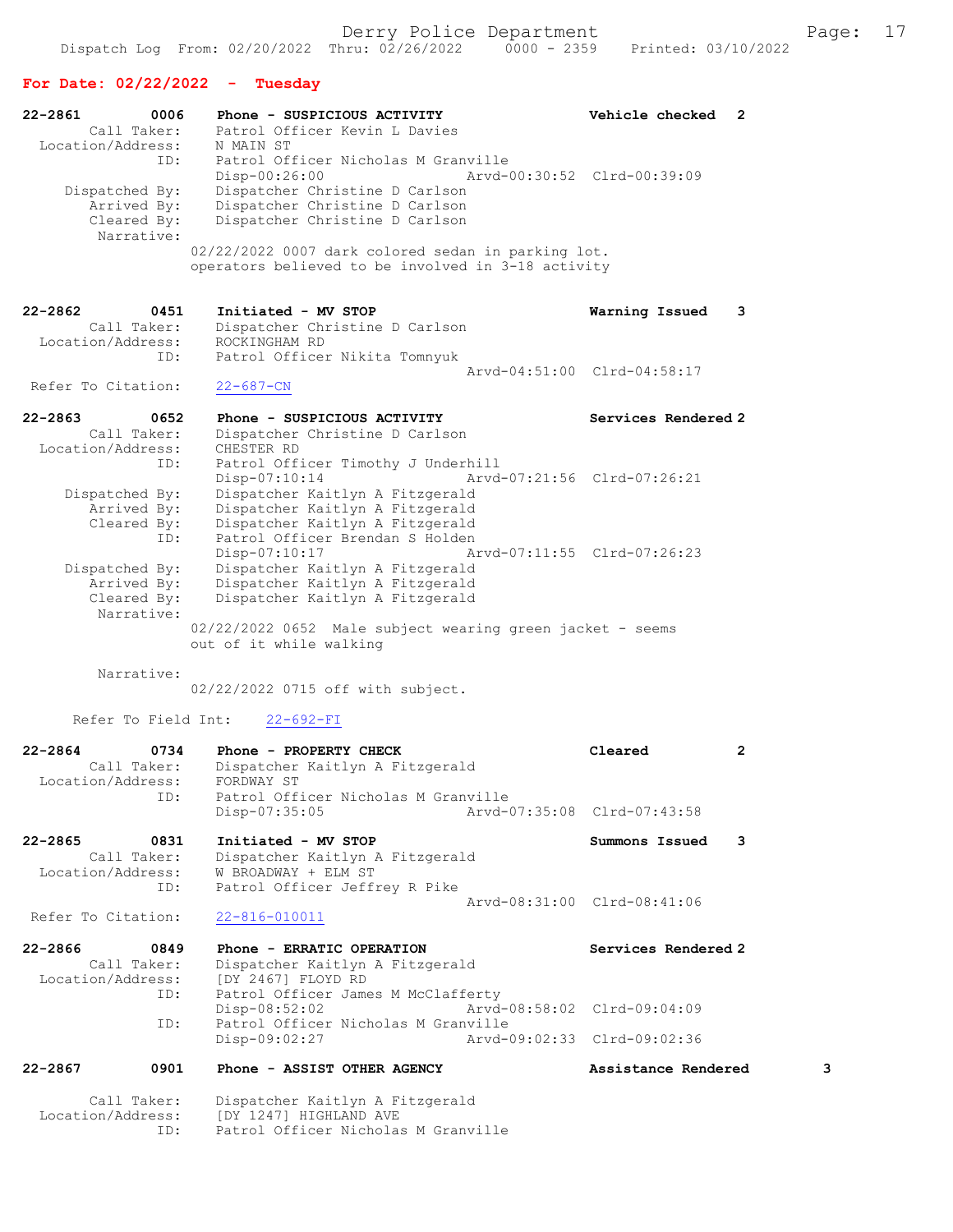Derry Police Department The Page: 18 Dispatch Log From: 02/20/2022 Thru: 02/26/2022 0000 - 2359 Printed: 03/10/2022 Disp-09:02:41 Arvd-09:04:43 Clrd-09:27:46<br>Sergeant Jared Knox<br>Disp 00:10:57 ID: Sergeant Jared Knox Disp-09:10:57 Arvd-09:10:59 Clrd-09:27:48 Narrative: 02/22/2022 0906 ODOR OF GAS IN BUILDING. Narrative: 02/22/2022 0919 ROAD CLOSED 22-2868 0903 Initiated - MV STOP No Action Required 3 Call Taker: Dispatcher Kaitlyn A Fitzgerald Location/Address: BIRCH ST ID: Patrol Officer Jeffrey R Pike Arvd-09:03:00 Clrd-09:05:52 22-2869 0909 Phone - FOLLOW-UP Services Rendered 2 Call Taker: Dispatcher Kaitlyn A Fitzgerald Location/Address: [DY 250] PINKERTON ST ID: Patrol Officer James M McClafferty Disp-09:09:41 Arvd-09:16:36 Clrd-09:16:39 22-2870 0916 Initiated - MV STOP Summons Issued 3 Call Taker: Dispatcher Kaitlyn A Fitzgerald Location/Address: E BROADWAY ID: Patrol Officer Jeffrey R Pike Arvd-09:16:00 Clrd-09:25:15<br>22-816-010012 Refer To Citation: 22-2871 0917 Phone - PAPER SERVICE 3 Call Taker: Dispatcher Kaitlyn A Fitzgerald Location/Address: [DY 1698] WALNUT HILL RD ID: Patrol Officer Timothy J Underhill<br>Disp-09:18:05 Arvd-Arvd-09:18:20 Clrd-09:23:55 22-2872 0933 Initiated - MV STOP Warning Issued 3 Call Taker: Dispatcher Kaitlyn A Fitzgerald Location/Address: E BROADWAY + WALL ST ID: Patrol Officer Jeffrey R Pike Arvd-09:33:00 Clrd-09:39:04<br>22-688-CN Refer To Citation: 22-2873 0933 Phone - ASSIST OTHER AGENCY Services Rendered 3 Call Taker: Dispatcher Kaitlyn A Fitzgerald Location/Address: CRESCENT ST ID: Patrol Officer Brendan S Holden Disp-09:36:20 Arvd-09:39:33 Clrd-09:45:09 22-2874 0934 Initiated - ATTEMPTED PAPER SERVICE Not Served 2 Call Taker: Dispatcher Kaitlyn A Fitzgerald Location/Address: PEMBROKE DR ID: Patrol Officer Timothy J Underhill Arvd-09:34:00 Clrd-09:46:58 22-2875 0939 Initiated - MV STOP Summons Issued 3 Call Taker: Dispatcher Kaitlyn A Fitzgerald Location/Address: MANNING ST ID: Patrol Officer Jeffrey R Pike Arvd-09:39:00 Clrd-09:53:00 Refer To Citation: 22-816-010013 22-2876 0942 Phone - CRIMINAL TRESPASS 2000 Arrest(s) Made 2 Call Taker: Dispatcher Kaitlyn A Fitzgerald Location/Address: WREN CT ID: Patrol Officer Nicholas M Granville<br>Disp-09:44:17 Arvd-0 Disp-09:44:17 Arvd-09:50:37 Clrd-10:33:10 Arrived By: Dispatcher Jonathon S Pickering ID: Patrol Officer James M McClafferty Disp-09:44:26 Arvd-09:47:47 Clrd-10:33:15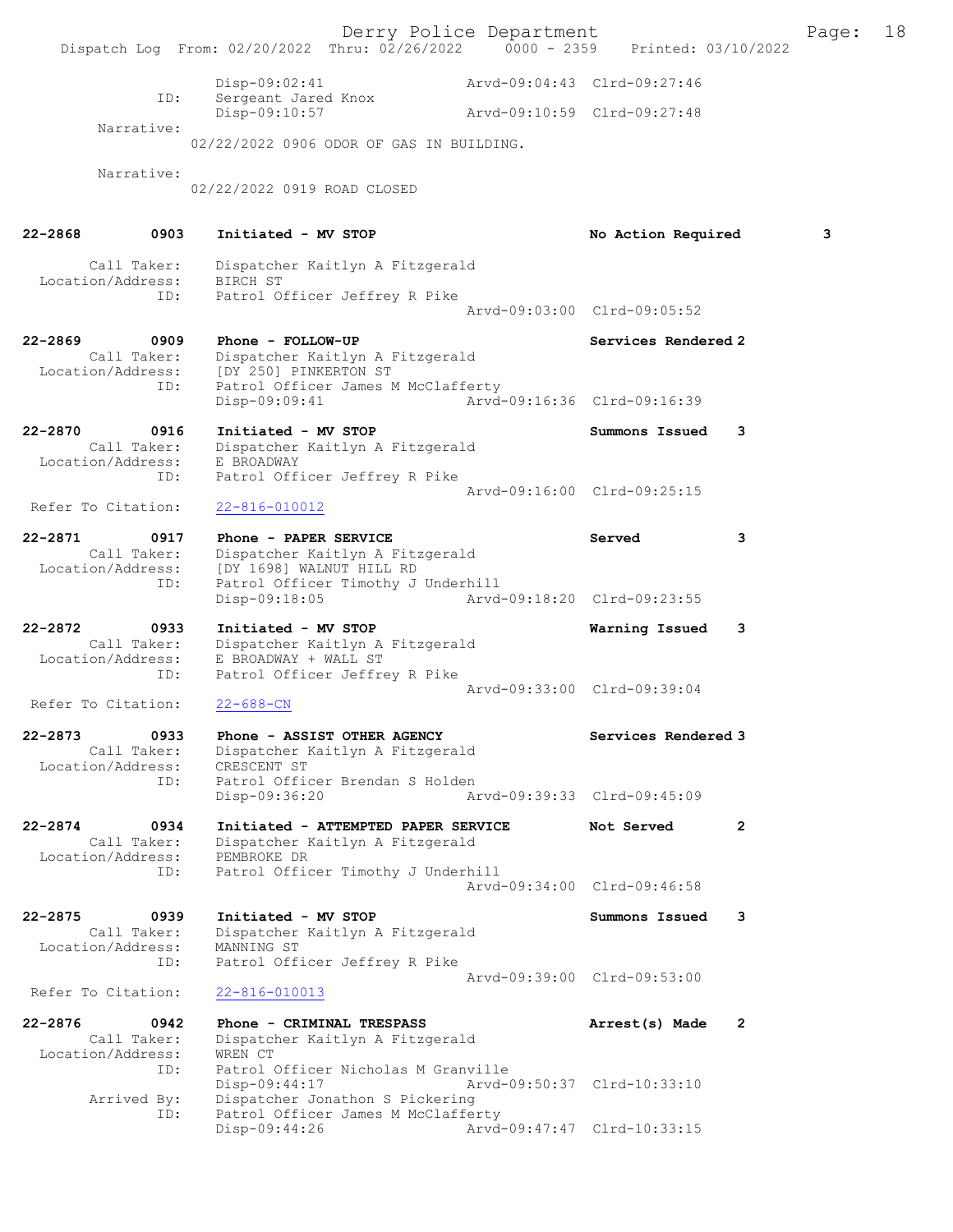|                                                     | Dispatch Log From: 02/20/2022 Thru: 02/26/2022 0000 - 2359                                                        |                             | Printed: 03/10/2022 |
|-----------------------------------------------------|-------------------------------------------------------------------------------------------------------------------|-----------------------------|---------------------|
| ID:                                                 | Sergeant Jared Knox<br>Disp-09:45:06                                                                              | Arvd-09:50:38 Clrd-10:32:38 |                     |
| Arrived By:<br>ID:                                  | Dispatcher Jonathon S Pickering<br>Patrol Officer Brendan S Holden                                                |                             |                     |
| Arrived By:<br>ID:                                  | Disp-09:46:02<br>Dispatcher Jonathon S Pickering<br>Patrol Officer Timothy J Underhill                            | Arvd-09:50:28 Clrd-10:33:08 |                     |
| Dispatched By:                                      | Disp-09:50:26<br>Dispatcher Jonathon S Pickering                                                                  | Arvd-09:50:27 Clrd-09:53:49 |                     |
| ID:                                                 | Arrived By: Dispatcher Jonathon S Pickering<br>Patrol Officer Scott M Beegan<br>$Disp-10:22:31$                   | Arvd-10:22:34 Clrd-10:33:18 |                     |
|                                                     | Dispatched By: Patrol Officer Scott M Beegan                                                                      |                             |                     |
|                                                     | Arrived By: Patrol Officer Scott M Beegan<br>ID: Patrol Officer Scott M Beegan<br>Disp-10:33:32                   | Arvd-10:33:34 Clrd-11:05:24 |                     |
| Narrative:                                          |                                                                                                                   |                             |                     |
|                                                     | 02/22/2022 0949 contact made with subject                                                                         |                             |                     |
| Narrative:                                          | 02/22/2022 0953 under control                                                                                     |                             |                     |
| Narrative:                                          | 02/22/2022 1010 one in custody                                                                                    |                             |                     |
| Narrative:                                          |                                                                                                                   |                             |                     |
|                                                     | 02/22/2022 1022 EN route to DPD HQ S/M 48760.1                                                                    |                             |                     |
| Narrative:                                          | 02/22/2022 1025 off at DPD HO E/M 48760.9                                                                         |                             |                     |
| Narrative:                                          | 02/22/2022 1032 BAIL COMMISSIONER REQUESTED AND RESPONDING                                                        |                             |                     |
|                                                     |                                                                                                                   |                             |                     |
| Narrative:                                          | 02/22/2022 1035 SUBJECT INFO:<br>FRANCIS DEBIASE<br>HOMELESS<br>DOB: 08/04/1958<br>CHARGED WITH CRIMINAL TRESPASS |                             |                     |
| Narrative:                                          | 02/22/2022 1100 SUBJECT IN CELL 3                                                                                 |                             |                     |
| Narrative:                                          | 02/22/2022 1154 SUBJECT RELEASE ON PR BAIL, COURT DATE                                                            |                             |                     |
|                                                     | 4/21/22 PER BC MENCIS                                                                                             |                             |                     |
| Refer To Arrest:                                    | $22 - 172 - AR$                                                                                                   |                             |                     |
| 22-2877<br>1005<br>Call Taker:<br>Location/Address: | Initiated - MV STOP<br>Dispatcher Kaitlyn A Fitzgerald<br>W BROADWAY                                              | Summons Issued              | 3                   |
| ID:                                                 | Patrol Officer Jeffrey R Pike                                                                                     | Arvd-10:05:00 Clrd-10:18:55 |                     |
| Cleared By:<br>Refer To Citation:                   | Dispatcher Jonathon S Pickering<br>$22 - 816 - 010014$                                                            |                             |                     |
| 22-2878<br>1024<br>Call Taker:                      | Initiated - INTERNET OFFENSES<br>Dispatcher Jonathon S Pickering                                                  | Report Taken                | 2                   |
| Location/Address:<br>ID:                            | MUNICIPAL DR<br>Detective Scott A Tompkins                                                                        |                             |                     |
| Refer To Incident:                                  | $22 - 286 - OF$                                                                                                   | Arvd-10:24:00 Clrd-10:25:05 |                     |
| 22-2879<br>1033                                     | Initiated - MV STOP                                                                                               | Warning Issued              | 3                   |
| Call Taker:<br>Location/Address:<br>ID:             | Dispatcher Kaitlyn A Fitzgerald<br>W BROADWAY + ELM ST<br>Patrol Officer Jeffrey R Pike                           |                             |                     |
|                                                     |                                                                                                                   | Arvd-10:33:00 Clrd-10:39:28 |                     |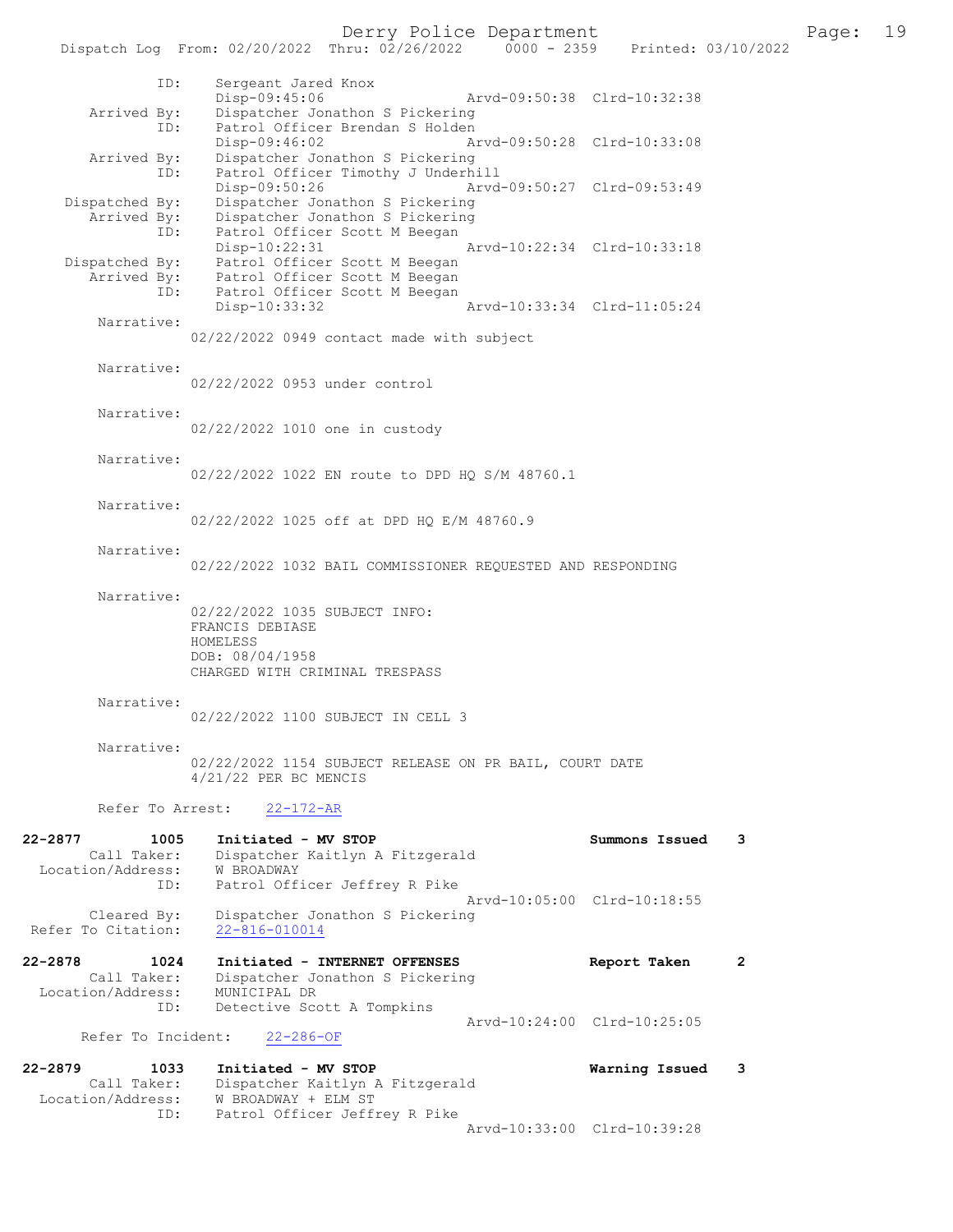Dispatch Log From: 02/20/2022 Thru: 02/26/2022 0000 - 2359 Printed: 03/10/2022 Refer To Citation: 22-689-CN 22-2880 1047 Initiated - MV STOP Summons Issued 3 Call Taker: Dispatcher Kaitlyn A Fitzgerald Location/Address: E BROADWAY + MCALLISTER CT ID: Patrol Officer Jeffrey R Pike Arvd-10:47:00 Clrd-10:55:09 Cleared By: Dispatcher Jonathon S Pickering Refer To Citation: 22-816-010015 22-2881 1055 Initiated - MV STOP Warning Issued 3 Call Taker: Dispatcher Jonathon S Pickering Location/Address: W BROADWAY ID: Patrol Officer Jeffrey R Pike Arvd-10:55:00 Clrd-11:02:01 Cleared By: Dispatcher Kaitlyn A Fitzgerald 22-2882 1056 Initiated - MV STOP Warning Issued 3 Call Taker: Dispatcher Kaitlyn A Fitzgerald<br>ion/Address: HAMPSTEAD RD Location/Address:<br>ID: Patrol Officer Timothy J Underhill Arvd-10:56:00 Clrd-10:59:15 Refer To Citation: 22-690-CN 22-2883 1058 Phone - Loose Dog Complaint Services Rendered 2 Call Taker: Dispatcher Kaitlyn A Fitzgerald<br>cation/Address: GULF RD Location/Address:<br>ID: Patrol Officer James M McClafferty Disp-11:00:19 Arvd-11:07:02 Clrd-11:09:43 22-2884 1107 Initiated - MV STOP No Action Required 3 Call Taker: Dispatcher Kaitlyn A Fitzgerald Location/Address: E BROADWAY + WALL ST ID: Patrol Officer Jeffrey R Pike Arvd-11:07:00 Clrd-11:11:33 22-2885 1119 Initiated - MV STOP Cleared 3 Call Taker: Dispatcher Jonathon S Pickering Location/Address: E DERRY RD + LANE RD ID: Patrol Officer Jeffrey R Pike Arvd-11:19:00 Clrd-11:52:44 ID: Patrol Officer Timothy J Underhill Disp-11:21:25 Clrd-11:21:42<br>The Patrol Officer James M McClafferty Patrol Officer James M McClafferty<br>Disp-11:21:39 Arvd-Arvd-11:22:29 Clrd-12:21:30 Refer To Summons: 22-173-AR 22-2886 1204 Initiated - SEXUAL OFFENDER REGISTRATION Cleared 1 Call Taker: Dispatcher Jonathon S Pickering Location/Address: [DY 2] MUNICIPAL DR ID: Detective Peter A Houlis Arvd-12:04:00 Clrd-12:19:10 22-2887 1207 Phone - SUSPICIOUS ACTIVITY ADVICE GIVEN 2 Call Taker: Dispatcher Jonathon S Pickering Location/Address: [DY 3081] FLORENCE ST ID: Patrol Officer Nicholas M Granville Disp-12:07:57 Arvd-12:14:56 Clrd-12:20:26 22-2888 1211 Phone - ANIMAL COMPLAINT Services Rendered 1 Call Taker: Dispatcher Jonathon S Pickering Location/Address: [DY 1185] S MAIN ST ID: Patrol Officer Timothy J Underhill Disp-12:11:35 Arvd-12:14:54 Clrd-12:38:08 Cleared By: Dispatcher Kaitlyn A Fitzgerald Refer To Field Int: 22-639-FI 22-2889 1308 Phone - DELIVER A MESSAGE Message Delivered 1

Call Taker: Dispatcher Kaitlyn A Fitzgerald

Derry Police Department Fage: 20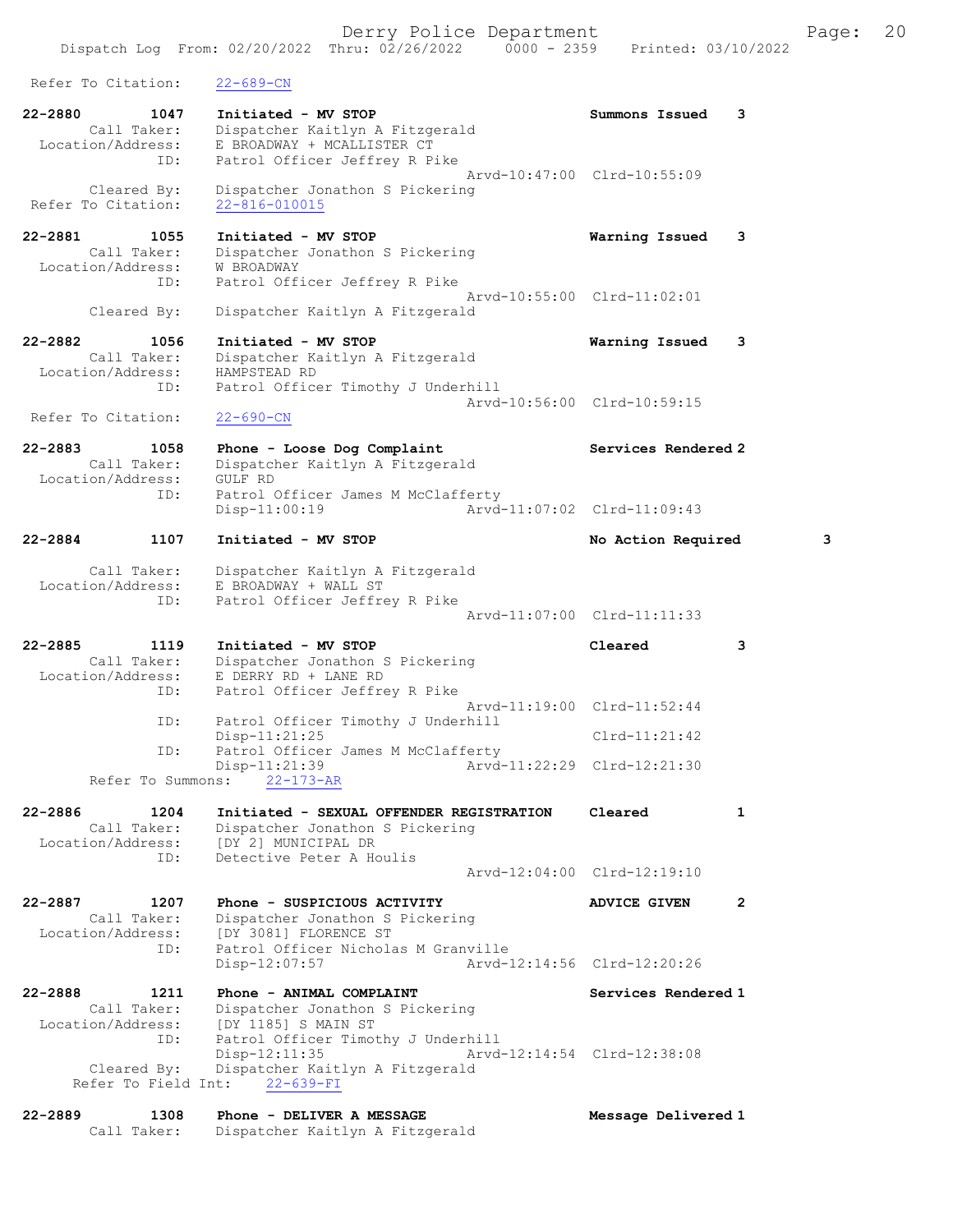Derry Police Department Fage: 21 Dispatch Log From: 02/20/2022 Thru: 02/26/2022 0000 - 2359 Printed: 03/10/2022 Location/Address: HAMPSTEAD RD ID: Patrol Officer Timothy J Underhill Disp-13:14:04 Arvd-13:21:01 Clrd-13:23:01 Narrative: FOR LONDONDERRY PD Refer To Field Int: 22-671-FI 22-2890 1313 Initiated - MEDICAL EMERGENCY Transported to Hospital 1 Call Taker: Dispatcher Jonathon S Pickering Location/Address: [DY 250] PINKERTON ST ID: Patrol Officer Brian J Landry Arvd-13:13:00 Clrd-13:22:26 Cleared By: Dispatcher Kaitlyn A Fitzgerald Narrative: 02/22/2022 1314 DFD on scene Narrative: 02/22/2022 1322 TRANSPORTED TO HOSPITAL Refer To Field Int: 22-624-FI 22-2891 1317 Phone - VIN CHECK 1988 1989 Services Rendered 3 Call Taker: Dispatcher Kaitlyn A Fitzgerald Location/Address: JAMES ST ID: Patrol Officer James M McClafferty<br>Disp-13:24:03 Arvd- Disp-13:24:03 Arvd-13:30:17 Clrd-13:37:21 22-2892 1329 Phone - ASSIST CITIZEN Cleared 3 Call Taker: Patrol Officer Scott M Beegan Location/Address: [DY 2] MUNICIPAL DR ID: Patrol Officer Scott M Beegan<br>Disp-13:30:27 Disp-13:30:27 Arvd-13:30:29 Clrd-13:36:04 Refer To Field Int: 22-684-FI 22-2893 1336 Phone - ASSIST CITIZEN Cleared 3 Call Taker: Patrol Officer Scott M Beegan Location/Address: [DY 2] MUNICIPAL DR ID: Patrol Officer Scott M Beegan Disp-13:36:48 Arvd-13:36:50 Clrd-13:37:27 Refer To Field Int: 22-625-FI 22-2894 1416 Initiated - Drop Box Maintenance Report Taken 3 Call Taker: Dispatcher Kaitlyn A Fitzgerald Refer To Incident: 22-287-OF 22-2895 1434 Initiated - SUSPICIOUS ACTIVITY Report Taken 2 Call Taker: Dispatcher Kaitlyn A Fitzgerald Location/Address: LARAWAY CT ID: Patrol Officer Brendan S Holden Arvd-14:34:00 Clrd-15:04:36 Cleared By: Patrol Officer Brian J Landry ID: Sergeant Jared Knox Disp-14:35:51 Arvd-14:36:03 Clrd-15:04:35 Cleared By: Patrol Officer Brian J Landry<br>To Citation:  $22-692$ -CN Refer To Citation: Narrative: 02/22/2022 1436 CHILD LEFT UNATTENDED IN VEHICLE Narrative: 02/22/2022 1436 428 STOPPING NH 4497341 ON FRANKLIN BY FOLSOM Refer To Incident: 22-288-OF 22-2896 1508 Phone - ASSIST OTHER AGENCY Assistance Rendered 3 Call Taker: Patrol Officer Brian J Landry Location/Address: N SHORE (BL) RD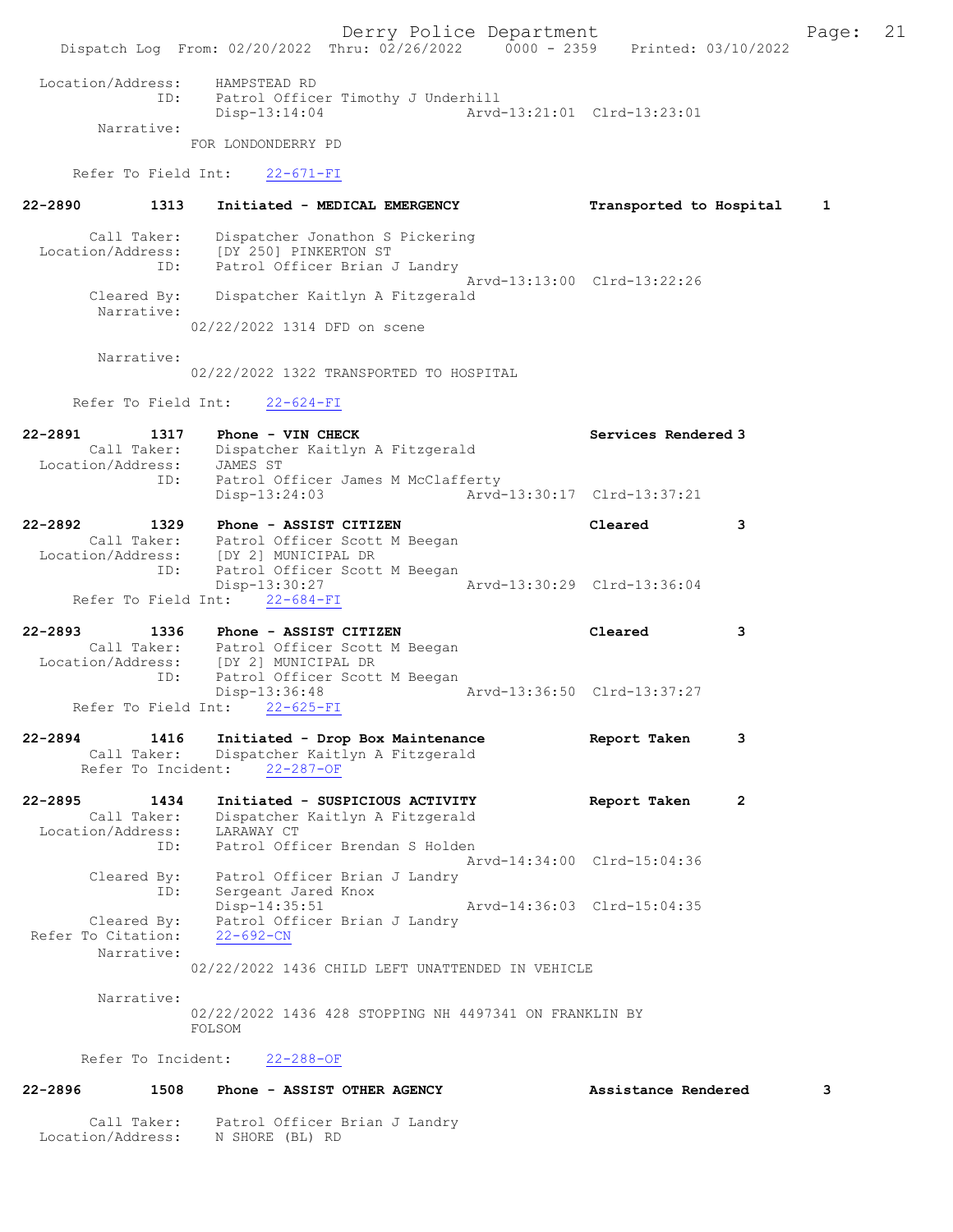Derry Police Department Fage: 22 Dispatch Log From: 02/20/2022 Thru: 02/26/2022 0000 - 2359 Printed: 03/10/2022 ID: Patrol Officer Melissa M Houde Disp-15:08:49 Clrd-15:14:18 ID: Patrol Officer Joshua W Morse Disp-15:08:51 Arvd-15:13:02 Clrd-15:14:29 Narrative: DFD Narrative: 02/22/2022 1513 DFD on scene 22-2897 1509 Phone - MV ACCIDENT 1 1609 Report Taken 1 Call Taker: Patrol Officer Brian J Landry Location/Address: A ST ID: Patrol Officer Samuel J Troy Disp-15:09:24 Arvd-15:13:39 Clrd-15:33:31 ID: Sergeant Jared Knox Disp-15:19:09 Arvd-15:19:11 Clrd-15:19:17 Refer To Citation: 22-693-CN Narrative: Morrisette vs. Goley... Full Report Refer To Accident: 22-106-AC 22-2898 1517 Initiated - MV CHECK 1 Assistance Rendered 1 Call Taker: Patrol Officer Brian J Landry Location/Address: PINKERTON ST ID: Patrol Officer Ryan M Panaro Arvd-15:17:00 Clrd-15:17:50 Narrative: School Bus 22-2899 1526 Phone - SUSPICIOUS ACTIVITY Report Taken 2 Call Taker: Patrol Officer Brian J Landry Location/Address: NOYES RD ID: Patrol Officer Melissa M Houde Disp-15:27:08 Arvd-15:27:56 Clrd-15:38:39 Narrative: suspicious package Refer To Incident: 22-289-OF 22-2900 1539 Walk-In - SEXUAL OFFENDER REGISTRATION Services Rendered 1 Call Taker: Patrol Officer Brian J Landry Location/Address: [DY 2] MUNICIPAL DR ID: Patrol Officer Cody Johnson Disp-15:39:32 Arvd-15:39:34 Clrd-15:39:43 22-2901 1540 Phone - WELFARE CHECK 12 Report Taken 2 Call Taker: Patrol Officer Brian J Landry Location/Address: ENGLISH RANGE RD ID: Patrol Officer Melissa M Houde Disp-15:41:28 Arvd-15:52:25 Clrd-16:22:19 ID: Patrol Officer Ryan M Panaro Disp-16:15:40 Clrd-16:15:42 Narrative: 02/22/2022 1558 en route to PMC for follow up Refer To Incident: 22-290-OF 22-2902 1541 Initiated - FOLLOW-UP Cleared 2 Call Taker: Patrol Officer Brian J Landry Location/Address: OXFORD RD ID: Detective Kevin G Ruppel Arvd-15:41:00 Clrd-15:42:10<br>ID: Detective Scott A Tompkins Detective Scott A Tompkins<br>Disp-15:42:07 Disp-15:42:07 Arvd-15:42:08 Clrd-15:42:11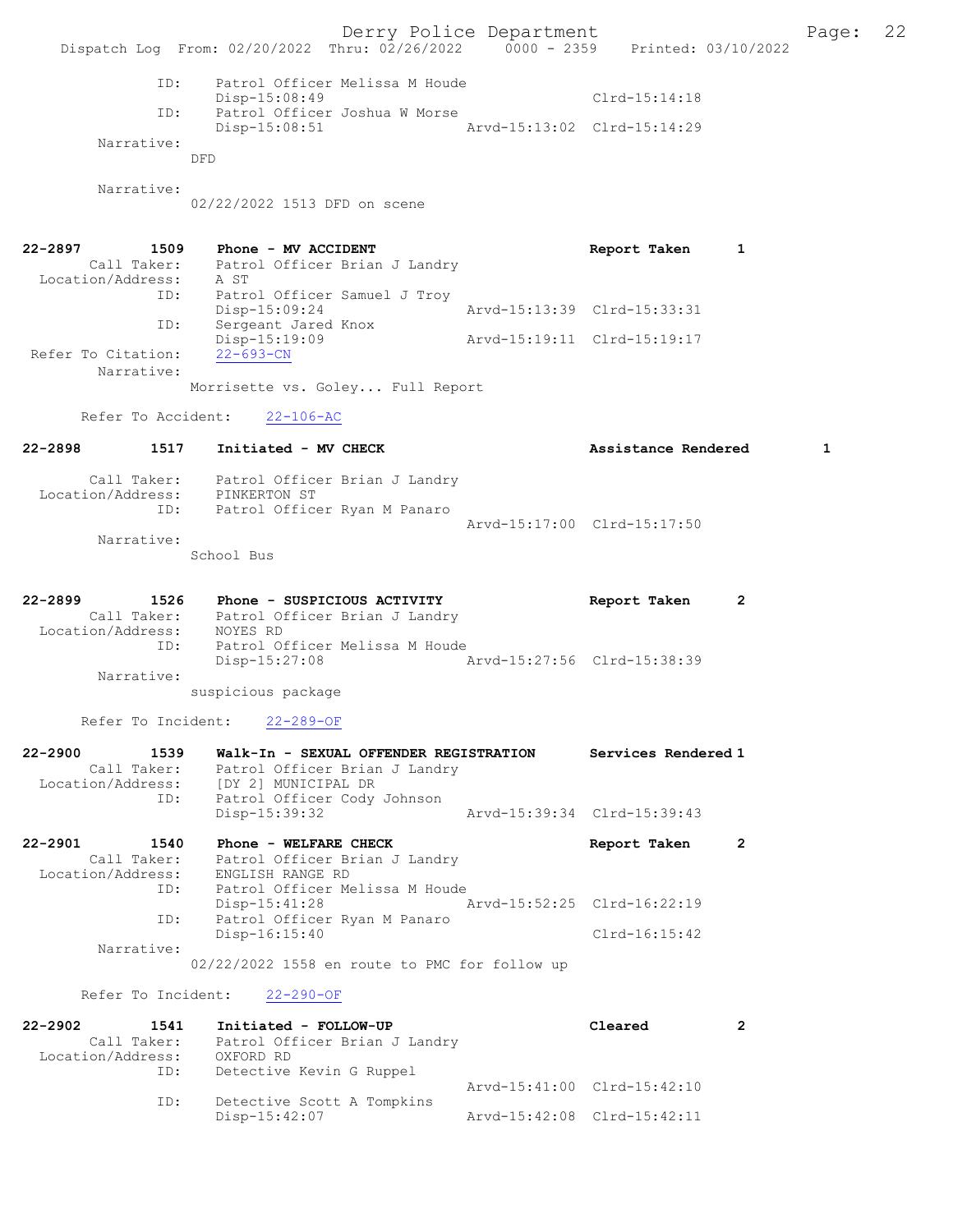22-2903 1545 Initiated - FOLLOW-UP Cleared 2 Call Taker: Patrol Officer Brian J Landry Location/Address: SCENIC DR ID: Detective Scott A Tompkins Arvd-15:45:00 Clrd-15:56:03 ID: Detective Kevin G Ruppel<br>Disp-15:46:01 Disp-15:46:01 Arvd-15:46:02 Clrd-15:56:03 22-2904 1601 Phone - MV ACCIDENT Could Not Locate 1 Call Taker: Patrol Officer Brian J Landry Location/Address: E BROADWAY ID: Patrol Officer Ryan M Panaro<br>Disp-16:01:55 <br>Arvd-16:05:05 Clrd-16:05:13  $Disp-16:01:55$  Narrative: Located at McDonalds (call # 22-2905) Narrative: NH 492 3691 and NH 441 8108 Narrative: 02/22/2022 1638 Baldasaro vs. Hassine ... Full Report Refer To Accident: 22-107-AC 22-2905 1615 Phone - FOLLOW-UP Cleared 2 Call Taker: Patrol Officer Brian J Landry Location/Address: [DY 466] CRYSTAL AVE ID: Patrol Officer Ryan M Panaro Disp-16:16:18 Arvd-16:23:05 Clrd-16:47:39 Narrative: Ref call #22-2904 Narrative: 02/22/2022 1638 Baldasaro vs. Hassine ... Full Report 22-2906 1623 Other - WELFARE CHECK Report Taken 2 Call Taker: Patrol Officer Brian J Landry Location/Address: [DY 2] MUNICIPAL DR ID: Patrol Officer Cody Johnson Disp-16:24:14 Arvd-16:24:15 Clrd-16:24:17 Refer To Incident: 22-291-OF 22-2907 1625 Other - WELFARE CHECK Report Taken 2 Call Taker: Patrol Officer Brian J Landry Location/Address: [DY 2] MUNICIPAL DR ID: Patrol Officer Cody Johnson Disp-16:25:59 Arvd-16:26:00 Clrd-16:26:12 Refer To Incident: 22-292-OF 22-2908 1632 Phone - ATTEMPTED PAPER SERVICE Could Not Locate 2 Call Taker: Patrol Officer Brian J Landry Location/Address: WYMAN ST ID: Patrol Officer Joshua W Morse Disp-16:38:02 Arvd-16:47:30 Clrd-17:07:42 ID: Sergeant Jared Knox Disp-16:38:07 Arvd-16:47:33 Clrd-17:07:19 ID: Sergeant Jared Knox Disp-17:07:26 Arvd-17:07:27 Clrd-17:07:41 Narrative: 02/22/2022 1658 checking 13B Wyman St 22-2909 1643 911 - ABANDONED 911 Cleared 1 Call Taker: Lieutenant Shawn P O'Donaghue Location/Address: WALNUT HILL RD ID: Patrol Officer Melissa M Houde Disp-16:44:14 Clrd-16:50:48 Cleared By: Patrol Officer Brian J Landry

ID: Patrol Officer Samuel J Troy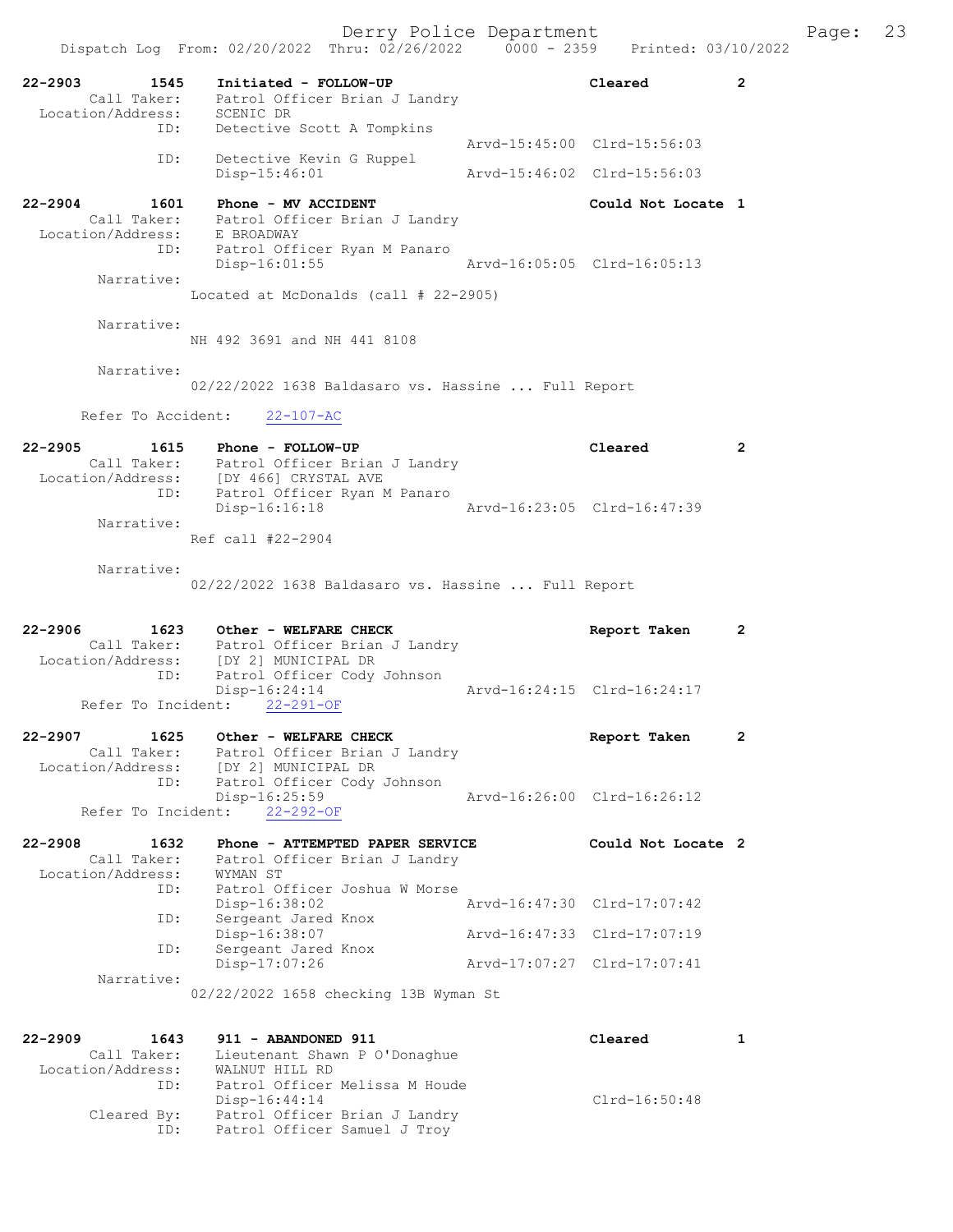|                                    | Dispatch Log From: 02/20/2022 Thru: 02/26/2022 0000 - 2359                                |                             | Printed: 03/10/2022         |                |
|------------------------------------|-------------------------------------------------------------------------------------------|-----------------------------|-----------------------------|----------------|
|                                    | $Disp-16:44:20$                                                                           |                             | Arvd-16:57:30 Clrd-17:03:34 |                |
| Arrived By:<br>ID:                 | Patrol Officer Brian J Landry<br>Patrol Officer Ryan M Panaro                             |                             |                             |                |
| Dispatched By:                     | Disp-16:50:55<br>Patrol Officer Brian J Landry                                            |                             | Clrd-16:52:03               |                |
| ID:                                | Cleared By: Patrol Officer Brian J Landry<br>Patrol Officer Melissa M Houde               |                             |                             |                |
|                                    | Disp-16:54:13                                                                             |                             | Arvd-16:57:29 Clrd-17:03:36 |                |
|                                    | Dispatched By: Patrol Officer Brian J Landry<br>Arrived By: Patrol Officer Brian J Landry |                             |                             |                |
| Refer To Field Int:                | $22 - 641 - FI$                                                                           |                             |                             |                |
| $22 - 2910$<br>1709                | Phone - SEXUAL OFFENDER REGISTRATION                                                      |                             | Services Rendered 1         |                |
| Call Taker:<br>Location/Address:   | Patrol Officer Scott M Beegan<br>[DY 2] MUNICIPAL DR                                      |                             |                             |                |
| ID:                                | Patrol Officer Cody Johnson<br>$Disp-17:10:15$                                            |                             | Arvd-17:10:18 Clrd-17:13:35 |                |
| Cleared By:                        | Patrol Officer Brian J Landry                                                             |                             |                             |                |
| $22 - 2911$<br>1728                | Phone - WELFARE CHECK                                                                     |                             | Matter Rectified 2          |                |
| Call Taker:<br>Location/Address:   | Patrol Officer Brian J Landry<br>ASHLEIGH DR                                              |                             |                             |                |
| ID:                                | Patrol Officer Samuel J Troy<br>Disp-17:29:43                                             |                             | Arvd-17:43:13 Clrd-17:57:01 |                |
| ID:                                | Patrol Officer Joshua W Morse                                                             |                             |                             |                |
| ID:                                | $Disp-17:29:45$<br>Sergeant Jared Knox                                                    |                             | Arvd-17:33:30 Clrd-17:43:09 |                |
| ID:                                | Disp-17:29:47<br>Patrol Officer Joshua W Morse                                            | Arvd-17:34:04 Clrd-17:43:08 |                             |                |
| ID:                                | $Disp-17:43:11$<br>Sergeant Jared Knox                                                    | Arvd-17:43:12 Clrd-17:57:02 |                             |                |
| Refer To Field Int:                | Disp-17:43:17<br>$22 - 640 - FI$                                                          |                             | Arvd-17:43:18 Clrd-17:56:57 |                |
|                                    |                                                                                           |                             |                             |                |
| 22-2912<br>1831                    | Phone - FOLLOW-UP<br>Call Taker: Patrol Officer Kevin L Davies                            |                             | Cleared                     | 2              |
| Location/Address:                  | BYPASS 28                                                                                 |                             |                             |                |
| ID:                                | Patrol Officer Collin Kennedy<br>Disp-18:46:30                                            |                             | $Clrd-18:48:49$             |                |
| $22 - 2913$<br>1843                | Phone - ANNOYING PHONE CALLS                                                              |                             | <b>ADVICE GIVEN</b>         | 3              |
| Call Taker:                        | Patrol Officer Kevin L Davies                                                             |                             |                             |                |
| Location/Address:<br>ID:           | WENTWORTH LN<br>Patrol Officer Samuel J Troy                                              |                             |                             |                |
| Arrived By:                        | $Disp-18:47:05$<br>Patrol Officer Brian J Landry                                          | Arvd-18:54:55 Clrd-19:31:18 |                             |                |
|                                    | Cleared By: Patrol Officer Brian J Landry                                                 |                             |                             |                |
| Refer To Field Int:                | $22 - 644 - FI$                                                                           |                             |                             |                |
| $22 - 2914$<br>1915                | Initiated - FOLLOW-UP                                                                     |                             | Cleared                     | $\overline{2}$ |
| Call Taker:<br>Location/Address:   | Patrol Officer Brian J Landry<br>BYPASS 28                                                |                             |                             |                |
| ID:                                | Patrol Officer Collin Kennedy                                                             |                             | Arvd-19:15:00 Clrd-19:50:23 |                |
|                                    |                                                                                           |                             |                             |                |
| $22 - 2915$<br>1918                | Phone - FOUND/LOST PROPERTY                                                               |                             | Assistance Rendered         | 3              |
| Call Taker:<br>Location/Address:   | Patrol Officer Kevin L Davies<br>BERRY RD                                                 |                             |                             |                |
| ID:                                | Patrol Officer Joshua W Morse                                                             |                             |                             |                |
| Dispatched By:                     | Disp-19:31:47<br>Patrol Officer Brian J Landry                                            |                             | Arvd-19:38:35 Clrd-19:57:33 |                |
| Arrived By:                        | Patrol Officer Brian J Landry                                                             |                             |                             |                |
| Cleared By:<br>Refer To Field Int: | Patrol Officer Brian J Landry<br>$22 - 627 - FI$                                          |                             |                             |                |
| $22 - 2916$<br>2015                | Phone - MV CHECK                                                                          |                             | SENT ON THEIR WAY 1         |                |
| Call Taker:                        | Patrol Officer Kevin L Davies                                                             |                             |                             |                |
| Location/Address:<br>ID:           | TSIENNETO RD<br>Patrol Officer Melissa M Houde                                            |                             |                             |                |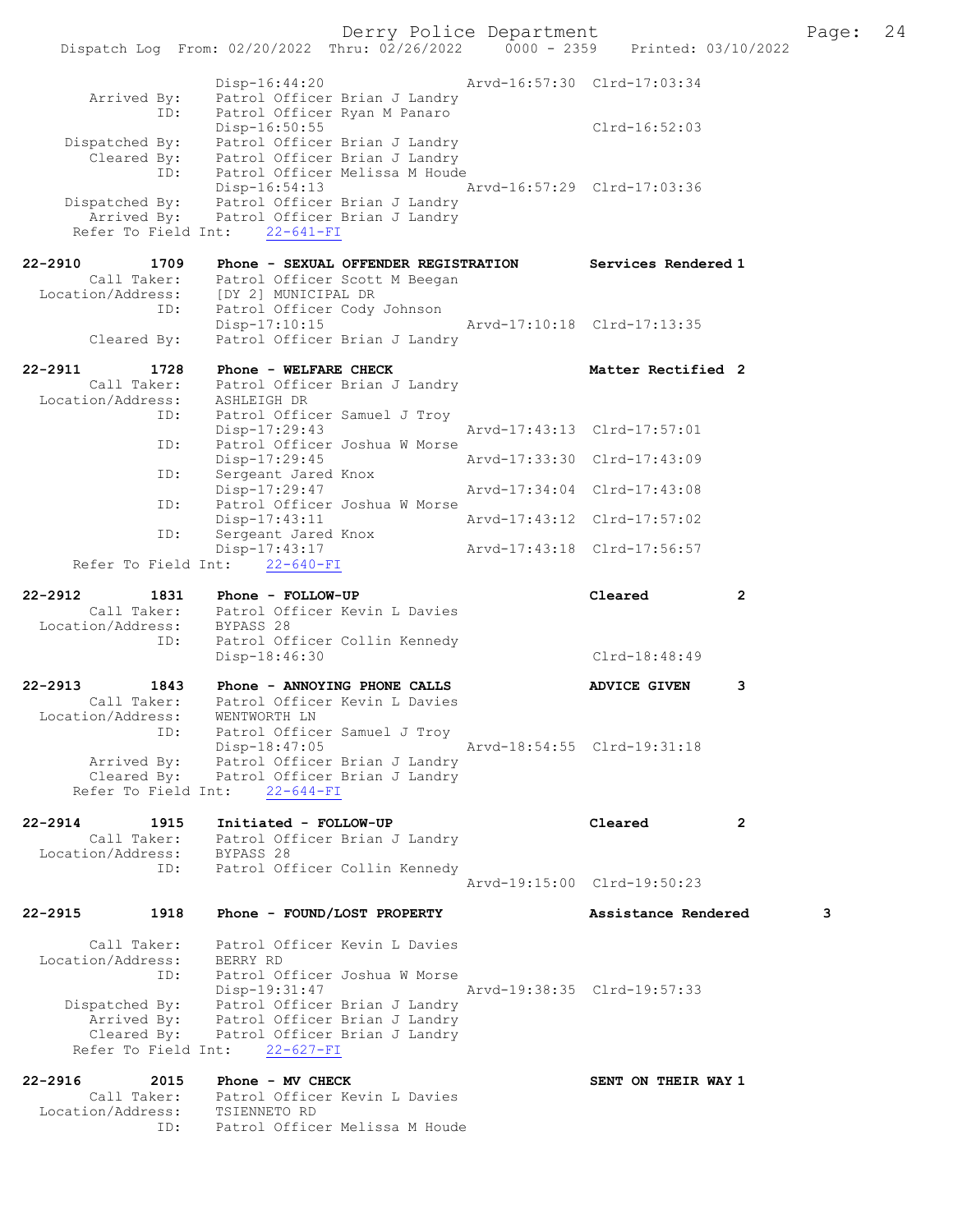Dispatch Log From: 02/20/2022 Thru: 02/26/2022 0000 - 2359 Printed: 03/10/2022 Disp-20:15:40 Arvd-20:15:42 Clrd-20:19:36 Refer To Field Int: 22-642-FI 22-2917 2034 Walk-In - FINGERPRINTS Services Rendered 3 Call Taker: Patrol Officer Kevin L Davies Location/Address: [DY 2] MUNICIPAL DR ID: Patrol Officer Kevin L Davies<br>Disp-20:35:12 Disp-20:35:12 Arvd-20:35:14 Clrd-20:36:24 Refer To Field Int: 22-628-FI 22-2918 2104 Other - MV ACCIDENT 22-2918 Report Taken 1 Call Taker: Patrol Officer Brian J Landry Location/Address: GOODHUE RD ID: Patrol Officer Joshua W Morse Disp-21:05:56 <br>
D: Sergeant Jared Knox <br>
D: Sergeant Jared Knox Sergeant Jared Knox<br>Disp-21:08:32 Arvd-21:11:39 Clrd-21:31:58 Narrative: Assist DFD checking for a crash received by app notification Narrative: NH GIRLBSS Narrative: 02/22/2022 2119 Spacetown notified for tow Narrative: 02/22/2022 2150 Spacetown on scene. Narrative: aas vs. tree ... full report Refer To Accident: 22-108-AC 22-2919 2226 Phone - PROWLING Report Taken 2 Call Taker: Patrol Officer Kevin L Davies Location/Address: FAIRWAY DR ID: Patrol Officer Collin Kennedy Disp-22:26:53 Arvd-22:32:09 Clrd-22:47:40 Arrived By: Dispatcher Christine D Carlson Cleared By: Dispatcher Christine D Carlson ID: Patrol Officer Samuel J Troy Disp-22:26:56 Arvd-22:28:43 Clrd-22:47:52 Cleared By: Dispatcher Christine D Carlson Refer To Incident: 22-293-OF 22-2920 2320 Phone - MV REPO No Action Required 1 Call Taker: Patrol Officer Kevin L Davies Location/Address: SOUTH AVE ID: Patrol Officer Kevin L Davies Disp-23:21:09 Arvd-23:21:11 Clrd-23:27:22 22-2921 2327 Phone - NOISE COMPLAINT Quieted on Request 2 Call Taker: Patrol Officer Kevin L Davies<br>Location/Address: ALADDIN CIR Location/Address: ALADDIN CIR ID: Patrol Officer Collin Kennedy Disp-23:29:27 Arvd-23:32:06 Clrd-23:39:41 Arrived By: Dispatcher Christine D Carlson Cleared By: Dispatcher Christine D Carlson<br>ID: Patrol Officer Andrew R Kennedy Patrol Officer Andrew R Kennedy<br>Disp-23:29:30 A Disp-23:29:30 Arvd-23:31:34 Clrd-23:39:43<br>Arrived By: Dispatcher Christine D Carlson Dispatcher Christine D Carlson Cleared By: Dispatcher Christine D Carlson Narrative: juvenile yelling/screaming until midnight past three nights. Refer To Field Int: 22-668-FI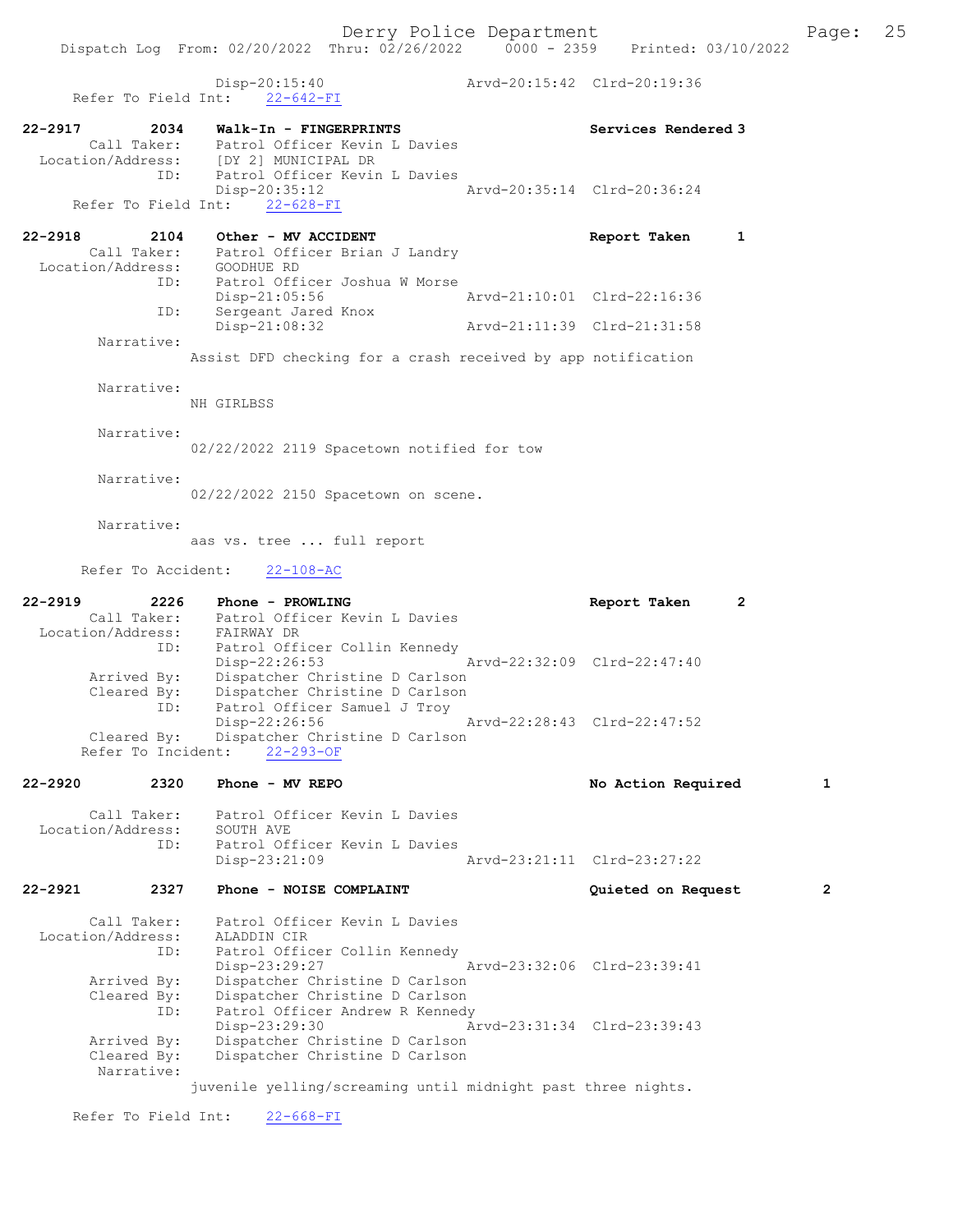| $22 - 2922$       | 2352 | Phone - WELFARE CHECK                          | Services Rendered 2 |
|-------------------|------|------------------------------------------------|---------------------|
| Call Taker:       |      | Patrol Officer Kevin L Davies                  |                     |
| Location/Address: |      | MAXWELL DR                                     |                     |
|                   | ID:  | Patrol Officer Monica Ricci                    |                     |
|                   |      | $Disp-23:58:30$                                |                     |
| Arrived By:       |      | Dispatcher Christine D Carlson                 |                     |
| Cleared By:       |      | Dispatcher Christine D Carlson                 |                     |
|                   | ID:  | Patrol Officer Collin Kennedy                  |                     |
|                   |      | $Disp-23:58:32$                                |                     |
| Arrived By:       |      | Dispatcher Christine D Carlson                 |                     |
| Cleared By:       |      | Dispatcher Christine D Carlson                 |                     |
| Narrative:        |      |                                                |                     |
|                   |      | 02/23/2022 0017 No issues, slept through alarm |                     |

Refer To Field Int: 22-662-FI

## For Date: 02/23/2022 - Wednesday

| $22 - 2923$<br>0016 | Phone - SUSPICIOUS ACTIVITY                    | Services Rendered 2         |
|---------------------|------------------------------------------------|-----------------------------|
| Call Taker:         | Patrol Officer Kevin L Davies                  |                             |
| Location/Address:   | GAYLE DR                                       |                             |
| ID:                 | Patrol Officer Andrew R Kennedy                |                             |
|                     | $Disp-00:17:18$                                | Arvd-00:18:47 Clrd-00:24:58 |
| Arrived By:         | Dispatcher Christine D Carlson                 |                             |
| Cleared By:         | Dispatcher Christine D Carlson                 |                             |
| ID:                 | Patrol Officer Nikita Tomnyuk                  |                             |
|                     | Arvd-00:18:35 Clrd-00:24:57<br>$Disp-00:17:22$ |                             |
| Arrived By:         | Dispatcher Christine D Carlson                 |                             |
| Cleared By:         | Dispatcher Christine D Carlson                 |                             |
| ID:                 | Sergeant Patrick H Dawson                      |                             |
|                     | $Disp-00:17:28$                                | Arvd-00:19:50 Clrd-00:24:44 |
| Arrived By:         | Dispatcher Christine D Carlson                 |                             |
| Cleared By:         | Dispatcher Christine D Carlson                 |                             |
| Narrative:          |                                                |                             |
|                     |                                                |                             |

02/23/2022 0024 No issues, fell asleep in the car

#### Refer To Field Int: 22-667-FI

| $22 - 2924$<br>0254 | Phone - ALARM, BURGLAR           | False Alarm                 |  |
|---------------------|----------------------------------|-----------------------------|--|
| Call Taker:         | Dispatcher Christine D Carlson   |                             |  |
| Location/Address:   | [DY 1820] B ST                   |                             |  |
| ID:                 | Patrol Officer Monica Ricci      |                             |  |
|                     | Disp-02:55:18                    | $Clrd-02:55:40$             |  |
| ID:                 | Patrol Officer Andrew R Kennedy  |                             |  |
|                     | Disp-02:55:19                    | Arvd-02:59:19 Clrd-03:04:16 |  |
| ID:                 | Patrol Officer Nikita Tomnyuk    |                             |  |
|                     | $Disp-02:55:42$                  | Arvd-02:57:34 Clrd-03:04:18 |  |
| Narrative:          |                                  |                             |  |
|                     | 02/23/2022 0255 Warehouse motion |                             |  |

## Refer To Field Int: 22-666-FI

| $22 - 2925$       | 0332        | Initiated - Parking Enforcement | Services Rendered 1 |
|-------------------|-------------|---------------------------------|---------------------|
|                   | Call Taker: | Dispatcher Christine D Carlson  |                     |
| Location/Address: |             | SPINNAKER DR                    |                     |
|                   | ID:         | Patrol Officer Andrew R Kennedy |                     |
|                   |             | Arvd-03:32:00 Clrd-03:32:42     |                     |

| $22 - 2926$        | 0510              | Initiated - MV STOP             | Warning Issued              | $\overline{\mathbf{3}}$ |
|--------------------|-------------------|---------------------------------|-----------------------------|-------------------------|
|                    | Call Taker:       | Dispatcher Christine D Carlson  |                             |                         |
|                    | Location/Address: | S MAIN ST                       |                             |                         |
|                    | ID:               | Patrol Officer Andrew R Kennedy |                             |                         |
|                    |                   |                                 | Arvd-05:10:00 Clrd-05:17:43 |                         |
| Refer To Citation: |                   | $22 - 696 - CN$                 |                             |                         |

22-2927 0515 Phone - MEDICAL EMERGENCY Services Rendered 1 Call Taker: Dispatcher Christine D Carlson Location/Address: CONLEYS GROVE RD ID: Patrol Officer Nikita Tomnyuk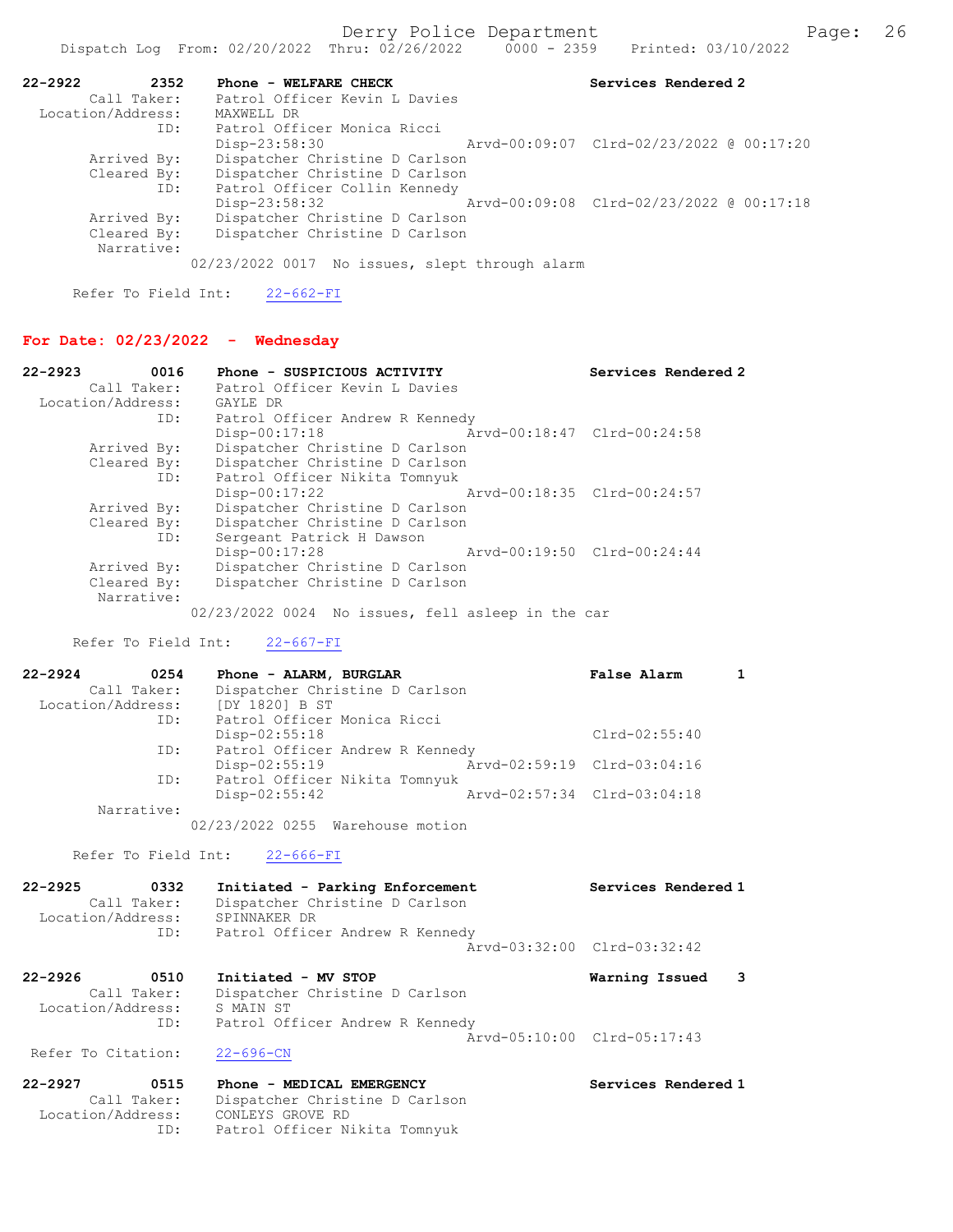Derry Police Department Form Page: 27 Dispatch Log From: 02/20/2022 Thru: 02/26/2022 0000 - 2359 Printed: 03/10/2022 Disp-05:16:02 Arvd-05:33:03 Clrd-05:34:21 ID: Patrol Officer Monica Ricci Disp-05:16:04 Clrd-05:34:16 ID: Sergeant Patrick H Dawson Disp-05:27:46 Arvd-05:34:14 Clrd-05:34:18 22-2928 0717 Initiated - MV STOP Warning Issued 3 Call Taker: Dispatcher Jess W Arcand Location/Address: W BROADWAY ID: Patrol Officer Nicholas M Granville Arvd-07:17:00 Clrd-07:20:59<br>22-697-CN Refer To Citation: 22-2929 0807 911 - MEDICAL EMERGENCY 1 Assistance Rendered 1 Call Taker: Dispatcher Jess W Arcand Location/Address: LARAWAY CT<br>TD: Patrol Offi Patrol Officer Sara R Joyce<br>Disp-08:07:43 Disp-08:07:43 Arvd-08:13:05 Clrd-08:17:28<br>ID: Patrol Officer Jeffrey R Pike ID: Patrol Officer Jeffrey R Pike Disp-08:07:45 Arvd-08:10:41 Clrd-08:17:26 ID: Sergeant Seth Plumer Disp-08:10:49 Arvd-08:10:54 Clrd-08:17:24 Narrative: 02/23/2022 0811 DFD ON SCENE Refer To Field Int: 22-629-FI 22-2930 0814 Initiated - MV STOP Warning Issued 3 Call Taker: Dispatcher Jess W Arcand Location/Address: W BROADWAY ID: Patrol Officer Nicholas M Granville Arvd-08:14:00 Clrd-08:22:57 Refer To Citation: 22-698-CN 22-2931 0826 Initiated - PAPER SERVICE Served 3 Call Taker: Dispatcher Jess W Arcand Location/Address: SCOBIE POND RD ID: Patrol Officer Jeffrey R Pike Arvd-08:26:00 Clrd-08:31:46 22-2932 0831 Initiated - SUBPOENA DELIVERY Not Served 1 Call Taker: Dispatcher Jess W Arcand Location/Address: PEMBROKE DR ID: Patrol Officer Sara R Joyce Arvd-08:31:00 Clrd-08:35:03 22-2933 0848 Initiated - MV STOP Warning Issued 3 Call Taker: Dispatcher Jess W Arcand Location/Address: TSIENNETO RD ID: Patrol Officer Jeffrey R Pike Arvd-08:48:00 Clrd-08:54:16<br>22-700-CN Refer To Citation: 22-2934 0848 Initiated - MV STOP Warning Issued 3 Call Taker: Dispatcher Jess W Arcand Call Taker: Dispatcher<br>Location/Address: E DERRY RD<br>ID: Patrol Offi Patrol Officer Sara R Joyce Arvd-08:48:00 Clrd-08:53:04 Refer To Citation: 22-699-CN 22-2935 0858 Walk-In - WARRANT ARREST Summons Issued 2 Call Taker: Dispatcher Jess W Arcand Location/Address: MUNICIPAL DR ID: Patrol Officer Jeffrey R Pike Disp-08:58:35 Arvd-09:04:42 Clrd-09:20:55 Narrative: 02/23/2022 0910 SUBJECT IN THE LOBBY ON A DERRY WARRANT FOR RECKLESS OPERATION AND YOUTH OPERATORS LICENSE VIOLATIONS.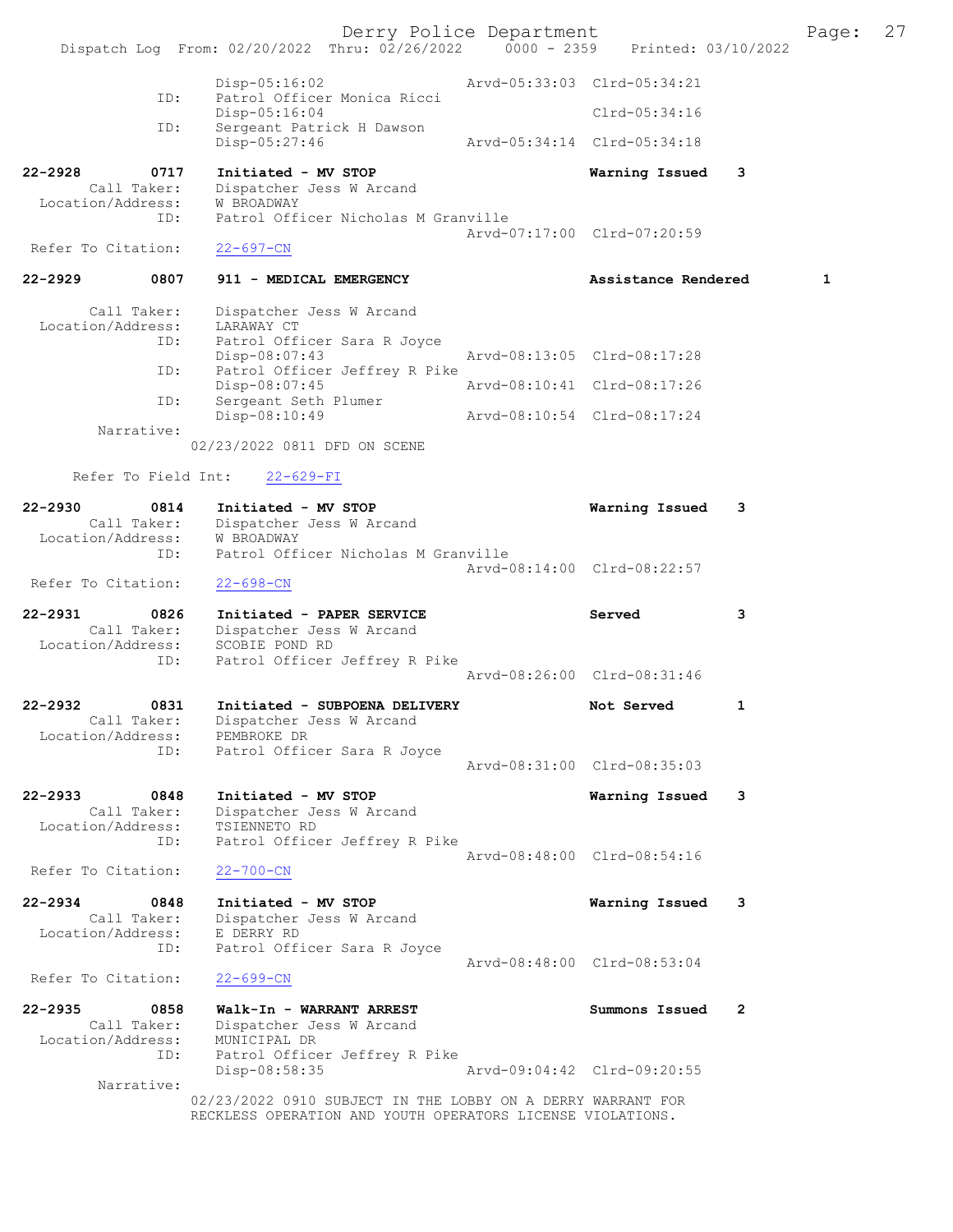Derry Police Department Form Page: 28 Dispatch Log From: 02/20/2022 Thru:  $02/26/2022$  0000 - 2359 Printed: 03/10/2022 Narrative: 02/23/2022 0912 IDENTIFIED AS JUVENILE Narrative: 02/23/2022 0912 RELEAESD ON A SUMMONS WITH COURT 4/21/22 Narrative: 02/23/2022 0910 Refer To Summons: 22-175-AR 22-2936 0920 Initiated - MV STOP Warning Issued 3 Call Taker: Dispatcher Jess W Arcand Location/Address: WINDHAM RD<br>ID: Patrol Offi Patrol Officer Timothy J Underhill Arvd-09:20:00 Clrd-09:23:58<br>22-701-CN Refer To Citation: 22-2937 0921 Walk-In - ASSIST CITIZEN ADVICE GIVEN 3 Call Taker: Dispatcher Jess W Arcand Location/Address: WINDHAM DEPOT RD Patrol Officer Jeffrey R Pike<br>Disp-09:21:21 Disp-09:21:21 Arvd-09:21:25 Clrd-10:19:20 22-2938 0943 Initiated - MV STOP Warning Issued 3 Call Taker: Dispatcher Jess W Arcand Location/Address: TSIENNETO RD ID: Patrol Officer Sara R Joyce Arvd-09:43:00 Clrd-09:46:59<br>22-702-CN Refer To Citation: 22-2939 1037 Phone - PARKING COMPLAINT Parking Ticket Issued 1 Call Taker: Dispatcher Jess W Arcand Location/Address: E BROADWAY<br>ID: Patrol Off: Patrol Officer Jeffrey R Pike<br>Disp-11:04:48 Clrd-11:07:00 ID: Patrol Officer Jeffrey R Pike<br>Disp-11:15:56 Mrvd-11:24:22 Clrd-11:32:03 Disp-11:15:56 22-2940 1107 Initiated - MV STOP Warning Issued 3 Call Taker: Dispatcher Jess W Arcand<br>Cation/Address: N HIGH ST Location/Address:<br>ID: Patrol Officer Jeffrey R Pike Arvd-11:07:00 Clrd-11:15:56<br>22-703-CN Refer To Citation: 22-2941 1113 Initiated - FOLLOW-UP No Action Required 2 Call Taker: Dispatcher Jess W Arcand<br>Location/Address: OLD CHESTER RD Location/Address: OLD CHESTER RD ID: Patrol Officer Sara R Joyce Arvd-11:13:00 Clrd-11:19:03 22-2942 1135 Phone - ASSIST OTHER AGENCY Assistance Rendered 3 Call Taker: Dispatcher Jess W Arcand Location/Address: PINGREE HILL RD ID: Patrol Officer Sara R Joyce<br>Disp-11:37:00 Arvd-11:43:08 Clrd-12:21:18 ID: Patrol Officer Jeffrey R Pike Arvd-11:43:10 Clrd-12:21:20 Narrative: 02/23/2022 1150 ASSIST NHSP 22-2943 1213 Initiated - THEFT Report Taken 2 Call Taker: Detective Victoria M Kidd<br>cion/Address: E BROADWAY Location/Address:<br>ID:

Detective Victoria M Kidd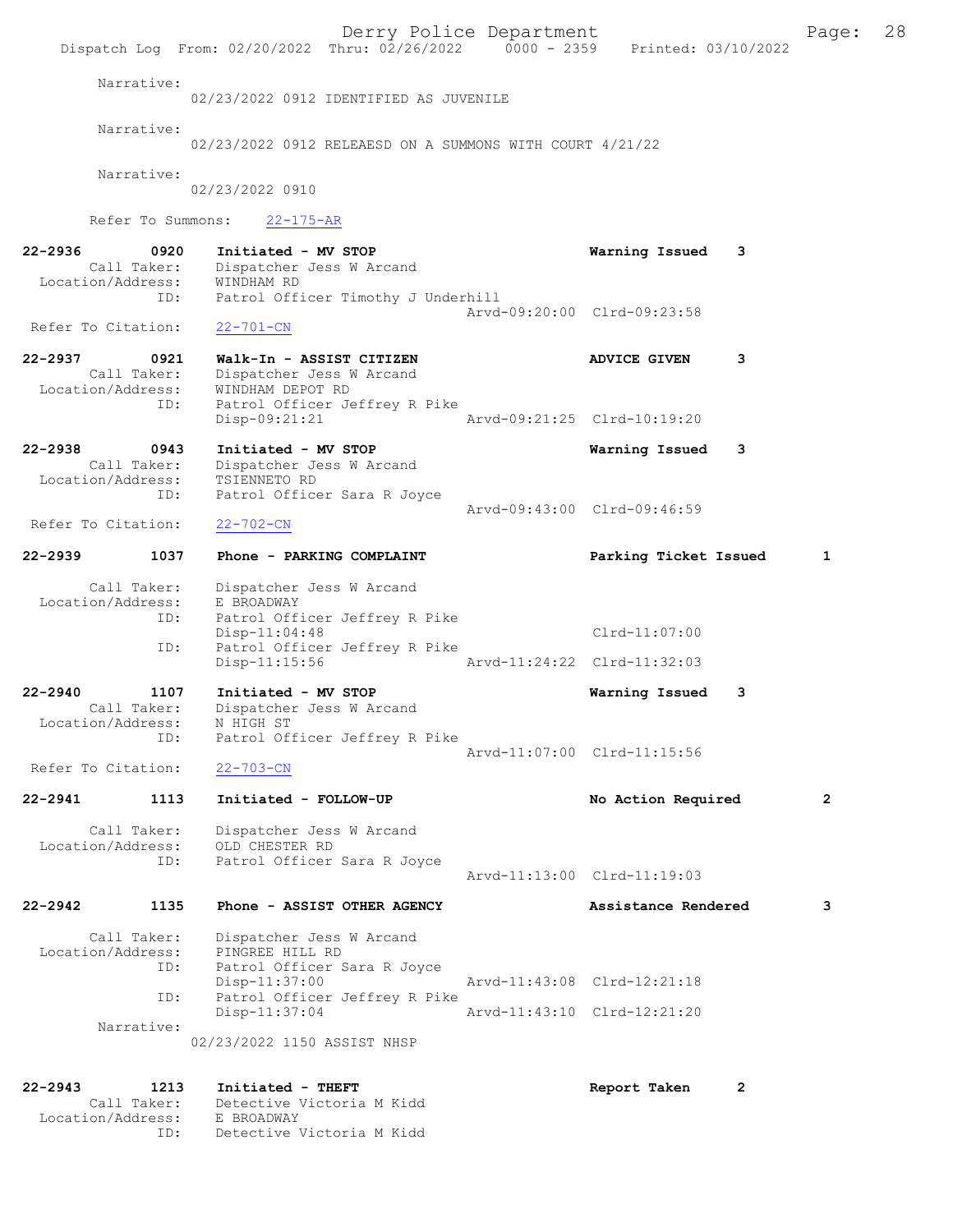22-2944 1215 Phone - ATTEMPT TO LOCATE Next Services Rendered 2

Arvd-12:13:00 Clrd-12:15:07

Narrative:

Box of clothing

Refer To Incident: 22-294-OF

|                               |                     | Disp-13:24:40                                                                                                              | Arvd-13:24:41 Clrd-13:42:33 |                             |   |
|-------------------------------|---------------------|----------------------------------------------------------------------------------------------------------------------------|-----------------------------|-----------------------------|---|
|                               |                     | Detective Kevin G Ruppel                                                                                                   |                             |                             |   |
|                               | ID:<br>ID:          | Detective Scott A Tompkins                                                                                                 |                             | Arvd-13:24:00 Clrd-13:42:33 |   |
| Location/Address:             | Call Taker:         | Dispatcher Jess W Arcand<br>SCENIC DR                                                                                      |                             |                             |   |
| 22-2950                       | 1324                | Initiated - FOLLOW-UP                                                                                                      |                             | No Action Required          | 2 |
|                               | ID:                 | Detective Kevin G Ruppel<br>Disp-13:19:24                                                                                  |                             | Arvd-13:19:26 Clrd-13:24:17 |   |
| Location/Address:             | ID:                 | BYPASS 28<br>Detective Scott A Tompkins                                                                                    |                             | Arvd-13:19:00 Clrd-13:24:16 |   |
| 22-2949                       | 1319<br>Call Taker: | Initiated - FOLLOW-UP<br>Dispatcher Jess W Arcand                                                                          |                             | No Action Required          | 2 |
|                               | Refer To Field Int: | $22 - 673 - FI$                                                                                                            |                             |                             |   |
| Location/Address:             | Call Taker:<br>ID:  | Dispatcher Jess W Arcand<br>CRYSTAL AVE<br>Patrol Officer Jeffrey R Pike<br>Disp-13:18:07                                  |                             | Arvd-13:18:11 Clrd-13:24:53 |   |
| 22-2948                       | 1317                | Walk-In - CRIMINAL TRESPASS                                                                                                |                             | Assistance Rendered         | 2 |
|                               | ID:                 | Detective Victoria M Kidd<br>Cleared By: Detective Victoria M Kidd<br>Refer To Field Int: 22-635-FI                        |                             | Arvd-13:04:00 Clrd-13:37:01 |   |
| 22-2947                       | 1304<br>Call Taker: | Initiated - NEIGHBORHOOD DISPUTE<br>Dispatcher Jess W Arcand<br>Call Taker: Dispatcher J<br>Location/Address: MUNICIPAL DR |                             | <b>ADVICE GIVEN</b>         | 2 |
|                               |                     | 02/23/2022 1249 2008 CHEV SILVERADO BLUE                                                                                   |                             |                             |   |
|                               | ID:<br>Narrative:   | Dispatcher Jess W Arcand<br>$Disp-12:51:08$                                                                                | Arvd-12:51:10 Clrd-12:52:26 |                             |   |
| Location/Address:             | Call Taker:         | Dispatcher Jess W Arcand<br>TSIENNETO RD                                                                                   |                             |                             |   |
| Refer To Citation:<br>22-2946 | 1248                | $22 - 816 - 008003$<br>Other - MV REPO                                                                                     |                             | <b>Vehicle Towed</b>        | 1 |
| Location/Address:             | ID:                 | MANCHESTER RD<br>Sergeant Seth Plumer                                                                                      |                             | Arvd-12:33:00 Clrd-12:42:53 |   |
| 22-2945                       | 1233<br>Call Taker: | Initiated - MV STOP<br>Dispatcher Jess W Arcand                                                                            |                             | Summons Issued              | 3 |
|                               | Refer To Incident:  | $22 - 295 - OF$                                                                                                            |                             |                             |   |
|                               | Narrative:          | 02/23/2022 1218 PATIENT LEFT IN VEHICLE                                                                                    |                             |                             |   |
| Location/Address:             | ID:                 | TSIENNETO RD<br>Patrol Officer Timothy J Underhill<br>Disp-12:15:37                                                        |                             | Arvd-12:18:26 Clrd-13:04:25 |   |
|                               | Call Taker:         | Dispatcher Jess W Arcand                                                                                                   |                             |                             |   |

 Call Taker: Dispatcher Jess W Arcand Location/Address: BYPASS 28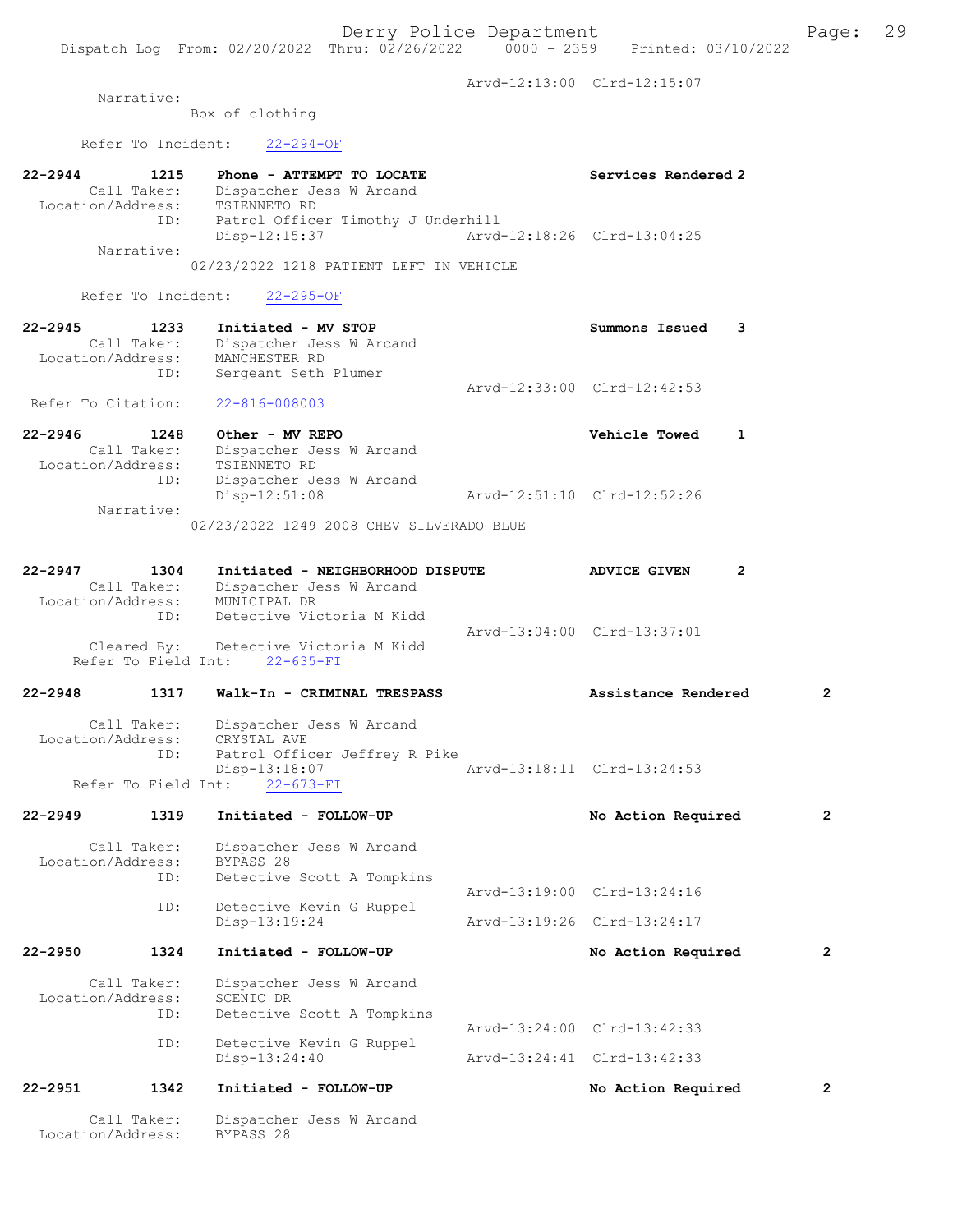Derry Police Department Fage: 30 Dispatch Log From: 02/20/2022 Thru: 02/26/2022 0000 - 2359 Printed: 03/10/2022 ID: Detective Scott A Tompkins Arvd-13:42:00 Clrd-14:03:07 ID: Detective Kevin G Ruppel<br>Disp-13:43:03 Disp-13:43:03 Arvd-13:43:05 Clrd-14:03:07 22-2952 1405 Initiated - FOLLOW-UP Warning Issued 2 Call Taker: Dispatcher Jess W Arcand Location/Address: BRISTOL CT ID: Patrol Officer Jeffrey R Pike Arvd-14:05:00 Clrd-14:16:55 ID: Patrol Officer Nicholas M Granville Disp-14:06:28 Arvd-14:09:56 Clrd-14:16:53 Narrative: 02/23/2022 1410 REF. CALL # 22-2948 22-2953 1415 Initiated - ASSIST CITIZEN Warning Issued 3 Call Taker: Dispatcher Jess W Arcand Location/Address: HAMPSTEAD RD ID: Patrol Officer Sara R Joyce Arvd-14:15:00 Clrd-14:17:45 22-2954 1416 Initiated - MV STOP Warning Issued 3 Call Taker: Dispatcher Jess W Arcand Location/Address: N MAIN ST ID: Patrol Officer James M McClafferty Arvd-14:16:00 Clrd-14:36:20 22-2955 1418 Phone - Loose Dog Complaint Services Rendered 2 Call Taker: Dispatcher Jess W Arcand Location/Address: ISLAND POND RD ID: Patrol Officer Sara R Joyce Disp-14:19:15 Arvd-14:29:41 Clrd-14:41:33 Refer To Field Int: 22-674-FI 22-2956 1424 Initiated - MV STOP Warning Issued 3 Call Taker: Dispatcher Jess W Arcand Location/Address: N MAIN ST ID: Patrol Officer Jeffrey R Pike Arvd-14:24:00 Clrd-14:36:10<br>22-816-003007 Refer To Citation: 22-2957 1434 Phone - DISTURBANCE Services Rendered 1 Call Taker: Dispatcher Jess W Arcand Location/Address: BEACON ST + ELM ST ID: Patrol Officer Nicholas M Granville Disp-14:34:54 Arvd-14:38:01 Clrd-14:47:05 ID: Patrol Officer Jeffrey R Pike Disp-14:36:29 Clrd-14:40:21 ID: Sergeant Seth Plumer Disp-14:37:28 Arvd-14:37:30 Clrd-14:47:07 Narrative: 02/23/2022 1434 JUVENILE YELLING AT PASSING CARS 22-2958 1441 Walk-In - KEEP THE PEACE Services Rendered 2 Call Taker: Dispatcher Jess W Arcand Location/Address: E BROADWAY ID: Patrol Officer Ryan M Panaro Disp-15:10:59 Arvd-15:14:41 Clrd-15:24:08 Dispatched By: Dispatcher Christina L Power Arrived By: Dispatcher Christina L Power Cleared By: Dispatcher Christina L Power Narrative: other half not at home

22-2959 1443 Phone - THEFT 2000 2000 Report Taken 2 Call Taker: Dispatcher Jess W Arcand Location/Address: ASHLEIGH DR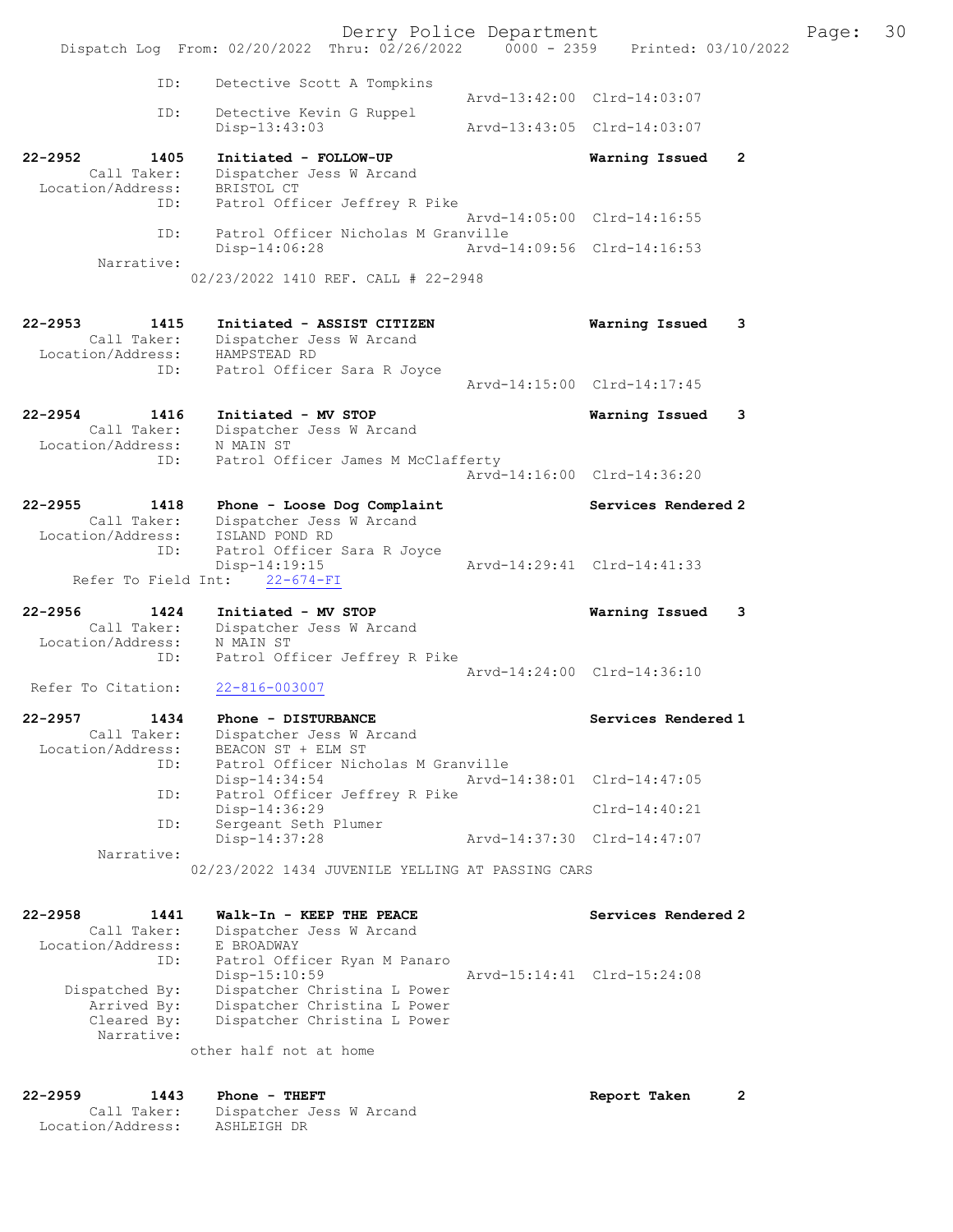Derry Police Department Fage: 31 Dispatch Log From: 02/20/2022 Thru: 02/26/2022 0000 - 2359 Printed: 03/10/2022 ID: Patrol Officer Samuel J Troy Disp-15:08:13 Arvd-15:14:40 Clrd-16:04:51 Dispatched By: Dispatcher Christina L Power Arrived By: Dispatcher Christina L Power Cleared By: Dispatcher Christina L Power ID: Sergeant Jeffrey M Dawe Disp-15:20:00 Arvd-15:20:02 Clrd-16:04:54 Dispatched By: Sergeant Jared Knox Arrived By: Sergeant Jared Knox Cleared By: Dispatcher Christina L Power Narrative: 02/23/2022 1444 THEFT OF CATALYTIC CONVERTER Refer To Incident: 22-298-OF 22-2961 1522 Initiated - HIT AND RUN Report Taken 2 Call Taker: Dispatcher Christina L Power Location/Address: N HIGH ST ID: Patrol Officer Melissa M Houde Arvd-15:22:00 Clrd-15:32:24 ID: Patrol Officer Ryan M Panaro Disp-15:24:26 Arvd-15:27:33 Clrd-15:41:02 Refer To Accident: 22-109-AC Refer To Incident: 22-296-OF 22-2960 1523 Initiated - PAPER SERVICE Served 3 Call Taker: Detective Victoria M Kidd Location/Address: [DY 2] MUNICIPAL DR ID: Detective Victoria M Kidd Arvd-15:23:00 Clrd-15:24:12 22-2962 1524 Phone - VIN CHECK Services Rendered 3 Call Taker: Dispatcher Christina L Power Location/Address: GOODHUE RD ID: Patrol Officer Nathan S Lavoie Disp-15:27:07 Arvd-15:32:56 Clrd-16:04:43 22-2964 1526 Phone - JUVENILE OFFENSES Report Taken 2 Call Taker: Sergeant Jared Knox Location/Address: [DY 276] GRINNELL RD ID: Patrol Officer Joshua W Morse Disp-15:43:37 Arvd-15:50:09 Clrd-16:02:07 Patrol Officer Michael P Accorto Cleared By: Dispatcher Christina L Power Refer To Incident: 22-297-OF 22-2963 1527 Phone - ABANDONED 911 Services Rendered 1 Call Taker: Dispatcher Christina L Power Location/Address: [DY 1262] MANCHESTER RD ID: Patrol Officer Joshua W Morse Disp-15:27:31 Arvd-15:37:38 Clrd-15:40:37 Patrol Officer Michael P Accorto Narrative: confirmed accidental by employee Refer To Field Int: 22-729-FI 22-2965 1538 Initiated - MV STOP Warning Issued 3 Call Taker: Dispatcher Christina L Power Location/Address: W BROADWAY ID: Patrol Officer Melissa M Houde Arvd-15:38:00 Clrd-15:40:57 22-2966 1550 Initiated - MV STOP Warning Issued 3 Call Taker: Dispatcher Christina L Power Location/Address: CRYSTAL AVE ID: Patrol Officer Melissa M Houde Arvd-15:50:00 Clrd-15:55:41 Refer To Citation: 22-704-CN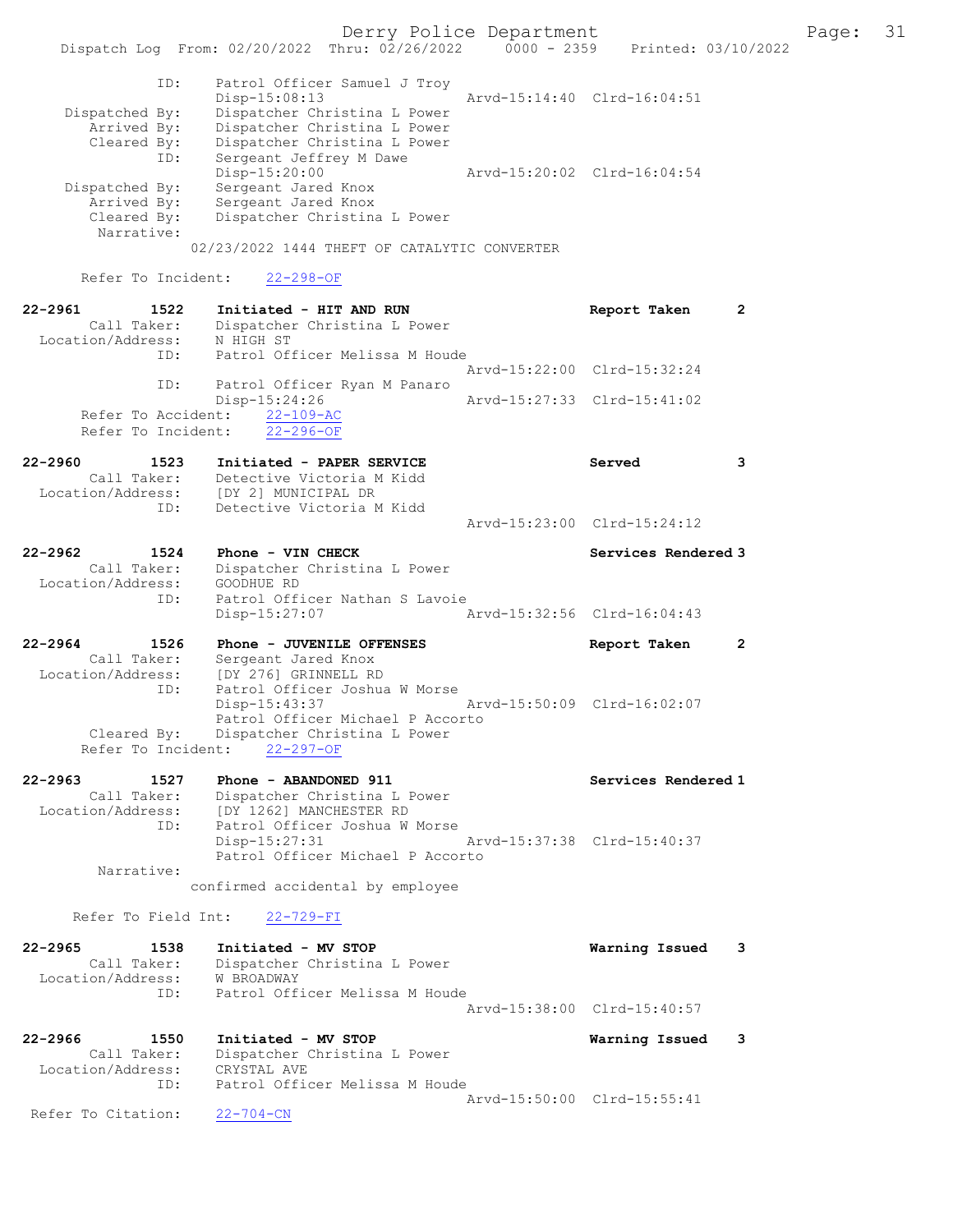Dispatch Log From: 02/20/2022 Thru: 02/26/2022 0000 - 2359 Printed: 03/10/2022 22-2967 1557 Phone - ASSIST OTHER AGENCY Services Rendered 3 Call Taker: Dispatcher Christina L Power Location/Address: PARKLAND DR ID: Patrol Officer Ryan M Panaro Disp-15:58:07 22-2968 1603 Initiated - MV STOP Warning Issued 3 Call Taker: Dispatcher Christina L Power Location/Address: W BROADWAY ID: Patrol Officer Melissa M Houde Arvd-16:03:00 Clrd-16:07:47 Refer To Citation: 22-705-CN 22-2969 1631 Initiated - PED CHECK SENT ON THEIR WAY 2 Call Taker: Dispatcher Christina L Power Location/Address: W BROADWAY ID: Patrol Officer Melissa M Houde Arvd-16:31:00 Clrd-16:34:24 22-2970 1636 Initiated - ASSIST CITIZEN ADVICE GIVEN 3 Call Taker: Detective Victoria M Kidd Location/Address: [DY 2] MUNICIPAL DR ID: Detective Victoria M Kidd Arvd-16:36:00 Clrd-16:37:38 Refer To Field Int: 22-638-FI 22-2971 1638 Initiated - FOLLOW-UP Cleared 2 Call Taker: Dispatcher Christina L Power Location/Address: PEARL ST ID: Patrol Officer Joshua W Morse Arvd-16:38:00 Clrd-17:07:20 Patrol Officer Michael P Accorto 22-2972 1657 Initiated - MV STOP Warning Issued 3 Call Taker: Dispatcher Christina L Power Location/Address: KENDALL POND RD ID: Patrol Officer Melissa M Houde Arvd-16:57:00 Clrd-17:07:15<br>22-706-CN Refer To Citation: 22-2973 1701 Initiated - HIT AND RUN Report Taken 2 Call Taker: Detective Victoria M Kidd Location/Address: [DY 1813] CRYSTAL AVE ID: Detective Victoria M Kidd Arvd-17:01:00 Clrd-17:15:46 Refer To Incident: 22-299-OF 22-2974 1707 Initiated - MV STOP Summons Issued 3 Call Taker: Dispatcher Christina L Power Location/Address: BIRCH ST ID: Patrol Officer Melissa M Houde Arvd-17:07:00 Clrd-17:11:58 Refer To Citation: 22-816-005001 22-2975 1709 Initiated - MV STOP Warning Issued 3 Call Taker: Dispatcher Christina L Power Location/Address: E DERRY RD ID: Patrol Officer Nathan S Lavoie Arvd-17:09:00 Clrd-17:19:06 Refer To Citation: 22-707-CN 22-2976 1714 Phone - MV ACCIDENT Report Taken 1 Call Taker: Dispatcher Christina L Power Location/Address: W BROADWAY + LINWOOD AVE ID: Patrol Officer Ryan M Panaro Disp-17:15:02 Arvd-17:16:26 Clrd-17:41:59 ID: Patrol Officer Samuel J Troy Disp-17:15:06 Arvd-17:18:36 Clrd-17:32:20 Cleared By: Sergeant Jared Knox ID: Sergeant Jeffrey M Dawe

Derry Police Department Fage: 32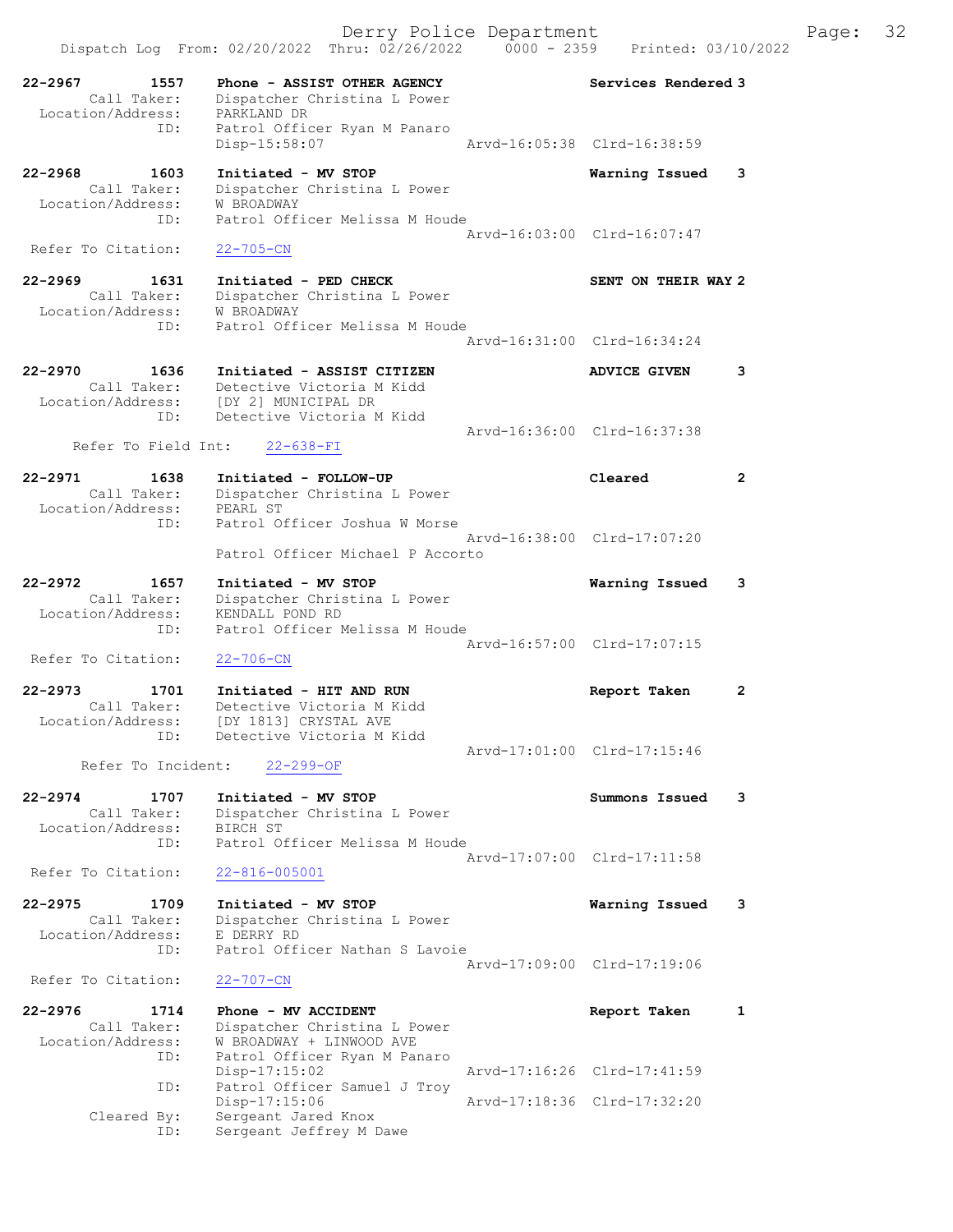Derry Police Department Fage: 33 Dispatch Log From: 02/20/2022 Thru: 02/26/2022 0000 - 2359 Printed: 03/10/2022 Disp-17:27:48 Arvd-17:27:49 Clrd-17:41:06 Narrative: Jensen vs Jacques, reportable Refer To Accident: 22-110-AC 22-2977 1724 Initiated - MV STOP Warning Issued 3 Call Taker: Dispatcher Christina L Power Location/Address: RAILROAD AVE ID: Patrol Officer Melissa M Houde Arvd-17:24:00 Clrd-17:28:26 Refer To Citation: 22-708-CN 22-2978 1726 Initiated - MV STOP Warning Issued 3 Call Taker: Dispatcher Christina L Power Location/Address: HAMPSTEAD RD ID: Patrol Officer Joshua W Morse Arvd-17:26:00 Clrd-17:31:59 Patrol Officer Michael P Accorto Cleared By: Sergeant Jared Knox Refer To Citation: 22-709-CN 22-2979 1729 Initiated - MV STOP Warning Issued 3 Call Taker: Dispatcher Christina L Power Location/Address: SOUTH AVE ID: Patrol Officer Melissa M Houde Arvd-17:29:00 Clrd-17:36:07 Cleared By: Patrol Officer Melissa M Houde Refer To Citation: 22-710-CN 22-2980 1734 Initiated - FOLLOW-UP Cleared 2 Call Taker: Dispatcher Christina L Power Location/Address: [DY 2125] N HIGH ST ID: Patrol Officer Samuel J Troy Arvd-17:34:00 Clrd-17:40:12 22-2981 1743 Initiated - MV STOP Warning Issued 3 Call Taker: Dispatcher Christina L Power Location/Address: BYPASS 28 ID: Patrol Officer Joshua W Morse Arvd-17:43:00 Clrd-17:50:10 Patrol Officer Michael P Accorto<br>22-711-CN Refer To Citation: 22-2982 1745 Initiated - MV CHECK Vehicle checked 1 Call Taker: Dispatcher Christina L Power Location/Address: LARAWAY CT ID: Patrol Officer Samuel J Troy Arvd-17:45:00 Clrd-17:56:16<br>TD: Patrol Officer Ryan M Panaro Patrol Officer Ryan M Panaro<br>Disp-17:52:10 Disp-17:52:10 Arvd-17:52:11 Clrd-17:56:15 Refer To Field Int: 22-712-FI 22-2983 1749 Initiated - MV STOP Warning Issued 3 Call Taker: Dispatcher Christina L Power Location/Address: E DERRY RD ID: Patrol Officer Melissa M Houde Arvd-17:49:00 Clrd-17:53:30<br>22-712-CN Refer To Citation: 22-2984 1752 Walk-In - SEXUAL OFFENDER REGISTRATION Services Rendered 1 Call Taker: Dispatcher Christina L Power Location/Address: [DY 2] MUNICIPAL DR ID: Detective Mark Borgatti Disp-17:52:59 Arvd-17:53:00 Clrd-17:53:01 22-2985 1806 Initiated - MV STOP Warning Issued 3 Call Taker: Sergeant Jared Knox Location/Address: E DERRY RD

ID: Patrol Officer Melissa M Houde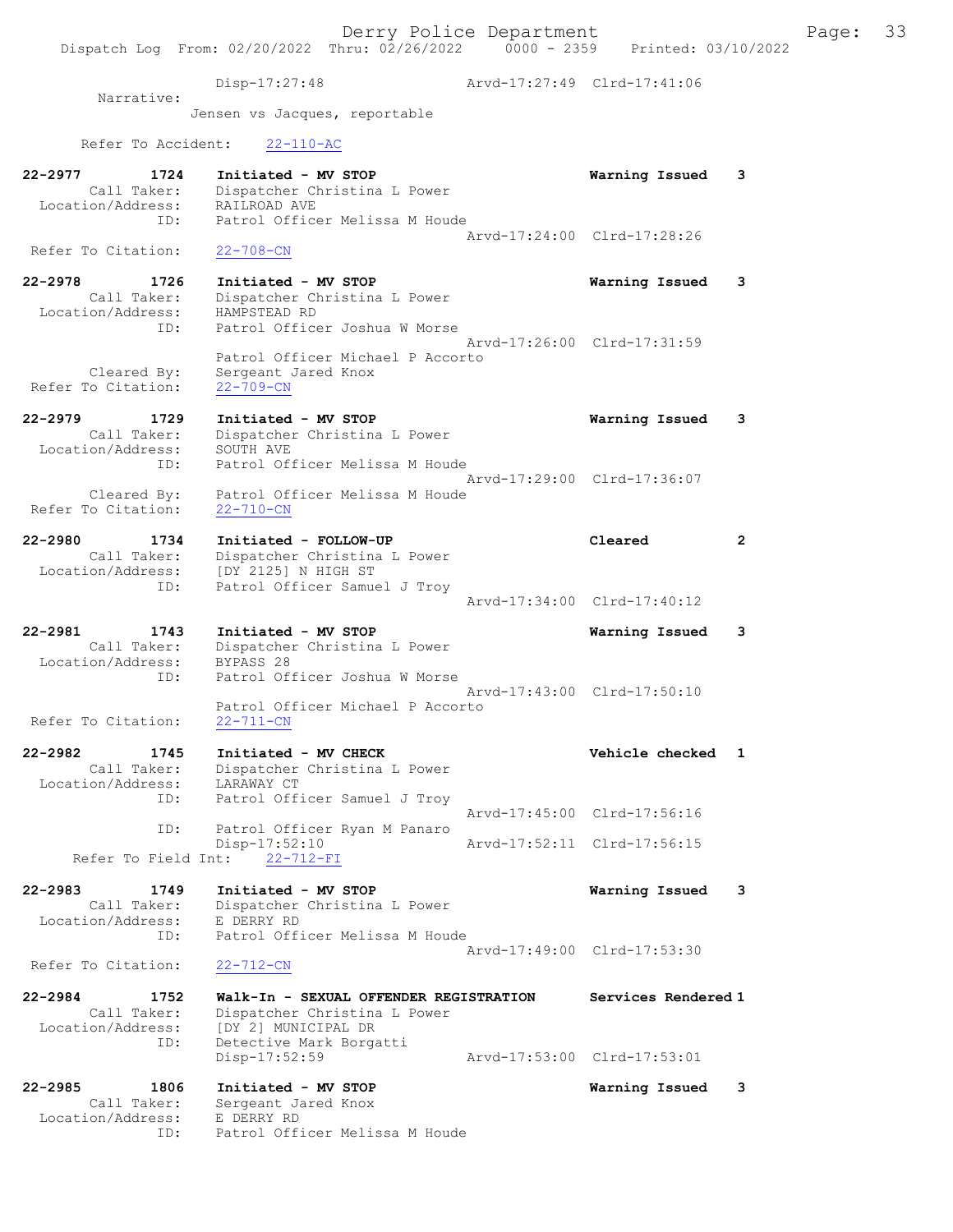Derry Police Department Fage: 34 Dispatch Log From: 02/20/2022 Thru: 02/26/2022 0000 - 2359 Printed: 03/10/2022 Arvd-18:06:00 Clrd-18:09:56 Cleared By: Dispatcher Christina L Power Refer To Citation: 22-713-CN 22-2986 1809 Initiated - MV STOP Warning Issued 3 Call Taker: Dispatcher Christina L Power Location/Address: HAMPSTEAD RD ID: Patrol Officer Joshua W Morse Arvd-18:09:00 Clrd-18:14:52 Patrol Officer Michael P Accorto Refer To Citation: 22-2987 1817 Initiated - MV STOP Warning Issued 3 Call Taker: Dispatcher Christina L Power Location/Address: E DERRY RD ID: Patrol Officer Melissa M Houde Arvd-18:17:00 Clrd-18:22:41<br>22-715-CN Refer To Citation: 22-2988 1822 Initiated - MV STOP Warning Issued 3 Call Taker: Dispatcher Christina L Power Location/Address: E BROADWAY ID: Patrol Officer Ryan M Panaro Arvd-18:22:00 Clrd-18:27:10 Refer To Citation: 22-716-CN 22-2989 1901 Phone - MV ACCIDENT 1 22-2989 Report Taken 1 Call Taker: Dispatcher Christina L Power Location/Address: E BROADWAY ID: Patrol Officer Ryan M Panaro Disp-19:01:14 Arvd-19:01:52 Clrd-19:25:33 ID: Patrol Officer Kevin L Davies<br>Disp-19:01:15 Arvd-19:02:41 Clrd-19:12:17 Narrative: Racicot vs Buzzanga, reportable Refer To Accident: 22-111-AC 22-2990 1922 Phone - PROWLING Cleared 2 Call Taker: Patrol Officer Robert Corwin Location/Address: BYPASS 28 ID: Patrol Officer Kevin L Davies<br>Disp-19:27:09 Mrvd-19:35:03 Clrd-19:46:58 Disp-19:27:09 Arvd-19:35:03 Clrd-19:46:58

 Arrived By: Dispatcher Christina L Power ID: Patrol Officer Ryan M Panaro Disp-19:27:11 Arvd-19:35:02 Clrd-19:47:00 Arrived By: Dispatcher Christina L Power Narrative:

outdoor light being activated

Narrative:

02/23/2022 1939 checking the residence

Refer To Incident: 22-300-OF

| 22-2991           | 1941 | Phone - SUSPICIOUS ACTIVITY   | Services Rendered 2         |
|-------------------|------|-------------------------------|-----------------------------|
| Call Taker:       |      | Patrol Officer Robert Corwin  |                             |
| Location/Address: |      | FRANKLIN ST                   |                             |
|                   | ID:  | Patrol Officer Ryan M Panaro  |                             |
|                   |      | $Disp-19:47:12$               | Arvd-19:56:26 Clrd-20:10:57 |
| Arrived By:       |      | Dispatcher Christina L Power  |                             |
| Cleared By:       |      | Dispatcher Christina L Power  |                             |
|                   | ID:  | Patrol Officer Kevin L Davies |                             |
|                   |      | $Disp-19:47:15$               | Arvd-19:56:28 Clrd-20:10:55 |
| Arrived By:       |      | Dispatcher Christina L Power  |                             |
| Cleared By:       |      | Dispatcher Christina L Power  |                             |
|                   | ID:  | Sergeant Jeffrey M Dawe       |                             |
|                   |      | Disp-19:56:29                 | Arvd-19:56:30 Clrd-20:10:40 |
| Dispatched By:    |      | Dispatcher Christina L Power  |                             |
| Arrived By:       |      | Dispatcher Christina L Power  |                             |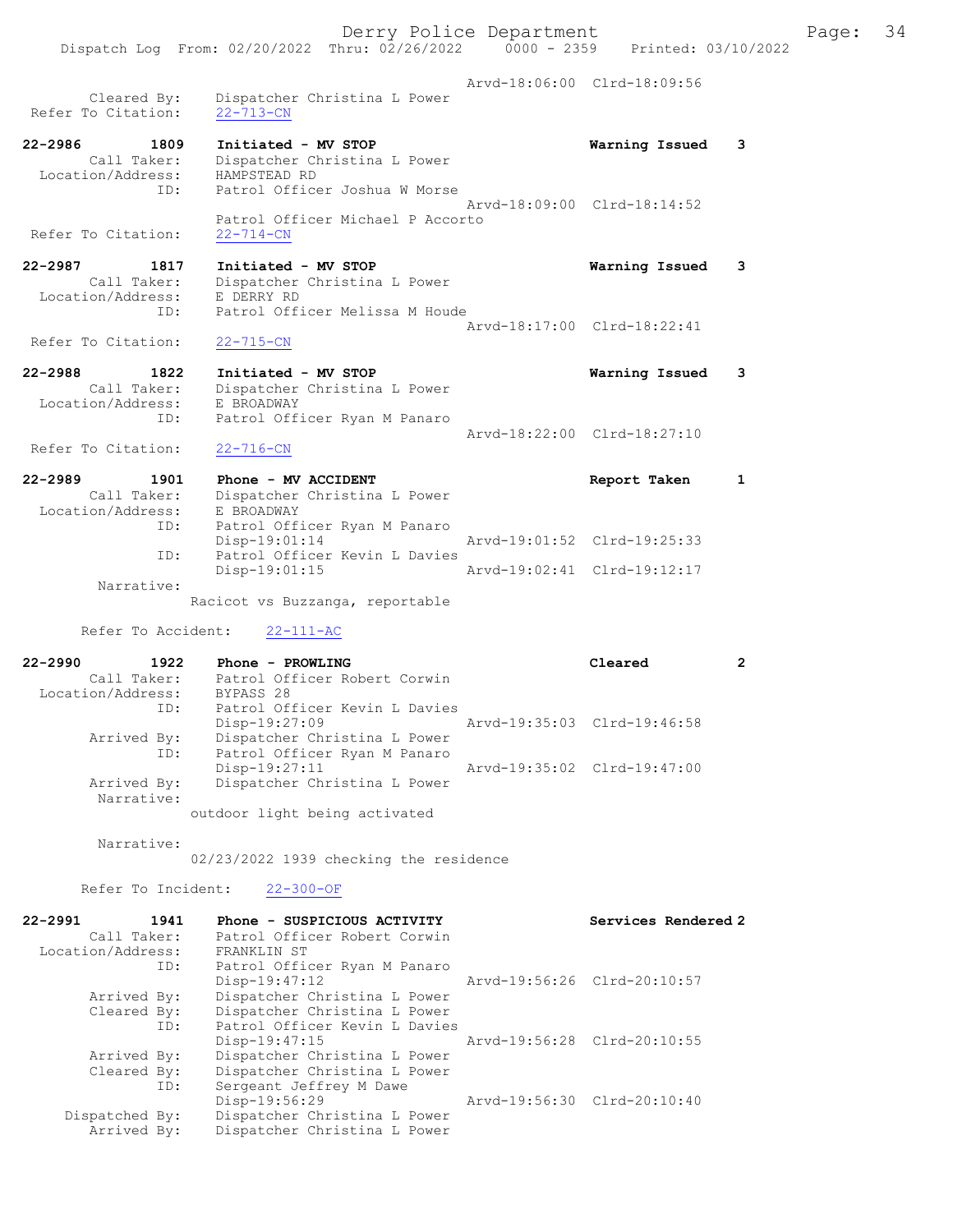Derry Police Department<br>hru:  $02/26/2022$  0000 - 2359 Printed: 03/10/2022 Dispatch Log From: 02/20/2022 Thru: 02/26/2022 Cleared By: Dispatcher Christina L Power Narrative: noise from the basement Narrative: property checked. Refer To Incident: 22-302-OF 22-2992 2034 Phone - SUSPICIOUS ACTIVITY<br>Call Taker: Patrol Officer Robert Corwin Patrol Officer Robert Corwin<br>CRYSTAL AVE Location/Address: ID: Patrol Officer Kevin L Davies Disp-20:35:10 Arvd-20:38:04 Clrd-20:56:12<br>Arrived By: Dispatcher Christina L Power Dispatcher Christina L Power Cleared By: Dispatcher Christina L Power ID: Patrol Officer Joshua W Morse<br>Disp-20:35:16 Disp-20:35:16 Arvd-20:37:20 Clrd-20:56:14 Patrol Officer Michael P Accorto Arrived By: Dispatcher Christina L Power Cleared By: Dispatcher Christina L Power Refer To Field Int:  $22-725-FI$ <br>Refer To Field Int:  $22-727-FI$ Refer To Field Int: 22-2993 2053 Phone - FIRE, STRUCTURE 2010 Report Taken 1 1 Call Taker: Dispatcher Christina L Power Location/Address: [DY 3736] MAPLE ST<br>ID: Patrol Officer Nath Patrol Officer Nathan S Lavoie<br>Disp-20:54:14 / Disp-20:54:14 Arvd-21:00:12 Clrd-22:23:04 Arrived By: Sergeant Jared Knox<br>Cleared By: Sergeant Jared Knox By: Sergeant Jared Knox<br>ID: Patrol Officer Ryan Patrol Officer Ryan M Panaro<br>Disp-20:54:17 Disp-20:54:17 Arvd-20:55:53 Clrd-23:51:19<br>Cleared By: Dispatcher Christine D Carlson By: Dispatcher Christine D Carlson<br>ID: Patrol Officer Samuel J Troy Patrol Officer Samuel J Troy<br>Disp-20:54:20 Disp-20:54:20 <br>Arrived By: Sergeant Jared Knox <br>Arrived By: Sergeant Jared Knox Sergeant Jared Knox Cleared By: Dispatcher Christine D Carlson<br>TD: Sergeant Jeffrey M Dawe Sergeant Jeffrey M Dawe<br>Disp-20:55:51 Disp-20:55:51 Arvd-20:55:52 Clrd-22:58:44 Cleared By: Dispatcher Christine D Carlson<br>ID: Patrol Officer Kevin L Davies Patrol Officer Kevin L Davies<br>Disp-20:57:07 Disp-20:57:07 Arvd-20:57:09 Clrd-02/24/2022 @ 02:37:01<br>Cleared By: Dispatcher Christine D Carlson By: Dispatcher Christine D Carlson<br>ID: Patrol Officer Joshua W Morse Patrol Officer Joshua W Morse Disp-21:03:32 Arvd-21:03:33 Clrd-22:14:48 Patrol Officer Michael P Accorto<br>TD: Patrol Officer Nathan S Lavoie Patrol Officer Nathan S Lavoie Disp-22:23:32 Arvd-22:23:34 Clrd-22:45:29<br>Dispatched By: Sergeant Jared Knox spatched By: Sergeant Jared Knox<br>Arrived By: Sergeant Jared Knox Sergeant Jared Knox ID: Sergeant Patrick H Dawson Disp-23:08:51 Arvd-23:08:52 Clrd-23:51:13<br>Dispatched By: Dispatcher Christine D Carlson patched By: Dispatcher Christine D Carlson<br>Arrived By: Dispatcher Christine D Carlson Arrived By: Dispatcher Christine D Carlson<br>Cleared By: Dispatcher Christine D Carlson Dispatcher Christine D Carlson ID: Patrol Officer Andrew R Kennedy<br>Disp-23:17:44 A Disp-23:17:44 <br>Dispatched By: Dispatcher Christine D Carlson<br>Dispatched By: Dispatcher Christine D Carlson patched By: Dispatcher Christine D Carlson<br>Arrived By: Dispatcher Christine D Carlson Arrived By: Dispatcher Christine D Carlson<br>Cleared By: Dispatcher Christine D Carlson By: Dispatcher Christine D Carlson<br>ID: Patrol Officer Andrew R Kenned Patrol Officer Andrew R Kennedy Disp-01:48:53 Arvd-01:48:54 Clrd-02/24/2022 @ 02:07:25 Dispatched By: Dispatcher Christine D Carlson Arrived By: Dispatcher Christine D Carlson Cleared By: Dispatcher Christine D Carlson Narrative: 02/23/2022 2208 DPW notified

Narrative:

02/23/2022 2242 DPW on scene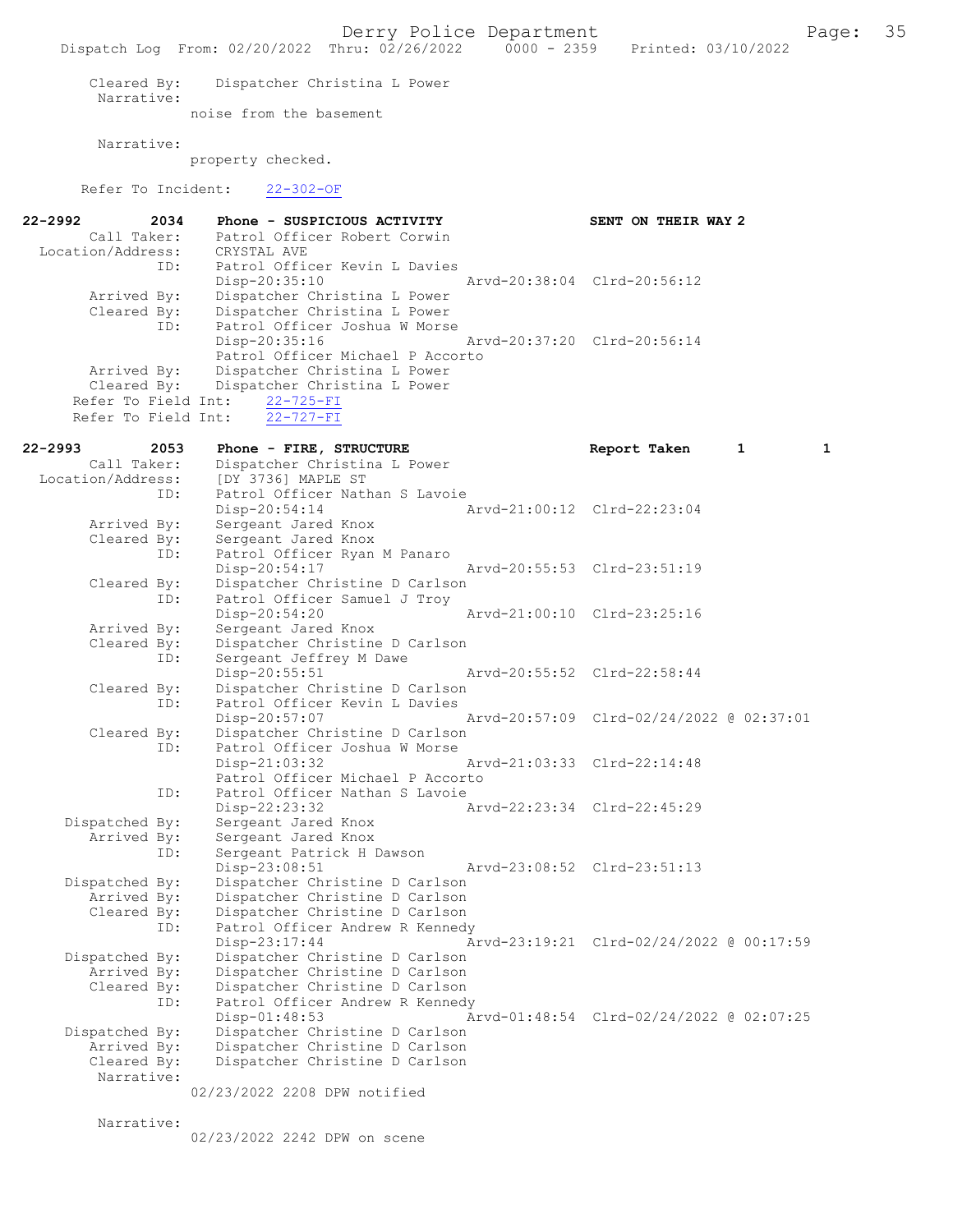Narrative:

02/23/2022 2242 Eversource on scene

|  | Refer To Incident: | $22 - 303 - OF$ |
|--|--------------------|-----------------|
|  | Refer To Incident: | $22 - 304 - OF$ |

| 22-2994 | 2344        | Initiated - PED CHECK           |                             | Services Rendered 2 |
|---------|-------------|---------------------------------|-----------------------------|---------------------|
|         | Call Taker: | Dispatcher Christine D Carlson  |                             |                     |
|         | Location:   | SHUTES CORNER                   |                             |                     |
|         | TD:         | Patrol Officer Michael Carnazzo |                             |                     |
|         |             |                                 | Arvd-23:44:00 Clrd-23:48:30 |                     |

#### For Date: 02/24/2022 - Thursday

| $22 - 2995$ | 0000                             | Initiated - PROPERTY CHECK                                |                             | Services Rendered 2 |  |
|-------------|----------------------------------|-----------------------------------------------------------|-----------------------------|---------------------|--|
|             | Call Taker:<br>Location/Address: | Dispatcher Christine D Carlson<br>[DY 3352] ROCKINGHAM RD |                             |                     |  |
|             | ID:                              | Patrol Officer Michael Carnazzo                           |                             |                     |  |
|             |                                  |                                                           | Aryd-00:00:00 Clrd-00:00:48 |                     |  |
| $22 - 2996$ | 0001                             | Initiated - MV CHECK                                      |                             | Vehicle checked 1   |  |

| Call Taker:       | Dispatcher Christine D Carlson  |  |
|-------------------|---------------------------------|--|
| Location/Address: | ROCKINGHAM RD                   |  |
| ID:               | Patrol Officer Michael Carnazzo |  |
|                   | Arvd-00:01:00 Clrd-00:04:18     |  |

| $22 - 2997$       | 0008        | Initiated - MV CHECK            | Vehicle checked 1           |  |
|-------------------|-------------|---------------------------------|-----------------------------|--|
|                   | Call Taker: | Dispatcher Christine D Carlson  |                             |  |
| Location/Address: |             | RT 28                           |                             |  |
|                   | TD:         | Patrol Officer Michael Carnazzo |                             |  |
|                   |             |                                 | Aryd-00:08:00 Clrd-00:11:13 |  |

| 22-2998            | 0048 | Phone - ASSAULT                 |                             | Report Taken                |  |
|--------------------|------|---------------------------------|-----------------------------|-----------------------------|--|
| Call Taker:        |      | Patrol Officer Robert Corwin    |                             |                             |  |
| Location/Address:  |      | LINLEW DR                       |                             |                             |  |
|                    | ID:  | Patrol Officer Andrew R Kennedy |                             |                             |  |
|                    |      | $Disp-00:48:58$                 |                             |                             |  |
| Arrived By:        |      | Dispatcher Christine D Carlson  |                             |                             |  |
| Cleared By:        |      | Dispatcher Christine D Carlson  |                             |                             |  |
|                    | ID:  | Patrol Officer Monica Ricci     |                             |                             |  |
|                    |      | $Disp-00:49:03$                 | Arvd-00:55:24 Clrd-01:13:22 |                             |  |
| Arrived By:        |      | Dispatcher Christine D Carlson  |                             |                             |  |
| Cleared By:        |      | Dispatcher Christine D Carlson  |                             |                             |  |
|                    | ID:  | Sergeant Patrick H Dawson       |                             |                             |  |
|                    |      | Disp-00:55:28                   |                             | Arvd-00:56:31 Clrd-01:12:57 |  |
| Dispatched By:     |      | Dispatcher Christine D Carlson  |                             |                             |  |
| Arrived By:        |      | Dispatcher Christine D Carlson  |                             |                             |  |
| Cleared By:        |      | Dispatcher Christine D Carlson  |                             |                             |  |
| Refer To Incident: |      | $22 - 305 - 0F$                 |                             |                             |  |

## 22-2999 0111 Walk-In - MV REPO Vehicle Towed 1 Call Taker: Patrol Officer Robert Corwin Location/Address: FERLAND DR ID: Patrol Officer Robert Corwin<br>Disp-01:12:19 Disp-01:12:19 Arvd-01:12:23 Clrd-01:12:35

## 22-3000 0257 Phone - MV REPO **No Action Required** 1

 Call Taker: Dispatcher Christine D Carlson Location/Address: FRANKLIN ST Narrative: 02/24/2022 0258 Owner unaware

#### 22-3001 0447 Initiated - PROPERTY CHECK Services Rendered 2 Call Taker: Dispatcher Christine D Carlson Location/Address: [DY 3352] ROCKINGHAM RD ID: Patrol Officer Michael Carnazzo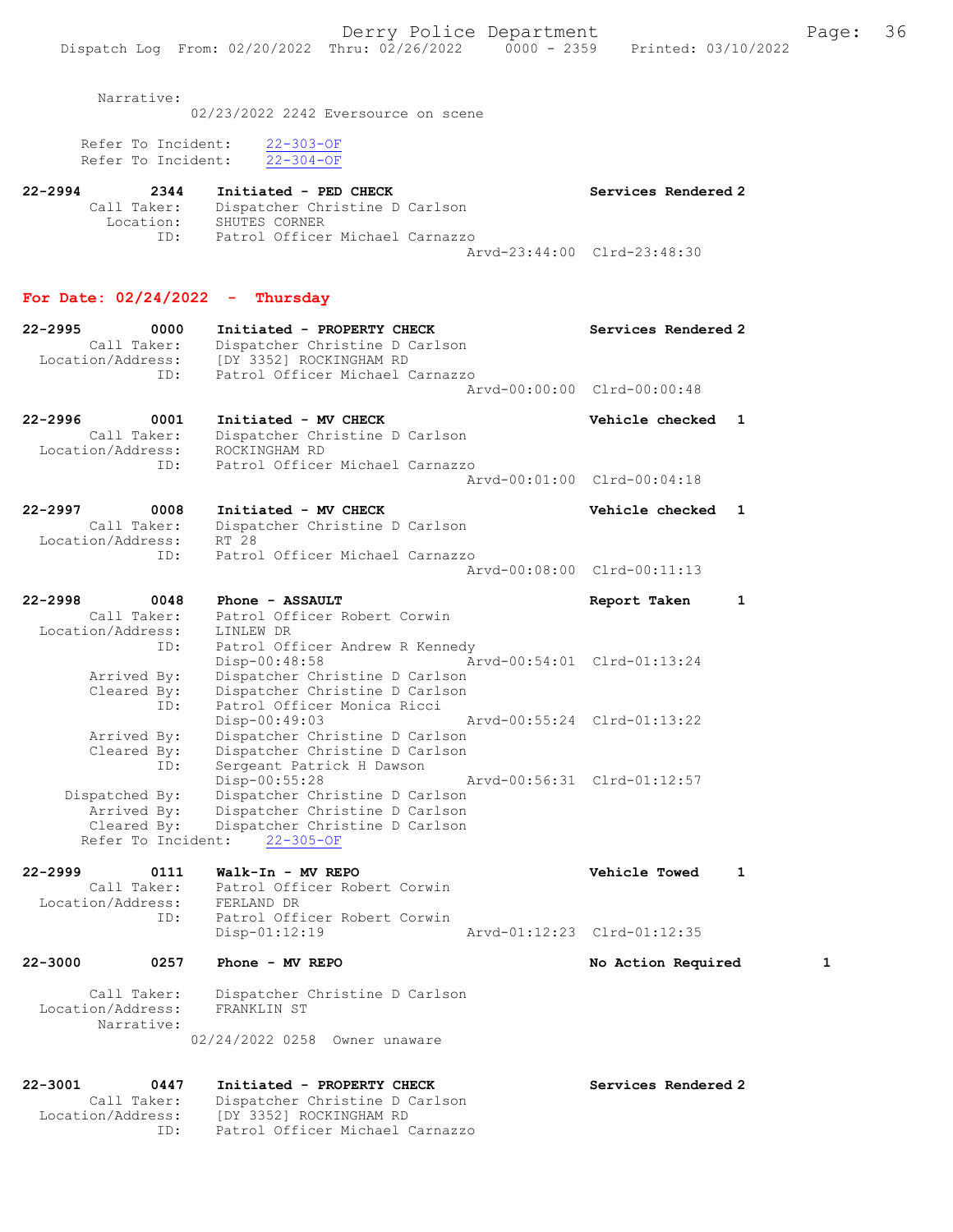Arvd-04:47:00 Clrd-04:47:28

| 22-3002<br>0548<br>Call Taker:<br>Location/Address:            | Initiated - MV STOP<br>Dispatcher Christine D Carlson<br>E DERRY RD                                   | Warning Issued              | 3              |
|----------------------------------------------------------------|-------------------------------------------------------------------------------------------------------|-----------------------------|----------------|
| ID:<br>Refer To Citation:                                      | Patrol Officer Monica Ricci<br>$22 - 718 - CN$                                                        | Arvd-05:48:00 Clrd-05:52:49 |                |
| $22 - 3003$<br>0711<br>Call Taker:<br>Location/Address:        | Initiated - ATTEMPTED PAPER SERVICE Not Served<br>Dispatcher Jess W Arcand<br>SALTMARSH AVE           |                             | 2              |
| ID:                                                            | Patrol Officer Sara R Joyce                                                                           | Arvd-07:11:00 Clrd-07:23:34 |                |
| ID:                                                            | Patrol Officer Jeffrey R Pike<br>Disp-07:12:14                                                        | Arvd-07:15:30 Clrd-07:23:35 |                |
| $22 - 3004$<br>0723<br>Call Taker:<br>Location/Address:<br>ID: | Initiated - WARRANT ARREST<br>Dispatcher Jess W Arcand<br>TSIENNETO RD<br>Patrol Officer Sara R Joyce | Arrest(s) Made              | 2              |
| ID:                                                            | Patrol Officer Jeffrey R Pike                                                                         | Arvd-07:23:00 Clrd-08:18:26 |                |
| Narrative:                                                     | Disp-07:23:55                                                                                         | Arvd-07:24:38 Clrd-07:40:19 |                |
|                                                                | 02/24/2022 0732 ONE IN CUSTODY                                                                        |                             |                |
| Narrative:                                                     | 02/24/2022 0733 136 EN ROUTE TO HQ WITH ONE SM 67174.7                                                |                             |                |
| Narrative:                                                     | 02/24/2022 0739 OFF AT HQ EM 67176.1                                                                  |                             |                |
| Narrative:                                                     | 02/24/2022 0756 IDENTIFIED AS:                                                                        |                             |                |
|                                                                | NICHOLAS SANROMA<br>60 TSIENNETO RD<br>DERRY NH<br>DOB 10/1/2001                                      |                             |                |
| Narrative:                                                     | 02/24/2022 0818 RELEASED ON A SUMMONS WITH COURT 4/21/22                                              |                             |                |
| Refer To Arrest:                                               | $22 - 176 - AR$                                                                                       |                             |                |
| $22 - 3005$<br>0818<br>Call Taker:<br>Location/Address:<br>ID: | Initiated - TRANSPORT<br>Dispatcher Jess W Arcand<br>TSIENNETO RD<br>Patrol Officer Sara R Joyce      | <b>TRANSPORTED</b>          | 3              |
| Narrative:                                                     |                                                                                                       | Arvd-08:18:00 Clrd-08:25:42 |                |
|                                                                | 02/24/2022 0819 TRANSPORTING ONE TO TSIENNETO RD SM 67174.1                                           |                             |                |
| Narrative:                                                     | 02/24/2022 0825 OFF AT TSIENNETO RD EM 67177.7                                                        |                             |                |
| 0829<br>22-3006                                                | Initiated - FOLLOW-UP                                                                                 | No Action Required          | $\overline{2}$ |
| Call Taker:<br>Location/Address:<br>ID:                        | Dispatcher Jess W Arcand<br>MUNICIPAL DR<br>Patrol Officer Sara R Joyce                               |                             |                |
|                                                                |                                                                                                       | Arvd-08:29:00 Clrd-09:11:13 |                |
| 22-3007<br>0831<br>Call Taker:<br>Location/Address:<br>ID:     | Initiated - MV STOP<br>Dispatcher Jess W Arcand<br>ROCKINGHAM RD<br>Patrol Officer Blake A Martineau  | Warning Issued              | 3              |
|                                                                |                                                                                                       | Arvd-08:31:00 Clrd-08:39:12 |                |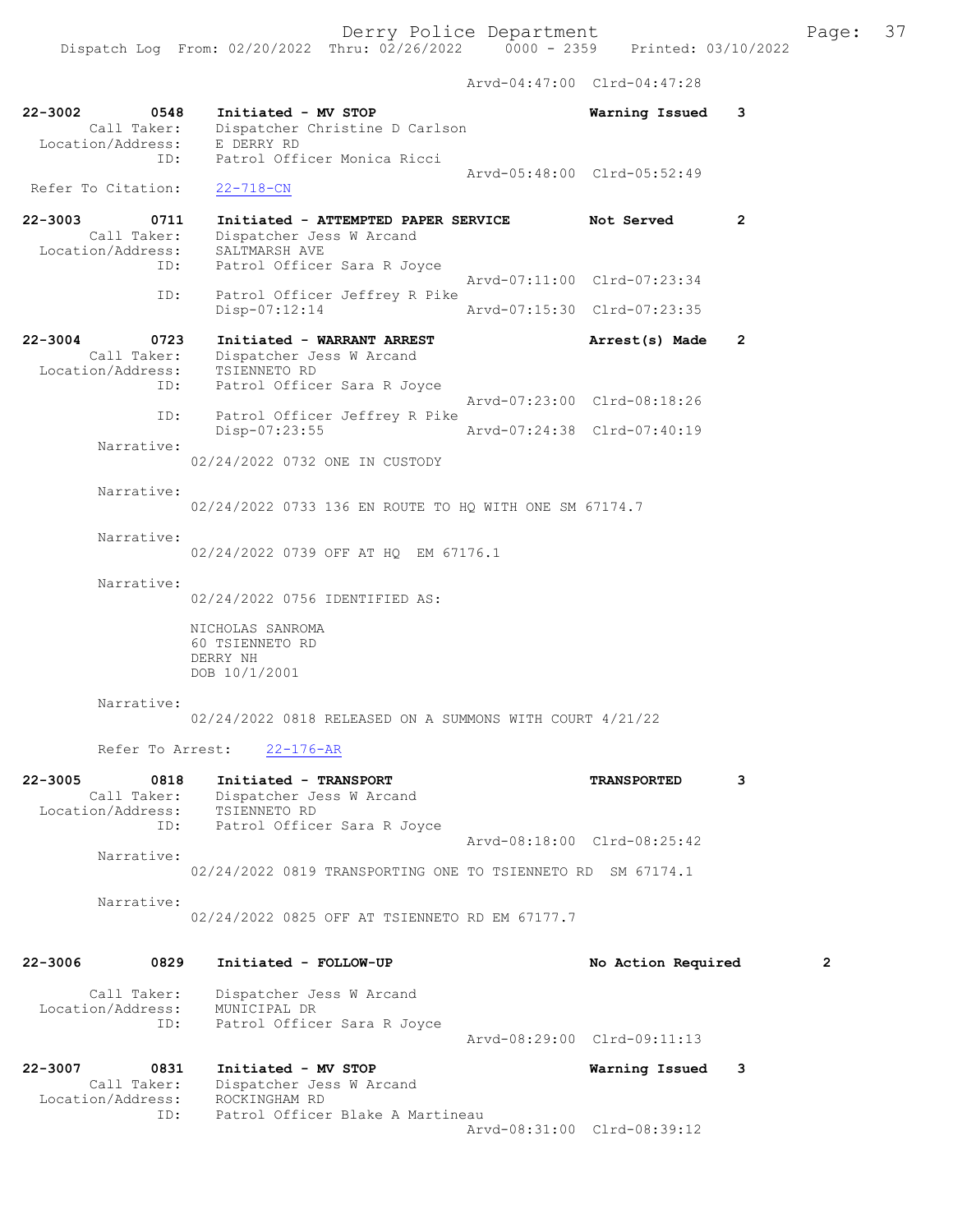Refer To Citation: 22-719-CN

| Refer To Citation:                                             | <u> ZZ=119-CN</u>                                                                                                 |                                                            |   |
|----------------------------------------------------------------|-------------------------------------------------------------------------------------------------------------------|------------------------------------------------------------|---|
| $22 - 3008$<br>0843<br>Call Taker:<br>Location/Address:        | Phone - LARCENY / FORGERY / FRAUD<br>Dispatcher Jess W Arcand<br>CRYSTAL AVE                                      | 2<br>Report Taken                                          |   |
| ID:<br>Refer To Incident:                                      | Patrol Officer Jeffrey R Pike<br>Disp-08:44:44<br>$22 - 306 - OF$                                                 | Arvd-08:48:32 Clrd-09:11:22                                |   |
| $22 - 3009$<br>0847<br>Call Taker:<br>Location/Address:<br>ID: | Initiated - ATTEMPTED PAPER SERVICE<br>Dispatcher Jess W Arcand<br>WINDHAM RD<br>Patrol Officer Blake A Martineau | $\overline{2}$<br>Not Served                               |   |
| ID:                                                            | Patrol Officer Nicholas M Granville<br>Disp-08:47:29                                                              | Arvd-08:47:00 Clrd-09:01:25<br>Arvd-08:48:06 Clrd-09:01:28 |   |
| 22-3010<br>0906<br>Call Taker:<br>Location/Address:<br>ID:     | Initiated - MV STOP<br>Dispatcher Jess W Arcand<br>S MAIN ST<br>Patrol Officer Blake A Martineau                  | 3<br>Warning Issued                                        |   |
| Refer To Citation:                                             | $22 - 720 - CN$                                                                                                   | Arvd-09:06:00 Clrd-09:11:01                                |   |
| $22 - 3011$<br>0910                                            | Initiated - ASSIST OTHER AGENCY                                                                                   | Assistance Rendered                                        | 3 |
| Call Taker:<br>Location/Address:<br>ID:<br>Refer To Field Int: | Dispatcher Jess W Arcand<br>PINKERTON ST<br>Patrol Officer James M McClafferty<br>$22 - 655 - FI$                 | Arvd-09:10:00 Clrd-09:25:11                                |   |
| 22-3012<br>0911                                                | Initiated - FOLLOW-UP                                                                                             | No Action Required                                         | 2 |
| Call Taker:<br>Location/Address:<br>ID:                        | Dispatcher Jess W Arcand<br>MUNICIPAL DR<br>Patrol Officer Jeffrey R Pike                                         | Arvd-09:11:00 Clrd-11:54:36                                |   |
| $22 - 3013$<br>0945<br>Call Taker:<br>Location/Address:<br>ID: | Initiated - SUBPOENA DELIVERY<br>Dispatcher Jess W Arcand<br>PEMBROKE DR<br>Patrol Officer Sara R Joyce           | 1<br>Not Served<br>Arvd-09:45:00 Clrd-09:51:42             |   |
| 1024<br>$22 - 3014$<br>Call Taker:<br>Location/Address:<br>ID: | Initiated - MV STOP<br>Dispatcher Jess W Arcand<br>E DERRY RD<br>Patrol Officer Sara R Joyce                      | Warning Issued<br>3                                        |   |
| Refer To Citation:                                             | $22 - 721 - CN$                                                                                                   | Arvd-10:24:00 Clrd-10:30:45                                |   |
| $22 - 3015$<br>1035<br>Call Taker:<br>Location/Address:<br>ID: | Initiated - MV STOP<br>Dispatcher Jess W Arcand<br>HAMPSTEAD RD<br>Patrol Officer Sara R Joyce                    | Warning Issued<br>3                                        |   |
| Refer To Citation:                                             | $22 - 722 - CN$                                                                                                   | Aryd-10:35:00 Clrd-10:42:21                                |   |
| $22 - 3016$<br>1037<br>Call Taker:<br>Location/Address:<br>ID: | Phone - ANIMAL COMPLAINT<br>Dispatcher Jess W Arcand<br>FORDWAY ST<br>Patrol Officer Nicholas M Granville         | Services Rendered 1                                        |   |
| Narrative:                                                     | Disp-10:39:36<br>02/24/2022 1105 DOG RETURNED TO OWNER                                                            | Arvd-10:45:44 Clrd-11:05:10                                |   |

| 22-3017 | 1100 | Initiated - PAPER SERVICE            | Served |  |
|---------|------|--------------------------------------|--------|--|
|         |      | Call Taker: Dispatcher Jess W Arcand |        |  |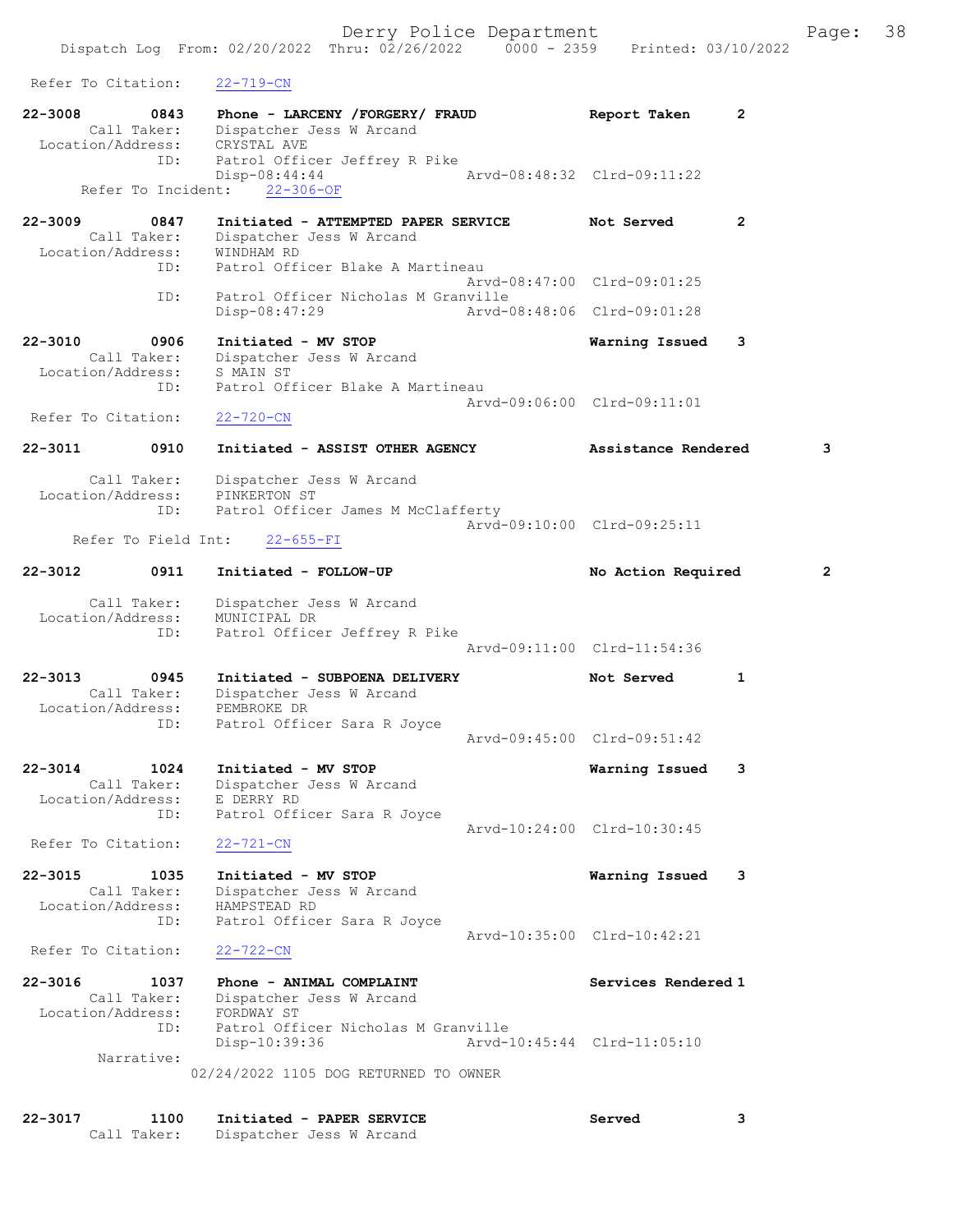Derry Police Department Fage: 39 Dispatch Log From: 02/20/2022 Thru: 02/26/2022 0000 - 2359 Printed: 03/10/2022 Location/Address: PINKERTON ST ID: Patrol Officer Brian J Landry Arvd-11:00:00 Clrd-11:00:42 Narrative: 02/24/2022 1100 DEAN OF STUDENTS 22-3018 1152 Phone - MV ACCIDENT Report Taken 1 Call Taker: Dispatcher Jess W Arcand Location/Address: BIRCH ST + GROVE ST ID: Patrol Officer Blake A Martineau Disp-11:53:41 Clrd-11:55:24 ID: Patrol Officer Nicholas M Granville Disp-11:55:20 Arvd-12:00:40 Clrd-12:24:34 Refer To Citation: 22-812-CN Narrative: 02/24/2022 1202 OFF WITH NH 5060216 AND NH 4587280 Narrative: 02/24/2022 1224 REPORTABLE. Haughton v. Reynolds Refer To Accident: 22-112-AC 22-3019 1158 Initiated - MV STOP Summons Issued 3 Call Taker: Dispatcher Jess W Arcand Location/Address: W BROADWAY ID: Patrol Officer Jeffrey R Pike Arvd-11:58:00 Clrd-12:08:11<br>22-816-003008 Refer To Citation: 22-3020 1211 Initiated - MV STOP Warning Issued 3 Call Taker: Dispatcher Jess W Arcand Location/Address: W BROADWAY ID: Patrol Officer Jeffrey R Pike Arvd-12:11:00 Clrd-12:17:20 Refer To Citation: 22-724-CN 22-3021 1219 Initiated - MV STOP Warning Issued 3 Call Taker: Dispatcher Jess W Arcand Location/Address: BIRCH ST + WILSON AVE ID: Patrol Officer Jeffrey R Pike Arvd-12:19:00 Clrd-12:26:40<br>22-725-CN Refer To Citation: 22-3022 1224 Initiated - JUVENILE OFFENSES Services Rendered 2 Call Taker: Dispatcher Jess W Arcand Location/Address: PINKERTON ST ID: Patrol Officer James M McClafferty Arvd-12:24:00 Clrd-12:34:46 Refer To Field Int: 22-658-FI 22-3023 1236 Phone - NOISE COMPLAINT Noted that Matter Rectified 2 Call Taker: Dispatcher Jess W Arcand Location/Address: LARAWAY CT ID: Patrol Officer Jeffrey R Pike<br>Disp-12:37:55 Mrvd-12:42:49 Clrd-12:58:07 Disp-12:37:55 Arvd-12:42:49 Clrd-12:58:07 ID: Patrol Officer Sara R Joyce Disp-12:37:57 Arvd-12:42:52 Clrd-12:58:16 ID: Sergeant Seth Plumer Disp-12:52:57 Arvd-12:53:00 Clrd-12:57:33 Refer To Field Int: 22-670-FI 22-3024 1239 Initiated - MV STOP Warning Issued 3 Call Taker: Dispatcher Jess W Arcand Location/Address: SOUTH AVE ID: Patrol Officer Blake A Martineau Arvd-12:39:00 Clrd-12:44:56 Refer To Citation: 22-726-CN 22-3025 1239 Initiated - FOLLOW-UP Cleared 2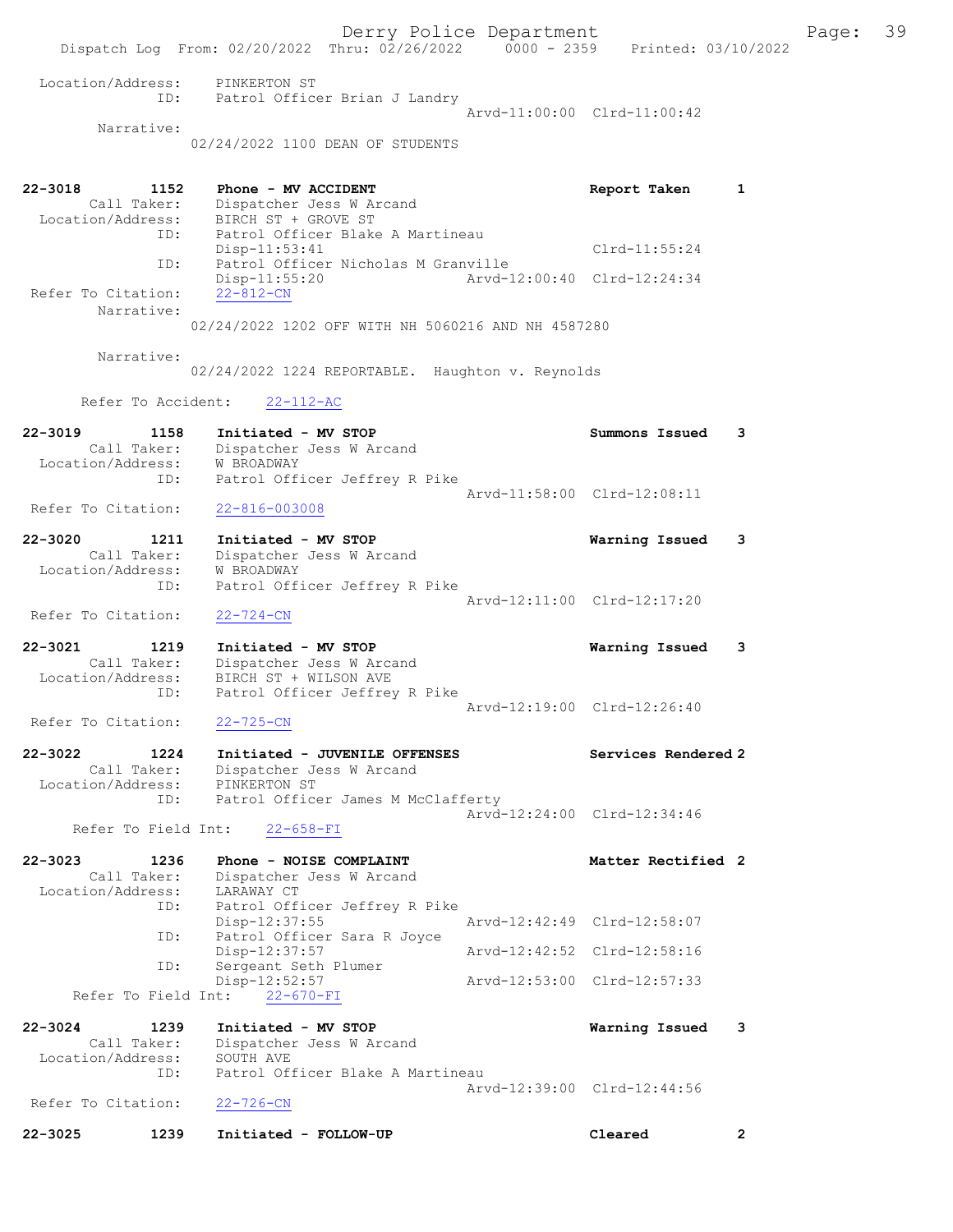|                                  | Dispatch Log From: 02/20/2022 Thru: $02/26/2022$ $0000 - 2359$ Printed: 03/10/2022                                                                         | Derry Police Department     |                             |                | Page: 40 |  |
|----------------------------------|------------------------------------------------------------------------------------------------------------------------------------------------------------|-----------------------------|-----------------------------|----------------|----------|--|
| Call Taker:<br>Location/Address: | Dispatcher Jess W Arcand<br>MUNICIPAL DR                                                                                                                   |                             |                             |                |          |  |
|                                  | ID: Patrol Officer Nicholas M Granville                                                                                                                    |                             |                             |                |          |  |
|                                  |                                                                                                                                                            |                             | Arvd-12:39:00 Clrd-12:57:43 |                |          |  |
| 22-3026<br>1301                  | Phone - WARRANT ARREST                                                                                                                                     |                             | Arrest(s) Made              | $\overline{2}$ |          |  |
| Call Taker:                      | Dispatcher Jess W Arcand<br>Location/Address: [DY 129] COURTHOUSE LN                                                                                       |                             |                             |                |          |  |
| ID:                              | Sergeant Seth Plumer                                                                                                                                       |                             |                             |                |          |  |
|                                  | Disp-13:01:24                                                                                                                                              | Arvd-13:01:38 Clrd-13:20:57 |                             |                |          |  |
| ID:                              | Patrol Officer Nicholas M Granville<br>Disp-13:01:34                                                                                                       | Arvd-13:01:42 Clrd-14:34:31 |                             |                |          |  |
| ID:                              | Patrol Officer Jeffrey R Pike                                                                                                                              |                             |                             |                |          |  |
|                                  | Disp-13:01:36                                                                                                                                              | Arvd-13:02:16 Clrd-13:35:24 |                             |                |          |  |
| Narrative:                       |                                                                                                                                                            |                             |                             |                |          |  |
|                                  | 02/24/2022 1327 ONE IN CUSTODY ON AN EBW OUT OF MERRIMACK<br>DISTRICT COURT FOR CONDUCT AFTER AN ACCIDENT, OPERATING<br>AFTER SUSPENSION, AND BAIL JUMPING |                             |                             |                |          |  |
| Narrative:                       | 02/24/2022 1331 309 EN ROUTE TO HQ WITH ONE SM 48982.5                                                                                                     |                             |                             |                |          |  |
| Narrative:                       | 02/24/2022 1334 309 OFF AT HQ EM 48983.5                                                                                                                   |                             |                             |                |          |  |
| Narrative:                       |                                                                                                                                                            |                             |                             |                |          |  |
|                                  | 02/24/2022 1432 IDENTIFIED AS:                                                                                                                             |                             |                             |                |          |  |
|                                  | SHAUNA GIONET<br>325 AMORY ST APT 2<br>MANCHESTER NH<br>DOB 5/19/92                                                                                        |                             |                             |                |          |  |
| Narrative:                       |                                                                                                                                                            |                             |                             |                |          |  |
|                                  | 02/24/2022 1434 PLACED IN CELL 1                                                                                                                           |                             |                             |                |          |  |
| Narrative:                       | 02/24/2022 1533 SUBJECT CHECKED                                                                                                                            |                             |                             |                |          |  |
| Narrative:                       | 02/24/2022 1710 RELEASED ON PR BAIL WITH COURT 3/17/22 AT<br>MERRIMACK DISTRICT COURT PER BC MENCIS                                                        |                             |                             |                |          |  |
| Refer To Arrest:                 | $22 - 177 - AR$                                                                                                                                            |                             |                             |                |          |  |
| 22-3027<br>1307                  | Phone - DISABLED MV                                                                                                                                        |                             | Vehicle Towed               | 3              |          |  |
| Call Taker:                      | Dispatcher Jess W Arcand<br>FORDWAY ST                                                                                                                     |                             |                             |                |          |  |
| Location/Address:<br>ID:         | Patrol Officer Sara R Joyce                                                                                                                                |                             |                             |                |          |  |
|                                  | Disp-13:08:03                                                                                                                                              |                             | Arvd-13:11:24 Clrd-14:34:44 |                |          |  |
| ID:                              | Sergeant Seth Plumer                                                                                                                                       |                             |                             |                |          |  |
|                                  | Disp-13:23:22                                                                                                                                              | Arvd-13:23:24 Clrd-13:45:28 |                             |                |          |  |

02/24/2022 1329 AAA NOTIFIED

Narrative:

Narrative:

02/24/2022 1418 AAA ON SCENE

## Refer To Field Int:  $22-679-FI$

 Call Taker: Detective Victoria M Kidd Location/Address: [DY 2] MUNICIPAL DR ID: Detective Victoria M Kidd

| $22 - 3028$ | 1310<br>Call Taker:<br>Location/Address:<br>TD: | Initiated - SEXUAL OFFENDER REGISTRATION<br>Dispatcher Jess W Arcand<br>[DY 2] MUNICIPAL DR<br>Detective Peter A Houlis | Cleared                     |  |
|-------------|-------------------------------------------------|-------------------------------------------------------------------------------------------------------------------------|-----------------------------|--|
|             |                                                 |                                                                                                                         | Arvd-13:10:00 Clrd-13:18:56 |  |
| $22 - 3029$ | 1330                                            | Initiated - ASSIST CITIZEN                                                                                              | ADVICE GIVEN                |  |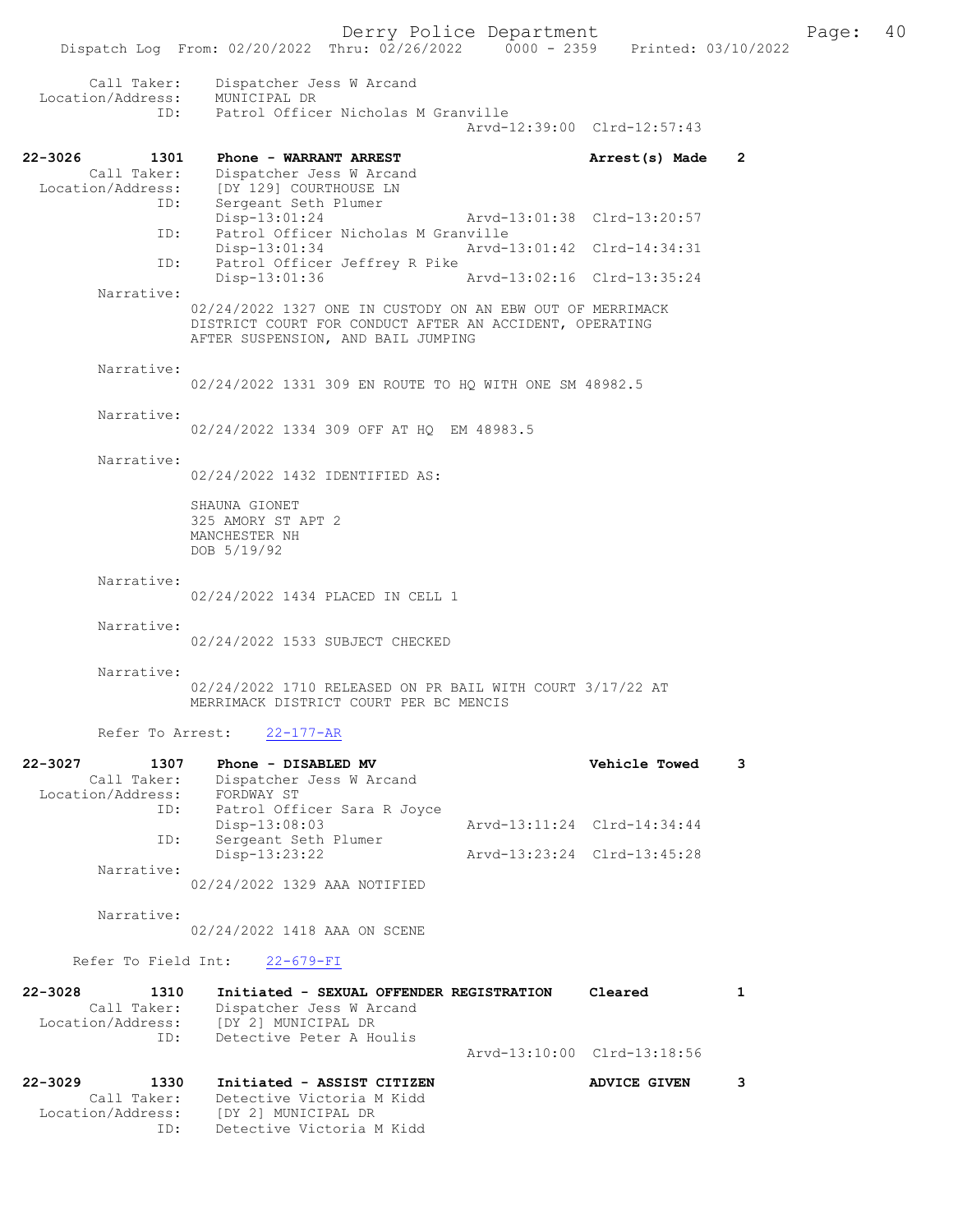Dispatch Log From: 02/20/2022 Thru: 02/26/2022 0000 - 2359 Printed: 03/10/2022

 Arvd-13:30:00 Clrd-14:16:11 Refer To Field Int: 22-701-FI 22-3030 1440 Initiated - MV STOP Warning Issued 3 Call Taker: Dispatcher Jess W Arcand Location/Address: S MAIN ST ID: Patrol Officer Blake A Martineau Arvd-14:40:00 Clrd-14:40:45 Refer To Citation: 22-728-CN 22-3031 1447 Walk-In - SEXUAL OFFENDER REGISTRATION Services Rendered 1 Call Taker: Dispatcher Jess W Arcand Location/Address: MUNICIPAL DR ID: Patrol Officer Cody Johnson Disp-14:49:02 Arvd-14:49:04 Clrd-14:49:06 22-3032 1450 Phone - ALARM, BURGLAR False Alarm 1 Call Taker: Dispatcher Jess W Arcand Location/Address: [DY 384] BIRCH ST ID: Patrol Officer Ryan M Panaro Disp-15:07:56 Arvd-15:13:36 Clrd-15:19:17 Refer To Field Int: 22-796-FI 22-3033 1452 Phone - SEXUAL OFFENDER REGISTRATION Services Rendered 1 Call Taker: Dispatcher Jess W Arcand Location/Address: MUNICIPAL DR ID: Detective Daniel J McCarthy Disp-14:54:31 Arvd-14:54:33 Clrd-14:54:35 22-3034 1456 Walk-In - WARRANT ARREST Arrest(s) Made 2 Call Taker: Dispatcher Jess W Arcand Location/Address: MUNICIPAL DR ID: Detective Victoria M Kidd Arvd-14:58:12 Clrd-17:27:41 Narrative: 02/24/2022 1456 SUBJECT IN THE LOBBY ON A DERRY WARRANT FOR CRIMINAL THREATENING Narrative: 02/24/2022 1534 IDENTIFIED AS: RONALD MACDONALD 2 TEWKSBURY RD HAMPSTEAD NH DOB 10/14/71 Narrative: 02/24/2022 1534 PLACED IN CELL 3 Narrative: 02/24/2022 1726 RELEASED ON \$500 PR BAIL WITH COURT 3/10/22 AT RCSC Refer To Arrest: 22-178-AR 22-3035 1508 Phone - MV ACCIDENT Services Rendered 1 Call Taker: Dispatcher Jess W Arcand Location/Address: OAK ST ID: Patrol Officer Ryan M Panaro Disp-15:19:28 Arvd-15:23:07 Clrd-16:11:55 Narrative: 02/24/2022 1539 EVERSOURCE NOTIFIED AND RESPONDING OF STRUCK POLE 31-48-10 Narrative: 02/24/2022 1609 EVERSOURCE ON SCENE Narrative:

> 02/24/2022 1610 Schoemaker v. utility pole. NR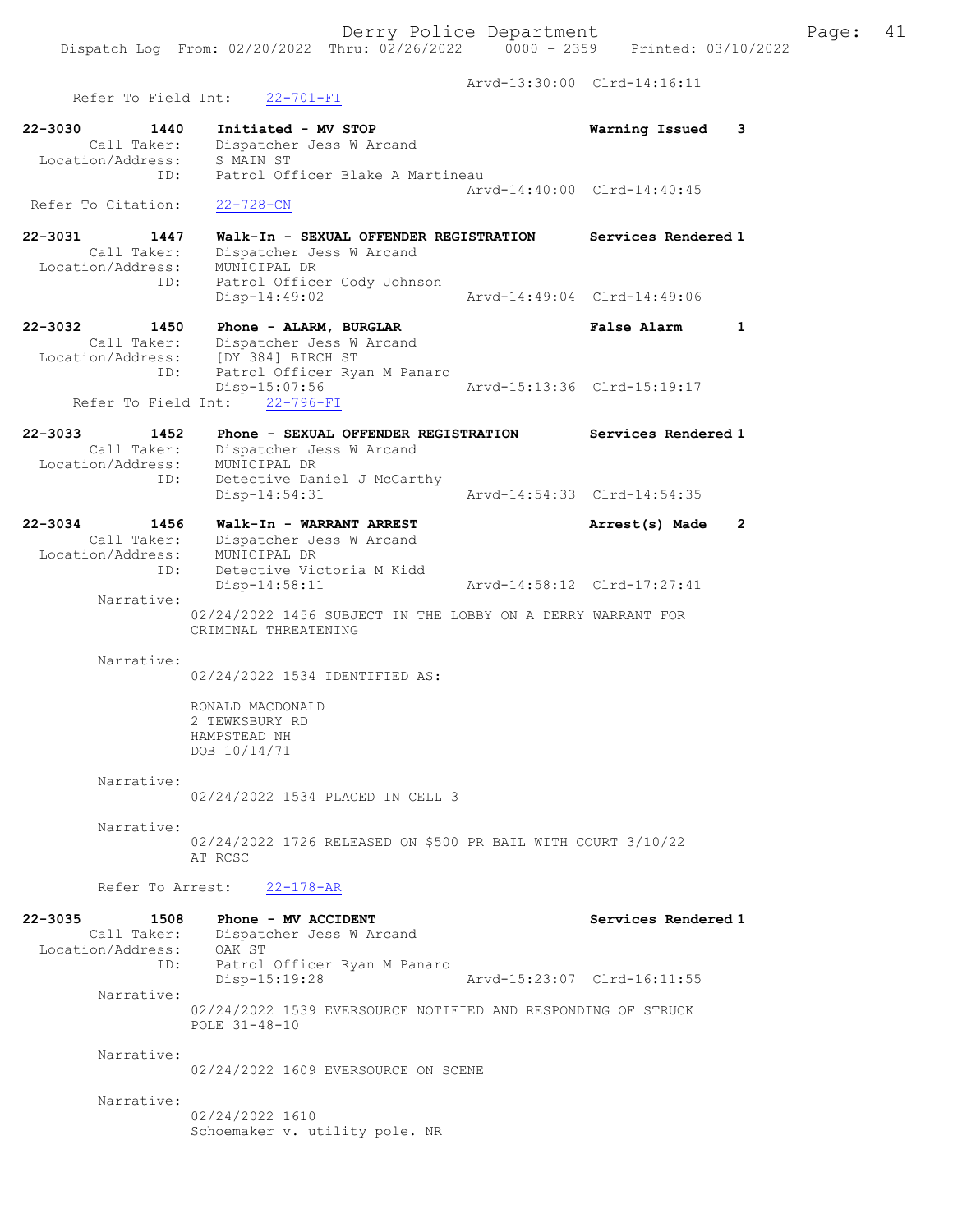| Refer To Accident:<br>Refer To Incident:                | $22 - 113 - AC$<br>$22 - 307 - OF$                                                |                             |                |
|---------------------------------------------------------|-----------------------------------------------------------------------------------|-----------------------------|----------------|
| 22-3036<br>1518                                         | Phone - RECKLESS CONDUCT                                                          | Report Taken                | $\mathbf{2}$   |
| Call Taker:<br>Location/Address:                        | Dispatcher Jess W Arcand<br>AMHERST DR                                            |                             |                |
| ID:                                                     | Patrol Officer Nathan S Lavoie<br>Disp-15:19:33                                   | Arvd-15:24:42 Clrd-17:16:49 |                |
| ID:                                                     | Sergeant Jeffrey M Dawe<br>Disp-15:26:39                                          | Arvd-15:30:10 Clrd-16:57:33 |                |
| ID:                                                     | Detective Sergeant Ryan O'Rourke<br>Disp-16:30:43                                 | Arvd-16:30:45 Clrd-17:16:47 |                |
|                                                         | Refer To Incident: 22-308-OF                                                      |                             |                |
| 22-3037<br>1527                                         | Initiated - FOLLOW-UP                                                             | No Action Required          | $\overline{2}$ |
| Call Taker:<br>Location/Address:                        | Dispatcher Jess W Arcand<br>MANNING ST                                            |                             |                |
| ID:                                                     | Detective Mark Borgatti                                                           | Arvd-15:27:00 Clrd-15:38:24 |                |
|                                                         |                                                                                   |                             |                |
| 22-3038<br>1539<br>Call Taker:                          | Phone - ANIMAL COMPLAINT<br>Sergeant Jared Knox                                   | <b>ADVICE GIVEN</b>         | $\mathbf{1}$   |
| Location/Address:<br>ID:                                | WALL ST<br>Patrol Officer Casey J Noyes                                           |                             |                |
|                                                         | Disp-15:48:26                                                                     | Arvd-15:56:36 Clrd-16:10:16 |                |
| Dispatched By:<br>Arrived By:                           | Dispatcher Jess W Arcand<br>Dispatcher Jess W Arcand                              |                             |                |
| Cleared By:                                             | Dispatcher Jess W Arcand                                                          |                             |                |
| $22 - 3039$<br>1618<br>Call Taker:                      | Initiated - SUBPOENA DELIVERY                                                     | Not Served                  | 1              |
| Location/Address:                                       | Dispatcher Jess W Arcand<br>FRANKLIN ST                                           |                             |                |
| ID:                                                     | Patrol Officer Samuel J Troy                                                      | Arvd-16:18:00 Clrd-16:25:40 |                |
| $22 - 3040$<br>1639                                     | Phone - SUSPICIOUS ACTIVITY                                                       | Services Rendered 2         |                |
| Call Taker:<br>Location/Address:                        | Dispatcher Jess W Arcand<br>FORDWAY ST                                            |                             |                |
| ID:                                                     | Patrol Officer Ryan M Panaro                                                      |                             |                |
|                                                         | Disp-16:42:23                                                                     | Arvd-16:45:31 Clrd-16:50:35 |                |
| 1642<br>22-3041                                         | Phone - NOISE COMPLAINT                                                           | Quieted on Request          | $\mathbf{2}$   |
| Location/Address:<br>ID:                                | Call Taker: Dispatcher Jess W Arcand<br>DERRY WAY<br>Patrol Officer Samuel J Troy |                             |                |
|                                                         | Disp-16:43:26                                                                     | Arvd-16:48:36 Clrd-17:06:04 |                |
| ID:                                                     | Patrol Officer Casey J Noyes<br>Disp-16:43:30                                     | Arvd-16:43:46 Clrd-17:06:02 |                |
| Narrative:                                              | 02/24/2022 1643 LOUD MUSIC                                                        |                             |                |
| Refer To Field Int:                                     | $22 - 741 - FI$                                                                   |                             |                |
| $22 - 3042$<br>1656<br>Call Taker:<br>Location/Address: | Phone - ERRATIC OPERATION<br>Dispatcher Jess W Arcand<br>ASH ST + N HIGH ST       | Services Rendered 2         |                |
| ID:                                                     | Patrol Officer Ryan M Panaro                                                      | Arvd-16:58:16 Clrd-17:12:27 |                |
| ID:                                                     | Disp-16:57:12<br>Sergeant Jeffrey M Dawe                                          |                             |                |
|                                                         | Disp-16:58:23                                                                     | Arvd-17:05:52 Clrd-17:12:25 |                |
| $22 - 3043$<br>1746<br>Call Taker:<br>Location/Address: | Initiated - FOLLOW-UP<br>Detective Victoria M Kidd<br>[DY 2] MUNICIPAL DR         | Cleared                     | $\overline{2}$ |
| ID:                                                     | Patrol Officer Ryan M Panaro                                                      | Arvd-17:46:00 Clrd-18:45:28 |                |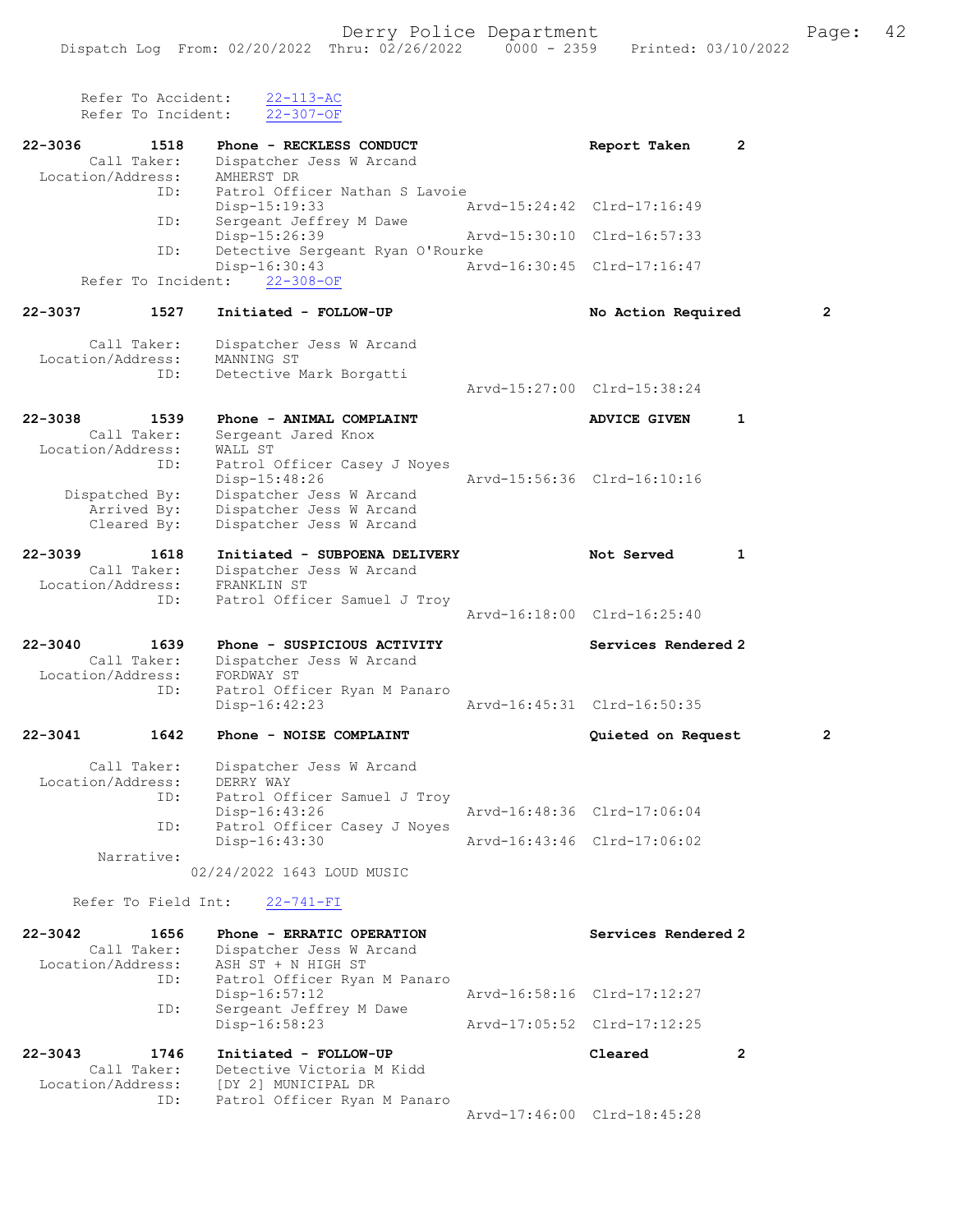| 22-3044<br>1753                  | Phone - MV ACCIDENT                                                | Report Taken                | $\mathbf{1}$   |
|----------------------------------|--------------------------------------------------------------------|-----------------------------|----------------|
| Call Taker:                      | Patrol Officer Robert Corwin<br>ROCKINGHAM RD                      |                             |                |
| Location/Address:<br>ID:         | Patrol Officer Casey J Noyes                                       |                             |                |
|                                  | Disp-17:54:09                                                      | Arvd-18:00:12 Clrd-18:38:20 |                |
| Arrived By:                      | Detective Victoria M Kidd                                          |                             |                |
| Cleared By:<br>Narrative:        | Detective Victoria M Kidd                                          |                             |                |
|                                  | 02/24/2022 1820 HEBERT VS DEER NOT REPORTABLE.                     |                             |                |
| Refer To Accident:               | $22 - 114 - AC$                                                    |                             |                |
|                                  |                                                                    |                             |                |
| 22-3045<br>1756<br>Call Taker:   | Phone - ALARM, BURGLAR<br>Detective Victoria M Kidd                | <b>False Alarm</b>          | $\mathbf{1}$   |
| Location/Address:                | [DY 3025] TSIENNETO RD                                             |                             |                |
| ID:                              | Patrol Officer Nathan S Lavoie                                     |                             |                |
| ID:                              | Disp-17:57:32<br>Patrol Officer Kevin L Davies                     | Arvd-18:03:40 Clrd-18:06:12 |                |
|                                  | Disp-17:57:47                                                      | Arvd-18:00:10 Clrd-18:06:10 |                |
|                                  | Refer To Field Int: 22-697-FI                                      |                             |                |
| 22-3046<br>1816                  | Initiated - MV STOP                                                | Warning Issued              | 3              |
|                                  | Call Taker: Detective Victoria M Kidd                              |                             |                |
| Location/Address:                | E BROADWAY                                                         |                             |                |
| ID:                              | Detective Daniel J McCarthy                                        | Aryd-18:16:00 Clrd-18:18:53 |                |
|                                  |                                                                    |                             |                |
| $22 - 3047$<br>1821              | Initiated - MV STOP                                                | Warning Issued              | 3              |
| Call Taker:<br>Location/Address: | Detective Victoria M Kidd<br>S MAIN ST                             |                             |                |
| ID:                              | Patrol Officer Kevin L Davies                                      |                             |                |
|                                  |                                                                    | Arvd-18:21:00 Clrd-18:25:56 |                |
| Refer To Citation:               | $22 - 729 - CN$                                                    |                             |                |
| $22 - 3048$<br>1825              | Initiated - MV STOP                                                | Warning Issued              | 3              |
| Call Taker:                      | Detective Victoria M Kidd                                          |                             |                |
| Location/Address:                | OLD CHESTER RD                                                     |                             |                |
| ID:                              | Patrol Officer Nathan S Lavoie                                     | Arvd-18:25:00 Clrd-18:34:36 |                |
| Cleared By:                      | Patrol Officer Robert Corwin                                       |                             |                |
| Refer To Citation:               | $22 - 730 - CN$                                                    |                             |                |
| $22 - 3049$<br>1842              | Initiated - MV STOP                                                | Warning Issued              | 3              |
| Call Taker:                      | Detective Victoria M Kidd                                          |                             |                |
| Location/Address:                | BIRCH ST                                                           |                             |                |
| ID:                              | Patrol Officer Casey J Noyes                                       | Arvd-18:42:00 Clrd-18:48:26 |                |
| Refer To Citation:               | $22 - 731 - CN$                                                    |                             |                |
|                                  |                                                                    |                             |                |
| $22 - 3050$<br>1900              | Initiated - MV STOP                                                | Warning Issued              | 3              |
| Call Taker:<br>Location/Address: | Detective Victoria M Kidd<br>CHESTER RD                            |                             |                |
| ID:                              | Patrol Officer Kevin L Davies                                      |                             |                |
|                                  |                                                                    | Aryd-19:00:00 Clrd-19:07:08 |                |
| Refer To Citation:               | $22 - 732 - CN$                                                    |                             |                |
| 22-3051<br>1918                  | Initiated - FOLLOW-UP                                              | Cleared                     | $\mathbf{2}$   |
| Call Taker:                      | Detective Victoria M Kidd                                          |                             |                |
| Location/Address:                | BYPASS 28                                                          |                             |                |
| ID:                              | Patrol Officer Kevin L Davies                                      | Arvd-19:18:00 Clrd-19:22:30 |                |
|                                  |                                                                    |                             |                |
| 22-3052<br>1948                  | Initiated - FOLLOW-UP                                              | Cleared                     | $\overline{2}$ |
| Call Taker:                      | Detective Victoria M Kidd<br>Location/Address: [DY 2] MUNICIPAL DR |                             |                |
| ID:                              | Patrol Officer Samuel J Troy                                       |                             |                |
|                                  |                                                                    | Arvd-19:48:00 Clrd-20:22:42 |                |
| 22-3053<br>2044                  | Initiated - MV STOP                                                | Warning Issued              | 3              |
| Call Taker:                      | Patrol Officer Robert Corwin                                       |                             |                |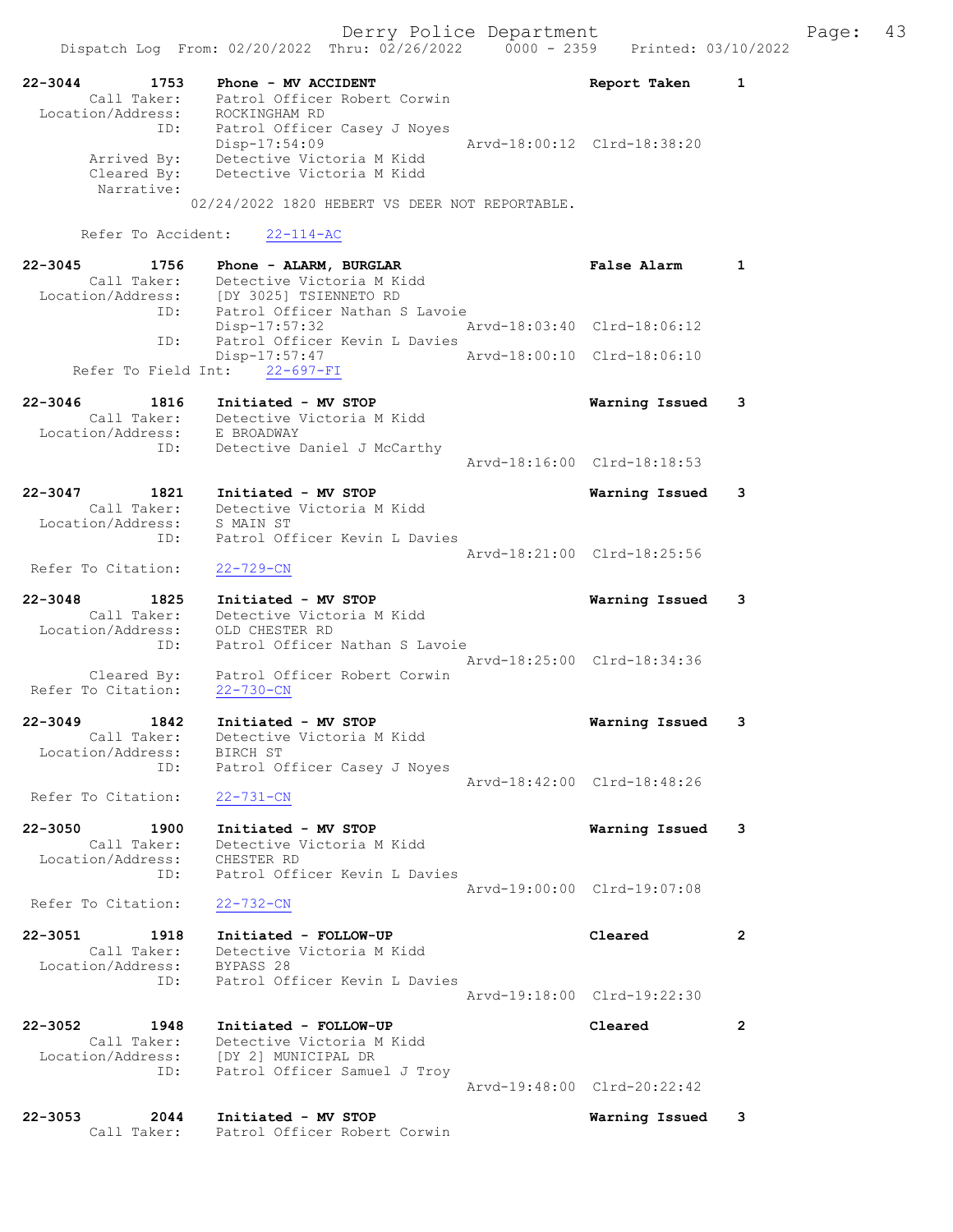Location/Address: E BROADWAY ID: Patrol Officer Kevin L Davies Arvd-20:44:00 Clrd-20:53:52<br>Cleared By: Detective Victoria M Kidd Detective Victoria M Kidd<br>22-733-CN Refer To Citation: 22-3054 2205 911 - SUSPICIOUS ACTIVITY **Arrest(s) Made 2**<br>Call Taker: Patrol Officer Robert Corwin Patrol Officer Robert Corwin<br>ASHLEIGH DR Location/Address: ID: Patrol Officer Samuel J Troy<br>Disp-22:05:50 Disp-22:05:50 Arvd-22:06:13 Clrd-22:53:44 Arrived By: Detective Victoria M Kidd<br>TD: Patrol Officer Kevin L Day Patrol Officer Kevin L Davies<br>Disp-22:05:51 Disp-22:05:51 Arvd-22:08:36 Clrd-22:53:48 Arrived By: Detective Victoria M Kidd<br>ID: Sergeant Jeffrey M Dawe Sergeant Jeffrey M Dawe<br>Disp-22:05:54 Disp-22:05:54 Arvd-22:08:38 Clrd-22:25:50<br>Arrived By: Detective Victoria M Kidd Arrived By: Detective Victoria M Kidd<br>Cleared By: Detective Victoria M Kidd By: Detective Victoria M Kidd<br>ID: Patrol Officer Robert Corw Patrol Officer Robert Corwin<br>Disp-22:23:30 Disp-22:23:30 Arvd-22:23:33 Clrd-22:53:46 Dispatched By: Detective Victoria M Kidd Arrived By: Detective Victoria M Kidd<br>ID: Patrol Officer Robert Core Patrol Officer Robert Corwin<br>Disp-00:01:25 Disp-00:01:25 Arvd-00:01:26 Clrd-02/25/2022 @ 01:55:26<br>Dispatched By: Dispatcher Jonathon S Pickering Dispatcher Jonathon S Pickering Arrived By: Dispatcher Jonathon S Pickering<br>Cleared By: Dispatcher Jonathon S Pickering By: Dispatcher Jonathon S Pickering<br>ID: Patrol Officer Kevin L Davies Patrol Officer Kevin L Davies<br>Disp-00:01:27 Disp-00:01:27 Arvd-00:01:27 Clrd-02/25/2022 @ 01:30:53<br>Dispatched By: Dispatcher Jonathon S Pickering Dispatcher Jonathon S Pickering Arrived By: Dispatcher Jonathon S Pickering<br>Cleared By: Dispatcher Jonathon S Pickering Dispatcher Jonathon S Pickering ID: Patrol Officer Monica Ricci Disp-00:01:29 Arvd-00:01:29 Ard-02/25/2022 @ 01:55:28<br>Dispatched By: Dispatcher Jonathon S Pickering Dispatcher Jonathon S Pickering Arrived By: Dispatcher Jonathon S Pickering<br>Cleared By: Dispatcher Jonathon S Pickering Dispatcher Jonathon S Pickering Narrative: 02/24/2022 2222 730 en route to DPDHQ. S/M: 40425.2 Narrative: 02/24/2022 2223 S9 reports one in custody as PC Narrative: 02/24/2022 2224 720 off at HQ. E/M: 40426.1 Narrative: 02/24/2022 2244 Subject placed in cell #5. Narrative: 02/24/2022 2308 subject assaulted officer and placed back in cell #5 Narrative: 02/24/2022 2345 subject back in cell #5 Narrative: 02/25/2022 0005 officers attempting to book subject. Narrative: 02/25/2022 0006 SUBJECT INFO: DEEANA LUKASIK 32 CENTRAL AVENUE CHICOPEE, MA DOB: 02/09/1970 CHARGED WITH ASSAULT ON A POLICE OFFICER AND HELD IN PROTECTIVE CUSTODY Narrative: 02/25/2022 0048 229 and 607 transporting subject to Brentwood S/M 70399.0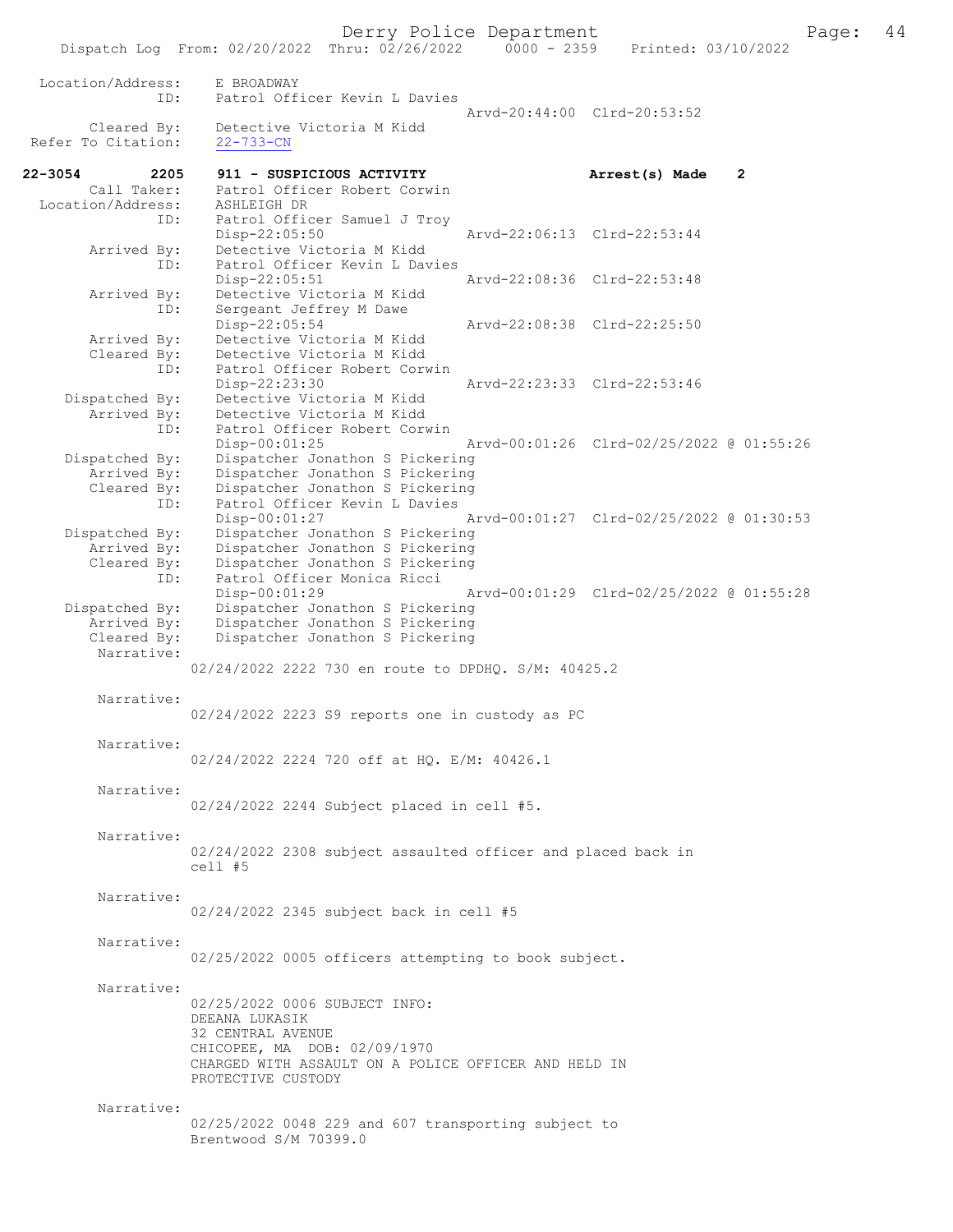Narrative:

02/25/2022 0116 off at Brentwood. E/M 70420.5.

Narrative:

02/25/2022 0117 subject declined services of a bail commissioner

Refer To P/C: 22-179-AR

| $22 - 3055$<br>2305 | Phone - DOMESTIC DISTURBANCE                | Verbal in Nature 1          |
|---------------------|---------------------------------------------|-----------------------------|
| Call Taker:         | Dispatcher Jonathon S Pickering             |                             |
| Location/Address:   | W BROADWAY                                  |                             |
| ID:                 | Patrol Officer Ryan M Panaro                |                             |
|                     | Disp-23:05:39                               | $Clrd-23:05:45$             |
| ID:                 | Patrol Officer Casey J Noyes                |                             |
|                     | Disp-23:05:41                               | $Clrd-23:05:48$             |
| ID:                 | Patrol Officer Andrew R Kennedy             |                             |
|                     | $Disp-23:08:29$                             | Arvd-23:09:23 Clrd-23:26:52 |
| Arrived By:         | Dispatcher Kaitlyn A Fitzgerald             |                             |
| Cleared By:         | Dispatcher Kaitlyn A Fitzgerald             |                             |
| ID:                 | Patrol Officer Michael Carnazzo             |                             |
|                     | Disp-23:08:32                               | Arvd-23:09:21 Clrd-23:29:05 |
| Arrived By:         | Dispatcher Kaitlyn A Fitzgerald             |                             |
| ID:                 | Sergeant Patrick H Dawson                   |                             |
|                     | Disp-23:08:34                               | Arvd-23:09:24 Clrd-23:31:48 |
| Arrived By:         | Dispatcher Kaitlyn A Fitzgerald             |                             |
| Cleared By:         | Dispatcher Kaitlyn A Fitzgerald             |                             |
| ID:                 | Patrol Officer Monica Ricci                 |                             |
|                     | Disp-23:24:57 Arvd-23:25:00 Clrd-23:31:51   |                             |
| Dispatched By:      | Dispatcher Kaitlyn A Fitzgerald             |                             |
| Arrived By:         | Dispatcher Kaitlyn A Fitzgerald             |                             |
| Cleared By:         | Dispatcher Kaitlyn A Fitzgerald             |                             |
| ID:                 | Patrol Officer Jack Stafford                |                             |
|                     | Disp-23:29:03                               | Arvd-23:29:04 Clrd-23:31:50 |
|                     | Cleared By: Dispatcher Kaitlyn A Fitzgerald |                             |
|                     | Refer To Field Int: 22-661-FI               |                             |
|                     |                                             |                             |
| $22 - 3056$<br>2343 | Initiated - PROPERTY CHECK                  | $\overline{2}$<br>Cleared   |
| Call Taker:         | Dispatcher Jonathon S Pickering             |                             |
| Location/Address:   | TSIENNETO RD                                |                             |
| ID:                 | Patrol Officer Andrew R Kennedy             |                             |

22-3057 2347 Initiated - MV STOP Warning Issued 3 Call Taker: Dispatcher Jonathon S Pickering Location/Address: E BROADWAY ID: Patrol Officer Michael Carnazzo Arvd-23:47:00 Clrd-23:53:39 Cleared By: Dispatcher Kaitlyn A Fitzgerald Refer To Citation: 22-734-CN

Arvd-23:43:00 Clrd-23:43:30

#### For Date: 02/25/2022 - Friday

| $22 - 3058$       | 0001 | Initiated - PROPERTY CHECK      | Cleared |  |
|-------------------|------|---------------------------------|---------|--|
| Call Taker:       |      | Dispatcher Kaitlyn A Fitzgerald |         |  |
| Location/Address: |      | [DY 3681] HAMPSTEAD RD          |         |  |
|                   | ID:  | Patrol Officer Andrew R Kennedy |         |  |
|                   |      | Arvd-00:01:00 Clrd-00:01:44     |         |  |
|                   |      |                                 |         |  |

22-3059 0003 Initiated - MV STOP Warning Issued 3 Call Taker: Dispatcher Kaitlyn A Fitzgerald Location/Address: HAMPSTEAD RD ID: Patrol Officer Andrew R Kennedy Arvd-00:03:00 Clrd-00:13:17<br>22-735-CN Refer To Citation:

22-3060 0004 Initiated - PROPERTY CHECK Services Rendered 2 Call Taker: Dispatcher Kaitlyn A Fitzgerald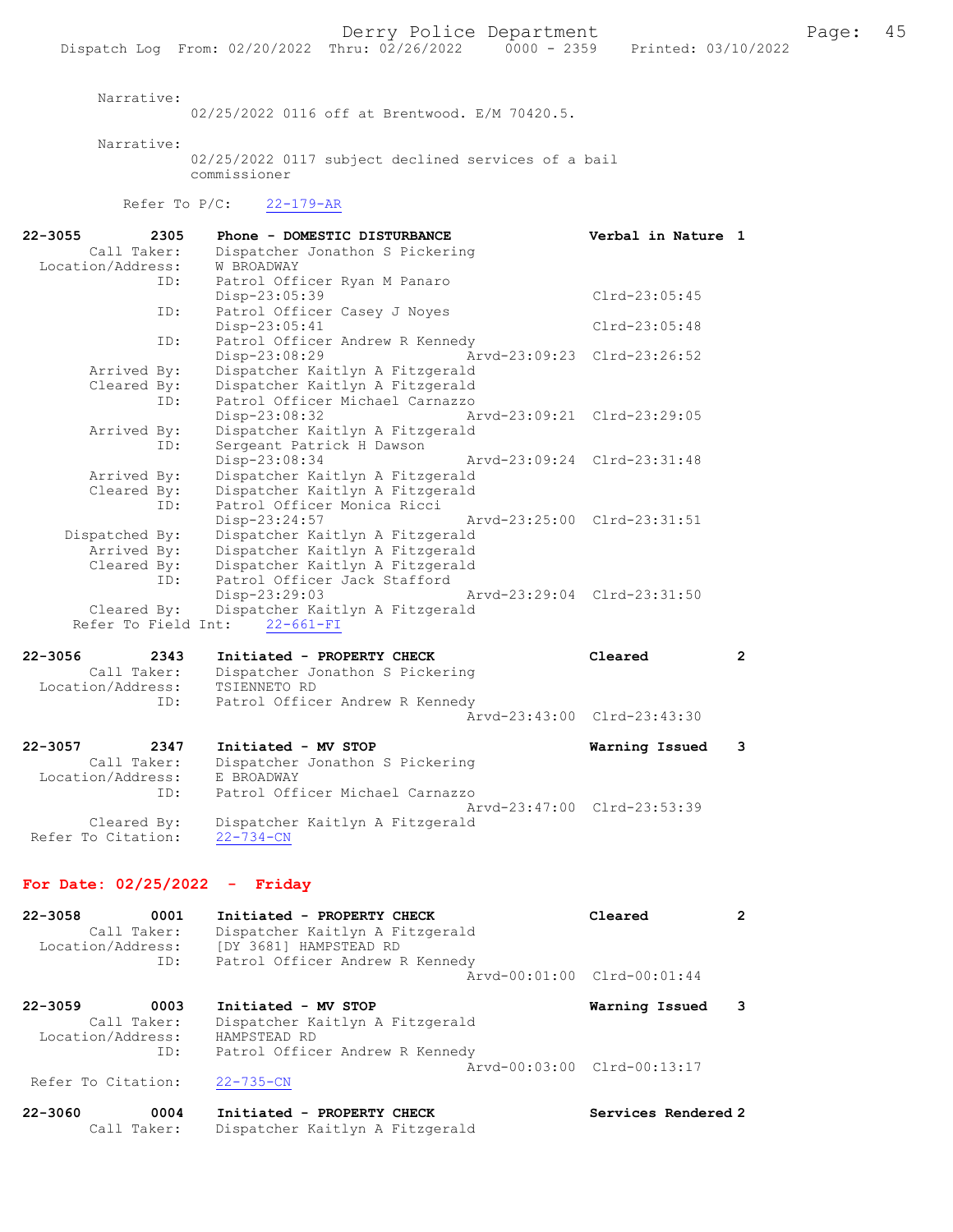Dispatch Log From: 02/20/2022 Thru: 02/26/2022 0000 - 2359 Printed: 03/10/2022 Location/Address: ROLLINS ST ID: Patrol Officer Michael Carnazzo Arvd-00:04:00 Clrd-00:04:56 22-3061 0016 Initiated - PROPERTY CHECK Services Rendered 2 Call Taker: Dispatcher Jonathon S Pickering Location/Address: [DY 2516] MANCHESTER RD ID: Patrol Officer Michael Carnazzo Arvd-00:16:00 Clrd-00:18:10 22-3062 0022 Initiated - MV STOP Warning Issued 3 Call Taker: Dispatcher Kaitlyn A Fitzgerald Location/Address: FORDWAY ST ID: Patrol Officer Jack Stafford Arvd-00:22:00 Clrd-00:35:39 Cleared By: Dispatcher Jonathon S Pickering ID: Patrol Officer Michael Carnazzo Disp-00:25:13 Arvd-00:25:15 Clrd-00:35:42 Dispatched By: Dispatcher Jonathon S Pickering Arrived By: Dispatcher Jonathon S Pickering Cleared By: Dispatcher Jonathon S Pickering Refer To Citation: 22-736-CN 22-3063 0115 Initiated - MV CHECK Cleared 1 Call Taker: Dispatcher Kaitlyn A Fitzgerald Location/Address: [DY 3256] A ST ID: Patrol Officer Michael Carnazzo Arvd-01:15:00 Clrd-01:17:16 22-3064 0212 Initiated - MV CHECK Services Rendered 1 Call Taker: Dispatcher Jonathon S Pickering Location/Address: [DY 1530] BIRCH ST ID: Patrol Officer Michael Carnazzo Arvd-02:12:00 Clrd-02:18:59 Cleared By: Dispatcher Kaitlyn A Fitzgerald ID: Patrol Officer Andrew R Kennedy Disp-02:16:56 Arvd-02:16:58 Cleared By: Dispatcher Kaitlyn A Fitzgerald Dispatcher Kaitlyn A Fitzgerald 22-3065 0230 Initiated - Parking Enforcement Parking Ticket Issued 1 Call Taker: Dispatcher Kaitlyn A Fitzgerald Location/Address: SOUTH AVE ID: Patrol Officer Jack Stafford Arvd-02:30:00 Clrd-02:44:07 22-3066 0247 Initiated - PROPERTY CHECK Cleared 2 Call Taker: Dispatcher Kaitlyn A Fitzgerald Location/Address: HUMPHREY RD ID: Patrol Officer Monica Ricci Arvd-02:47:00 Clrd-02:47:57 22-3067 0410 Phone - DEPARTMENT INFO Services Rendered 3 Call Taker: Dispatcher Kaitlyn A Fitzgerald Location/Address: [DY 2] MUNICIPAL DR ID: Dispatcher Kaitlyn A Fitzgerald Disp-04:11:47 Arvd-04:11:49 Clrd-04:11:50 Narrative: 02/25/2022 0411 HIGHWAY NOTIFIED OF SNOW ARRIVAL 22-3068 0419 Initiated - MV STOP Warning Issued 3 Call Taker: Dispatcher Kaitlyn A Fitzgerald Location/Address: CHESTER RD + POND RD ID: Patrol Officer Andrew R Kennedy Arvd-04:19:00 Clrd-04:25:02<br>22-737-CN Refer To Citation: 22-3069 0629 Phone - MV ACCIDENT Report Taken 1

Call Taker: Dispatcher Kaitlyn A Fitzgerald

Derry Police Department The Page: 46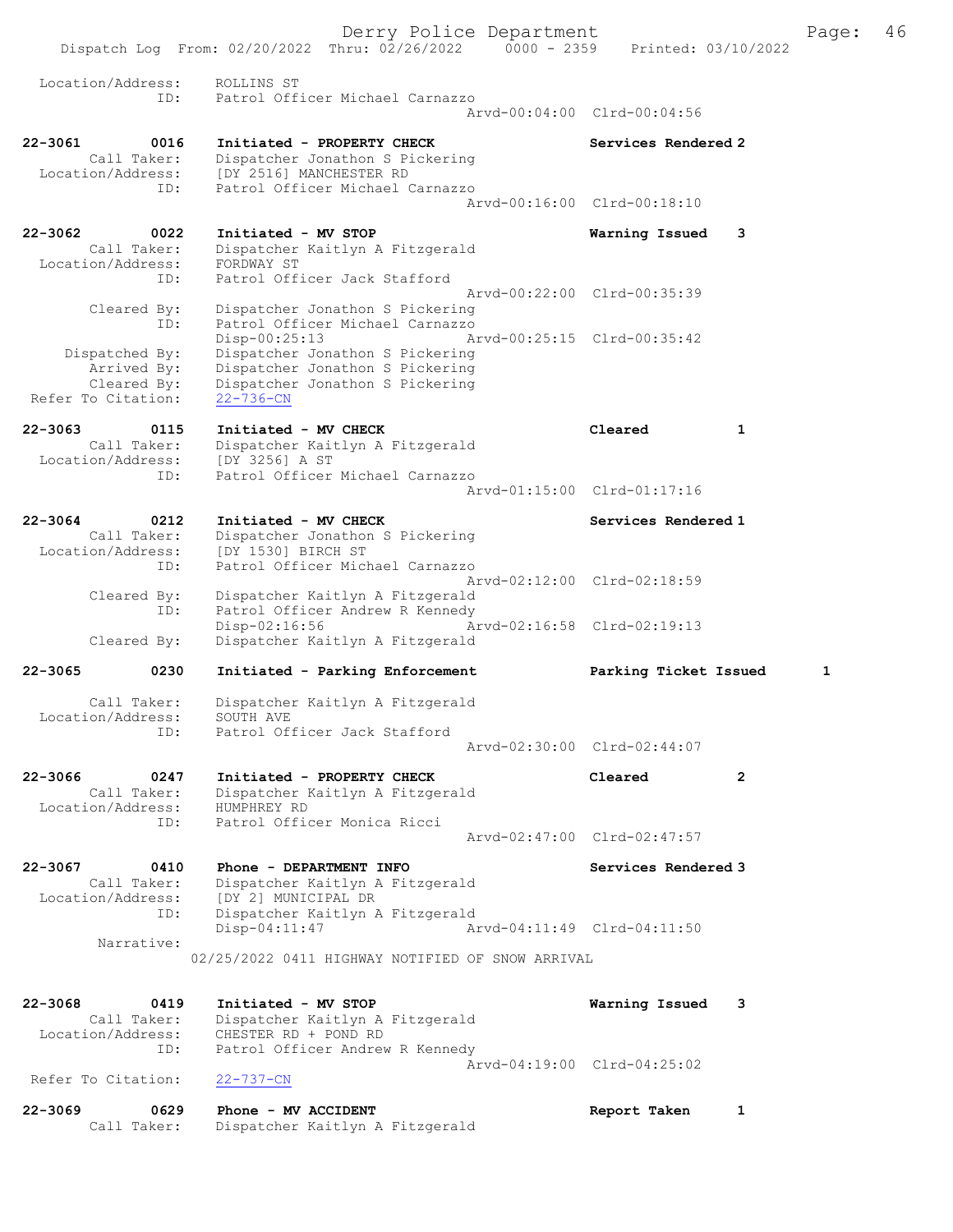Derry Police Department Page: 47 Dispatch Log From: 02/20/2022 Thru: 02/26/2022 Location/Address: DREW RD + N SHORE (IP) RD<br>ID: Patrol Officer Blake A Mar Patrol Officer Blake A Martineau<br>Disp-06:40:46 Arw Disp-06:40:46 Arvd-07:08:33 Clrd-08:08:43 Dispatched By: Dispatcher Jonathon S Pickering Arrived By: Patrol Officer Ryan M Panaro Cleared By: Patrol Officer Ryan M Panaro Refer To Citation: 22-738-CN Narrative: CAR INTO GUARD RAIL Narrative: 02/25/2022 0711 NH: 5011394, next on the list requested Narrative: 02/25/2022 0713 Recovery Solutions responding Narrative: 02/25/2022 0749 Recovery on scene Narrative: 02/25/2022 0808 Beaupre v Guardrail REPORTABLE Refer To Accident: 22-115-AC 22-3070 0748 Phone - VEHICLE OFF THE ROAD Services Rendered 2 Call Taker: Patrol Officer Ryan M Panaro Location/Address: MANCHESTER RD Patrol Officer Sara R Joyce<br>Disp-07:50:08 Disp-07:50:08 <br>ID: Sergeant Seth Plumer <br>Arvd-07:53:31 Clrd-08:03:34 Sergeant Seth Plumer<br>Disp-07:53:26 Disp-07:53:26 Arvd-07:53:33 Clrd-07:57:28 Narrative: silver sedan Narrative: 02/25/2022 0757 determined to be in Londonderry, LPD responding Narrative: 02/25/2022 0800 LPD on scene 22-3071 0752 Phone - ASSIST CITIZEN Assistance Rendered 3 Call Taker: Patrol Officer Ryan M Panaro Location/Address: TSIENNETO RD<br>ID: Patrol Office Patrol Officer Brendan S Holden<br>Disp-07:56:26 Am Disp-07:56:26 Arvd-08:04:54 Clrd-08:08:53 Narrative: Plowing snow onto sidewalk. Spoke to homeowner and will address it with plow company 22-3072 0757 Phone - MV ACCIDENT Report Taken 1 Call Taker: Patrol Officer Ryan M Panaro Location/Address: [DY 1516] ROCKINGHAM RD Patrol Officer Nicholas M Granville<br>Disp-07:57:59 Arvd-0 Disp-07:57:59 Arvd-07:59:04 Clrd-08:26:05 Refer To Citation: Narrative: 02/25/2022 0825 Taschereau v. Chanlon REPORTABLE Refer To Accident: 22-116-AC 22-3073 0932 Phone - ALARM, BURGLAR False Alarm 1 Call Taker: Patrol Officer Ryan M Panaro<br>ion/Address: BIRCH ST Location/Address:<br>ID: Patrol Officer Nicholas M Granville

Disp-09:35:04 Clrd-09:38:21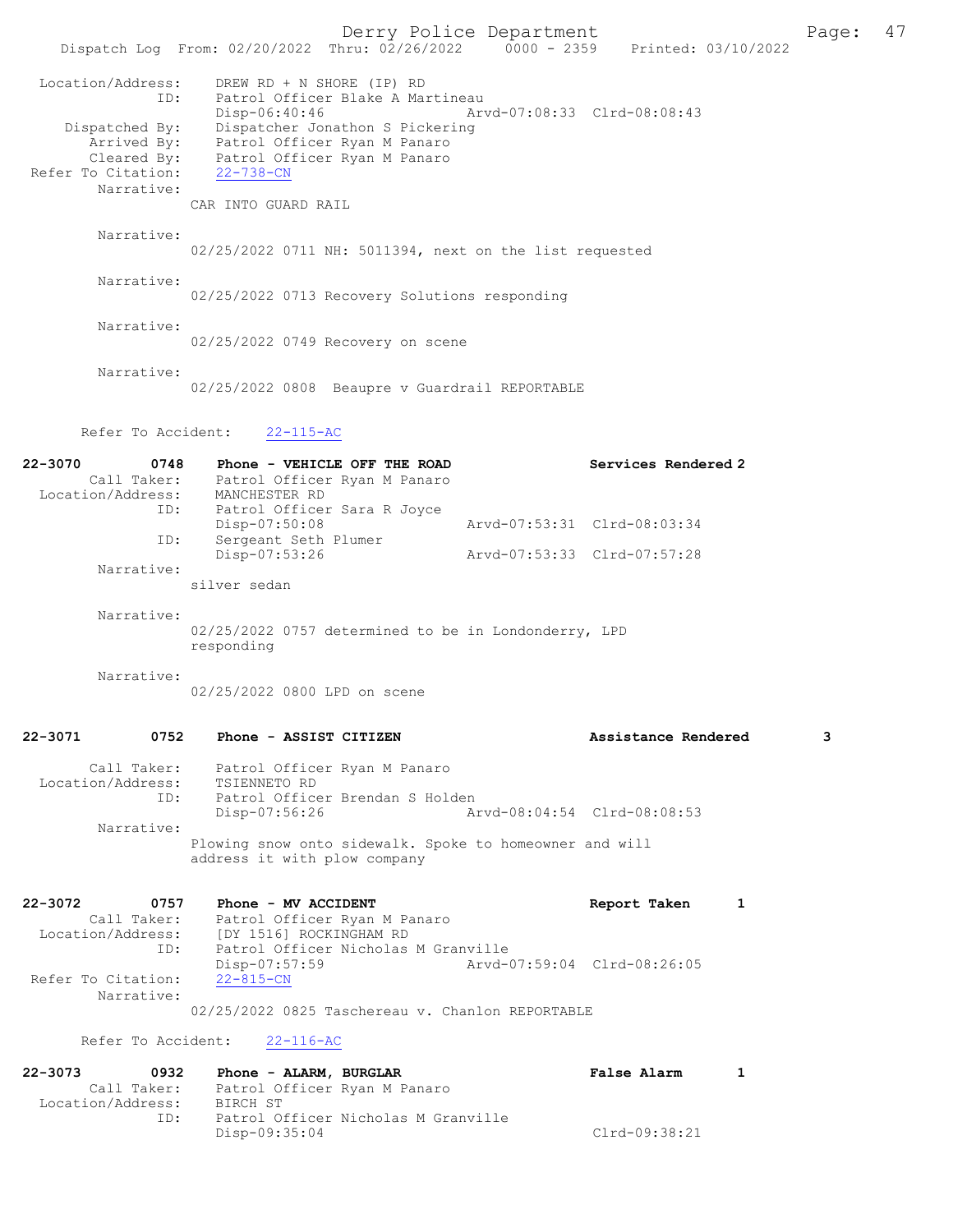Derry Police Department Fage: 48 Dispatch Log From: 02/20/2022 Thru: 02/26/2022 0000 - 2359 Printed: 03/10/2022 ID: Patrol Officer Kevin L Davies<br>Disp-09:35:06 Mrvd-09:35:48 Clrd-09:38:53 Disp-09:35:06 Narrative: front door motion Refer To Field Int: 22-696-FI 22-3074 0955 Phone - DOMESTIC DISTURBANCE Report Taken 1 Call Taker: Patrol Officer Ryan M Panaro Location/Address: FAIRWAY DR ID: Patrol Officer Sara R Joyce Disp-09:57:30 Arvd-09:59:39 Clrd-10:16:51 ID: Patrol Officer Kevin L Davies Disp-09:57:32 Arvd-10:03:30 Clrd-10:16:38 ID: Sergeant Seth Plumer Disp-10:05:37 Arvd-10:05:39 Clrd-10:16:34 Refer To Field Int: 22-675-FI 22-3075 1017 Phone - ROAD HAZARD Vehicle checked 2 Call Taker: Patrol Officer Ryan M Panaro Location/Address: WOOD AVE ID: Patrol Officer Nicholas M Granville Disp-10:19:16 Arvd-10:21:48 Clrd-10:29:14 Narrative: NH 4974200, Impeding snow removal Narrative: 02/25/2022 1029 determined to be parked on private property 22-3076 1036 Initiated - MV STOP Warning Issued 3 Call Taker: Patrol Officer Ryan M Panaro Location/Address: BIRCH ST ID: Patrol Officer Nicholas M Granville Arvd-10:36:00 Clrd-10:44:48 Refer To Citation: 22-739-CN 22-3077 1043 Phone - JUVENILE OFFENSES Report Taken 2 Call Taker: Patrol Officer Ryan M Panaro Location/Address: OLD CHESTER RD ID: Patrol Officer Brendan S Holden Disp-10:45:20 Arvd-10:52:33 Clrd-11:32:04 Cleared By: Sergeant Seth Plumer ID: Patrol Officer Kevin L Davies Disp-10:45:22 Arvd-10:50:57 Clrd-11:29:17 Narrative: 11 year old Narrative: 02/25/2022 1113 CLM on scene Refer To Incident: 22-309-OF 22-3078 1046 Initiated - SUBPOENA DELIVERY Served 1 Call Taker: Patrol Officer Ryan M Panaro Location/Address: [DY 3449] N HIGH ST ID: Patrol Officer Sara R Joyce Arvd-10:46:00 Clrd-10:55:50 22-3079 1136 Phone - SUSPICIOUS ACTIVITY Arrest(s) Made 2 Call Taker: Patrol Officer Ryan M Panaro Location/Address: [DY 146] ASHLEIGH DR ID: Patrol Officer Sara R Joyce Disp-11:37:48 Arvd-11:40:37 Clrd-13:04:33 ID: Patrol Officer Kevin L Davies Disp-11:37:50 Arvd-11:42:50 Clrd-12:32:40<br>Sergeant Seth Plumer <br>And 11:42:45 Clrd-12:32:43 ID: Sergeant Sergeant<br>
Disp-11:37:53<br>
Perficer Arvd-11:42:45 Clrd-12:32:43 ID: Patrol Officer Nicholas M Granville<br>Disp-11:58:28 Arvd-1 Arvd-11:59:47 Clrd-12:26:45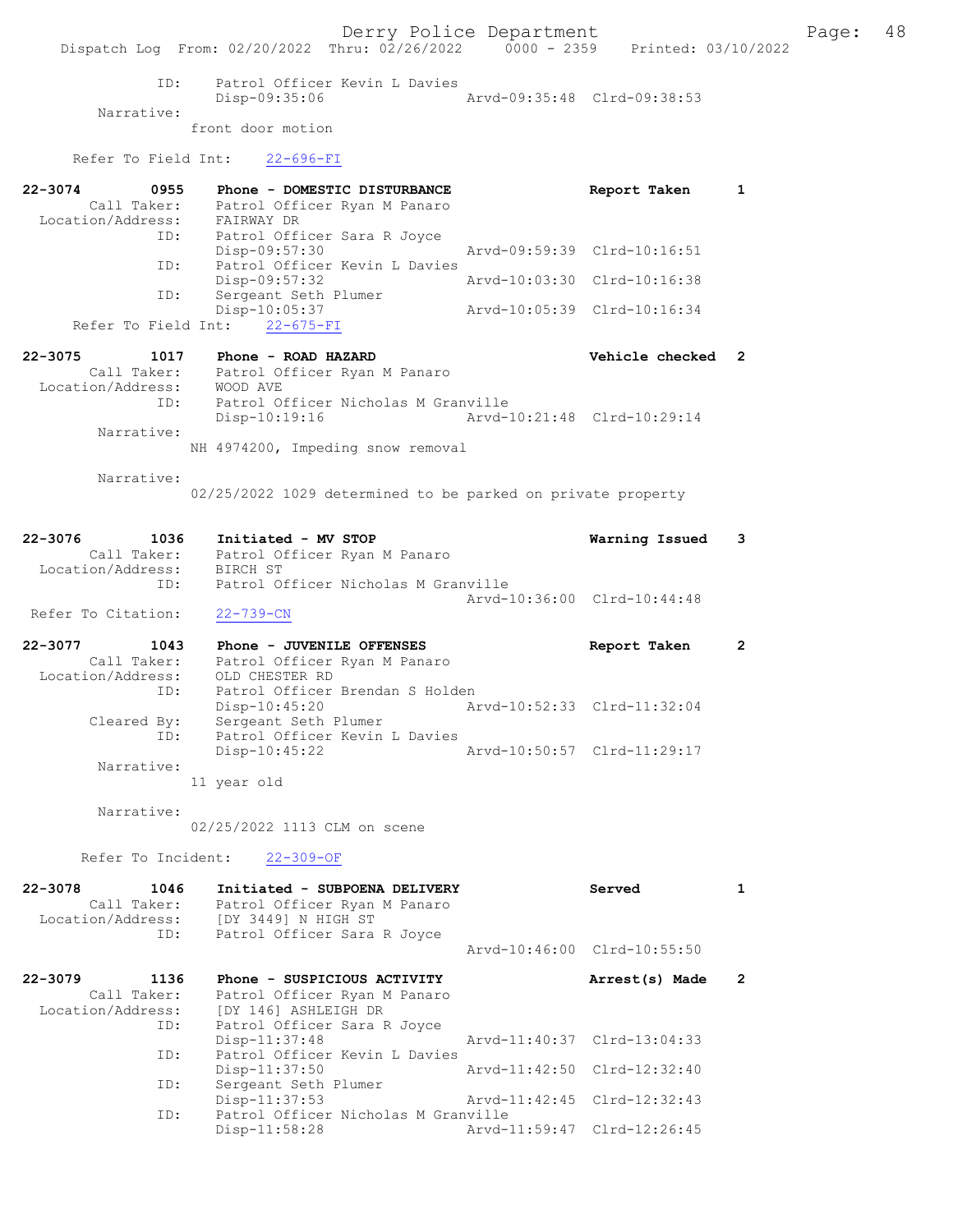Derry Police Department Fage: 49

| Dispatch Log From: 02/20/2022 Thru: 02/26/2022 |                                                                                                                                   |  | 0000 - 2359 Printed: 03/10/2022 |                             |  |
|------------------------------------------------|-----------------------------------------------------------------------------------------------------------------------------------|--|---------------------------------|-----------------------------|--|
| ID:                                            | Detective Victoria M Kidd                                                                                                         |  |                                 |                             |  |
| ID:                                            | $Disp-12:08:55$<br>Patrol Officer Kevin L Davies                                                                                  |  |                                 | Arvd-12:08:58 Clrd-12:37:00 |  |
| ID:                                            | Disp-12:39:16<br>Detective Peter A Houlis                                                                                         |  |                                 | Arvd-12:39:18 Clrd-13:25:18 |  |
|                                                | Disp-12:39:25                                                                                                                     |  |                                 | Arvd-12:39:28 Clrd-12:54:44 |  |
| ID:                                            | Sergeant Seth Plumer<br>Disp-12:44:22                                                                                             |  |                                 | Arvd-12:44:23 Clrd-12:54:43 |  |
| ID:                                            | Detective Victoria M Kidd<br>Disp-12:54:49                                                                                        |  |                                 | Arvd-12:54:51 Clrd-13:38:16 |  |
| Narrative:                                     | 02/25/2022 1142 436 off w/ MA: 2LYG34                                                                                             |  |                                 |                             |  |
|                                                |                                                                                                                                   |  |                                 |                             |  |
| Narrative:                                     | 02/25/2022 1158 one in custody on an EBW out of Derry<br>District Court for Op w/o a valid license; identified as:                |  |                                 |                             |  |
|                                                | Jacob Lawrence                                                                                                                    |  |                                 |                             |  |
|                                                | 7/8/00<br>270 Knowlton St.                                                                                                        |  |                                 |                             |  |
|                                                | Manchester, NH 03103                                                                                                              |  |                                 |                             |  |
| Narrative:                                     | 02/25/2022 1158 436 transporting to HQ s/m: 52077.9, off at<br>HQ e/m: 52078.5                                                    |  |                                 |                             |  |
| Narrative:                                     | 02/25/2022 1209 searching for male subject fled on foot                                                                           |  |                                 |                             |  |
| Narrative:                                     | 02/25/2022 1229 BC Mencis requested and notified                                                                                  |  |                                 |                             |  |
| Narrative:                                     | 02/25/2022 1241 720 reports 2 detained.                                                                                           |  |                                 |                             |  |
| Narrative:                                     | 02/25/2022 1249 S8 advises additional male in custody at<br>this time for Theft and Resisting Arrest/Detention;<br>identified as: |  |                                 |                             |  |
|                                                | Moise Ndutiye<br>1/1/04<br>39 Jennings Dr.<br>Concord, NH 03301                                                                   |  |                                 |                             |  |
| Narrative:                                     | 02/25/2022 1250 720 en route to HO s/m: 40448.5                                                                                   |  |                                 |                             |  |
| Narrative:                                     | 02/25/2022 1252 S8 advises consent search started on vehicle<br>at this time                                                      |  |                                 |                             |  |
| Narrative:                                     | 02/25/2022 1252 720 off at HO: e/m 40448.8                                                                                        |  |                                 |                             |  |
| Narrative:                                     | 02/25/2022 1255 consent search ended, all units clear 7-11                                                                        |  |                                 |                             |  |
| Narrative:                                     | 02/25/2022 1502 Lawrence was released with a court date of<br>4/21                                                                |  |                                 |                             |  |
| Narrative:                                     | 02/25/2022 1549 Ndutiye released on PR bail with a court<br>date of $4/21$                                                        |  |                                 |                             |  |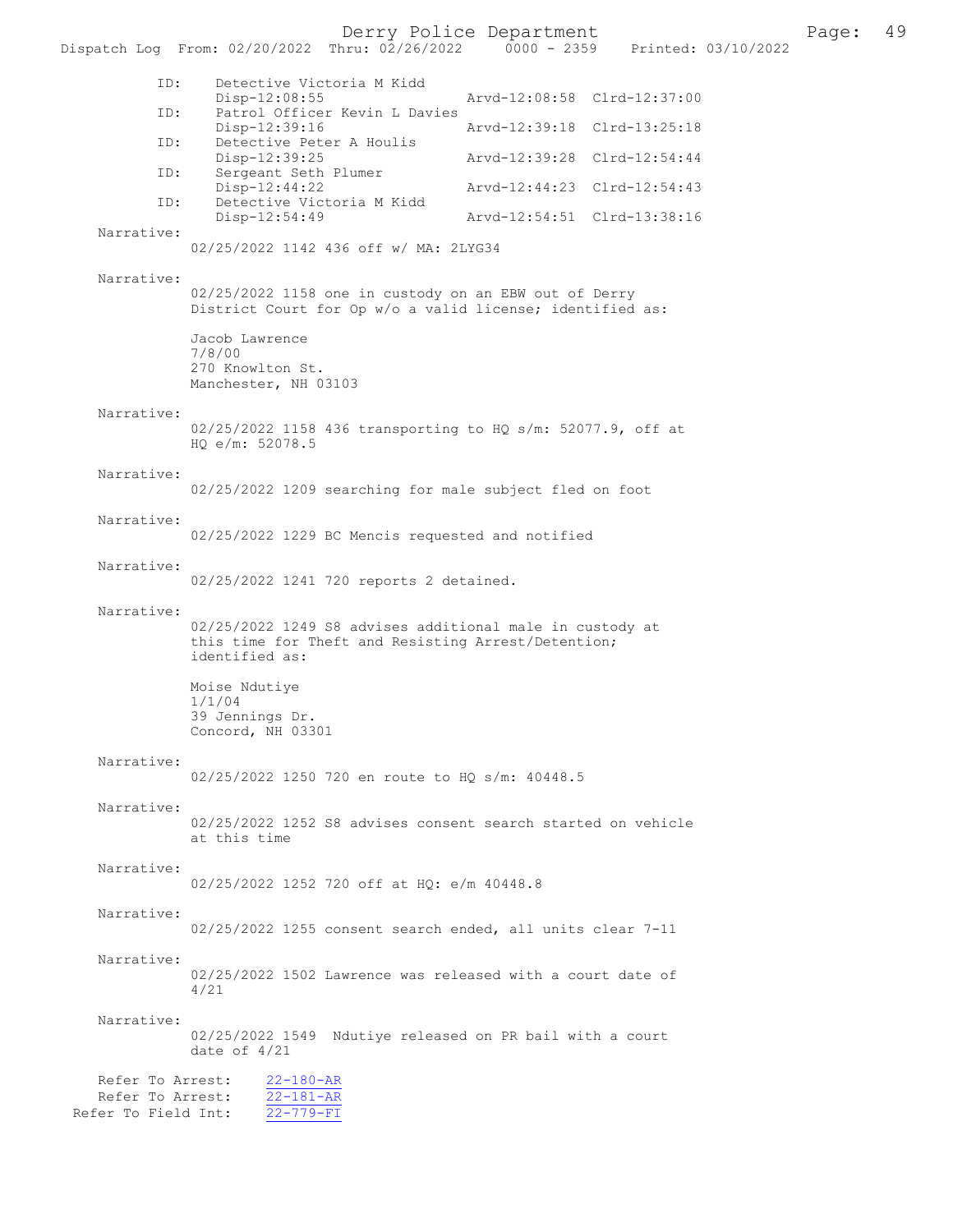|                                                    |         |                                  | Dispatch Log From: 02/20/2022 Thru: 02/26/2022 0000 - 2359 Printed: 03/10/2022                                                                          | $-2 = 1$ $-2 = -20$ $-20$ $-20$ $-20$ |                             |   |
|----------------------------------------------------|---------|----------------------------------|---------------------------------------------------------------------------------------------------------------------------------------------------------|---------------------------------------|-----------------------------|---|
| 22-3080 1156                                       |         |                                  | 911 - SUSPICIOUS ACTIVITY                                                                                                                               |                                       | Transported to Hospital 2   |   |
| Location/Address: FAIRWAY DR                       |         |                                  | Call Taker: Patrol Officer Ryan M Panaro                                                                                                                |                                       |                             |   |
|                                                    |         | Disp-11:57:12                    | ID: Patrol Officer Brendan S Holden                                                                                                                     |                                       | Arvd-12:02:51 Clrd-12:08:02 |   |
|                                                    |         | $Disp-11:57:15$                  | ID: Patrol Officer Blake A Martineau                                                                                                                    |                                       | Arvd-12:02:50 Clrd-12:07:59 |   |
| Narrative:                                         |         |                                  | 02/25/2022 1202 DFD on scene                                                                                                                            |                                       |                             |   |
| Narrative:                                         |         |                                  |                                                                                                                                                         |                                       |                             |   |
|                                                    |         |                                  | 02/25/2022 1207 DFD voluntary transport to PMC                                                                                                          |                                       |                             |   |
|                                                    |         | Refer To Field Int: 22-677-FI    |                                                                                                                                                         |                                       |                             |   |
| 22-3081<br>Location/Address: TAYLOR BROOK LN       |         |                                  | 1157 Phone - SUSPICIOUS ACTIVITY<br>Call Taker: Patrol Officer Ryan M Panaro                                                                            |                                       | Services Rendered 2         |   |
|                                                    |         | Disp-12:08:10                    | ID: Patrol Officer Brendan S Holden                                                                                                                     |                                       | Arvd-12:19:39 Clrd-12:31:55 |   |
| Narrative:                                         |         | $Disp-12:08:12$                  | ID: Patrol Officer Blake A Martineau                                                                                                                    |                                       | Arvd-12:19:36 Clrd-12:31:53 |   |
|                                                    |         | suspicious male on property      |                                                                                                                                                         |                                       |                             |   |
| Narrative:                                         | package |                                  | 02/25/2022 1232 determined to be a neighbor looking for a                                                                                               |                                       |                             |   |
|                                                    |         | Refer To Field Int: 22-693-FI    |                                                                                                                                                         |                                       |                             |   |
|                                                    |         |                                  |                                                                                                                                                         |                                       |                             |   |
| 22-3082<br>Location/Address: BIRCH ST              |         |                                  | 1200 Other - VEHICLE OFF THE ROAD<br>Call Taker: Patrol Officer Ryan M Panaro                                                                           |                                       | Vehicle Moved               | 2 |
| 22-3083                                            | ID:     |                                  | 1212 Phone - ANNOYING PHONE CALLS<br>Call Taker: Patrol Officer Ryan M Panaro<br>Location/Address: [DY 1409] POND RD<br>Patrol Officer Brendan S Holden |                                       | <b>ADVICE GIVEN</b>         | 3 |
| Narrative:                                         |         | Disp-12:33:14                    |                                                                                                                                                         |                                       | Arvd-12:54:33 Clrd-12:54:36 |   |
|                                                    |         | threatening messages             |                                                                                                                                                         |                                       |                             |   |
| 22-3084<br>Location/Address: BIRCH ST + E BROADWAY | 1225    | Phone - MV ACCIDENT              | Call Taker: Patrol Officer Ryan M Panaro                                                                                                                |                                       | Report Taken                | 1 |
| Refer To Citation:                                 | ID:     | Disp-12:27:24<br>$22 - 914 - CN$ | Patrol Officer Nicholas M Granville                                                                                                                     |                                       | Arvd-12:30:58 Clrd-12:55:20 |   |
| Narrative:                                         |         |                                  | 02/25/2022 1234 off w/ NH:4527164 & NH: 4636199                                                                                                         |                                       |                             |   |
| Narrative:                                         |         |                                  | 02/25/2022 1254 Cookson v. Picanso REPORTABLE                                                                                                           |                                       |                             |   |
|                                                    |         | Refer To Accident: 22-117-AC     |                                                                                                                                                         |                                       |                             |   |
| $22 - 3085$                                        | 1236    |                                  | Phone - SUSPICIOUS ACTIVITY                                                                                                                             |                                       | Report Taken                | 2 |
| Call Taker:<br>Location/Address:                   | ID:     | SOUTH AVE                        | Patrol Officer Ryan M Panaro<br>Patrol Officer Nicholas M Granville                                                                                     |                                       |                             |   |
|                                                    | ID:     | Disp-13:00:44                    | Patrol Officer Nicholas M Granville                                                                                                                     |                                       | Arvd-13:05:39 Clrd-13:10:13 |   |

Narrative:

02/25/2022 1325 theft of headphones

Refer To Incident: 22-310-OF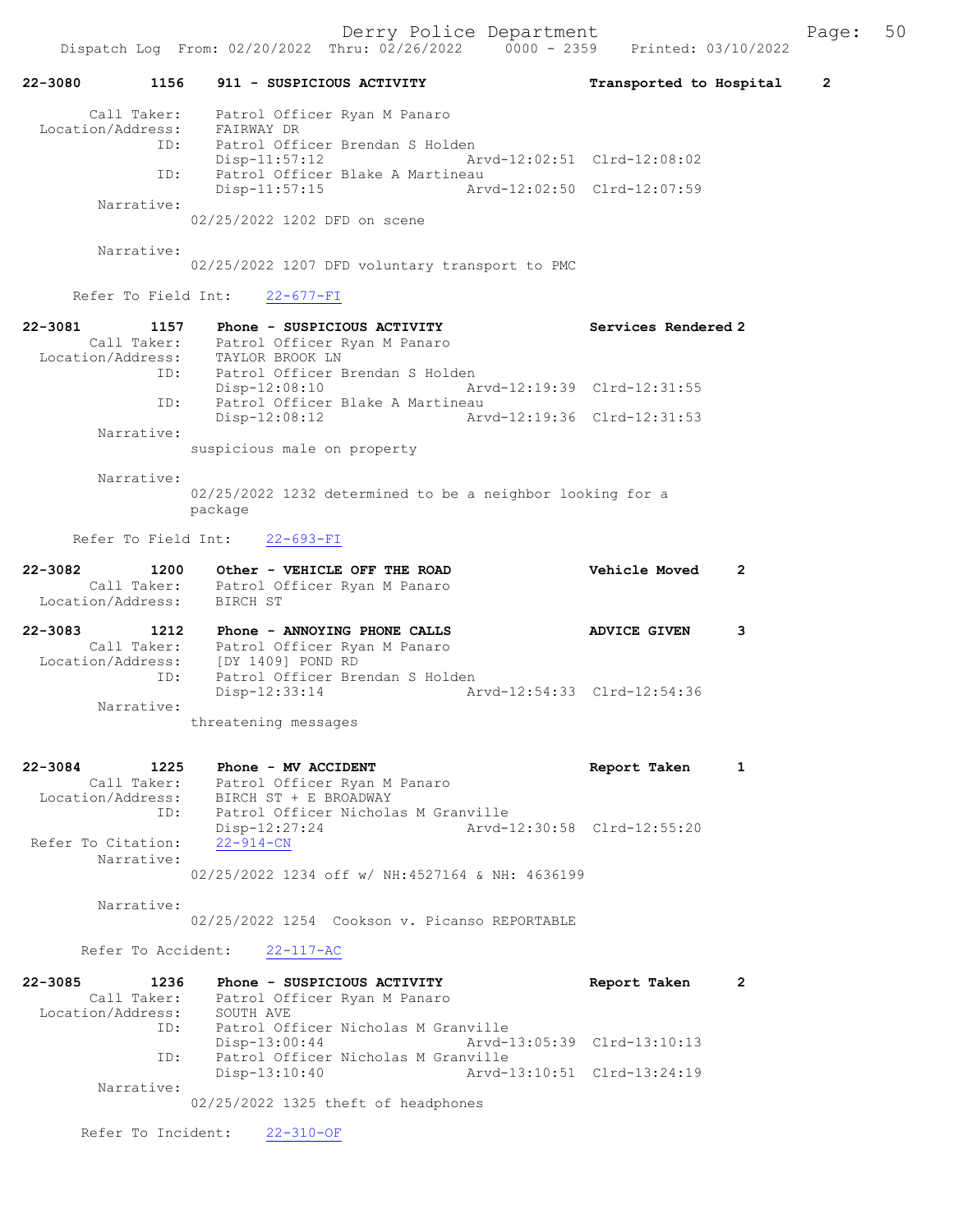| $22 - 3086$                                     | 1242        | Phone - VEHICLE OFF THE ROAD                                                                                   | No Action Required          | 2 |
|-------------------------------------------------|-------------|----------------------------------------------------------------------------------------------------------------|-----------------------------|---|
| Call Taker:<br>Location/Address:<br>Narrative:  |             | Patrol Officer Ryan M Panaro<br>KILREA RD                                                                      |                             |   |
|                                                 |             | 02/25/2022 1245 Rockingham County requested next on the list<br>for a pull out. LBP contacted and responding.  |                             |   |
| 22-3087<br>Call Taker:<br>Location/Address:     | 1325        | Initiated - FOLLOW-UP<br>Patrol Officer Ryan M Panaro<br>SOUTH AVE                                             | Cleared                     | 2 |
|                                                 | ID:         | Patrol Officer Nicholas M Granville                                                                            | Aryd-13:25:00 Clrd-13:38:21 |   |
| 22-3088                                         | 1427        | Initiated - WARRANT ARREST                                                                                     | Arrest(s) Made              | 2 |
| Call Taker:<br>Location/Address:                |             | Detective Victoria M Kidd<br>[DY 2] MUNICIPAL DR                                                               |                             |   |
|                                                 | ID:         | Detective Victoria M Kidd                                                                                      |                             |   |
| Cleared By:<br>Narrative:                       |             | Dispatcher Christina L Power                                                                                   | Arvd-14:27:00 Clrd-15:05:24 |   |
|                                                 |             | subject turn themself in on a warrant for theft.<br>Oelerich, David<br>5 Saltmarsh Ave<br>Derry, NH dob 072157 |                             |   |
|                                                 |             |                                                                                                                |                             |   |
|                                                 |             | 02/25/2022 1458 released on a summons with a court date of<br>4/21                                             |                             |   |
|                                                 |             | Refer To Arrest:<br>$22 - 182 - AR$                                                                            |                             |   |
| $22 - 3089$<br>Call Taker:<br>Location/Address: | 1432<br>ID: | Other - MV ACCIDENT<br>Patrol Officer Ryan M Panaro<br>ROCKINGHAM RD + BRADY AVE<br>Captain George R Feole     | Report Taken                | 1 |
|                                                 |             | Disp-14:33:00                                                                                                  | Arvd-14:33:04 Clrd-14:39:17 |   |
| Cleared By:                                     | ID:         | Patrol Officer Kevin L Davies<br>Disp-14:33:08<br>Dispatcher Christina L Power                                 | Arvd-14:36:53 Clrd-15:25:17 |   |
| Narrative:                                      |             | NH: 4923676                                                                                                    |                             |   |
| Narrative:                                      |             | 02/25/2022 1454 next on the list requested, LBP assigned                                                       |                             |   |
| Narrative:                                      |             | 02/25/2022 1516 wrecker on scene                                                                               |                             |   |
|                                                 |             |                                                                                                                |                             |   |
| Narrative:                                      |             | Nelson vs quardrail, full report                                                                               |                             |   |
| Refer To Accident:                              |             | $22 - 118 - AC$                                                                                                |                             |   |
| $22 - 3090$                                     | 1518        | Initiated - TRANSPORT                                                                                          | <b>TRANSPORTED</b>          | 3 |
| Call Taker:<br>Location/Address:                |             | Dispatcher Christina L Power<br>CRYSTAL AVE                                                                    |                             |   |
|                                                 | ID:         | Patrol Officer Casey J Noyes                                                                                   |                             |   |
| Narrative:                                      |             |                                                                                                                | Arvd-15:18:00 Clrd-15:24:37 |   |
|                                                 |             | courtesy transport from McDonald's to Fairway Dr s/m 70552.8                                                   |                             |   |
| Narrative:                                      |             | 02/25/2022 1524 e/m 70557.6                                                                                    |                             |   |
| 22-3091<br>Call Taker:<br>Location/Address:     | 1532        | Initiated - ATTEMPTED PAPER SERVICE<br>Dispatcher Christina L Power<br>BYPASS 28                               | Served                      | 2 |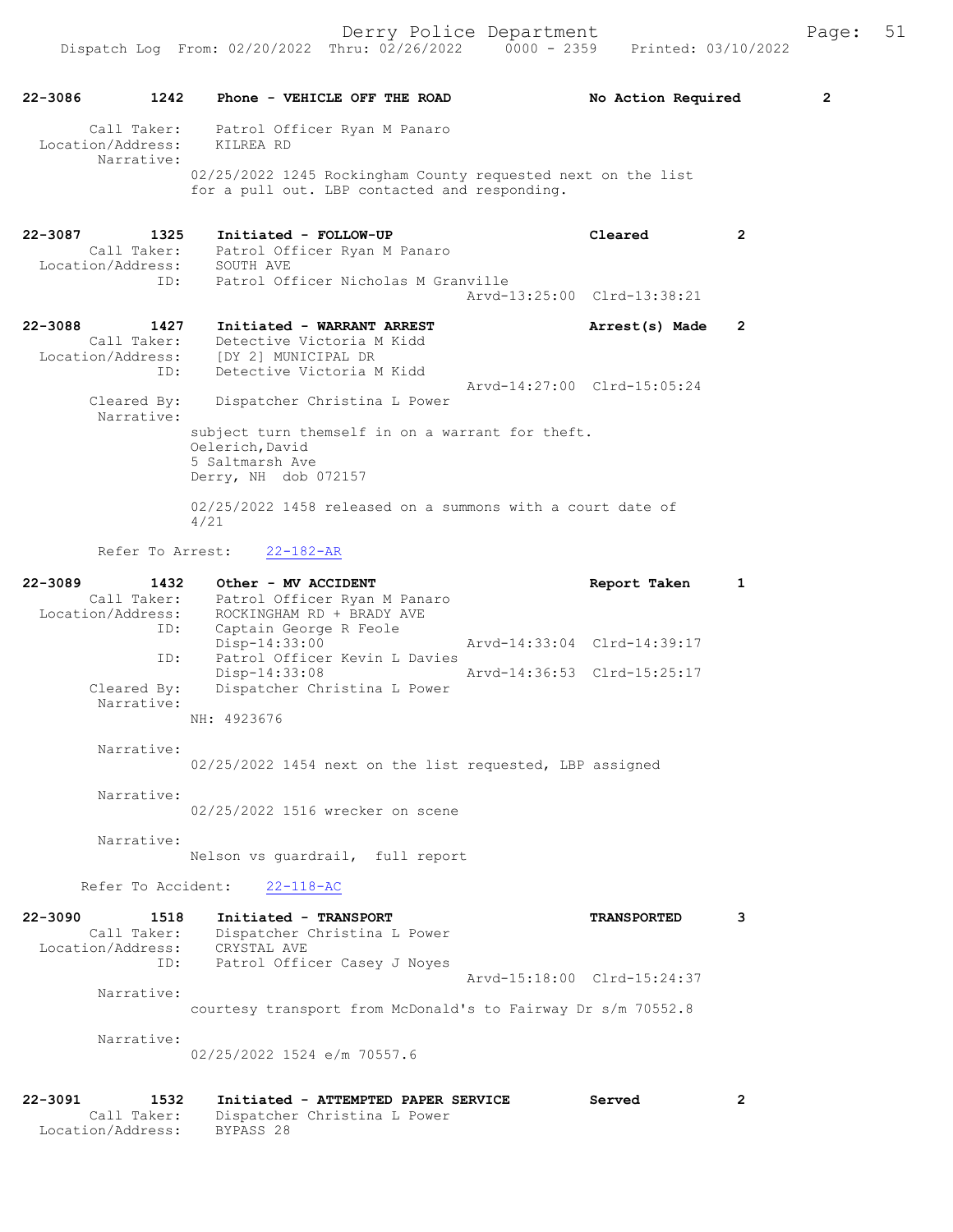Derry Police Department Fage: 52 Dispatch Log From: 02/20/2022 Thru: 02/26/2022 0000 - 2359 Printed: 03/10/2022 ID: Patrol Officer Melissa M Houde Arvd-15:32:00 Clrd-15:38:31 22-3092 1655 Initiated - MV STOP Summons Issued 3 Call Taker: Dispatcher Christina L Power Location/Address: PEABODY RD ID: Patrol Officer Nathan S Lavoie Arvd-16:55:00 Clrd-17:06:25 Refer To Citation: 22-740-CN Refer To Citation: 22-816-003009 22-3093 1832 Initiated - MV STOP Warning Issued 3 Call Taker: Dispatcher Christina L Power Location/Address: ASHLEIGH DR ID: Patrol Officer Nathan S Lavoie Arvd-18:32:00 Clrd-18:40:35<br>22-741-CN Refer To Citation: 22-3094 1846 Initiated - MV CHECK Naming Issued 1 Call Taker: Dispatcher Christina L Power Location/Address: ASHLEIGH DR ID: Patrol Officer Nathan S Lavoie Arvd-18:46:00 Clrd-18:59:55 Refer To Citation: 22-742-CN 22-3095 1950 Initiated - DISPERSE A GROUP SENT ON THEIR WAY 2 Call Taker: Dispatcher Christina L Power Location/Address: CRYSTAL AVE ID: Patrol Officer Nathan S Lavoie Arvd-19:50:00 Clrd-19:51:55 ID: Patrol Officer Ryan M Panaro Disp-19:51:52 Arvd-19:51:54 Clrd-19:51:58 22-3096 2057 Initiated - MV STOP Summons Issued 3 Call Taker: Dispatcher Christina L Power Location/Address: FOLSOM RD ID: Patrol Officer Collin Kennedy Arvd-20:57:00 Clrd-21:14:56 ID: Patrol Officer Nathan S Lavoie<br>Disp-21:01:43 Arvd-21:01:44 Clrd-21:14:48 Disp-21:01:43 Refer To Citation: 22-744-CN Refer To Summons: 22-183-AR 22-3097 2114 Phone - NOISE COMPLAINT Quieted on Request 2 Call Taker: Patrol Officer Robert Corwin Location/Address: SILVESTRI CIR ID: Patrol Officer Melissa M Houde

 Disp-21:15:49 Arvd-21:19:33 Clrd-21:29:48 Arrived By: Dispatcher Christina L Power Cleared By: Dispatcher Christina L Power ID: Patrol Officer Collin Kennedy Disp-21:15:51 Arvd-21:19:58 Clrd-21:29:46 Arrived By: Dispatcher Christina L Power Cleared By: Dispatcher Christina L Power Narrative:

loud TV

Refer To Field Int: 22-728-FI

#### For Date: 02/26/2022 - Saturday

22-3098 0003 Initiated - MV CHECK Vehicle Moved 1 Call Taker: Dispatcher Kaitlyn A Fitzgerald Location/Address: PIERCE AVE ID: Patrol Officer Michael Carnazzo Arvd-00:03:00 Clrd-00:05:30 Narrative:

BLACK TOYOTA TACOMA, NO PLATE.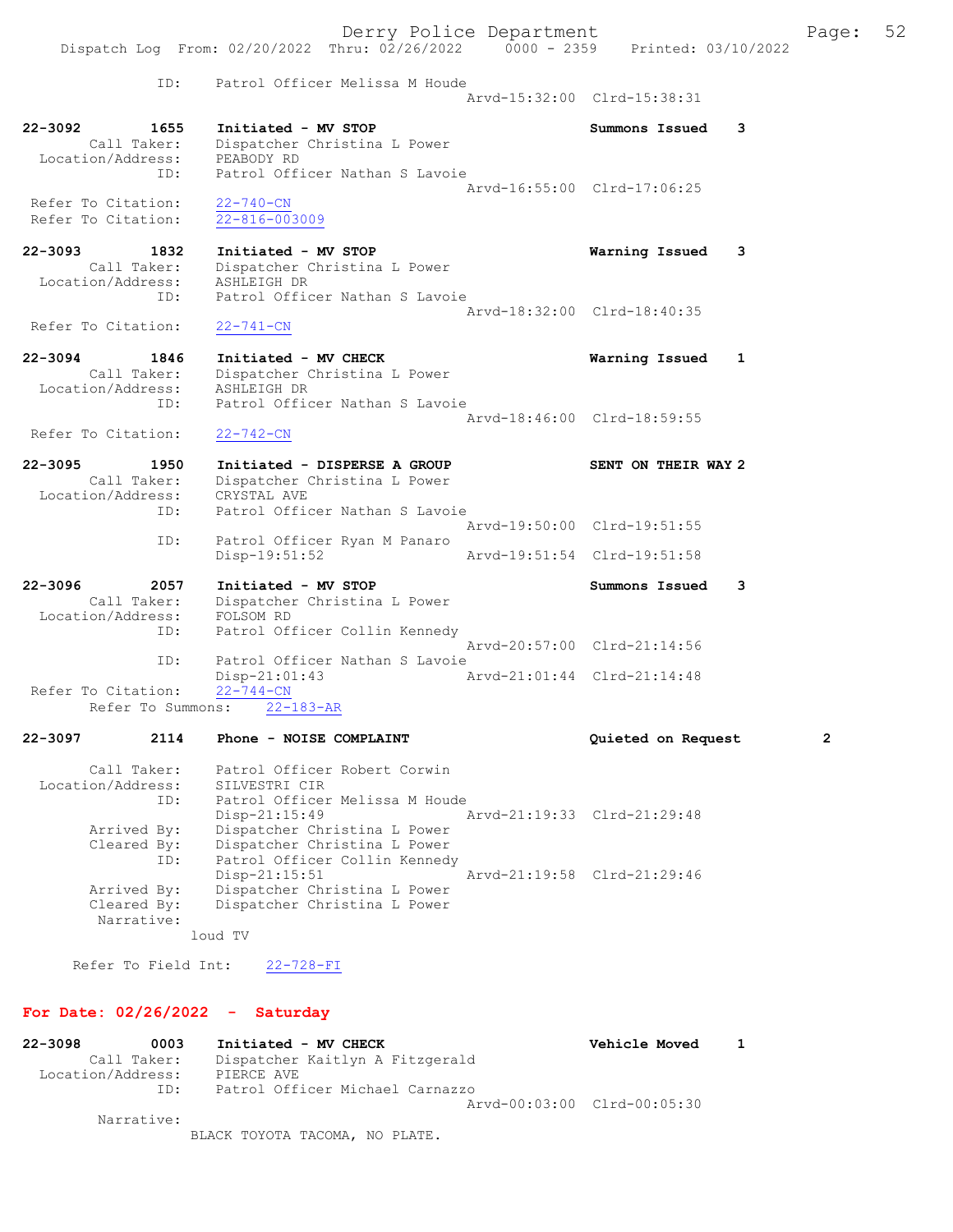| $22 - 3099$ | 0022                             | Initiated - Parking Enforcement                            | Matter Rectified 1          |   |
|-------------|----------------------------------|------------------------------------------------------------|-----------------------------|---|
|             | Call Taker:<br>Location/Address: | Dispatcher Kaitlyn A Fitzgerald<br>SAGAMORE DR             |                             |   |
|             | ID:                              | Patrol Officer Jack Stafford                               | Arvd-00:22:00 Clrd-00:25:56 |   |
|             | Cleared By:                      | Patrol Officer Jack Stafford                               |                             |   |
| $22 - 3100$ | 0110                             | Initiated - MV STOP                                        | Arrest(s) Made              | 3 |
|             | Call Taker:<br>Location/Address: | Dispatcher Kaitlyn A Fitzgerald<br>OLDE COACH RD           |                             |   |
|             | ID:                              | Patrol Officer Jack Stafford                               | Arvd-01:10:00 Clrd-02:53:37 |   |
|             | ID:                              | Patrol Officer Casey J Noyes<br>Disp-01:10:52              | Arvd-01:12:39 Clrd-01:30:09 |   |
|             | ID:                              | Sergeant Patrick H Dawson<br>Disp-01:10:55                 | Arvd-01:14:09 Clrd-01:30:10 |   |
|             | ID:                              | Patrol Officer Collin Kennedy                              |                             |   |
|             | ID:                              | Disp-01:11:32<br>Patrol Officer Michael Carnazzo           | Arvd-01:12:01 Clrd-02:18:51 |   |
|             |                                  | $Disp-01:18:15$                                            | Arvd-01:18:18 Clrd-01:30:06 |   |
|             | Narrative:                       | 02/26/2022 0123 ONE IN CUSTODY                             |                             |   |
|             | Narrative:                       |                                                            |                             |   |
|             |                                  | 02/26/2022 0129 731 EN ROUTE TO DPD HQ S/M 40480.6         |                             |   |
|             | Narrative:                       |                                                            |                             |   |
|             |                                  | 02/26/2022 0133 ARRIVED AT DPD HQ E/M 40482.3              |                             |   |
|             | Narrative:                       |                                                            |                             |   |
|             |                                  | 02/26/2022 0138 SUBJECT INFO:                              |                             |   |
|             |                                  | THOMAS THEBERGE<br>1 OLDE COACH RD                         |                             |   |
|             |                                  | DERRY, NH DOB: 11/8/1959                                   |                             |   |
|             |                                  | CHARGED WITH HABITUAL OFFENDER, DISOBEYING AN OFFICER,     |                             |   |
|             |                                  | OPERATING WITHOUT AN INTERLOCK DEVICE, DUI SUBS. OFFENSE   |                             |   |
|             | Narrative:                       |                                                            |                             |   |
|             |                                  | 02/26/2022 0158 SUBJECT IN CELL 3                          |                             |   |
|             | Narrative:                       |                                                            |                             |   |
|             |                                  | 02/26/2022 0251 RELEASED ON \$1,000 PR BAIL, COURT DATE    |                             |   |
|             |                                  | 3/17/22 PER BC MENCIS, RELEASED TO A SOBER PARTY           |                             |   |
|             | Refer To Arrest:                 | $22 - 184 - AR$                                            |                             |   |
| 22-3101     | 0513                             | Initiated - MV STOP                                        | Warning Issued              | 3 |
|             | Call Taker:                      | Dispatcher Kaitlyn A Fitzgerald                            |                             |   |
|             | Location/Address:<br>ID:         | S MAIN ST                                                  |                             |   |
|             |                                  | Patrol Officer Nikita Tomnyuk                              | Arvd-05:13:00 Clrd-05:18:08 |   |
|             | Refer To Citation:               | $22 - 745 - CN$                                            |                             |   |
| $22 - 3102$ | 0606                             | Initiated - PAPER SERVICE                                  | Served                      | 3 |
|             | Call Taker:                      | Dispatcher Kaitlyn A Fitzgerald                            |                             |   |
|             | Location/Address:<br>ID:         | BLUNT DR<br>Patrol Officer Michael Carnazzo                |                             |   |
|             |                                  | $Arvd - 06:06:00$                                          | Clrd-06:11:01               |   |
| $22 - 3103$ | 0632<br>Call Taker:              | Initiated - MV STOP                                        | Warning Issued              | 3 |
|             | Location/Address:                | Dispatcher Kaitlyn A Fitzgerald<br>S MAIN ST + THORNTON ST |                             |   |
|             | ID:                              | Patrol Officer Nikita Tomnyuk                              |                             |   |
|             | Refer To Citation:               | $22 - 746 - CN$                                            | Arvd-06:32:00 Clrd-06:41:58 |   |
| $22 - 3104$ | 0718                             | Initiated - MV STOP                                        | Warning Issued              | 3 |
|             | Call Taker:                      | Dispatcher Jess W Arcand                                   |                             |   |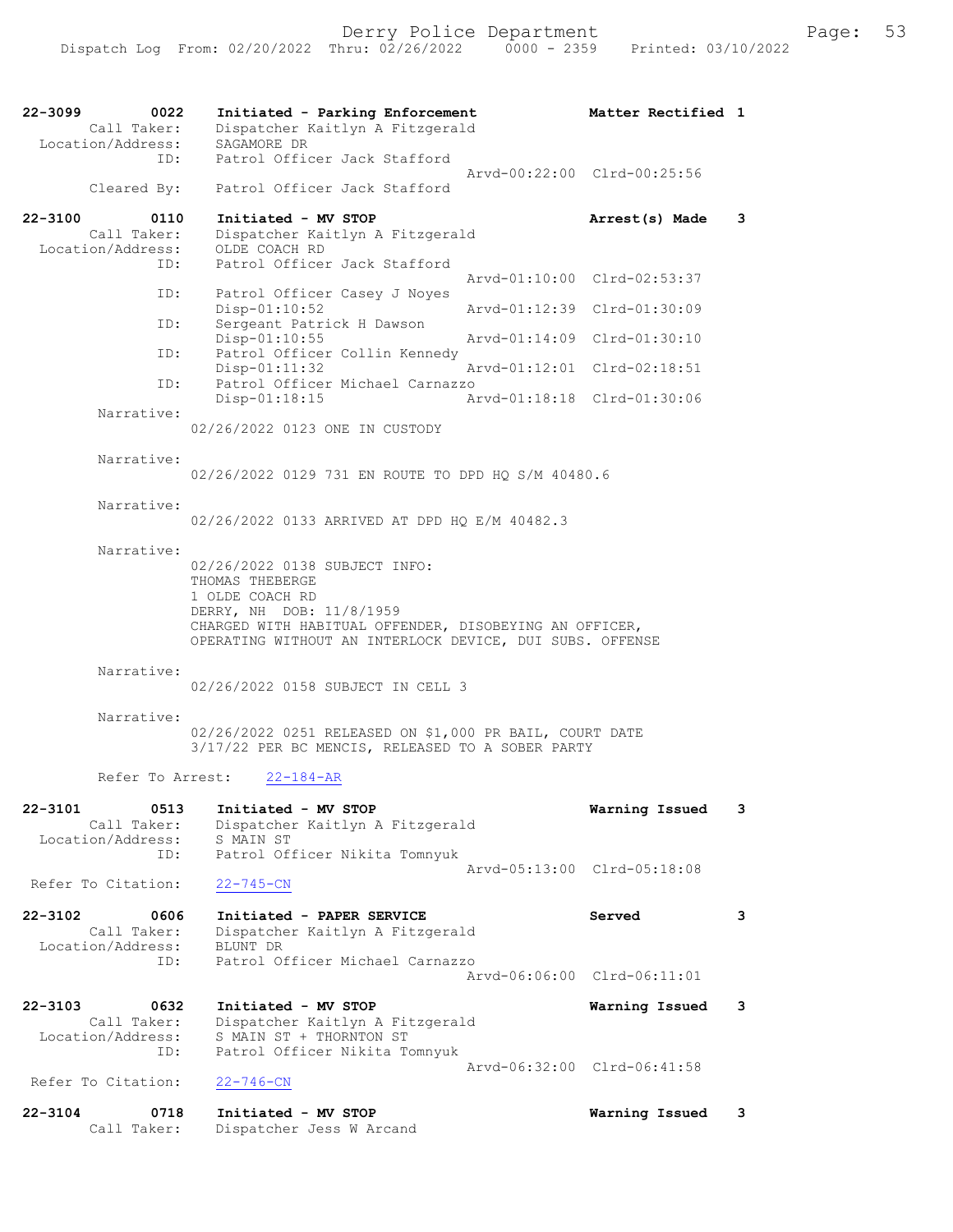Derry Police Department Fage: 54 Dispatch Log From: 02/20/2022 Thru: 02/26/2022 0000 - 2359 Printed: 03/10/2022 Location/Address: BYPASS 28 ID: Patrol Officer Brendan S Holden Arvd-07:18:00 Clrd-07:27:37<br>22-747-CN Refer To Citation: 22-3105 0812 Phone - MV LOCKOUT Services Rendered 2 Call Taker: Dispatcher Jess W Arcand Location/Address: W BROADWAY ID: Patrol Officer Blake A Martineau Disp-08:12:56 Arvd-08:18:18 Clrd-08:28:15 22-3106 0820 Initiated - DISABLED MV Vehicle checked 3 Call Taker: Dispatcher Jess W Arcand Location/Address: HAMPSTEAD RD ID: Patrol Officer Brendan S Holden Arvd-08:20:00 Clrd-08:22:05 22-3107 0832 Initiated - MV STOP Warning Issued 3 Call Taker: Dispatcher Jess W Arcand Location/Address: E BROADWAY ID: Patrol Officer Sara R Joyce Arvd-08:32:00 Clrd-08:36:32 Refer To Citation: 22-748-CN 22-3108 0839 Initiated - MV STOP Warning Issued 3 Call Taker: Dispatcher Jess W Arcand Location/Address: W BROADWAY ID: Patrol Officer Blake A Martineau Arvd-08:39:00 Clrd-08:44:41<br>22-749-CN Refer To Citation: 22-3109 0854 911 - UNATTENDED DEATH Report Taken 2 Call Taker: Dispatcher Jess W Arcand Location/Address: SILVESTRI CIR ID: Patrol Officer Brendan S Holden Disp-08:55:16 Arvd-08:57:22 Clrd-11:08:47 Arrived By: Detective Victoria M Kidd ID: Patrol Officer Sara R Joyce Disp-08:55:18 Arvd-08:57:19 Clrd-09:48:18 Arrived By: Detective Victoria M Kidd ID: Sergeant Seth Plumer Disp-08:55:20 Arvd-08:58:24 Clrd-11:08:48 Narrative: 02/26/2022 0925 RCSD NOTIFIED TO PAGE M.E. AND C.A. Narrative: 02/26/2022 0925 MESSAGE LEFT FOR A1 Narrative: 02/26/2022 0927 MESSAGE LEFT FOR A3 Narrative: 02/26/2022 0927 A2 NOTIFIED Narrative: 02/26/2022 0931 A3 NOTIFIED Narrative: 02/26/2022 0942 M.E. SHEA NOTIFIED Narrative: 02/26/2022 1047 PEABODY'S NOTIFIED AND ON SCENE Refer To Incident: 22-312-OF 22-3110 0905 Initiated - FOUND/LOST PROPERTY Report Taken 3 Call Taker: Detective Victoria M Kidd

Arvd-09:05:00 Clrd-09:06:03

 Location/Address: [DY 2] MUNICIPAL DR ID: Detective Victoria M Kidd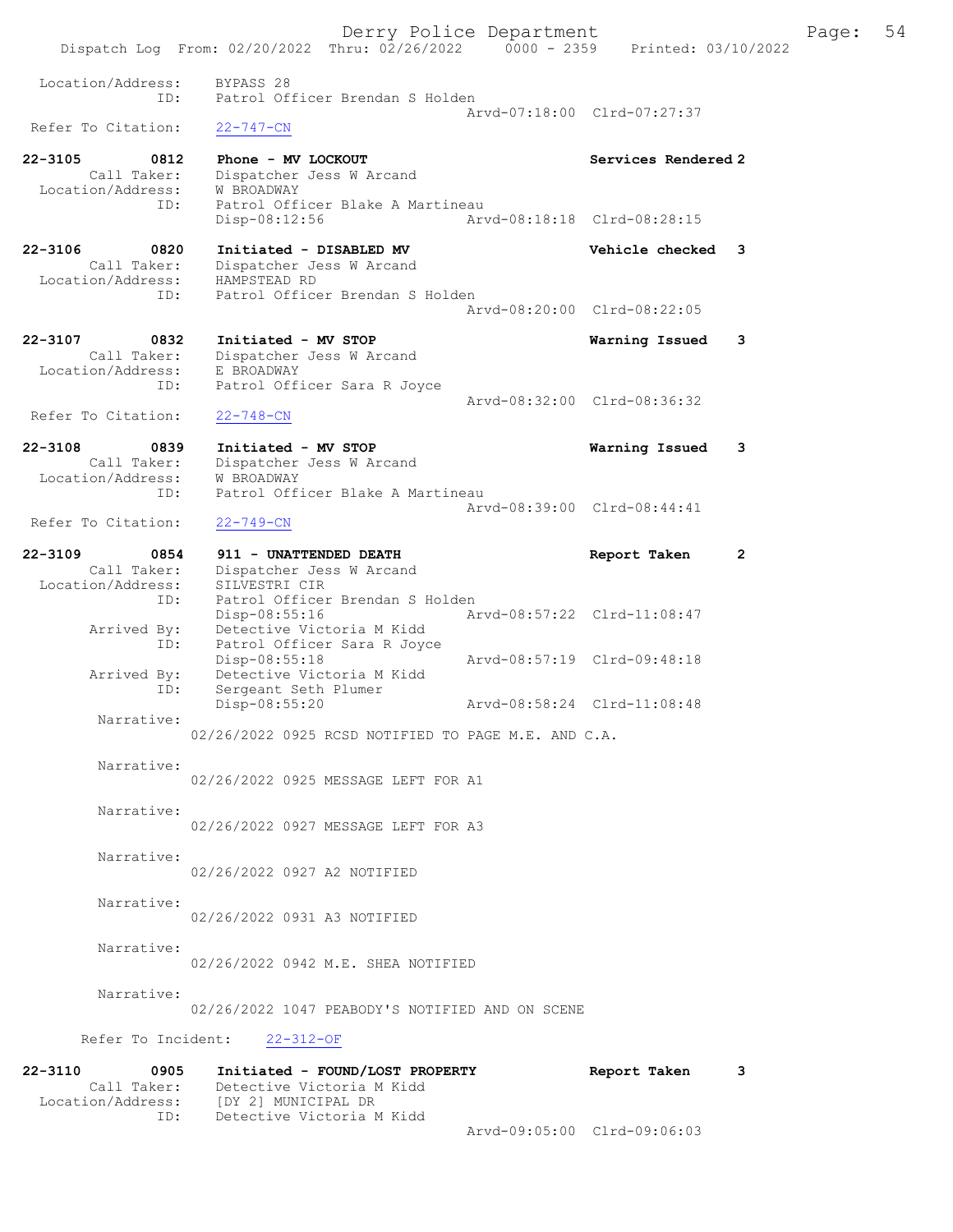Refer To Incident: 22-311-OF

|                              | 22-3111 0914 911 - DISTURBANCE                               |                             | Services Rendered 1 |   |
|------------------------------|--------------------------------------------------------------|-----------------------------|---------------------|---|
| Call Taker:                  | Dispatcher Jess W Arcand                                     |                             |                     |   |
| Location/Address: LARAWAY CT |                                                              |                             |                     |   |
|                              | ID: Patrol Officer Blake A Martineau                         |                             |                     |   |
|                              | Disp-09:15:38 Arvd-09:21:18 Clrd-10:02:12                    |                             |                     |   |
| ID:                          | Patrol Officer Timothy J Underhill                           |                             |                     |   |
|                              | Disp-09:16:09                                                | Aryd-09:21:20 Clrd-10:02:09 |                     |   |
| Narrative:                   |                                                              |                             |                     |   |
|                              | 02/26/2022 0922 BETWEEN RESIDENTS AND TOW OPERATOR           |                             |                     |   |
|                              | Refer To Field Int: 22-694-FI                                |                             |                     |   |
|                              |                                                              |                             |                     |   |
| $22 - 3112$                  | 1002 Phone - SUSPICIOUS ACTIVITY                             |                             | Vehicle checked 2   |   |
|                              |                                                              |                             |                     |   |
| Location/Address: ALYSSA DR  | Call Taker: Dispatcher Jess W Arcand                         |                             |                     |   |
|                              |                                                              |                             |                     |   |
|                              | ID: Patrol Officer Timothy J Underhill<br>$Disp-10:04:06$    | Arvd-10:13:04 Clrd-10:17:57 |                     |   |
| Narrative:                   |                                                              |                             |                     |   |
|                              | 02/26/2022 1002 UNKNOWN VEHICLE PARKED IN FRONT OF RESIDENCE |                             |                     |   |
|                              | Refer To Field Int: 22-726-FI                                |                             |                     |   |
| $22 - 3113$                  | 1009 Initiated - MV STOP                                     |                             | Warning Issued      | 3 |
| Call Taker:                  | Dispatcher Jess W Arcand                                     |                             |                     |   |

 ID: Patrol Officer Sara R Joyce Arvd-10:09:00 Clrd-10:15:23 Cleared By: Detective Victoria M Kidd Refer To Citation: 22-750-CN

22-3114 1027 Initiated - FOLLOW-UP No Action Required 2 Call Taker: Dispatcher Jess W Arcand Location/Address: ASHLEIGH DR

 ID: Patrol Officer Sara R Joyce Arvd-10:27:00 Clrd-10:32:37

## 22-3115 1031 Initiated - MV ACCIDENT Report Taken 1 Call Taker: Dispatcher Jess W Arcand Location/Address: MUNICIPAL DR ID: Lieutenant Shawn P O'Donaghue Arvd-10:31:00 Clrd-10:32:08<br>22-119-AC

Refer To Accident:

| $22 - 3116$<br>1041 | Initiated - PROPERTY CHECK       | Services Rendered 2         |
|---------------------|----------------------------------|-----------------------------|
| Call Taker:         | Dispatcher Jess W Arcand         |                             |
| Location/Address:   | FORDWAY ST                       |                             |
| TD:                 | Patrol Officer Blake A Martineau |                             |
|                     |                                  | Aryd-10:41:00 Clrd-10:46:28 |

## 22-3117 1105 Initiated - MV STOP Warning Issued 3 Call Taker: Dispatcher Jess W Arcand Location/Address: E BROADWAY ID: Patrol Officer Scott M Beegan Arvd-11:05:00 Clrd-11:11:11<br>22-752-CN

Refer To Citation:

| $22 - 3118$       | 1107        | Phone - PARKING COMPLAINT   |                             | <b>Vehicle checked</b> |  |
|-------------------|-------------|-----------------------------|-----------------------------|------------------------|--|
|                   | Call Taker: | Detective Victoria M Kidd   |                             |                        |  |
| Location/Address: |             | A ST                        |                             |                        |  |
|                   | ID:         | Patrol Officer Sara R Joyce |                             |                        |  |
|                   |             | $Disp-11:13:17$             | Arvd-11:16:03 Clrd-11:20:00 |                        |  |
|                   | Arrived By: | Dispatcher Jess W Arcand    |                             |                        |  |
|                   | Cleared By: | Dispatcher Jess W Arcand    |                             |                        |  |
|                   |             |                             |                             |                        |  |

## 22-3119 1154 Initiated - FOLLOW-UP No Action Required 2

Call Taker: Dispatcher Jess W Arcand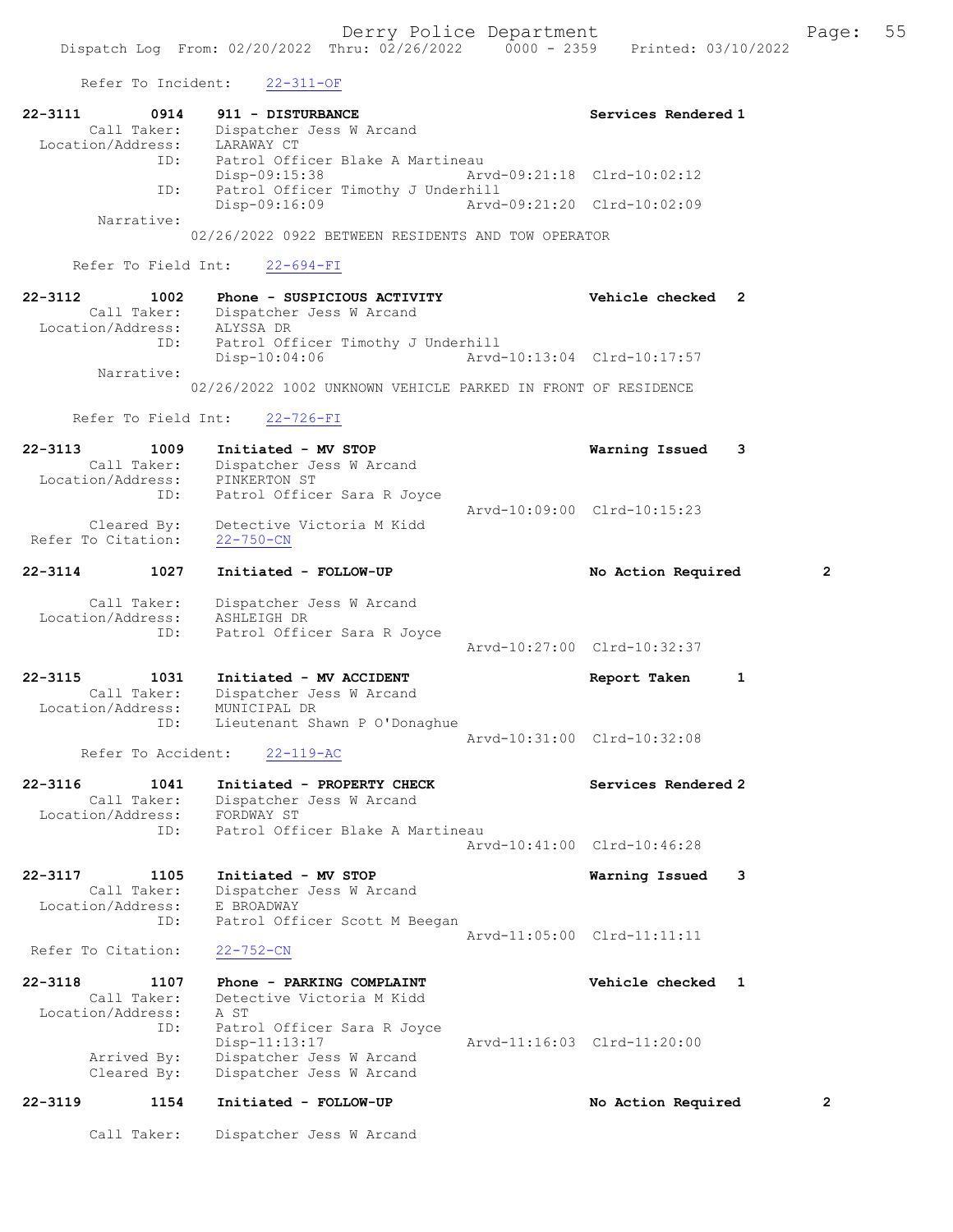Derry Police Department Fage: 56 Dispatch Log From: 02/20/2022 Thru: 02/26/2022 0000 - 2359 Printed: 03/10/2022 Location/Address: MUNICIPAL DR ID: Patrol Officer Sara R Joyce Arvd-11:54:00 Clrd-12:06:59 22-3120 1203 Initiated - FOLLOW-UP Cleared 2 Call Taker: Dispatcher Jess W Arcand Location/Address: CRYSTAL AVE ID: Patrol Officer Scott M Beegan Arvd-12:03:00 Clrd-12:10:20 Cleared By: Detective Victoria M Kidd 22-3121 1206 Initiated - MV ACCIDENT 1 2006 Report Taken 1 Call Taker: Dispatcher Jess W Arcand<br>ion/Address: ROLLINS ST Location/Address:<br>ID: Captain Vernon L Thomas Arvd-12:06:00 Clrd-12:41:52 Cleared By: Detective Victoria M Kidd ID: Sergeant Seth Plumer Disp-12:06:56 Arvd-12:10:09 Clrd-12:43:40 Arrived By: Detective Victoria M Kidd<br>Cleared By: Detective Victoria M Kidd Detective Victoria M Kidd Narrative: 02/26/2022 1242 harper vs parked car. non reportable Refer To Accident: 22-120-AC 22-3122 1214 Initiated - MV STOP Warning Issued 3<br>Call Taker: Lieutenant Shawn P O'Donaghue Call Taker: Lieutenant Shawn P O'Donaghue Location/Address: S MAIN ST + HUMPHREY RD ID: Patrol Officer Timothy J Underhill Arvd-12:14:00 Clrd-12:19:43 Cleared By: Detective Victoria M Kidd Refer To Citation: 22-753-CN 22-3123 1251 Phone - ATTEMPTED PAPER SERVICE Not Served 2 Call Taker: Dispatcher Jess W Arcand Location/Address: OVERLEDGE DR ID: Patrol Officer Scott M Beegan Disp-12:55:09<br>ID: Patrol Officer Sara R Joyce ID: Patrol Officer Sara R Joyce Disp-12:55:13 Arvd-13:02:36 Clrd-13:08:27 22-3124 1252 Initiated - FOLLOW-UP No Action Required 2 Call Taker: Dispatcher Jess W Arcand Location/Address: MUNICIPAL DR ID: Patrol Officer Brendan S Holden Arvd-12:52:00 Clrd-13:56:06 22-3125 1311 Phone - Loose Dog Complaint Gone on Arrival 2 Call Taker: Dispatcher Jess W Arcand Location/Address: FORDWAY EXT ID: Patrol Officer Blake A Martineau Disp-13:12:10 Arvd-13:23:13 Clrd-13:55:43 22-3126 1321 Phone - ALARM, BURGLAR False Alarm 1 Call Taker: Detective Victoria M Kidd Location/Address: [DY 280] S MAIN ST ID: Patrol Officer Sara R Joyce Disp-13:22:11 Arvd-13:23:22 Clrd-13:29:32 Arrived By: Dispatcher Jess W Arcand Cleared By: Dispatcher Jess W Arcand ID: Patrol Officer Scott M Beegan<br>Disp-13:22:15 Disp-13:22:15 Arvd-13:28:04 Clrd-13:29:29 Arrived By: Dispatcher Jess W Arcand Refer To Field Int: 22-687-FI

# 22-3127 1355 Initiated - FOLLOW-UP No Action Required 2

Call Taker: Dispatcher Jess W Arcand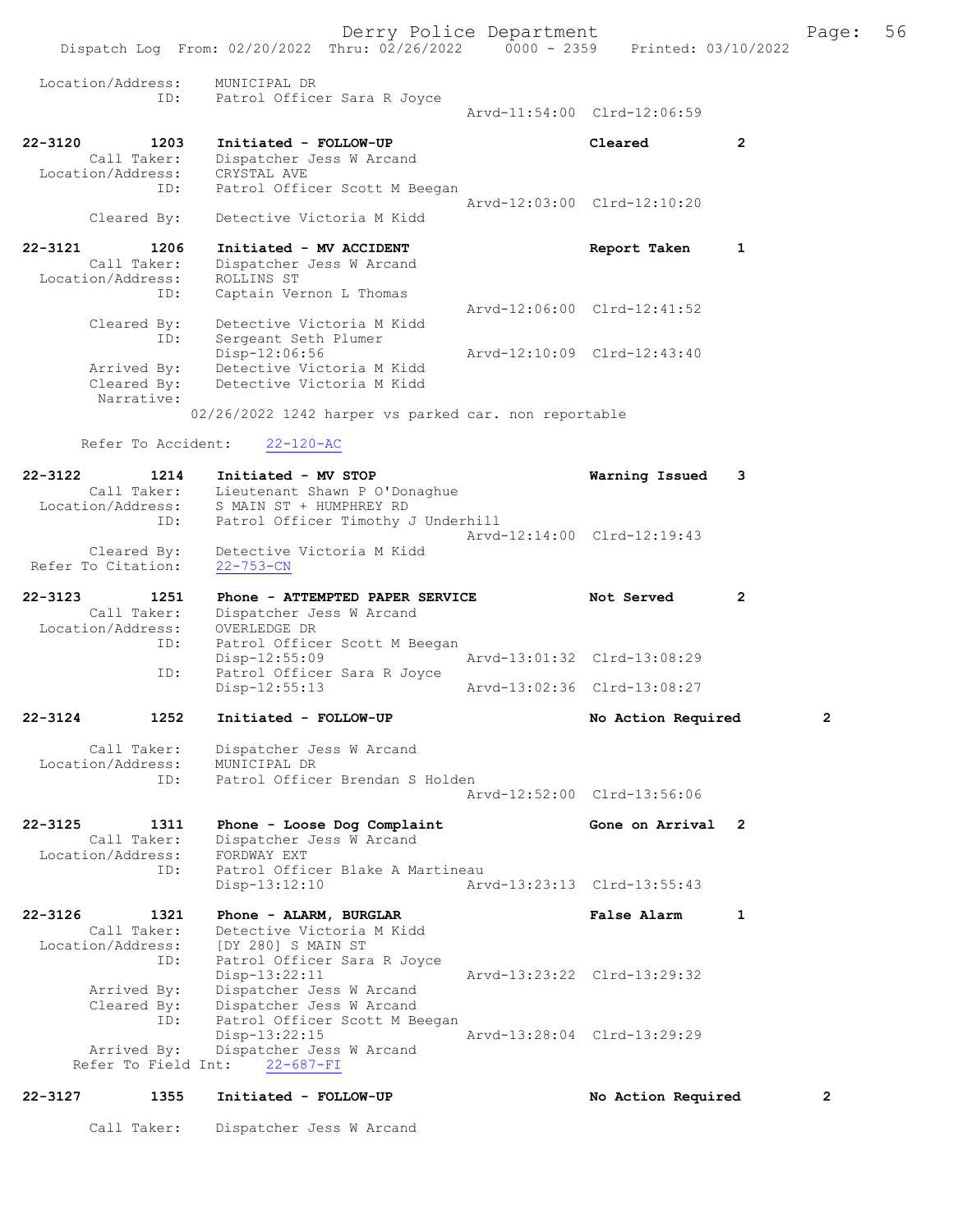Derry Police Department Form Page: 57 Dispatch Log From: 02/20/2022 Thru: 02/26/2022 0000 - 2359 Printed: 03/10/2022 Location/Address: ASHLEIGH DR ID: Patrol Officer Sara R Joyce Arvd-13:55:00 Clrd-14:00:53 22-3128 1416 Initiated - FOUND/LOST PROPERTY Item(s) Returned 3 Call Taker: Detective Victoria M Kidd<br>ion/Address: [DY 2] MUNICIPAL DR Location/Address:<br>ID: Detective Victoria M Kidd Arvd-14:16:00 Clrd-14:21:15<br>22-686-FI Refer To Field Int: 22-3129 1524 Phone - WELFARE CHECK Transported to Hospital 2 Call Taker: Detective Victoria M Kidd

 Location/Address: [DY 116] E BROADWAY ID: Patrol Officer Casey J Noyes Disp-15:25:23 Arvd-15:26:00 Clrd-15:44:30 Cleared By: Dispatcher Christina L Power ID: Patrol Officer Joshua W Morse Disp-15:25:27 Arvd-15:34:39 Clrd-15:44:32 Patrol Officer Michael P Accorto Arrived By: Dispatcher Christina L Power Cleared By: Dispatcher Christina L Power Narrative:

02/26/2022 1529 DFD requested.

Narrative:

transported to PMC via DFD

Refer To Incident: 22-313-OF

| 22-3130<br>1534   | Initiated - MV STOP            | Summons Issued              |  |
|-------------------|--------------------------------|-----------------------------|--|
| Call Taker:       | Dispatcher Christina L Power   |                             |  |
| Location/Address: | BYPASS 28                      |                             |  |
| TD:               | Patrol Officer Melissa M Houde |                             |  |
|                   |                                | Arvd-15:34:00 Clrd-15:54:00 |  |
|                   |                                |                             |  |

Refer To Summons: 22-185-AR

22-3132 1552 Initiated - MV STOP Summons Issued 3 Call Taker: Dispatcher Christina L Power Location/Address: MANCHESTER RD ID: Patrol Officer Nathan S Lavoie Arvd-15:52:00 Clrd-16:04:22<br>22-755-CN

Refer To Citation:  $\frac{22-755-CN}{22-816-003010}$ Refer To Citation:

- 22-3131 1553 Initiated MV STOP Warning Issued 3 Call Taker: Dispatcher Christina L Power Location/Address:<br>ID: ISLAND POND RD<br>Patrol Officer Joshua W Morse Arvd-15:53:00 Clrd-16:02:06 Patrol Officer Michael P Accorto<br>22-754-CN Refer To Citation:
- 22-3133 1630 Phone PARKING COMPLAINT Vehicle Moved 1 Call Taker: Detective Victoria M Kidd<br>ion/Address: REBECCA LN Location/Address: ID: Patrol Officer Casey J Noyes<br>Disp-16:31:26 Disp-16:31:26 Arvd-16:38:54 Clrd-16:43:07<br>Dispatched By: Dispatcher Christina L Power Dispatcher Christina L Power Arrived By: Dispatcher Christina L Power<br>Cleared By: Dispatcher Christina L Power Dispatcher Christina L Power Narrative: mv parked in front of a no parking sign

| 22-3134           | 1638        | Initiated - MV STOP            | Warning Issued |  |
|-------------------|-------------|--------------------------------|----------------|--|
|                   | Call Taker: | Dispatcher Christina L Power   |                |  |
| Location/Address: |             | LANE RD                        |                |  |
|                   | TD.         | Patrol Officer Melissa M Houde |                |  |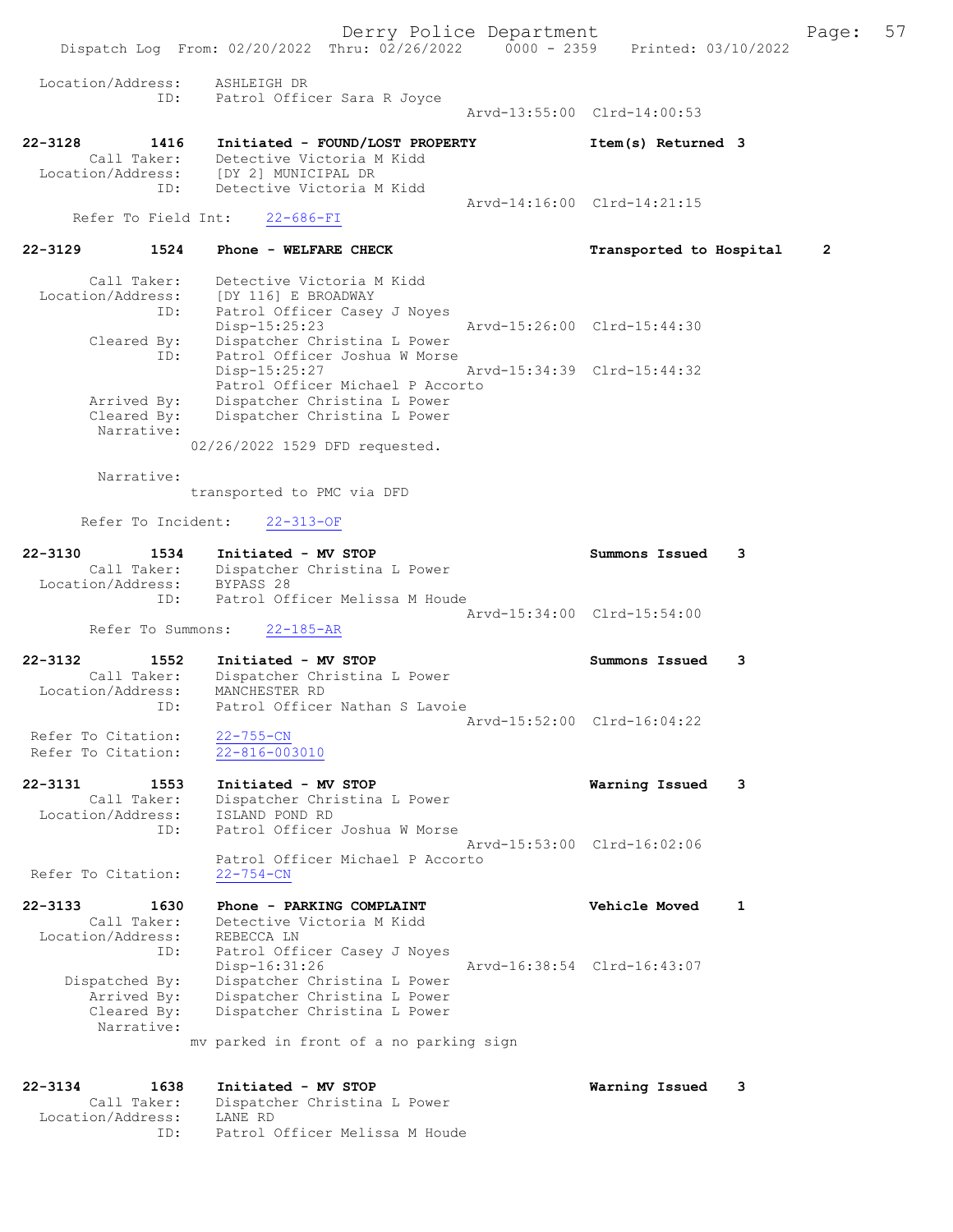Arvd-16:38:00 Clrd-16:41:26 Refer To Citation: 22-756-CN 22-3135 1646 Initiated - MV STOP Warning Issued 3 Call Taker: Dispatcher Christina L Power Location/Address: CRYSTAL AVE ID: Patrol Officer Nathan S Lavoie Arvd-16:46:00 Clrd-16:56:51 Refer To Citation: 22-757-CN Refer To Citation: 22-816-003011 22-3136 1649 Initiated - MV STOP Warning Issued 3 Call Taker: Dispatcher Christina L Power Location/Address: RT 28 ID: Patrol Officer Joshua W Morse Arvd-16:49:00 Clrd-16:57:01 Patrol Officer Michael P Accorto<br>22-758-CN Refer To Citation: 22-3137 1703 Initiated - MV STOP Summons Issued 3 Call Taker: Dispatcher Christina L Power Location/Address: LENOX RD ID: Patrol Officer Scott M Beegan Arvd-17:03:00 Clrd-17:54:16 ID: Patrol Officer Joshua W Morse Disp-17:17:34 Arvd-17:17:36 Clrd-17:21:12 Patrol Officer Michael P Accorto Refer To Summons: 22-186-AR 22-3138 1707 Initiated - MV STOP Warning Issued 3 Call Taker: Dispatcher Christina L Power Location/Address: MANCHESTER RD ID: Patrol Officer Nathan S Lavoie Arvd-17:07:00 Clrd-17:18:41 Refer To Citation: 22-759-CN 22-3139 1717 Initiated - MV STOP Warning Issued 3 Call Taker: Dispatcher Christina L Power Location/Address: MANCHESTER RD ID: Patrol Officer Casey J Noyes Arvd-17:17:00 Clrd-17:27:03 Refer To Citation: 22-760-CN 22-3140 1722 Phone - DISTURBANCE Services Rendered 1 Call Taker: Dispatcher Christina L Power Location/Address: MICHAEL AVE ID: Patrol Officer Joshua W Morse Disp-17:24:11 Arvd-17:30:08 Clrd-17:58:42 Patrol Officer Michael P Accorto ID: Patrol Officer Nathan S Lavoie Disp-17:24:46 Arvd-17:30:09 Clrd-17:50:14 Narrative: 02/26/2022 1749 one transported to PMC via parents Refer To Field Int: 22-681-FI 22-3141 1738 Phone - WELFARE CHECK 120 Matter Mediated 2 Call Taker: Dispatcher Christina L Power<br>Con/Address: GARVIN RD Location/Address:<br>ID: Patrol Officer Melissa M Houde Disp-17:58:20 Arvd-18:10:00 Clrd-18:56:19 ID: Patrol Officer Nathan S Lavoie Disp-17:58:36 Arvd-18:10:01 Clrd-18:56:17<br>ID: Patrol Officer Scott M Beegan Patrol Officer Scott M Beegan Disp-17:58:39 Arvd-18:10:02 Clrd-18:55:58 Refer To Field Int: 22-682-FI 22-3142 1742 Phone - PED CHECK SENT ON THEIR WAY 2 Call Taker: Dispatcher Christina L Power

Location/Address: E BROADWAY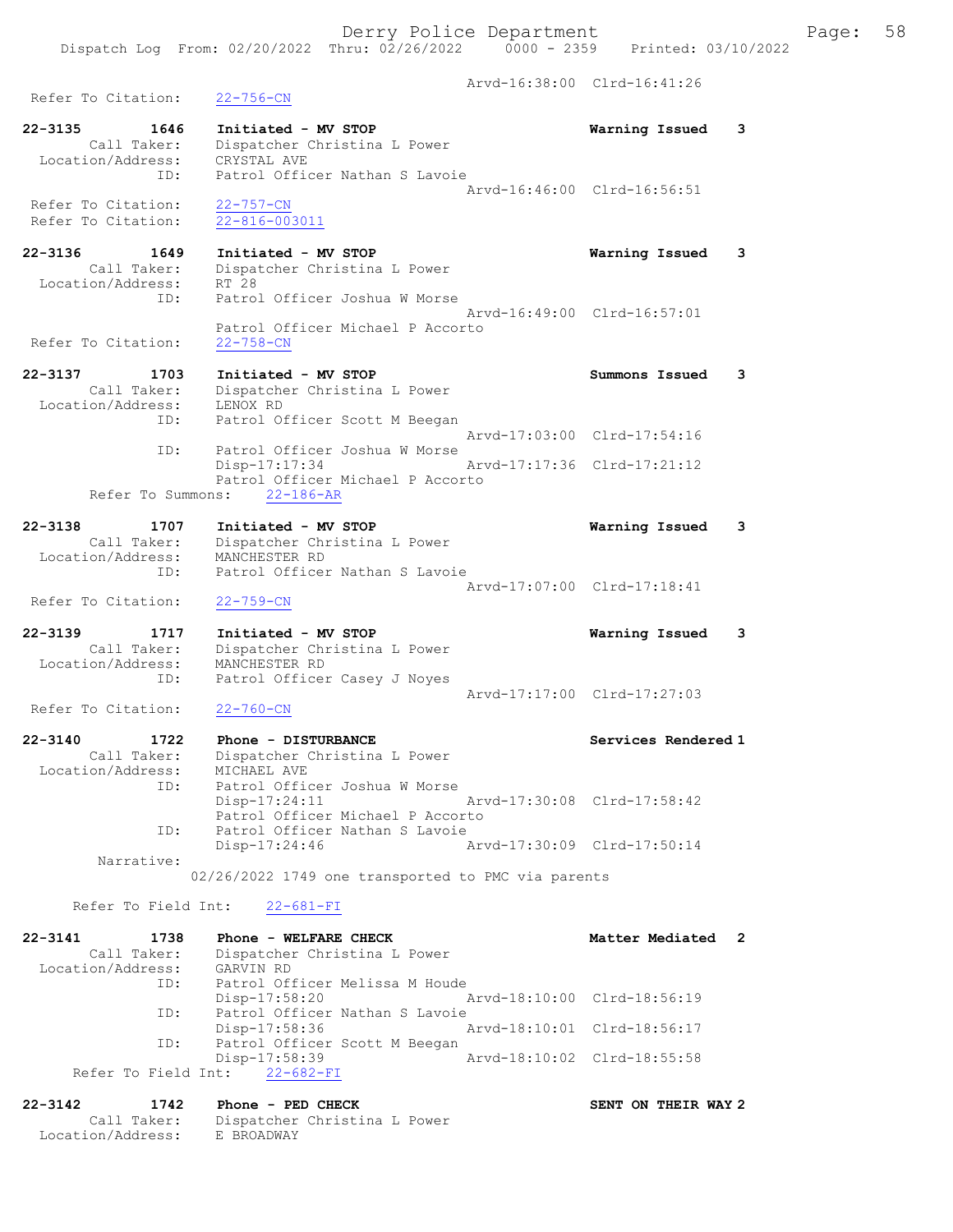Derry Police Department Fage: 59 Dispatch Log From: 02/20/2022 Thru: 02/26/2022 0000 - 2359 Printed: 03/10/2022 ID: Patrol Officer Casey J Noyes Disp-17:47:45 Arvd-17:47:46 Clrd-17:50:44 Narrative: female acting strangely 22-3143 1814 Radio - ABANDONED MV Gone on Arrival 3 Call Taker: Patrol Officer Collin Kennedy Location/Address: MAPLE ST ID: Patrol Officer Joshua W Morse Disp-18:23:58 Clrd-18:24:47 Patrol Officer Michael P Accorto Dispatched By: Dispatcher Christina L Power Cleared By: Dispatcher Christina L Power ID: Patrol Officer Casey J Noyes Disp-18:24:45 Arvd-18:28:02 Clrd-18:28:10 Dispatched By: Dispatcher Christina L Power Arrived By: Dispatcher Christina L Power Cleared By: Dispatcher Christina L Power 22-3144 1836 Phone - HIT AND RUN Report Taken 2 Call Taker: Patrol Officer Collin Kennedy Location/Address: ERMER RD ID: Patrol Officer Joshua W Morse<br>Disp-18:47.14 Disp-18:47:14 Arvd-19:02:06 Clrd-19:14:29 Patrol Officer Michael P Accorto Dispatched By: Dispatcher Christina L Power Arrived By: Dispatcher Christina L Power Cleared By: Dispatcher Christina L Power Refer To Incident: 22-314-OF 22-3145 1906 Phone - WELFARE CHECK Services Rendered 2 Call Taker: Dispatcher Christina L Power Location/Address: LAWRENCE RD ID: Patrol Officer Joshua W Morse Disp-19:14:35 Arvd-19:17:10 Clrd-19:40:21 Patrol Officer Michael P Accorto 22-3146 1918 Phone - ERRATIC OPERATION Warning Issued 2 Call Taker: Dispatcher Christina L Power Location/Address: RT 28 ID: Patrol Officer Nathan S Lavoie Disp-19:20:15 Arvd-19:23:41 Clrd-19:32:02 ID: Patrol Officer Scott M Beegan Disp-19:20:24 Arvd-19:23:41 Clrd-19:32:00 Refer To Citation: 22-761-CN Narrative: gry toyt tacoma 22-3147 2013 Initiated - DISPERSE A GROUP SENT ON THEIR WAY 2 Call Taker: Dispatcher Christina L Power Location/Address: CRYSTAL AVE ID: Patrol Officer Nathan S Lavoie Arvd-20:13:00 Clrd-20:16:36 22-3148 2118 Initiated - MV STOP Warning Issued 3 Call Taker: Dispatcher Christina L Power Location/Address: S MAIN ST ID: Patrol Officer Scott M Beegan Arvd-21:18:00 Clrd-21:24:09<br>22-762-CN Refer To Citation: 22-3149 2146 Phone - ASSAULT Cleared 1 Call Taker: Dispatcher Christina L Power Location/Address: E BROADWAY ID: Patrol Officer Joshua W Morse Disp-21:46:47 Arvd-21:51:49 Clrd-22:56:29 Patrol Officer Michael P Accorto Cleared By: Patrol Officer Charles L Doherty